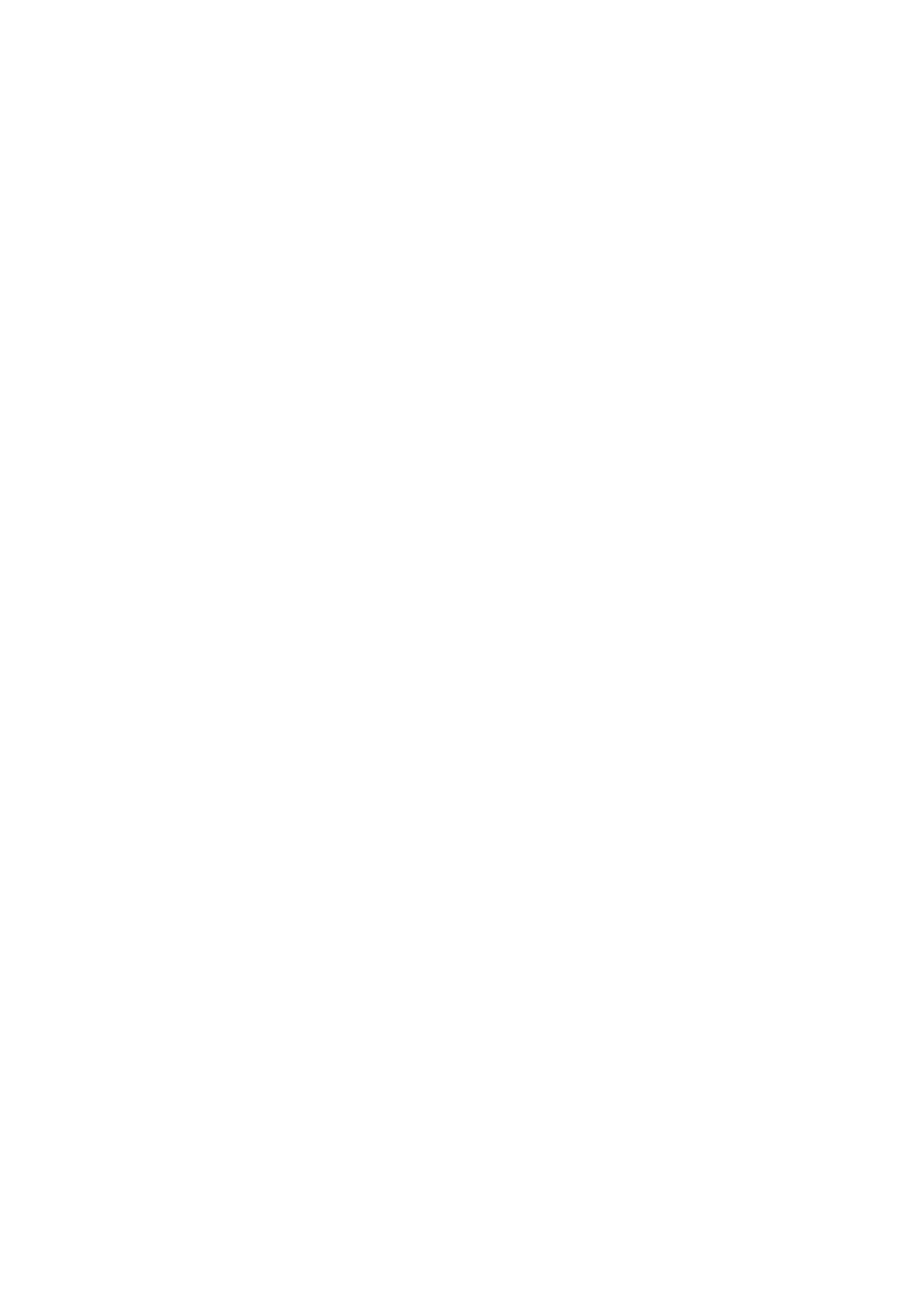UNITED STATES SECURITIES AND EXCHANGE COMMISSION Washington, D.C. 20549

## **Form 10-K**

[ X ] ANNUAL REPORT PURSUANT TO SECTION 13 OR 15(d) OF THE SECURITIES EXCHANGE ACT OF 1934 For the fiscal year ended: December 31, 2009

OR

[ ] TRANSITION REPORT PURSUANT TO SECTION 13 OR 15(d) OF THE SECURITIES EXCHANGE ACT OF 1934 Commission file no. 1-33741

### **A. H. Belo Corporation** (Exact name of registrant as specified in its charter)

**Delaware** (State or other jurisdiction of incorporation or organization)

**P. O. Box 224866 Dallas, Texas** (Address of principal executive offices) **38-3765318** (I.R.S. Employer Identification No.)

**75222-4866** (Zip Code)

Registrant's telephone number, including area code: (214) 977-8200 Securities registered pursuant to Section 12(b) of the Act:

Series A Common Stock, \$.01 par value Preferred Share Purchase Rights

**Title of each class Name of each exchange on which registered** New York Stock Exchange

Securities registered pursuant to Section 12(g) of the Act: **Series B Common Stock, \$.01 par value**

Indicate by check mark if the registrant is a well-known seasoned issuer (as defined in Rule 405 of the Act) Yes No  $X$ .

Indicate by check mark if the registrant is not required to file reports pursuant to Section 13 or Section 15(d) of the Exchange Act Yes No  $\overline{X}$ .

Indicate by check mark whether the registrant (1) has filed all reports required to be filed by Section 13 or 15(d) of the Securities Exchange Act of 1934 during the preceding 12 months (or for such shorter period that the registrant was required to file such reports), and (2) has been subject to such filing requirements for the past 90 days. Yes  $\overline{X}$  No .

Indicate by check mark whether the registrant has submitted electronically and posted on its corporate Web site, if any, every Interactive Data File required to be submitted and posted pursuant to Rule 405 of Regulation S-T (§ 232.405 of this chapter) during the preceding 12 months (or for such shorter period that the registrant was required to submit and post such files). Yes No \_

Indicate by check mark if disclosure of delinquent filers pursuant to Item 405 of Regulation S-K (§ 229.405 of this chapter) is not contained herein, and will not be contained, to the best of registrant's knowledge, in def

Indicate by check mark whether the registrant is a large accelerated filer, an accelerated filer, anon-accelerated filer, or a smaller reporting company. See the definitions of "large accelerated filer," "accelerated filer

Large accelerated filer [ ] Accelerated filer [ ] Smaller reporting company [ ] (Do not check in a smaller reporting company)

Indicate by check mark whether the registrant is a shell company (as defined in Rule 12b-2 of the Act). Yes  $\Box$  No  $\angle X$ .

The aggregate market value of the registrant's voting stock held by nonaffiliates on June 30, 2009, based on the closing price for the registrant's Series A Common Stock on such date as reported on the New York Stock Exchange, was approximately \$17,669,079.\*

*Documents incorporated by reference:*

Shares of Common Stock outstanding at March 31, 2010: 20,790,248 shares. (Consisting of 18,282,918 shares of Series A Common Stock and 2,507,330 shares of Series B Common Stock.)

\* For purposes of this calculation, the market value of a share of Series B Common Stock was assumed to be the same as the share of Series A Common Stock into which it is convertible.

Selected designated portions of the registrant's definitive proxy statement, relating to the Annual Meeting of Stockholders to be held on June 10, 2010, are incorporated by reference into Part III of this Annual Report.

A. H. Belo Corporation 2009 Annual Report on Form 10-K **PAGE 1**

(Title of class)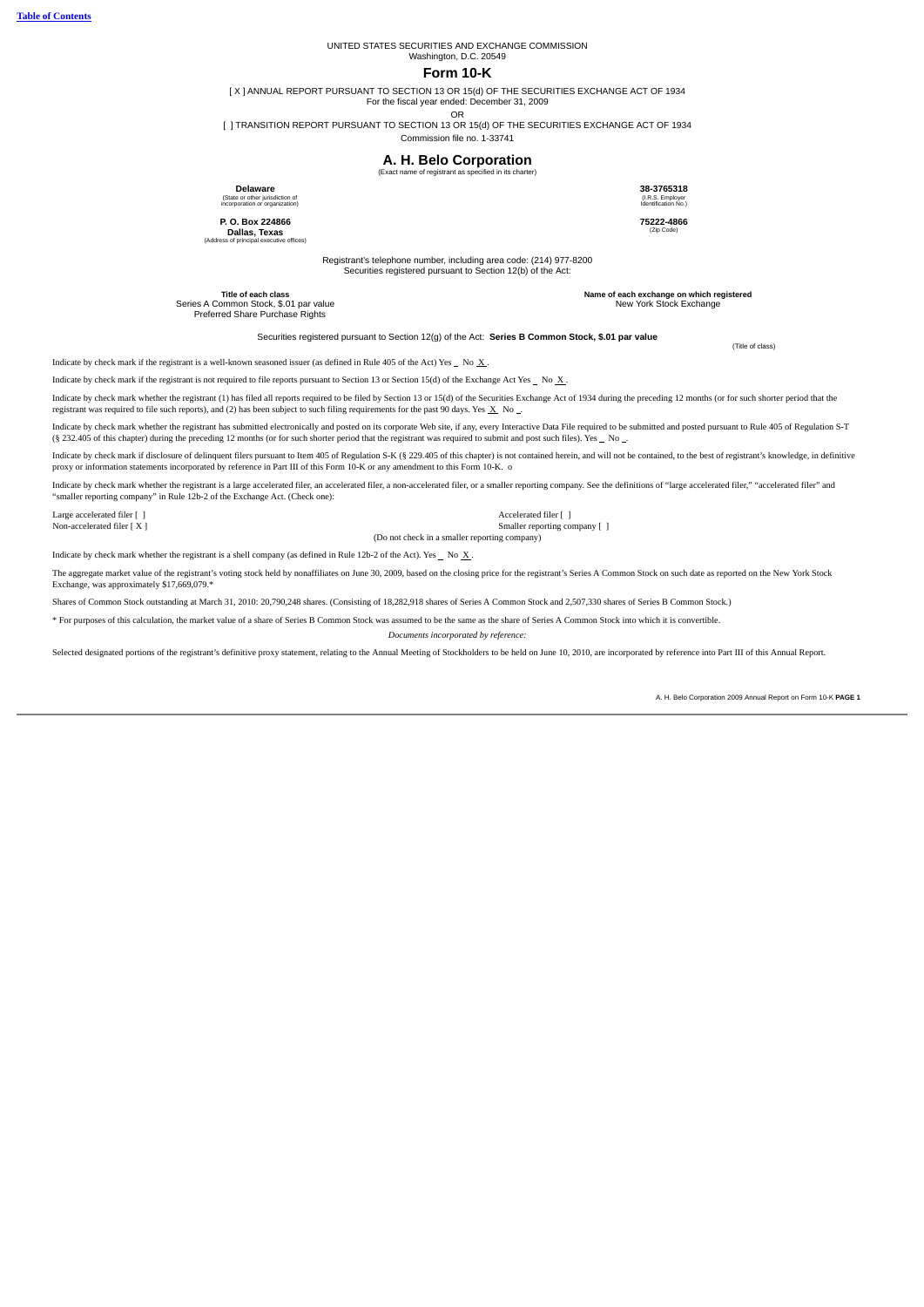## **A. H. BELO CORPORATION FORM 10-K TABLE OF CONTENTS**

<span id="page-2-0"></span>

|                                                                                                                         |                                                                                                                                                                                                                                                                                                                                                                                                                                                                                                                                                                                | Page                                               |
|-------------------------------------------------------------------------------------------------------------------------|--------------------------------------------------------------------------------------------------------------------------------------------------------------------------------------------------------------------------------------------------------------------------------------------------------------------------------------------------------------------------------------------------------------------------------------------------------------------------------------------------------------------------------------------------------------------------------|----------------------------------------------------|
| <b>PART I</b><br>Item 1.<br>Item 1A.<br>$\frac{2.1}{1 \text{ term } 3.1}$                                               | <b>Business</b><br><b>Risk Factors</b><br><b>Unresolved Staff Comments</b><br><b>Properties</b><br><b>Legal Proceedings</b>                                                                                                                                                                                                                                                                                                                                                                                                                                                    | $\overline{4}$<br>8<br>12<br>13<br>13              |
| PART II<br>Item 4.<br>Item 5.<br>Item 6.<br>Item 7.<br>Item <sub>7</sub> A<br>Item 8.<br>Item 9.<br>Item 9A<br>Item 9B. | Submission of Matters to a Vote of Security Holders<br>Market for Registrant's Common Equity, Related Stockholder Matters and Issuer Purchases of Equity Securities<br><b>Selected Financial Data</b><br>Management's Discussion and Analysis of Financial Condition and Results of Operations<br><b>Ouantitative and Oualitative Disclosures about Market Risk</b><br><b>Financial Statements and Supplementary Data</b><br>Changes in and Disagreements with Accountants on Accounting and Financial Disclosure<br>(T). Controls and Procedures<br>Other Information         | 14<br>14<br>16<br>16<br>27<br>28<br>28<br>28<br>29 |
| <b>PART III</b><br>Item 10.<br><u>Item 11.</u><br>Item 12.<br>Item 13.<br>Item 14.                                      | Directors, Executive Officers and Corporate Governance<br><b>Executive Compensation</b><br>Security Ownership of Certain Beneficial Owners and Management and Related Stockholder Matters<br>Certain Relationships and Related Transactions, and Director Independence<br><b>Principal Accountant Fees and Services</b>                                                                                                                                                                                                                                                        | 30<br>30<br>30<br>30<br>31                         |
| <b>PART IV</b><br>Item 15.                                                                                              | <b>Exhibits and Financial Statement Schedules</b><br><b>Signatures</b>                                                                                                                                                                                                                                                                                                                                                                                                                                                                                                         | $\frac{32}{34}$                                    |
| <b>EX-12</b><br><b>EX-21</b><br>EX-23.1<br>EX-23.2<br>EX-31.1<br>EX-31.2<br><b>EX-32</b>                                | <b>INDEX TO FINANCIAL STATEMENTS</b><br>Consolidated Financial Statements of the A. H. Belo Businesses<br>Reports of Independent Registered Public Accounting Firms<br>Consolidated Statements of Operations for the Years Ended December 31, 2009, 2008 and 2007<br>Consolidated Balance Sheets as of December 31, 2009 and 2008<br>Consolidated Statements of Equity for the Years Ended December 31, 2009, 2008 and 2007<br>Consolidated Statements of Cash Flows for the Years Ended December 31, 2009, 2008 and 2007<br><b>Notes to Consolidated Financial Statements</b> | 36<br>38<br>39<br>41<br>42<br>43                   |
|                                                                                                                         |                                                                                                                                                                                                                                                                                                                                                                                                                                                                                                                                                                                |                                                    |

**PAGE 2** A. H. Belo Corporation 2009 Annual Report on Form 10-K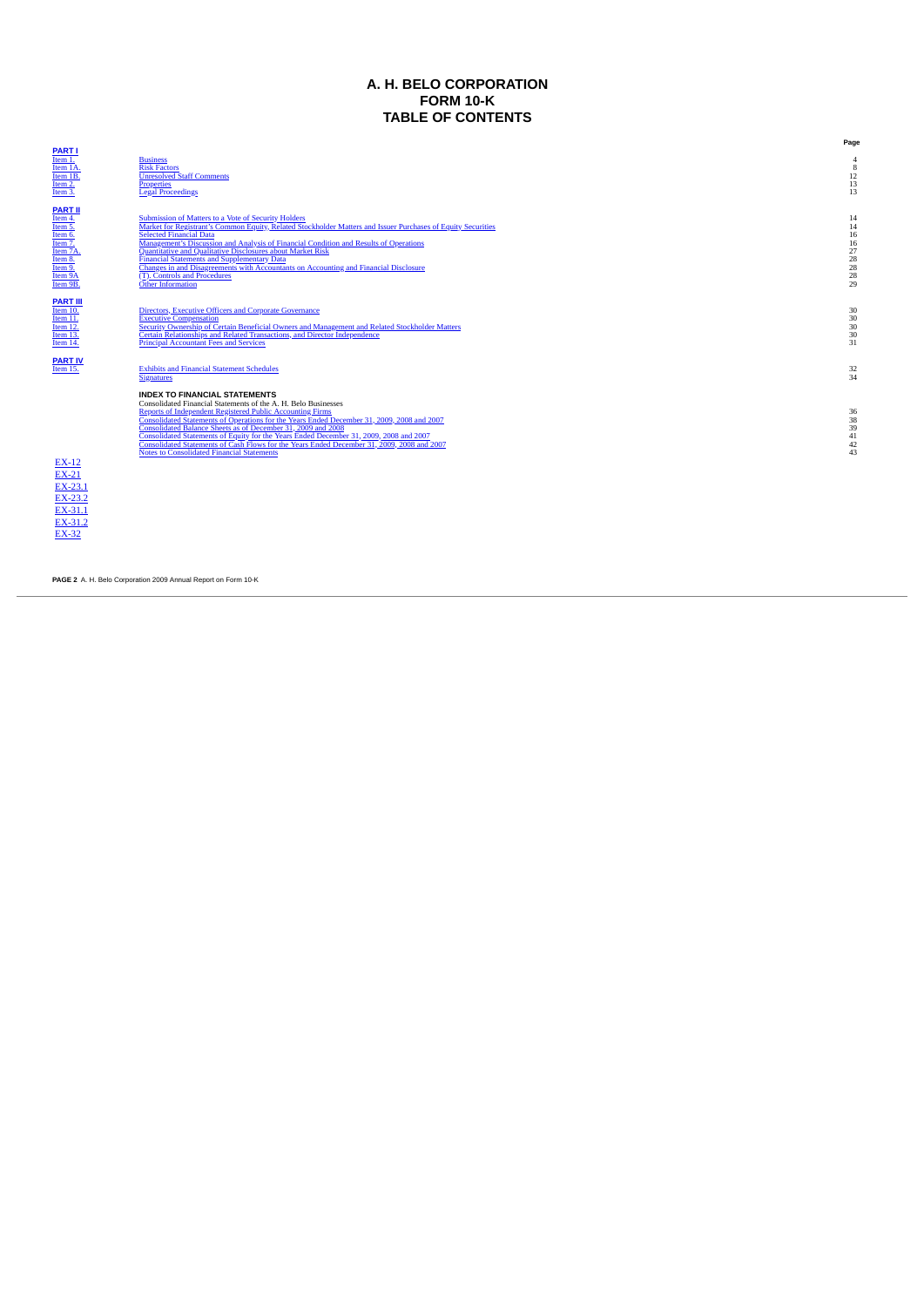### **EXPLANATORY NOTE REGARDING RESTATEMENT**

This annual report on Form 10-K for the year ended December 31, 2009 includes the effects of a restatement on the following previously issued consolidated financial statements, data and related disclosures: (i) our audited quarters ended March 31, 2008 and 2009, June 30, 2008 and 2009, and September 30, 2008 and 2009. For purposes of this Annual Report, references to the "Company," "we," "us," "our" and "A. H. Belo" mean A. H. Belo<br>Corporati

Financial information included in the Company's previously filed reports on Form 10-K for the year ended December 31, 2008 and Form 10-Q for the quarters ended March 31, 2008 and 2009, June 30, 2008 and 2009 and 2009 and September 30, 2008 and 2009, and any related report therein of Ernst and Young LLP, and all earnings press releases and similar communications and all financial information included in our reports on Form 8-K issued by us with respect to periods prior to December 31, 2009, should not be relied upon and are superseded in their entirety by this annual report on Form 10-K and other reports on Form 10-Q and Form 8-K filed by us with the Securities and Exchange Commission ("SEC") on or after April 15, 2010.

A. H. Belo was spun off from Belo Corp. ("Belo") effective February 8, 2008, through a pro-rata stock dividend to Belo shareholders (the "Distribution"). Prior to the Distribution, some of the Company's employees participated in The G. B. Dealey Retirement Pension Plan (the "Pension Plan"); see Note 8 — Defined Benefit Pension and Other Post-Retirement Plans, to the Consolidated Financial Statements for additional information<br>relat administers benefits for the Belo and A. H. Belo current and former employees who participate in the Pension Plan accordance with the terms of the Pension Plan. As sponsor of the Pension Plan, Belo is solely responsible<br>fo A. H. Belo is contractually obligated to reimburse Belo for 60 percent of each contribution Belo makes to the Pension Plan. As of the date of the Distribution, A. H. Belo had accrued \$3,096 for such future contributions re to future payments and as of December 31, 2008, A. H. Belo had accrued \$17,096, for such future contributions related to future payments, which were disclosed at December 31, 2008 to potentially range between \$17,100 and \$91,000.

During the Company's audit of its December 31, 2009 financial statements, a potential misapplication of U.S. generally accepted accounting principles ("GAAP") was identified in the selection of the accounting principle used to account for its contractual obligation to Belo under the employee matters agreement entered into in conjunction with Distribution. The Company re-evaluated the facts and circumstances and accounting literature related t Company determined it should follow the multiemployer pension plan accounting principle.

As a result, A. H. Belo has adopted the multiemployer pension plan provisions of ASC No. 715 "Compensation-Retirement Benefits" under which it recognizes as net pension cost the required contribution for each period and recognizes as a liability any reimbursement obligation due and unpaid. No contributions were required for the years ended December 31, 2009 or 2008.

Accordingly, the Company has restated its consolidated financial statements to correct the error in the selection of the accounting principle. The restatement resulted in the Company reversing \$3,096 of Pension Plan liabil the reversal of a \$5,315 Pension Plan deferred tax asset off-set by a \$4,085 valuation allowance, and related \$(2,361) tax effect recorded at March 31, 2009, due to the ability to off-set a portion of first quarter losses December 31, 2008 restated deferred tax liability balance. The previously reported fiscal year 2008 net loss of \$62,203 or \$3.04 per share has been restated to a net loss of \$49,520 or \$2.42 per share. These adjustments ar Policies — Restatement of 2008 Consolidated Financial Statements and Note 15 — Quarterly Results of Operations (unaudited).

A. H. Belo anticipates its portion of the 2010 contributions to the Pension Plan will be approximately \$0,600. Belo is holding approximately \$12,000 on deposit on behalf of A. H. Belo to apply to A. H. Belo's 2010 and othe \$118,000. A. H. Belo expects it will be required to make significant future contributions to the Pension Plan.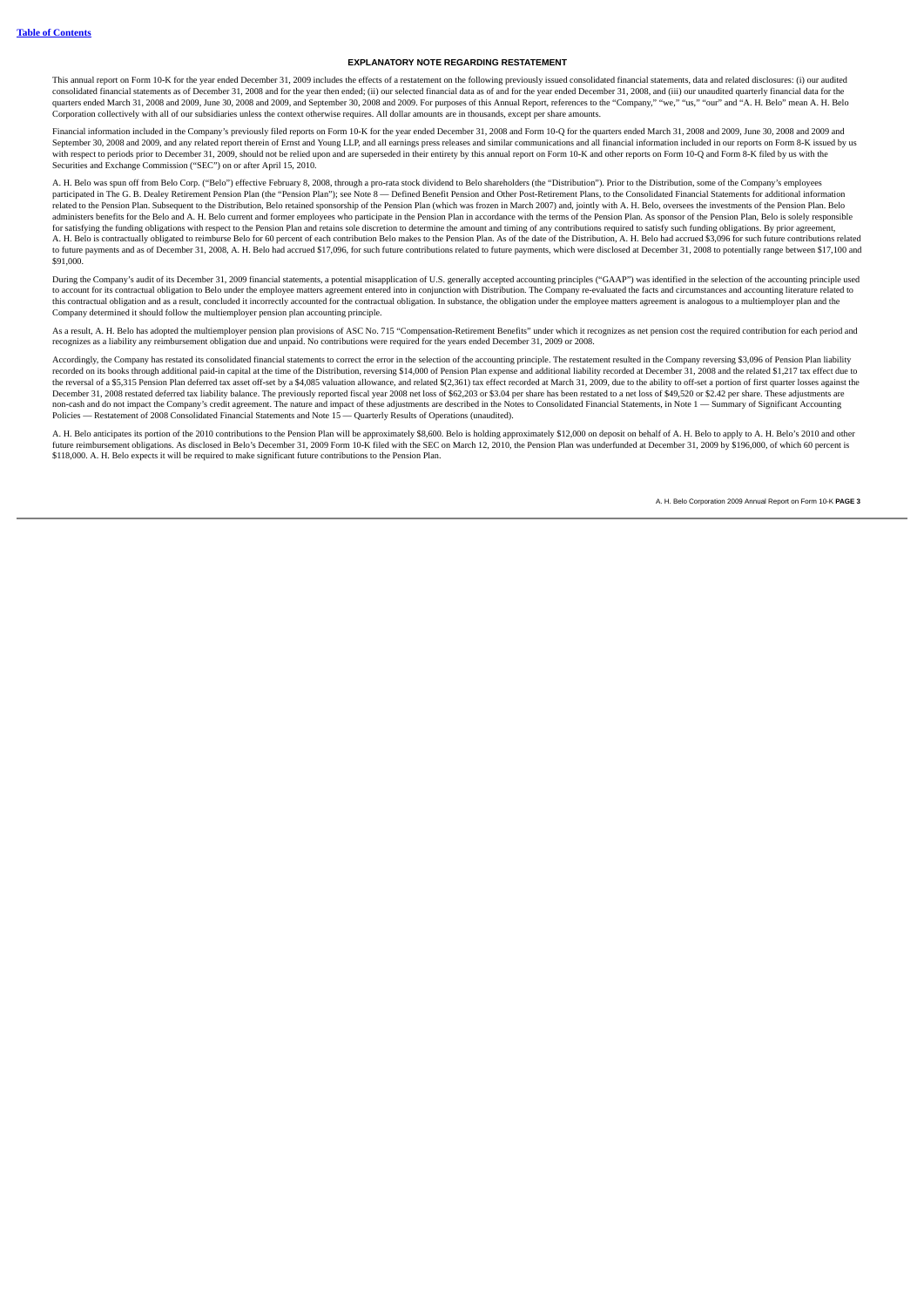## **PART I**

#### <span id="page-4-1"></span><span id="page-4-0"></span>**Item 1. Business**

A. H. Belo Corporation, headquartered in Dallas, Texas, is a distinguished news and information company that owns and operates three daily newspapers and 11 associated Web sites, with publishing roots that trace to *The*<br>G newspaper of general circulation and continuous publication in the U.S.; and, *The Press-Enterprise (www.pe.com)*, serving southern California's Inland Empire region. These newspapers publish extensive local, state, nation

A. H. Belo Corporation was incorporated under Delaware law on October 1, 2007, as a wholly-owned subsidiary of Belo Corp. ("Belo"), to serve as a holding company in connection with Belo's spin-off of its newspaper business and related assets and liabilities. The Company was spun off from Belo effective February 8, 2008 through a pro-rata stock dividend to Belo shareholders (the "Distribution"). As a consequence, A. H. Belo became a<br> television station or related businesses. A. H. Belo's relationship with Belo is now governed by a separation and distribution agreement and several ancillary agreements governing various relationships between A. H. Belo and Belo. A. H. Belo and Belo also co-own certain downtown Dallas real estate and several investments associated with their respective businesses.

**The Dallas Morning News'** first edition was published on October 1, 1885. It is one of the leading newspapers in America and its success is founded upon the highest standards of journalistic excellence, with an emphasis o since 1986 for its news reporting, editorial writing and photography with the most recent award in April 2010.

**The Providence Journal**, acquired by Belo in February 1997, is the leading newspaper in Rhode Island and southeastern Massachusetts. *The Providence Journal* is America's oldest major daily newspaper of general circulation and continuous publication in the U. S, and has won four Pulitzer Prizes.

The Press-Enterprise was acquired in July 1997. The Press-Enterprise is distributed throughout southern California's Inland Empire region, which includes Riverside and San Bernardino Counties. It has a long history of journalistic excellence and has won one Pulitzer Prize.

The following table sets forth average paid circulation information concerning A. H. Belo's primary daily newspaper operations:

|                             | 2009                    |                          | 2008                     |                          | 2007                    |                       |
|-----------------------------|-------------------------|--------------------------|--------------------------|--------------------------|-------------------------|-----------------------|
| Newspaper                   | Daily<br>Circulation(a) | Sundav<br>Circulation    | Daily<br>Circulation(a)  | Sundav<br>Circulation    | Daily<br>Circulation(a) | Sunday<br>Circulation |
| The Dallas Morning News     | 263,356(b)              | 390,520 <sub>(b)</sub>   | 339,223(c)               | 483,841(c)               | 372,808(c)              | 523,313(c)            |
| The Providence Journal      | $112,310_{(d)}$         | $154,300$ <sub>(d)</sub> | 138,5386                 | $186,571_{(e)}$          | 149,966 <sub>ff</sub>   | $198,973_{(f)}$       |
| <b>The Press-Enterprise</b> | $113,359_{(g)}$         | $122,691$ <sub>(a)</sub> | $149,893$ <sub>(h)</sub> | $160,016$ <sub>(h)</sub> | 162,464(h)              | 171, 114(h)           |

(a) Daily circulation is defined as a Monday through Saturday six-day average.<br>
(b) Average paid circulation data for *The Dallas Mornina News* is obtained from

Average paid circulation data for *The Dallas Morning News* is obtained from its Publisher's Statement for the six-month periods ended September 30, 2008 and 2007, as filed with the Audit Bureau, Subject to audit.<br>(c) Aver

The Company derives its revenues primarily from the sale of advertising in our printed products and on our Web sites, the sale of our newspapers to our readers and from commercial printing and distribution. For the year ended December 31, 2009, advertising revenues, including advertising on the Company's Internet sites, accounted for approximately 68.0 percent

**PAGE 4** A. H. Belo Corporation 2009 Annual Report on Form 10-K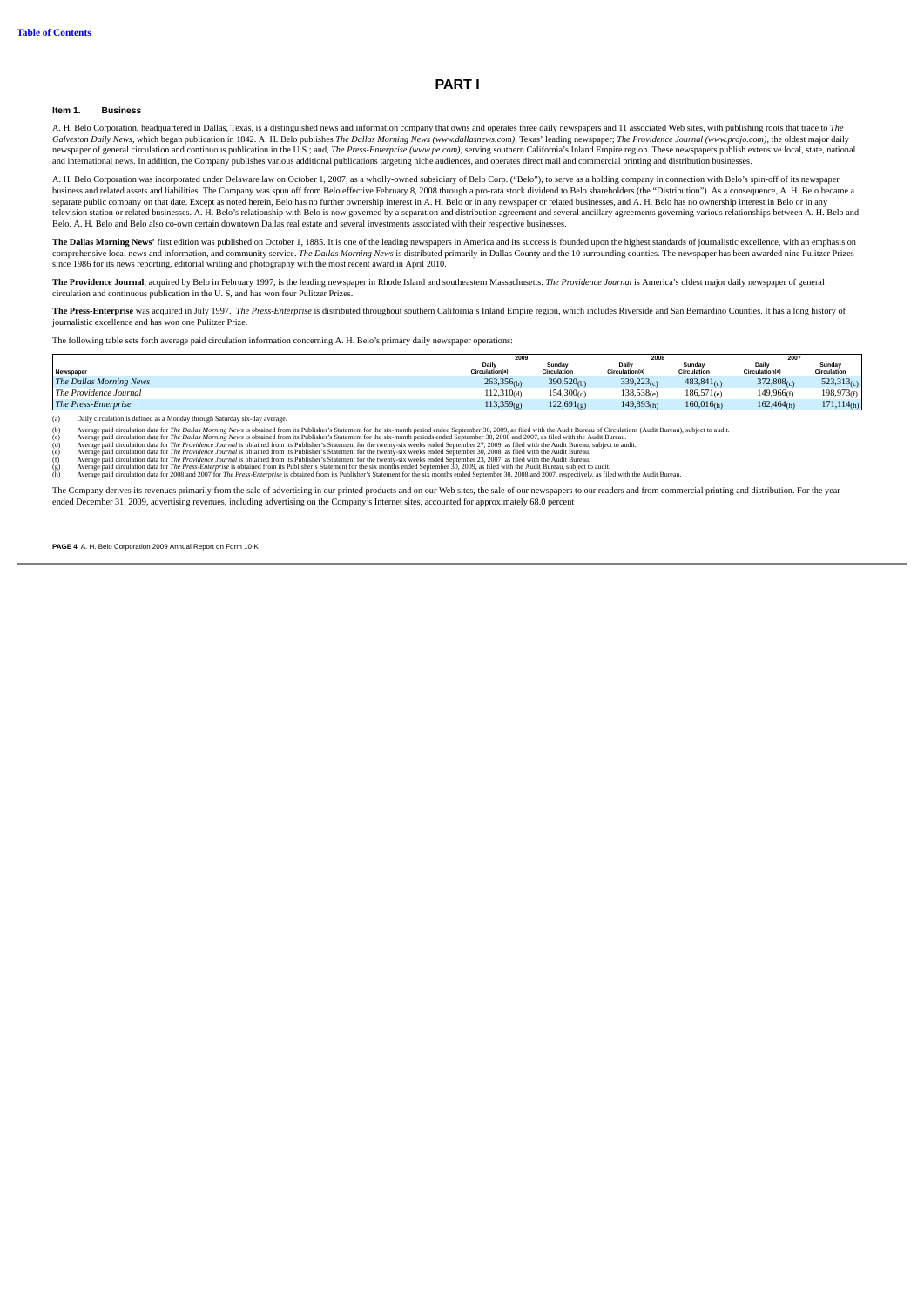of total revenues. Circulation revenues accounted for approximately 26.3 percent of total revenues for 2009. Advertising rates and prices for the Company's newspapers are established individually by each newspaper.

Belo Interactive ("BI") supports A. H. Belo's digital product development initiatives as well as certain Web site functions, and Belo Technologies supports the Company's information technology requirements. BI and Belo Technologies, which are owned by A. H. Belo, provide services to Belo Corp. and its television Web sites pursuant to inter-company agreements whereby Belo compensates A. H. Belo for such services. The level of service provided under these agreements is winding down and being eliminated, in most instances.

Web sites operated by A. H. Belo's newspapers provide consumers with timely news and information. The newspaper-affiliated Web sites for The Dallas Morning News, The Providence Journal, and The Press-Enterprise are  $\frac{1}{2}$  leading local media sites in their respective markets. Revenues for interactive media for the years ended December 31, 2009 and 2008 represented approximately 7.5 percent of the Company's total revenues each yea derived principally from advertising on the various Web sites. For the year ended December 31, 2009, classified advertising on the various Web sites accounted 55.9 percent of total interactive revenue.

In addition, A. H. Belo and Belo, through their subsidiaries, jointly own 6.6 percent of Classified Ventures, LLC, a joint venture in which the other owners are Gannett Co., Inc., The McClatchy Company, Tribune Company, and The Washington Post Company. The three principal online businesses Classified Ventures, LLC operates are cars.com, apartments.com, and homegain.com. A. H. Belo and Belo, through Belo Lead Management LLC, have also invested in ResponseLogix, Inc. (www.responselogix.com). ResponseLogix uses a software as a service (SaaS) model to provide advanced, Internet-based lead management solutions to auto dealers. A. H. Belo, through a als wholly-owned subsidiary, True North Real Estate LLC, has invested in Sawbuck Realty, Inc. (www.sawbuck.com). Sawbuck combines a real estate industry-leading technology platform with a business model that connects consumers to the top local real estate agents, streamlines their transactions and saves them money.

The basic material used in publishing newspapers is newsprint. Currently, most of the Company's newsprint is obtained through a purchasing consortium. Management believes the Company's sources of newsprint, along with available alternate sources, are adequate for the Company's current needs.

During 2009, the Company's operations consumed approximately 71,010 metric tons of newsprint at an average purchase price of \$575 per metric ton. Consumption of newsprint in 2008 was approximately 111,981 metric tons at an average purchase price of \$702 per metric ton. The Company experienced a decline in newsprint consumption due to tightening our circulation footprint and fewer printed pages. Newsprint purchase price per ton<br>decrease

A. H. Belo has experienced a decline in net operating revenues due to decreased advertising revenues. Advertising expense budgets tend to be reduced more than other expenses in times of economic uncertainty or recession. The continued economic slowdown has adversely affected advertising demand and the Company's business, financial condition and results of operations. The decrease in advertising revenues, particularly in the classified category, also resulted from increased competition for advertising dollars from other media, particularly the Internet. In response to these decreases, A. H. Belo has increased circulation prices, launched innovative print online products in order to increase circulation, established strategic partnerships with major Internet companies, and invested in certain companies with innovative products and/or technologies. In selected cases, A. H. B markets, uses and/or sells products and/or services provided by companies in which it has invested. A. H. Belo has also in recent years focused on neighborhood and other local community and state news, both in print and online. In addition, A. H. Belo has implemented measures to control or decrease operating expenses. These measures include reducing the Company's workforce; reducing salaries and benefits; modifying marketing and distribution strategies to allow our newspapers and Web sites to reach potential customers most valued by advertisers; and, restructuring our newspapers through organizational realignments. The Company's revenues have been, and continue to be, adversely affected by economic and operating pressures.

## **Amended and Restated Credit Agreement**

On February 4, 2008, the Company entered into a \$100,000 senior revolving credit facility (the "2008 Credit Agreement"), with JP Morgan Chase Bank, N.A., J.P. Morgan Securities, Inc., Banc of America Securities LLC, Bank of America, N.A. and certain other parties thereto. The 2008 Credit Agreement was effective as of the Distribution Date and used for working capital needs and other general corporate purposes, including letters of cre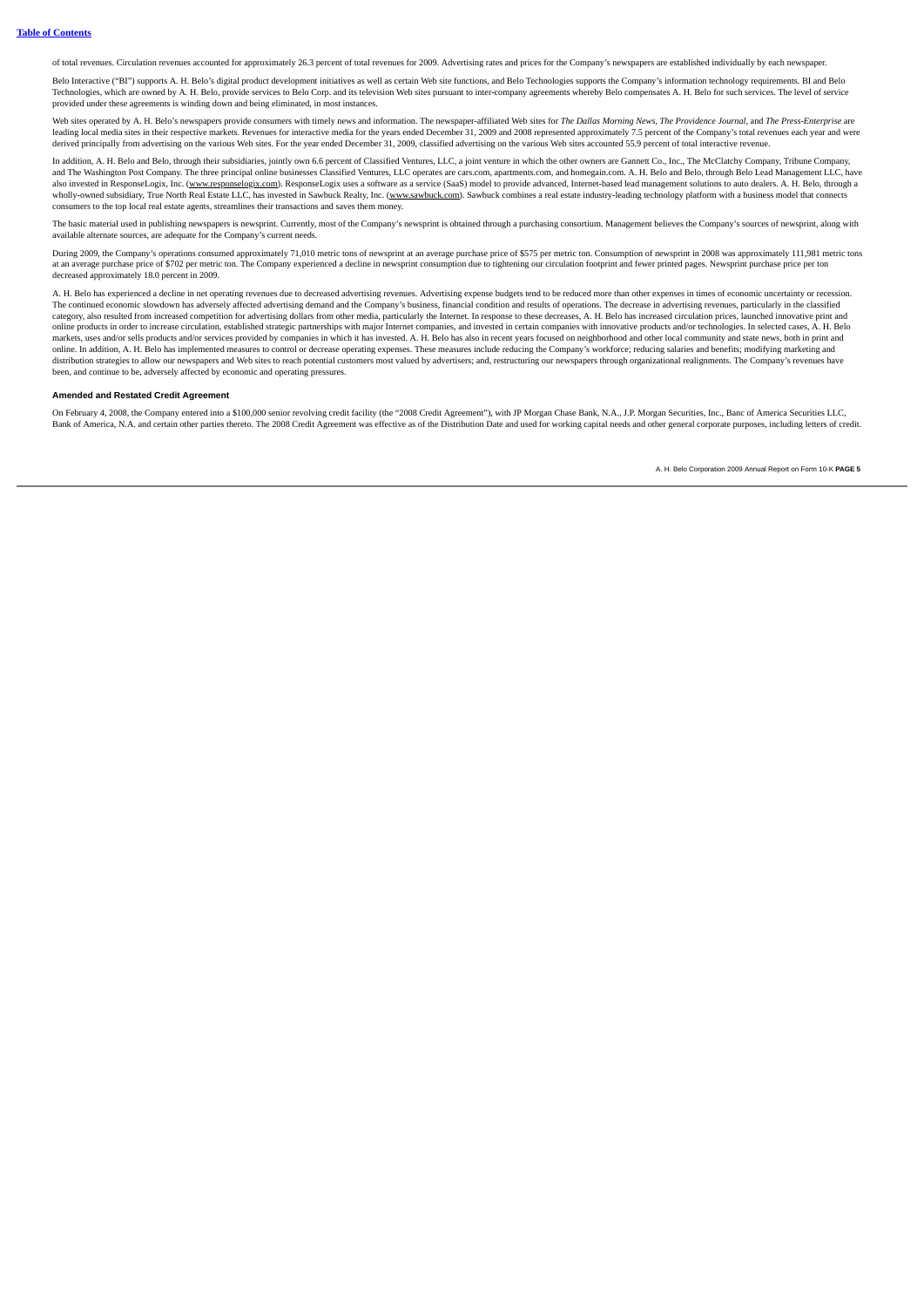As of September 30, 2008, the Company was not in compliance with the fixed charge coverage ratio as required by its credit facility. During the fourth quarter of 2008, the Company's bank group approved an amendment and waiver to its credit facility.

On January 30, 2009, the Company entered into an amendment and restatement of the 2008 Credit Agreement (the "Amended and Restated Credit Agreement"). The Amended and Restated Credit Agreement was effective as of January 30, 2009 with a maturity date of April 30, 2011. The Amended and Restated Credit Agreement provided for a \$50,000 working capital facility that is subject to a borrowing base and other covenants and restrictions Company and each of its specified subsidiaries entered into an Amended and Restated Pledge and Security Agreement granting a security interest in all personal property and other assets now owned or thereafter acquired.

On December 3, 2009, the Company entered into the Second Amendment ("Second Amendment") to the Amended and Restated Credit Agreement (the Amended and Restated Credit Agreement as so amended, the "Credit Agreement"). Among other matters, the Second Amendment extends the maturity date of the credit facility from April 30, 2011 to September 30, 2012, reduces the total commitment amount from \$50,000 to \$25,000, and<br>releases c ratio covenant of 1:1 will apply. The Second Amendment also makes certain minor administrative amendments to the Amended and Restated Pledge and Security Agreement dated as of January 30, 2009. The decrease in the<br>Company' borrowing base availability, \$25,000 was sufficient to meet the Company's borrowing needs. The borrowing base is calculated using eligible accounts receivable and inventory, as defined in the Credit Agreement. A decrease in the borrowing base could create a situation that would limit the Company's borrowing capacity. At December 31, 2009, the Company had eligible collateral to secure the Credit Agreement of \$44,202, resulting in a<br>borrowin 2009.

By agreement with the banks party to the Company's Amended and Restated Credit Agreement dated as of January 30, 2009, the Company's and certain of its subsidiaries' obligations to deliver financial statements for the the February 28, 2010 and the related certifications of a Financial Officer to the banks has been extended until April 30, 2010.

## **Our Competitive Strengths and Challenges**

Our strengths are:

- well known and trusted brands within each of our markets.
- a strong, cohesive senior management team with significant sector experience focused on strategy and operations
- the ability of three daily newspapers to produce high-quality local content on a scale that competitors are unlikely to duplicate.
- the development of product innovations using our local content, distribution platforms, technologies, and partnerships.
- the ability to market, in print and/or online, products or services to large audiences at low marginal costs.<br>• sales people with knowledge of the community in which they operate and, to varying degrees, relationships wi
- a conservative capital structure and credit facility that provide flexibility during realignment of our go-to-market strategies and operations.

Our newspapers, and the newspaper industry as a whole, are experiencing challenges to maintain and grow print revenues and circulation. This results from, among other factors, increased competition from other media, particularly the Internet. In addition, the continued economic slowdown in the United States has adversely affected our business. A significant decline in circulation could further adversely affect advertising revenues.

## **Our Strategies and Opportunities**

The Company is committed to publishing newspapers and online content of the highest quality and integrity, and creating and developing innovative print and online products addressing the needs of customers and advertisers. Our goal is to return

**PAGE 6** A. H. Belo Corporation 2009 Annual Report on Form 10-K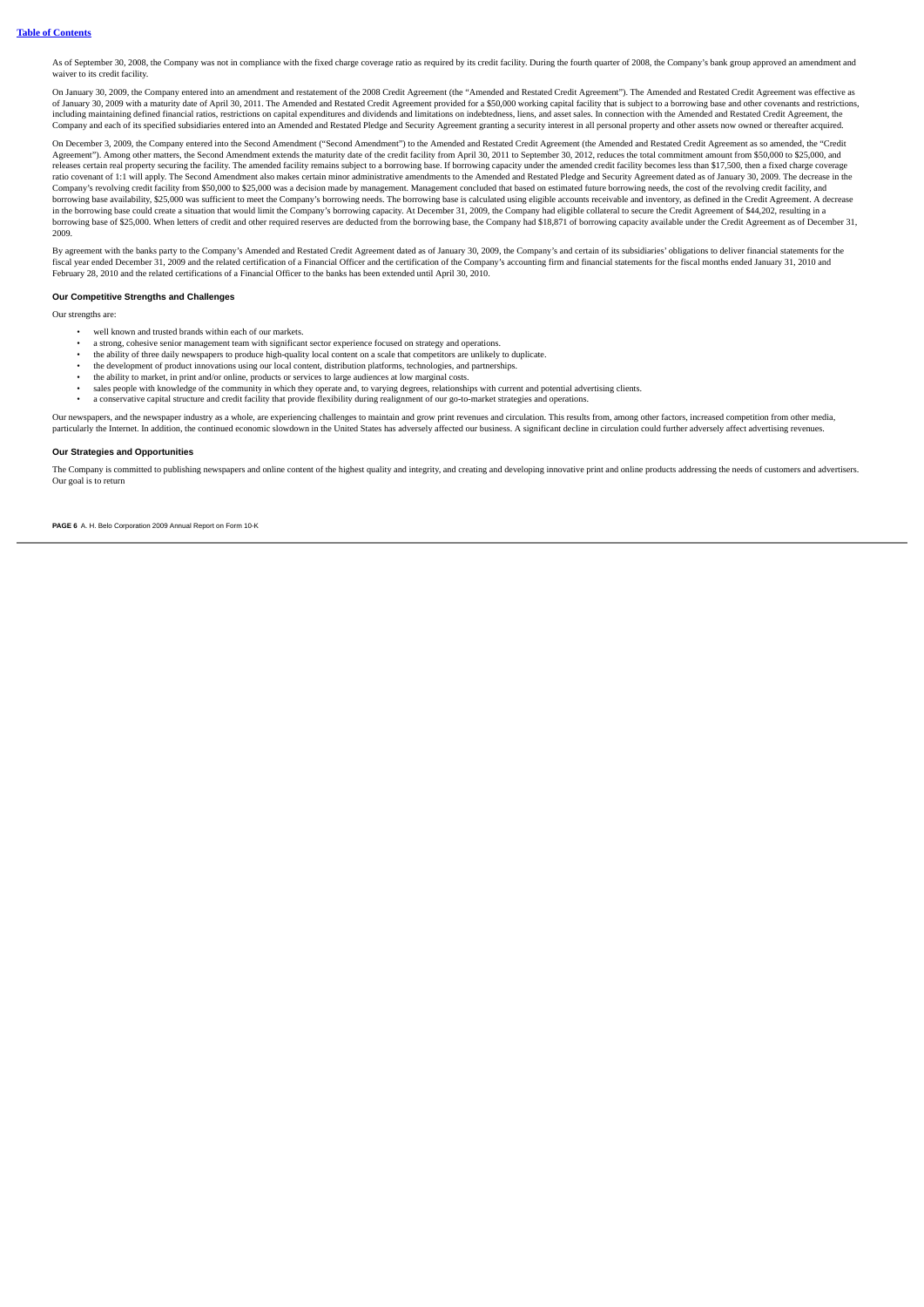to profitability and create value for shareholders over the long-term. The Company intends to achieve these objectives through the following strategies: • management's continued focus on revenue and expense management to ensure profitability of operating A. H. Belo's core newspaper businesses.

- - focus experienced Web site strategists and operators on maximizing interactive revenue and earnings. • affirm our commitment to quality journalism and community service in the localities we serve.
	- develop additional innovative print and online products that create sustainable incremental revenue and earnings.
- leverage our content to drive revenue over multiple delivery platforms, including print, the Internet, hand-held devices such as smart phones, e-readers, pad devices and other developing technologies.
- implement initiatives to enable advertisers to more effectively reach high value consumers.
- optimize and leverage marketing and sales capabilities.
- proactively manage our business structure to align costs more closely with revenue, preserve cash, and return to profitability.
- strengthen and improve our underlying technology platform while continuously leveraging technological innovations to reduce expenses.
- maintain a conservative balance sheet.

#### **Competition**

The Company faces competition for print advertising, online advertising, and circulation. The competition for advertising comes from local, regional, and national newspapers, the Internet, magazines, broadcast, cable and satellite television, radio, direct mail, yellow pages, and other media. Increased competition has come from the Internet and other new media formats and services other than traditional newspapers, many of which are free t consumers and/or businesses. The Company competes on factors including, but not limited to, its audience isse, the frequency and timeliness of its interaction with its audience, advertising rates, and its ability to target daily newspapers in Rhode Island and southeastern Massachusetts. *The Press-Enterprise* competes with seven daily newspapers in the Inland Empire area of southern California.

### **Seasonality**

A. H. Belo's advertising revenues are subject to moderate seasonality, with advertising revenues typically higher in the fourth calendar quarter of each year because of the holiday shopping season. The level of advertising in any period may also be affected by advertisers' decisions to increase or decrease their advertising expenditures in response to anticipated consumer demand and general economic conditions.

### **Employees**

As of December 31, 2009, the Company had approximately 2,300 full-time and 280 part-time employees, including approximately 320 employees represented by various employee unions. All union-represented employees are located in Providence, Rhode Island. The Company believes its relations with its employees are satisfactory.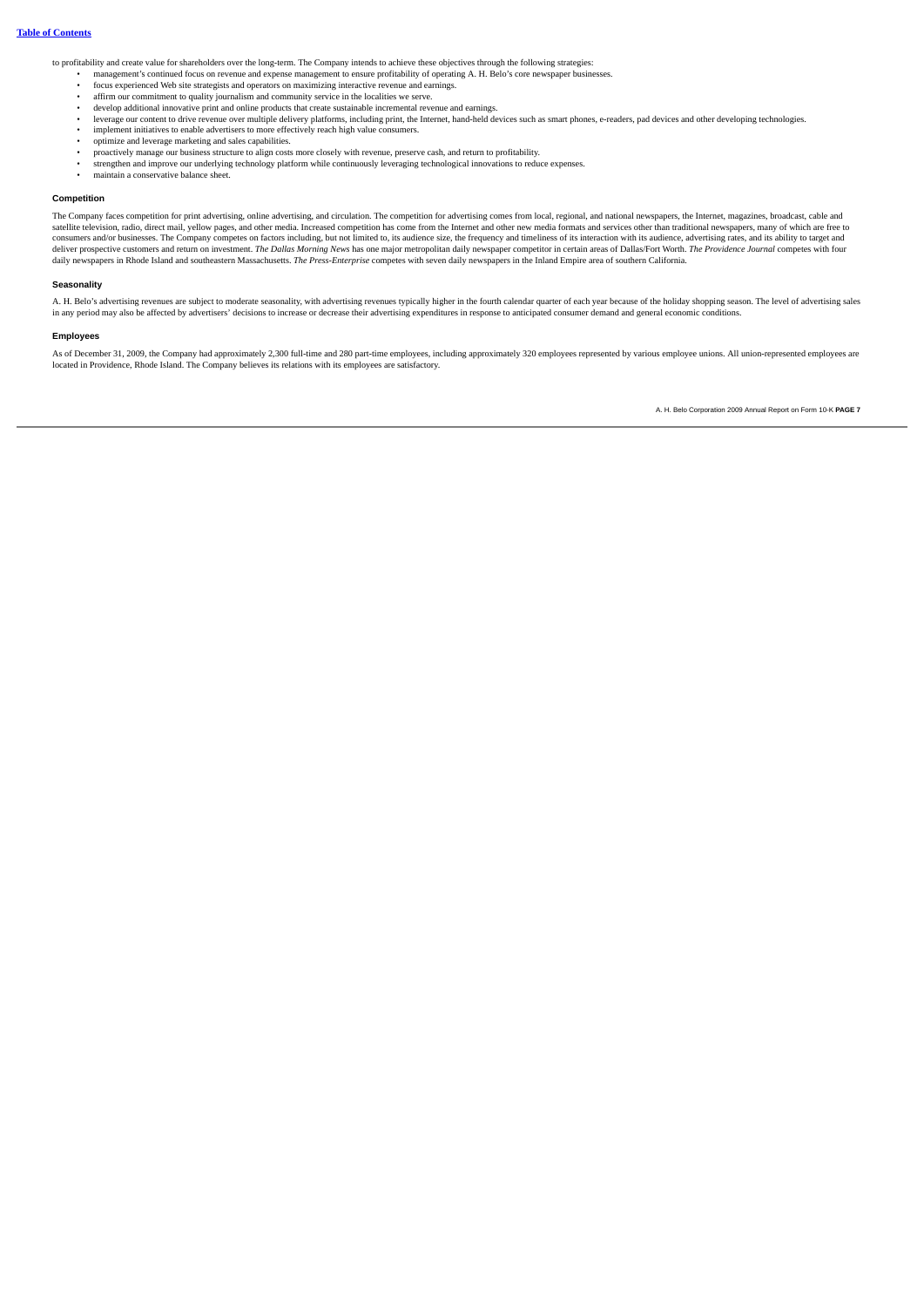#### **Available Information**

A. H. Belo maintains its corporate Web site at <u>www.ahbelo.com</u>. The Company makes available on its Web site, free of charge, this Annual Report on Form 10-K, its quarterly reports on Form 10-Q, its current reports on<br>Form with or furnished to the SEC.

### <span id="page-8-0"></span>**Item 1A. Risk Factors**

Sections of this Annual Report on Form 10-K and management's public comments from time to time may contain forward-looking statements that are subject to risks and uncertainties. These statements are based on management's current knowledge and estimates of factors affecting our operations, both known and unknown. Readers are cautioned not to place undue reliance on such forward-looking information as actual results may differ<br>m expectations.

*If A. H. Belo is unable to respond to evolving industry trends and changes in technology, its business may not be able to compete effectively.*

Print circulation and readership of A. H. Belo's newspapers, and the newspaper industry overall, are subject to competition and, in particular, are being affected by the preferences of some consumers to receive all or a po of their news in new media formats and from sources other than traditional newspapers, and by the proliferation of these new media formats and sources. Information delivery and programming alternatives such as the Internet programming services, and other emerging media distribution platforms have captured increasing market share, while the aggregate print circulation of the major newspapers has declined due to the factors cited above as well as conscious decisions by newspaper publishers to reduce distribution to core geographies.

The continued economic slowdown in the United States and the national and worldwide financial instability may continue to adversely affect our business, financial condition and results of operations.<br>Among other things, th *adversely affect our ability to meet long- term commitments.*

The continued economic slowdown in the United States has adversely affected and may continue to adversely affect our business by reducing demand for local and national advertising. Expenditures by advertisers tend to be<br>cy advertising in the Company's newspapers can lead to a reduction in pricing and advertising revenue, which could have an adverse effect on the Company's business, financial condition, carrying value of assets and results of operations.

The continued economic slowdown in the United States has increased the Company's exposure to losses resulting from the potential bankruptcy of advertising customers. The Company's accounts receivable are stated at net estimated realizable value and the allowance for doubtful accounts has been determined based on several factors, including the age of receivables, significant individual credit risk and historical experience. If such colle estimates prove inaccurate, adjustments to future operating results could occur.

Our ability to access funds under our Credit Agreement depends, in part, on our compliance with certain financial covenants in the agreement. The Credit Agreement is subject to a borrowing base. If the borrowing capacity under the agreement becomes less than \$17,500, then a fixed charge coverage ratio covenant of 1:1 will apply. Disruptions in the capital and credit markets, as have been experienced since mid-2008, could also adversely aff our ability to draw on our Credit Agreement. Our access to funds under the Credit Agreement is dependent on the ability of the banks that are parties to the facility to meet their funding commitments. Longer term disruptio Any disruption could require us to take measures to conserve cash until the markets stabilize or until alternative credit arrangements or other funding for our business needs, if then available or available or favorable te be arranged.

**PAGE 8** A. H. Belo Corporation 2009 Annual Report on Form 10-K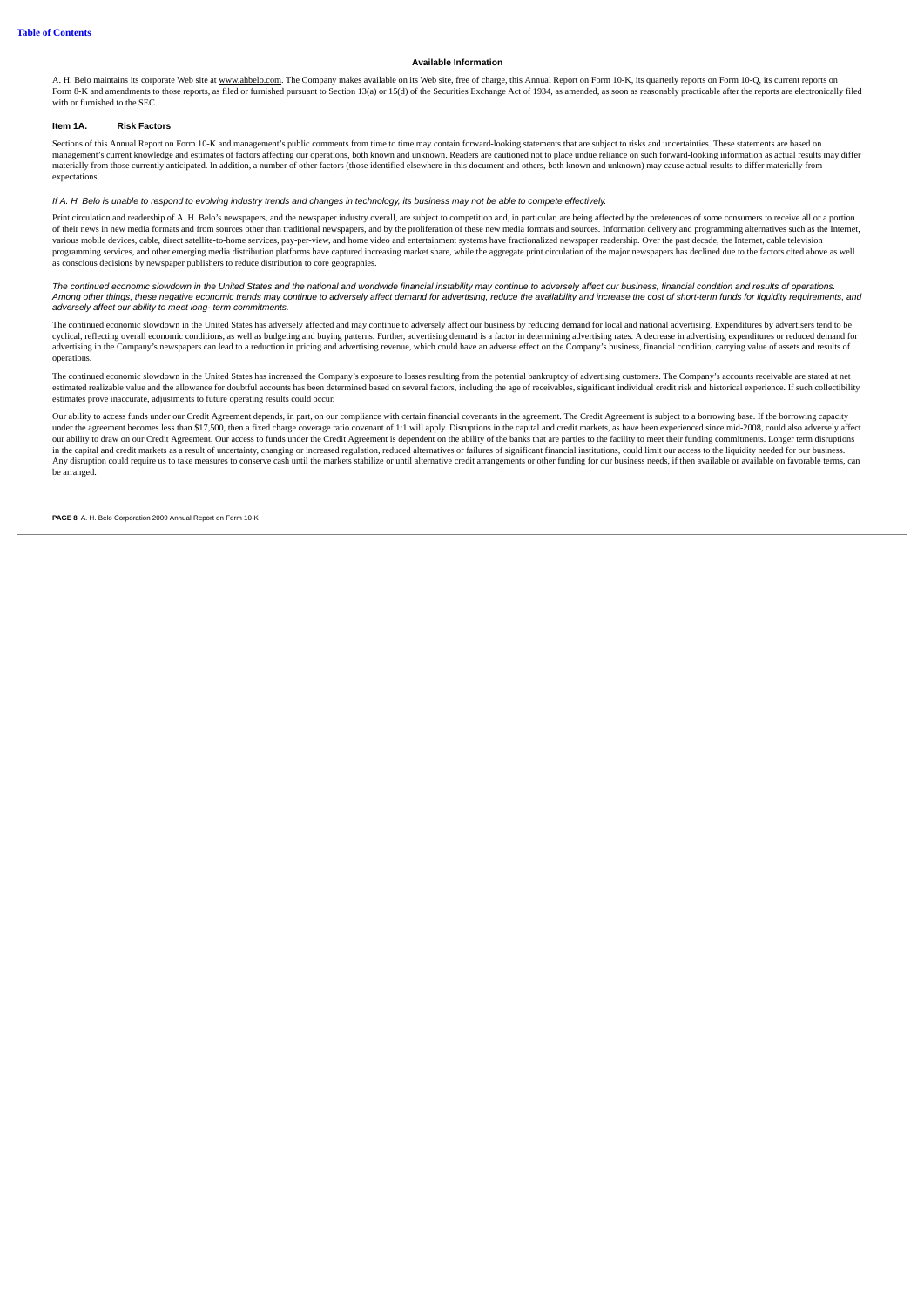*Decreases in advertising spending resulting from an economic downturn, business combinations, natural disasters, war, terrorism, or other factors specific to the communities served by the Company, could adversely affect A. H. Belo's financial condition and results of operations. In addition, A. H. Belo's revenues are subject to seasonal, cyclical, and other fluctuations that could adversely affect our financial condition and results of operations.*

Advertising revenue has been approximately 68 percent, 76 percent and 81 percent of A. H. Belo's revenues for the years ended December 31, 2009, 2008 and 2007, respectively. Advertisers generally reduce their advertising spending during economic downturns, so a prolonged recession or economic downturn could have a further adverse effect on A. H. Belo's financial condition and results of operations

A. H. Belo's advertising revenues depend upon a variety of other factors specific to the communities served by the Company. Changes in those factors could affect advertising revenues. These factors include, among others, the size and demographic characteristics of the local population, the concentration of retail stores, and local economic conditions in general.

A. H. Belo's revenues and results of operations are subject to seasonal, cyclical, and other fluctuations that are expected to continue. Seasonal and cyclical factors that affect A. H. Belo's revenues and results of operat be beyond our control, including changes in the pricing policies of competitors, the hiring and retention of key personnel, wage and cost pressures, changes in newsprint prices, and general economic factors. Fluctuations i revenues and results of operations may have an adverse effect on A. H. Belo's stock price.

*A. H. Belo's businesses operate in highly competitive markets, and our ability to maintain market share and generate revenues depends on how effectively the Company competes with existing and new competition.*

Our businesses operate in highly competitive markets. A. H. Belo's newspapers compete for audiences and advertising revenue with other newspapers as well as with the Internet, magazines, broadcast, cable and satellite television, radio, direct mail, yellow pages and other media. Some of A. H. Belo's current and potential competitors have greater financial and other resources.

A. H. Belo's newspaper publications generate significant percentages of their advertising revenues from a finite number of sources. In recent years, Web sites dedicated to automotive, employment, real estate, and general classified advertising have become significant competitors of A. H. Belo's newspapers and Web sites. As a result, even in the absence of a recession or economic downturn, technological, industry, and other changes specific

A. H. Belo's revenues primarily consist of advertising and paid circulation. Competition for advertising expenditures and paid circulation comes from local, regional, and pational newspapers (including free daily newspaper magazines, broadcast, cable and satellite television, radio, direct mail, yellow pages, the Internet, and other media. The National Do Not Call Registry has affected the way newspapers solicit home-delivery circulation, particularly for larger newspapers that historically have relied on telemarketing. Competition for newspaper advertising revenue is based largely upon advertiser results, advertising rates, readership, demographics, and<br>ci unique to each market, but the Company has competitors for advertising revenues that are larger and have greater financial and distribution resources. Circulation revenues and our ability to achieve price increases for our products may be affected by competition from other publications and other forms of media available in our various markets, declining consumer spending on discretionary items like newspapers, decreasing amounts of free<br>time effectively for advertising dollars and paid circulation, revenues may decline and our financial condition and results of operations may be adversely affected.

*Decreases in circulation may adversely affect A. H. Belo's advertising and circulation revenues.*

The table below presents the components of our net operating revenues for the last three years:

|                                  |         | Percentage |         | Percentage |         |
|----------------------------------|---------|------------|---------|------------|---------|
| Twelve Months Ended December 31. | 2009    | Change     | 2008    | Change     | 2007    |
| Advertising                      | 352,368 | $(27.3)\%$ | 484,437 | $(19.3)\%$ | 600,335 |
| Circulation                      | 136,549 | 10.7%      | 123,381 | 9.5%       | 112.635 |
| Other                            | 29,431  | (0.2)%     | 29,496  | 14.8%      | 25.698  |
| Net operating revenues           | 518,348 | (18.7)%    | 637,314 | $(13.7)\%$ | 738,668 |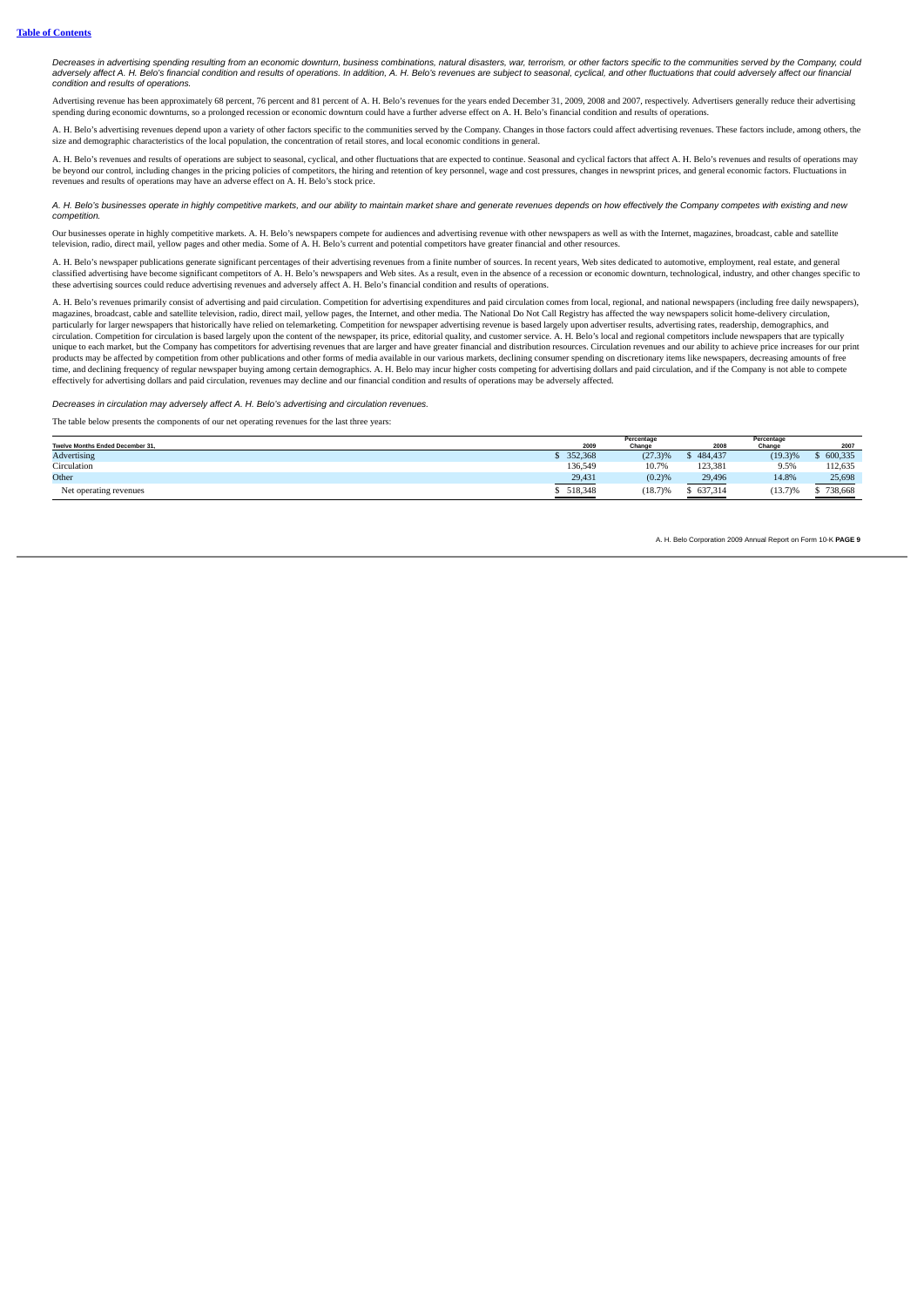A. H. Belo's newspapers, and the newspaper industry as a whole, are experiencing challenges to maintain and grow print circulation. A significant decline in circulation could affect the rate and volume of advertising reven To maintain our circulation base, A. H. Belo may incur additional costs, and may not be able to recover these costs through circulation and advertising revenues. The Company may increase spending on marketing designed to retain our existing subscriber base and continue or create niche publications targeted at specific market groups. The Company may also increase marketing efforts to drive traffic to our proprietary Web sites.

*A significant increase in the price of newsprint, or a reduction in the availability of newsprint, could adversely affect A. H. Belo's publishing business.*

The basic raw material for newspapers is newsprint, the cost of which for the last three years has represented between approximately 9 and 12 percent of A. H. Belo's revenues. The price of newsprint historically has been volatile. Consolidation in the North American newsprint industry has reduced the number of suppliers and has led to paper mill closures and conversions to other grades of paper, which in turn has decreased overall newsprin increases in newsprint costs could adversely affect our financial condition and results of operations.

*Adverse results from pending or new litigation or governmental proceedings or investigations could adversely affect A. H. Belo's financial condition and results of operations.*

From time to time A. H. Belo and its subsidiaries are subject to litigation, governmental proceedings, and investigations. Current matters include those described under "Item 3. Legal Proceedings." Adverse determinations i any of these pending or future matters could require A. H. Belo to make monetary payments or result in other sanctions or findings that could affect adversely our business, financial condition, and results of operations.

*A. H. Belo depends on key personnel and may not be able to operate and grow our business effectively if A. H. Belo loses the services of any of our senior executive officers or is unable to attract and retain qualified personnel in the future.*

A. H. Belo relies on the efforts of its senior executive officers. The success of our business depends heavily on our ability to retain current management and to attract and retain qualified personnel in the future. Compet senior management personnel is intense and A. H. Belo may not be able to retain its key personnel. The Company has not entered into employment agreements with key management personnel and does not have "key person" insurance for any of our senior executive officers or other key personnel. To mitigate this risk, A. H. Belo has a change in control severance plan covering key management personnel that is triggered under certain conditio a change in control occurs.

## *A. H. Belo's business may be negatively affected by work stoppages, slowdowns, or strikes by our employees.*

Currently, one of A. H. Belo's primary newspapers (The Providence Journal), is party to collective bargaining agreements with unions representing approximately 320 of its employees. All of these agreements expire within approximately three years, unless extended. A. H. Belo cannot predict the results of negotiation of future collective bargaining agreements, whether future collective bargaining agreements will be negotiated without interruptions in our business, or what the possible effect of future collective bargaining agreements will be on our business, financial condition, and results of operations. The Company also cannot assume that strikes or stoppages will not occur in the future in connection with labor negotiations or otherwise. Any prolonged strike or work stoppage could adversely affect our business, financial condition, and results of operations.

*A. H. Belo has a limited operating history as a separate public company and may be unable to operate profitably as a stand-alone company.*

A. H. Belo has operated as a separate public company since February 8, 2008. Prior to that date, the businesses that comprise A. H. Belo and Belo Corp. were under one ultimate parent corporation, and each of those businesses was able to rely to some degree on the earnings, assets, and cash flow of the other for capital requirements. After the Distribution, A. H. Belo now relies only on the newspaper business and related businesses for such requirements. A. H. Belo cannot give assurances that, as a separate public company, operating results will continue at historical levels, or that the Company will be profitable.

**PAGE 10** A. H. Belo Corporation 2009 Annual Report on Form 10-K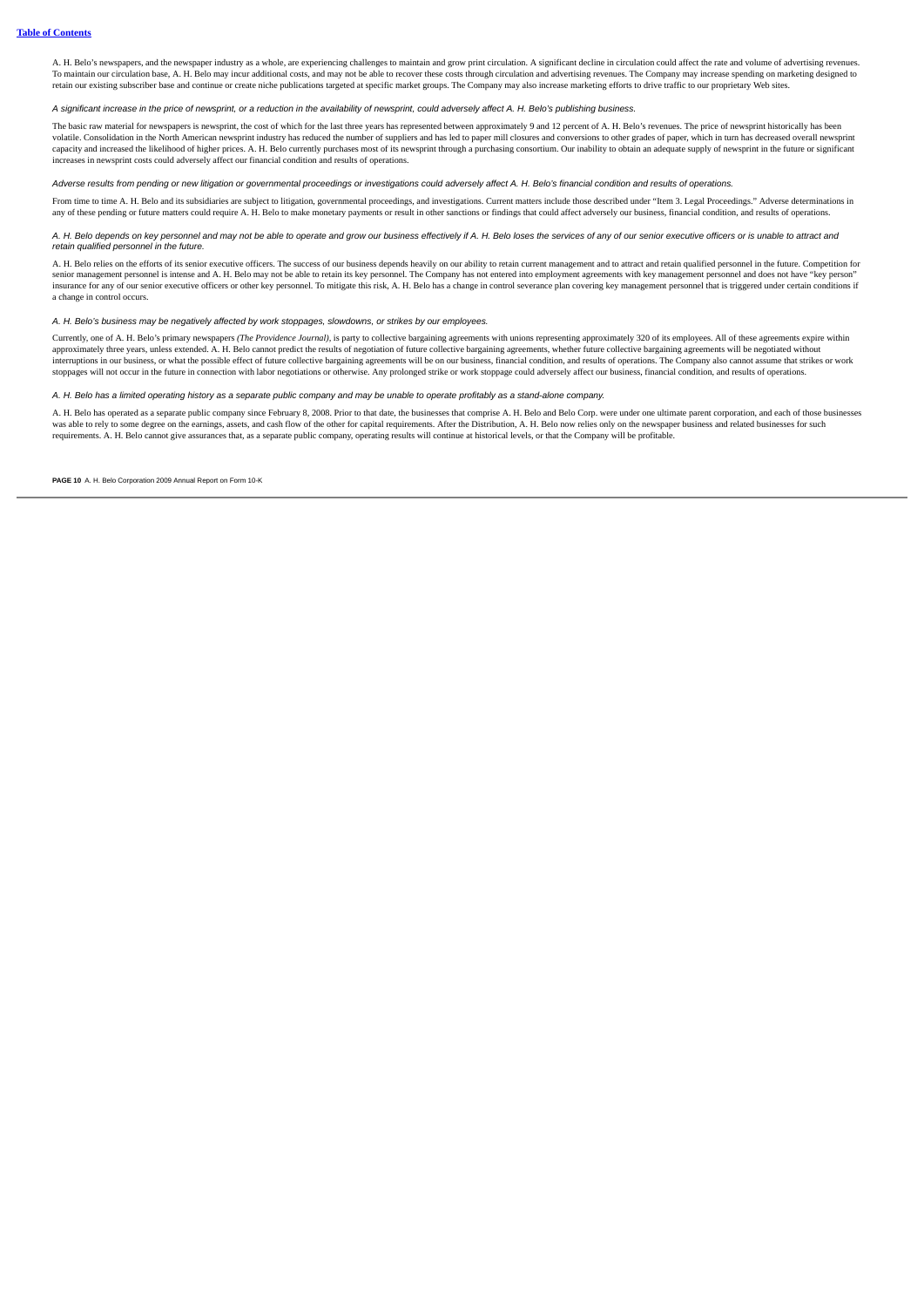The historical financial information included in this Annual Report on Form 10-K may not reflect what A. H. Belo's results of operations, financial position, and cash flows would have been had it been a separate public company during the periods prior to the Distribution, or be indicative of what its results of operations, financial position, and cash flows may be in the future as a separate public company. A. H. Belo's historical financ information prior to the Distribution reflects allocations for services historically provided by Belo Corp., and these allocated costs may be different from the actual costs A. H. Belo incurs for these services in the futu separate public company.

A. H. Belo has replicated certain systems, infrastructure, and personnel to which it no longer has access after the Distribution from Belo and will continue to dedicate resources in building these capabilities. In addition adverse operational effect on A. H. Belo's business as a result of the significant time A. H. Belo's management and other employees will need to dedicate to building these capabilities, A. H. Belo may incur capital and other costs associated with developing and implementing its own support functions in these areas.

## *Declines in A. H. Belo's stock price could lead to delisting on the New York Stock Exchange.*

Under the rules of the New York Stock Exchange (NYSE), our common stock is required to maintain a minimum \$1.00 average closing price in order to qualify for continued listing on the NYSE. In addition, the Company must maintain an average market capitalization of \$15 million. Since becoming a public company, A. H. Belo's stock price has declined and at times during 2009 has traded below \$1.00. At March 31, 2010 the Company's must ma stock price closed at \$7.20 per share. If the Company's average closing price falls below the \$1.00 minimum over a consecutive 30-day trading period or the Company's market capitalization falls below an average of stock pr \$15 million over a consecutive 30-day trading period, then the Company's stock could be delisted from the NYSE. Delisting of our common stock by the NYSE could have a material adverse effect on the market value and<br>liquidi our common stock could impair our ability to provide equity incentives to employees, officers and directors. No assurance can be given that our common stock will remain in compliance with the NYSE's listing requirements.

## *A. H. Belo may incur increased expenses if the services agreement with Belo is terminated.*

In connection with the Distribution, A. H. Belo entered into a services agreement with Belo Corp. This agreement provides that A. H. Belo and Belo will furnish services to each other. If the agreement is terminated for any reason, A. H. Belo would need to obtain these services from another provider or decide to perform these services itself, which could affect the efficiency and costs of A. H. Belo's operations.

## *A. H. Belo's directors and executive officers have significant combined voting power and significant influence over our management and affairs.*

Our directors and executive officers hold approximately 52 percent of the voting power of our outstanding voting stock as of March 1, 2010. A. H. Belo's Series A common stock has one vote per share and Series B common stock has ten votes per share. Generally, except for certain extraordinary corporate transactions, all matters to be voted on by A. H. Belo's shareholders must be approved by a majority of the voting power of our outstandi social and contained the comparison of the comparison of the comparison of the comparison of the comparison of the comparison of the comparison of the comparison of the comparison of the comparison of the comparison of the of A. H. Belo's bylaws by shareholders, and certain amendments to A. H. Belo's certificate of incorporation, require the affirmative vote of the holders of at least two-thirds of the voting power of our outstanding voting voting as a single class. Accordingly, A. H. Belo's directors and executive officers will have significant influence over our management and affairs and over all matters requiring shareholder approval, including the electi directors and significant corporate transactions. This ownership may limit other shareholders' ability to influence corporate matters and, as a result, A. H. Belo may take actions that many shareholders do not view as bene

### *Certain members of management, directors, and shareholders may face actual or potential conflicts of interest.*

A. H. Belo and Belo Corp. have several directors in common. Robert W. Decherd serves as the non-executive Chairman of the Board of Belo and as Chairman of the Board, president and Chief Executive Officer of A. H. Belo. Mr. Decherd and Dealey D. Herndon, his sister, serve as directors of A. H. Belo and Belo. James M. Moroney III, executive vice president of A. H. Belo and the Publisher and Chief Executive Officer of The Dallas Morning *News*, is their second cousin. Mr. Moroney also serves as a director of Belo. In addition, the management and directors of both companies own common stock in both companies. This ownership overlap and these common directors could create, or appear to create, potential conflicts of interest when A. H. Belo's and Belo's management and directors face decisions that could have different implications for A. H. Belo and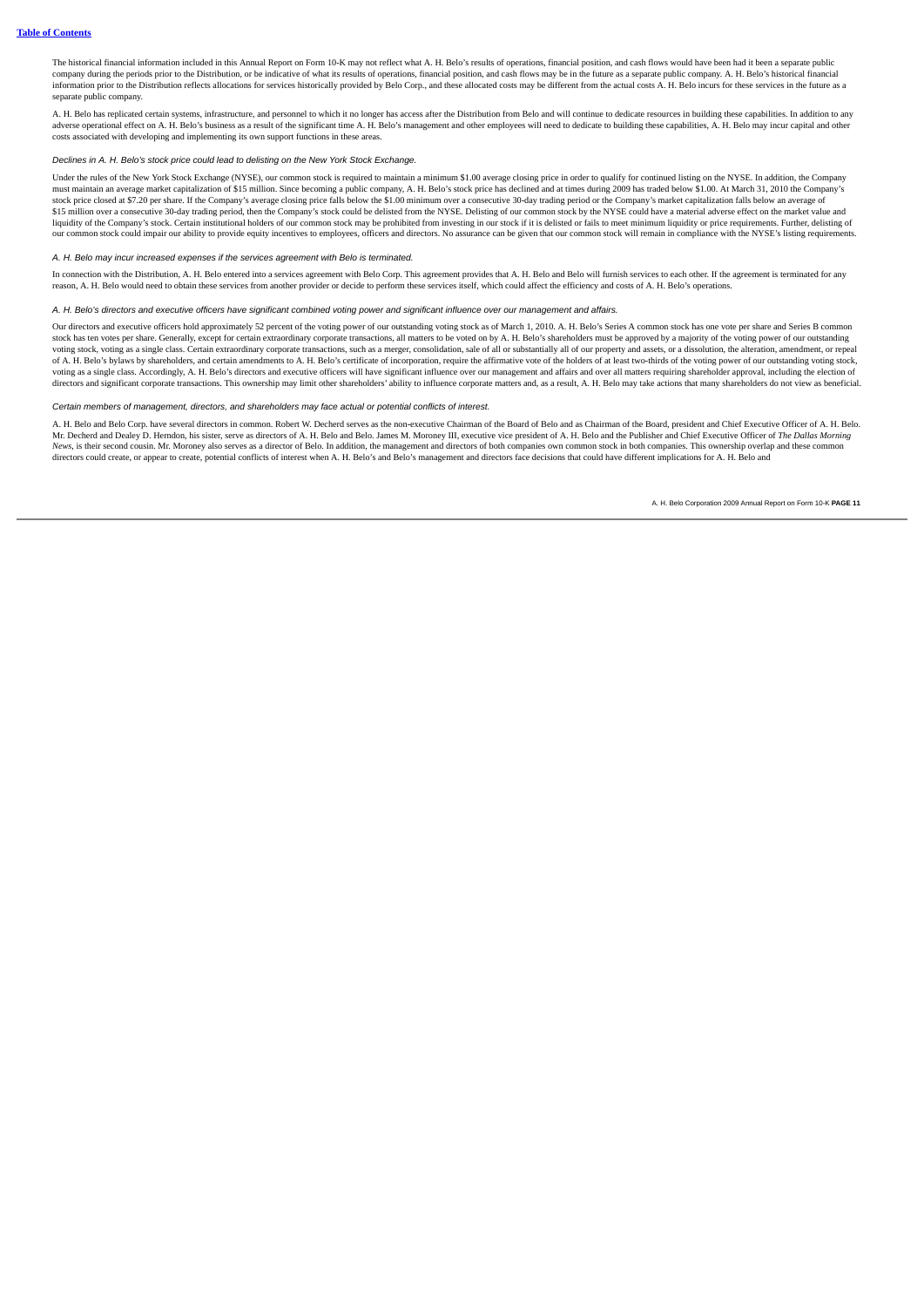Belo. For example, potential conflicts of interest could arise in connection with the resolution of any dispute between A. H. Belo and Belo regarding the terms of the agreements governing the Distribution and the relations between, as well as other agreements between, A. H. Belo and Belo.

*Our potential inability to execute cost control measures successfully could result in total operating costs that are greater than expected.*

We have taken steps to lower our costs by reducing staff and employee benefits and implementing general cost-control measures, and expect to continue cost control efforts. If we do not achieve expected savings as a result being taken to implement cost control efforts, if not managed properly, such efforts may affect the quality of our products, our ability to generate future revenue, and compliance with the financial covenants as outlined i

As disclosed in Belo's December 31, 2009 Form 10-K, the Pension Plan was underfunded at December 31, 2009 by \$196,000, of which A. H. Belo's 60% percent reimbursement obligation to Belo is<br>\$118,000. The Company expects it *to contribute additional amounts to Belo to fund the plan, which would otherwise be available to cover operating expenses.*

Prior to the Distribution, some of the Company's employees participated in the Pension Plan. Subsequent to the Distribution of A. H. Belo, Belo retained sponsorship of the Pension Plan and, jointly with A. H. Belo, oversee the investments of the Pension Plan. Belo administers benefits for the Belo and A. H. Belo current and former employees who participate in the Pension Plan in accordance with the terms of the Pension Plan. As sponsor of th Pension Plan, Belo will be solely responsible for satisfying the funding obligations with respect to the Pension Plan fund as determined using actuarial assumptions. A. H. Belo is contractually obligated to reimburse Belo 60 percent of each contribution Belo makes to the Pension Plan. The plan's assets consist primarily of common stocks, fixed income securities and alternative investments. Market declines, longevity increases or legislative changes, such as the Pension Protection Act in the U.S., could result in a prospective increase the amount we must reimburse Belo which would result in a decrease in our available cash flow and net earnings over time.

We have identified a material weakness in our internal control over financial reporting, and our business may be adversely affected if we do not remediate this material weakness, or if we have other *material weaknesses or significant deficiencies in our internal control over financial reporting in the future.*

In connection with their evaluation of our disclosure controls and procedures, our chief executive officer ("CEO") and chief financial officer ("CFO") concluded that a material weakness exists in our internal control over financial reporting. This material weakness relates to a misapplication of U.S. generally accepted accounting principles in the selection of the accounting principle used to account for the Company's contractual obligation Belo Corp. (Belo) under the employee matters agreement entered into in conjunction with the Distribution. Specifically, the Company's processes, procedures and controls related to financial reporting were not effective to<br> accordance with U.S. generally accepted accounting principles. As more fully described in Note 1 to our consolidated financial statements included in this report, our management and the Audit Committee of the Board of<br>Dire material weakness. We have identified a number of measures to strengthen our internal control over financial reporting and address the material weakness that we identified (See Item 9A. Controls and Procedures contained in this report). The existence of one or more material weaknesses or significant deficiencies could result in errors in our financial statements, and substantial costs and resources may be required to rectify any internal con business and financial condition could be harmed.

## <span id="page-12-0"></span>**Item 1B. Unresolved Staff Comments**

None.

**PAGE 12** A. H. Belo Corporation 2009 Annual Report on Form 10-K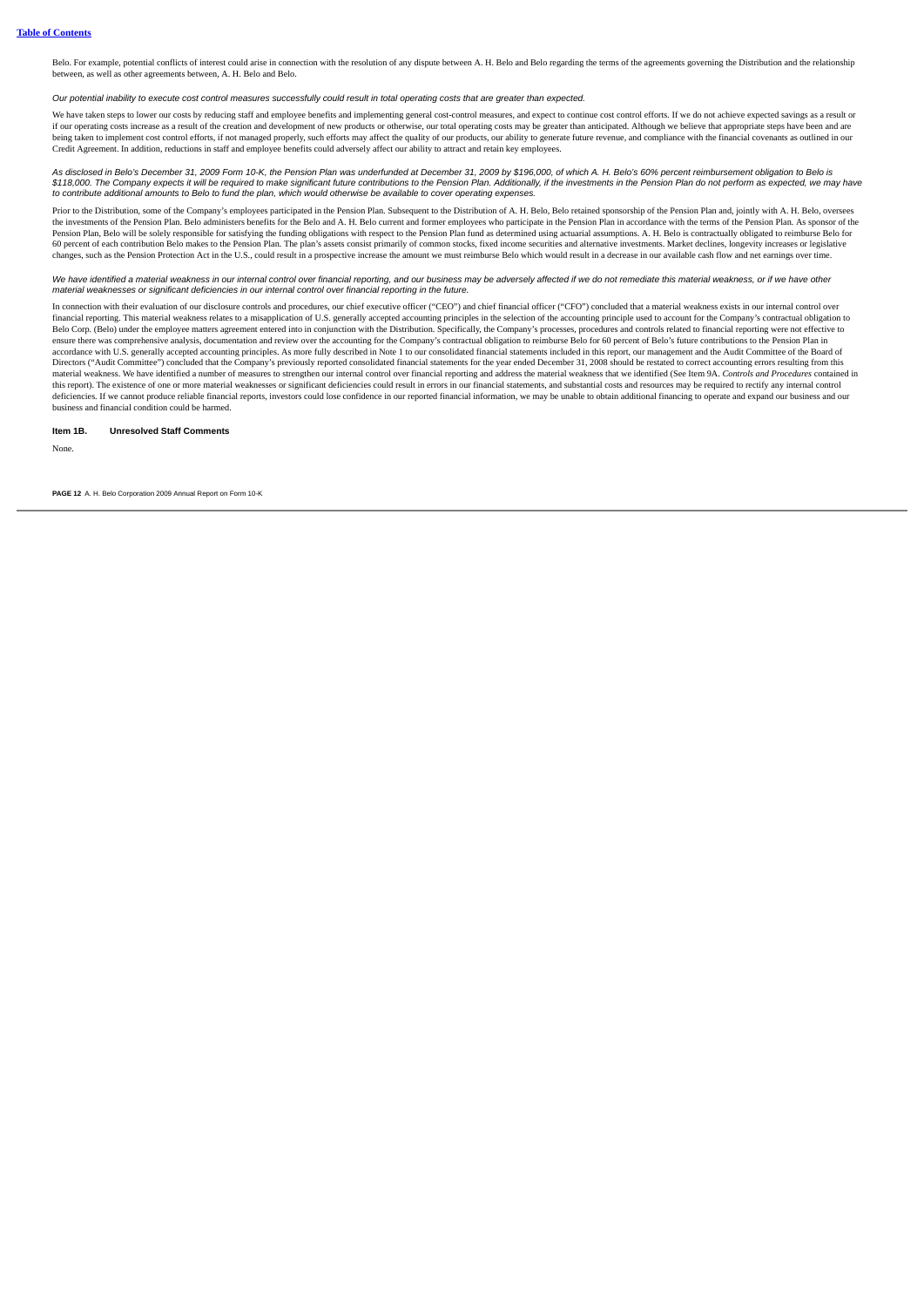### <span id="page-13-0"></span>**Item 2. Properties**

A. H. Belo owns and operates a newspaper printing facility and distribution center in Plano, Texas (the "North Plant"), where it prints The Dallas Morning News and other publications. A. H. Belo also owns a distribution an collating facility for The Dallas Morning News in southern Dallas (the "South Plant"). During the third quarter of 2009, in an additional step to reduce costs, The Dallas Morning News elected to consolidate its production facilities and is in the process of relocating production equipment from the South Plant to the North Plant. The Company began marketing the South Plant for sale during the third quarter of 2009. Additional operations of

In connection with the February 2008 Distribution and an assessment of their respective downtown Dallas real estate needs, A. H. Belo and Belo Corp. agreed to co-own, through the creation of a limited liability company<br>(LL Belo Building and related parking sites under long-term leases that are terminable under various conditions. A third party real estate services firm, engaged by the LLC, manages The Belo Building and other real estate owned by the LLC.

In addition, in 2008, A. H. Belo and Belo Corp. consummated the exchange of certain real estate interests they and/or their subsidiaries owned in the approximate ten-acre downtown campus jointly used by *The Dallas* Morning News and Belo's WFAA-TV and Texas Cable News (TXCN). As a result of the exchange, *The Dallas Morning News* owns contiguous parcels of land that it uses in its operations and the building known as the TXCN Building has leased a parcel of land to Belo and TXCN under a long-term ground lease which provides an option to purchase for nominal value. As a result of the exchange, WFAA-TV, TXCN and Belo own and lease under the ground<br>lease c facilities in the parking garage located on *The Dallas Morning News* property.

A. H. Belo owns and operates a newspaper printing facility in Providence, Rhode Island for The Providence Journal. The remainder of The Providence Journal's operations is housed in an owned, five-story building in downtown Providence.

A. H. Belo owns and operates a newspaper publishing facility and a commercial printing facility in downtown Riverside, California for *The Press-Enterprise* and other company and third-party publications. The Company owns a state-of-the-art media center for *The Press-Enterprise* built in 2007, which houses the non-production operations of *The Press-Enterprise*.

The Company has additional leasehold and other interests, which are not material, that are used in its activities. The Company believes its properties are in satisfactory condition and are well maintained and that such pro are adequate for present operations.

#### <span id="page-13-1"></span>**Item 3. Legal Proceedings**

On August 23, 2004, August 26, 2004 and October 5, 2004, three related lawsuits, later consolidated, were filed by purported shareholders of Belo Corp. in the United States District Court for the Northern District of Texas against Belo, Robert W. Decherd, and Barry T. Peckham, a former executive officer of *The Dallas Morning News*, arising out of the circulation overstatement at *The Dallas Morning News. James M. Moroney III was added*<br>late Securities Exchange Act of 1934. On April 2, 2008, the District Court denied plaintiffs' motion for class certification. On August 12, 2009, the United States Court of Appeals for the Fifth Circuit affirmed the District Co denial of class certification. On November 9, 2009, Belo and other parties to the consolidated lawsuit settled the lawsuit on terms that the Company considers favorable, without payment of any settlement amount that is material to the Company.

On October 24, 2006, 18 former employees of *The Dallas Morning News* filed a lawsuit against various A. H. Belo-related parties in the United States District Court for the Northern District of Texas. The plaintiffs' lawsu 2009, the court dismissed certain additional claims. A trial date is set for March 21, 2011. The Company believes the lawsuit is without merit and is defending vigorously against it.

On April 13, 2009, four former independent contractor newspaper carriers of *The Press-Enterprise* on behalf of themselves and other similarly situated individuals, filed a purported class-action lawsuit against A. H. Belo Belo, Press Enterprise Company,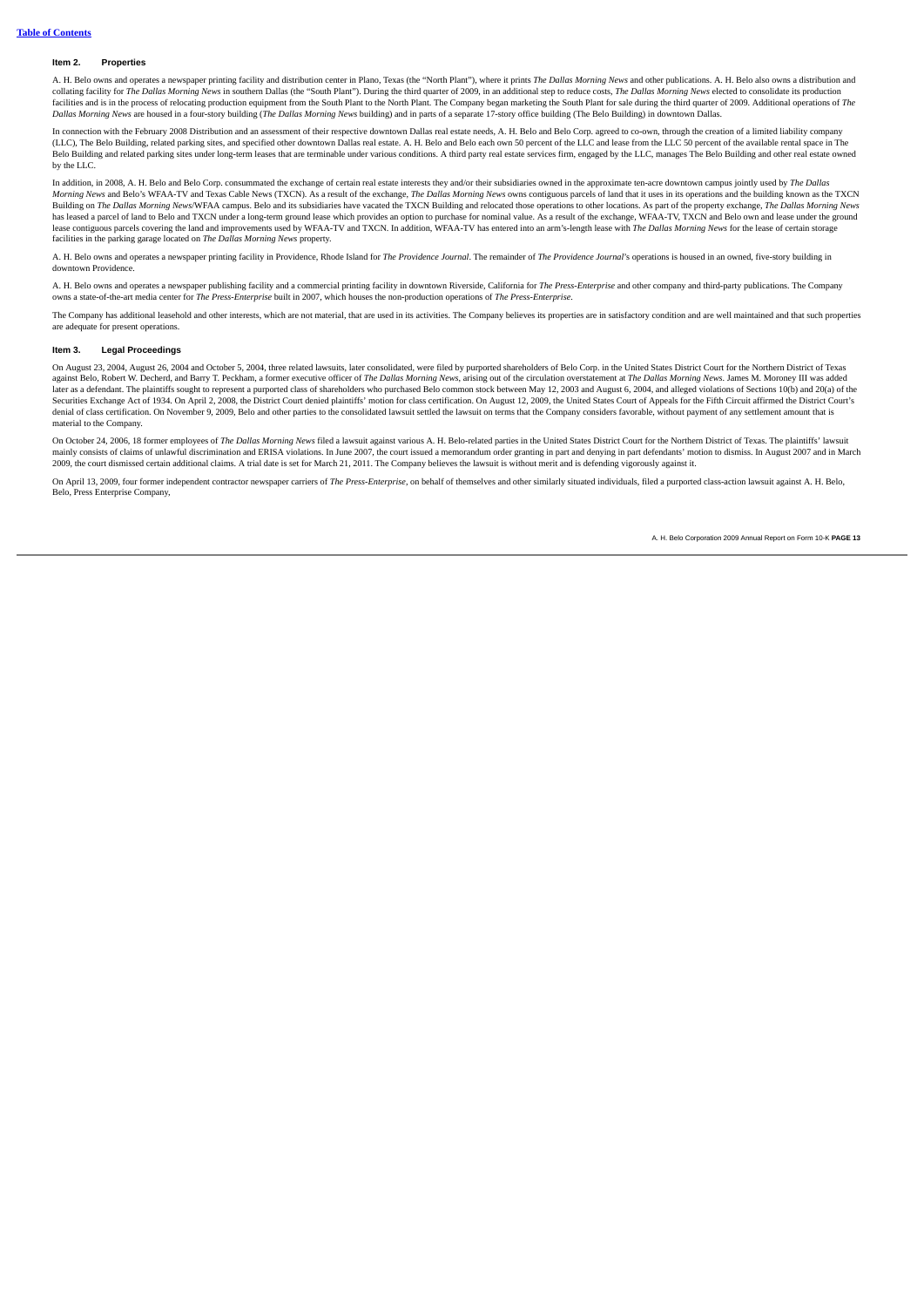and as vet unidentified defendants in the Superior Court of the State of California, County of Riverside. The complaint alleges that the defendants violated California laws by allegedly improperly categorizing the plaintif the purported class members as independent contractors rather than employees, and in doing so, allegedly failed to pay minimum, hourly and overtime wages to the purported class members and allegedly failed to comply with other laws and regulations applicable to an employer-employee relationship. Plaintiffs and purported class members are seeking minimum wages, unpaid regular and overtime wages, unpaid rest break and meal period,<br>compensati penalties, injunctive and other equitable relief, and reasonable attorneys' fees and costs. The Company believes the lawsuit is without merit and is vigorously defending against these claims.

In addition to the proceedings disclosed above, a number of other legal proceedings are pending against A. H. Belo, including several actions for alleged libel and/or defamation. In the opinion of management, liabilities,

## **PART II**

## <span id="page-14-1"></span><span id="page-14-0"></span>**Item 4. Submission of Matters to a Vote of Security Holders**

Not Applicable

## <span id="page-14-2"></span>**Item 5. Market for Registrant's Common Equity, Related Stockholder Matters and Issuer Purchases of Equity Securities**

The Company's authorized common equity consists of 125,000,000 shares of common stock, par value \$.01 per share. The Company has two series of common stock outstanding, Series A and Series B. Shares of the two series<br>are i Series B shares is limited to family members and affiliated entities of the holder and Series B shares are convertible at any time on a one-for-one basis into Series A shares, and upon a transfer other than as described ab for shares of Series B common stock. Our shares of Series A common stock began trading on the New York Stock Exchange on February 11, 2008.

The following table lists the high and low trading prices and the closing prices for Series A common stock as reported on the New York Stock Exchange for each of the quarterly periods in 2009 and 2008, and cash dividends attributable to each quarter for both the Series A and Series B common stock.

|      |                                         | High    | Low     | Close   | <b>Dividends</b>         |
|------|-----------------------------------------|---------|---------|---------|--------------------------|
| 2009 | Fourth quarter                          | \$5.94  | \$3.05  | \$5.76  | -                        |
|      | Third quarter                           | \$4.00  | \$0.92  | \$3.23  | $\overline{\phantom{a}}$ |
|      | Second quarter                          | \$2.24  | \$0.93  | \$0.98  | $\overline{\phantom{a}}$ |
|      | First quarter                           | \$2.80  | \$0.59  | \$0.98  | $\overline{\phantom{a}}$ |
| 2008 | Fourth quarter                          | \$5.12  | \$1.63  | \$2.18  | -                        |
|      | Third quarter                           | \$ 7.54 | \$4.58  | \$5.16  | \$0.375                  |
|      | Second quarter                          | \$12.03 | \$5.54  | \$5.70  | $\qquad \qquad -$        |
|      | First quarter (Since February 11, 2008) | \$16.35 | \$10.45 | \$11.43 | \$0.250                  |

The closing price of our Series A common stock as reported on the New York Stock Exchange on March 31, 2010 was \$7.20. The approximate number of shareholders of record of our Series A and Series B common stock at the close of business on March 1, 2010 was 552 and 247, respectively.

The declaration and payment of dividends is subject to the discretion of A. H. Belo's Board of Directors, and any determination as to the payment of such dividends, as well as the amount and timing of such dividends, will depend on, among other things, A. H. Belo's results of operations and financial condition, earnings, capital requirements, debt covenants, other contractual restrictions, prospects, applicable law, general economic and bus conditions, and other future factors that A. H. Belo's Board of Directors deems relevant. The Company's Credit Agreement allows the Company to pay dividends when the Company's fixed charge coverage ratio exceeds 1.2 to 1.0 and the aggregate availability under the credit facility exceeds \$15,000. A. H. Belo cannot provide any assurance that any dividends will be declared and paid due to the foregoing factors and the factors discussed in "Item 1A. Risk Factors" and elsewhere in this Annual Report on Form 10-K.

**PAGE 14** A. H. Belo Corporation 2009 Annual Report on Form 10-K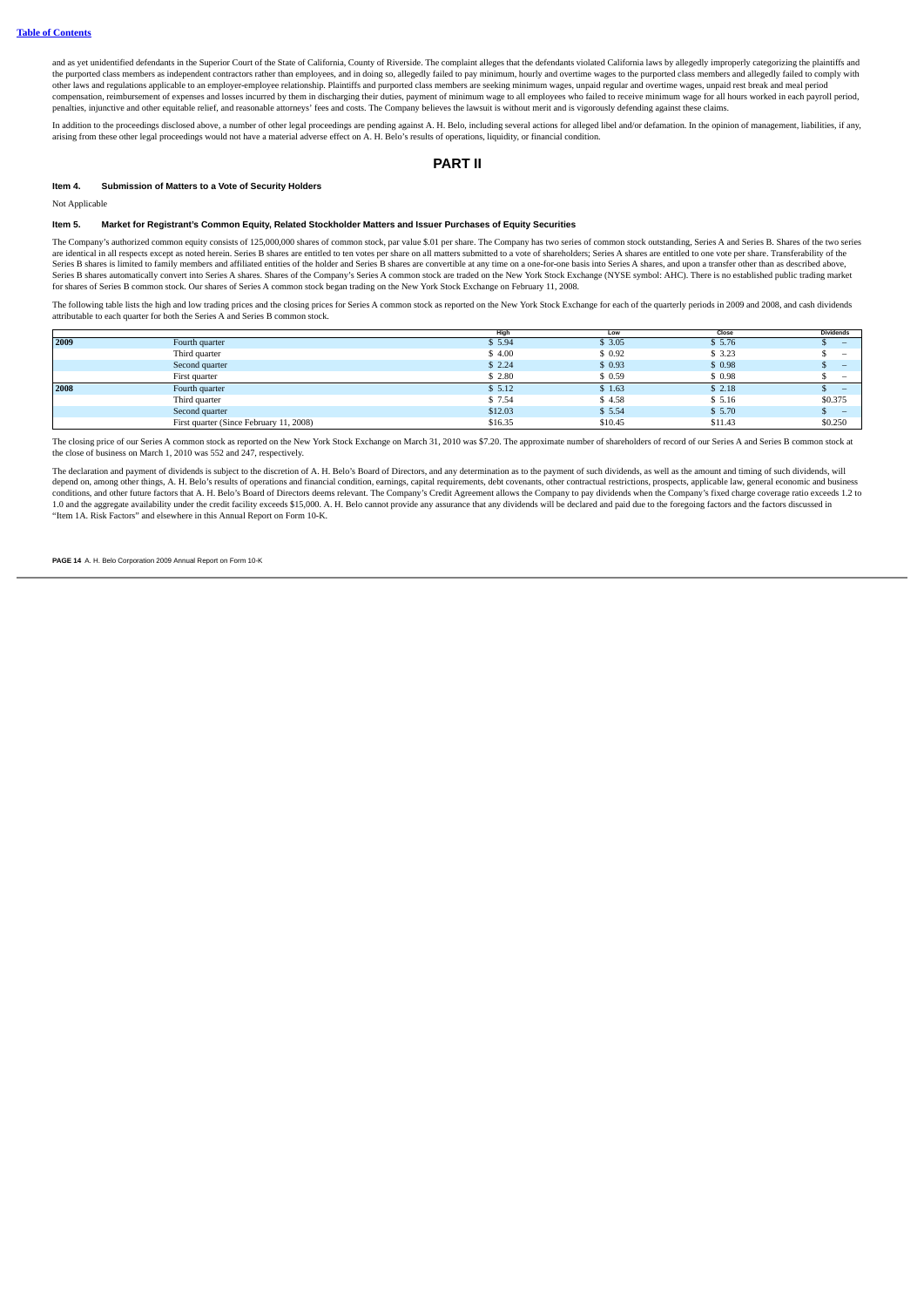## **Issuer Purchases of Equity Securities**

The Company did not repurchase any Series A or Series B common stock during the quarter ended December 31, 2009.

## **Sales of Unregistered Securities**

During the twelve-month periods ended December 31, 2009 and 2008, 260,826 shares and 144,080 shares of the Company's Series B common stock were converted, on a one-for-one basis, into shares of Series A common<br>stock, respe

## **Performance Graph**

The following graph and related information shall not be deemed "soliciting material" or to be "filed" with the Securities and Exchange Commission, nor shall such information be incorporated by reference into any future<br>fi

The following graph compares (1) the annual cumulative shareholder return on an investment of \$100 on February 11, 2008, in A. H. Belo's Series A common stock, based on the market price of the Series A common stock<br>and ass peer companies selected on a line-of-business basis and weighted for market capitalization. The Company's peer group includes the following companies: Gannett Co, Inc., The E. W. Scripps Company, Journal<br>Communications, Le investment.

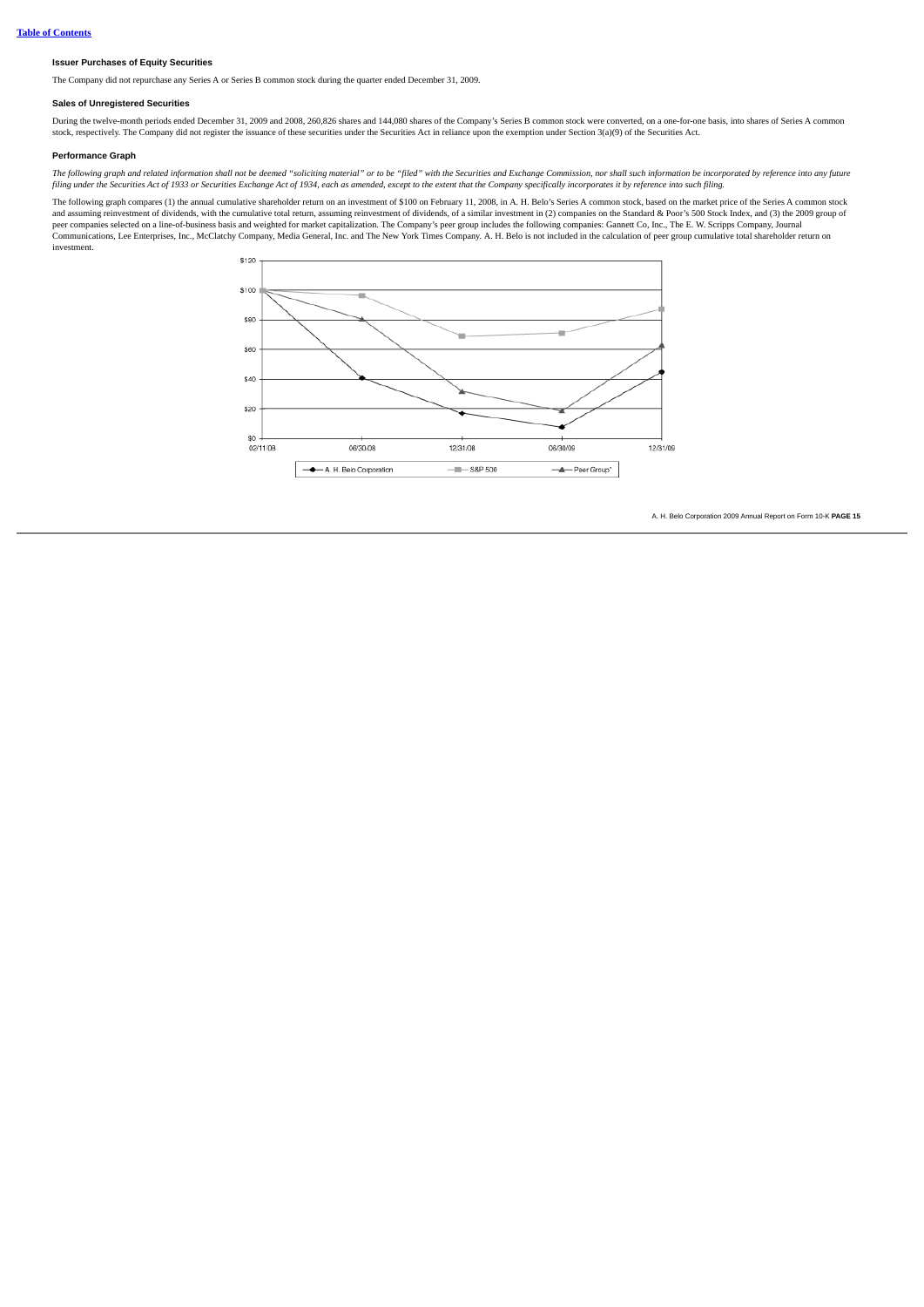### <span id="page-16-0"></span>**Item 6. Selected Financial Data**

The following table presents selected financial data of the Company for each of the five years in the period ended December 31, 2009. Certain amounts for the prior years have been reclassified to conform to the current yea presentation. The selected consolidated financial data for the years ended December 31, 2008 was derived from consolidated financial statements that have been restated to reflect adjustments that are further discussed in Note 1 to the Consolidated Financial Statements. For a more complete understanding of this selected financial data, see "Item 7. Management's Discussion and Analysis of Financial Condition and Results of Operations" and the Consolidated Financial Statements and the Notes thereto.

|                                                    |              |                          | As of and For the Years Ended December 31. |           |           |
|----------------------------------------------------|--------------|--------------------------|--------------------------------------------|-----------|-----------|
| In thousands (except per share amounts)            | 2009         | 2008                     | 2007                                       | 2006      | 2005      |
|                                                    |              | (as restated)            |                                            |           |           |
| Total net operating revenues                       | \$518.348    | \$637,314                | 738,668                                    | \$817,733 | \$822,344 |
| Total operating costs and expenses(a)              | 636,659      | 699.271                  | 1.056.100                                  | 760,376   | 721,251   |
| (Loss) earnings from operations                    | (118, 311)   | (61, 957)                | (317, 432)                                 | 57,357    | 101.093   |
| Total other (expense) income(b)                    | (2,059)      | (3,420)                  | (31,067)                                   | (30, 310) | (22, 913) |
| Income tax (benefit) expense                       | (12, 475)    | (15, 857)                | (1, 487)                                   | 11,868    | 30,361    |
| Net (loss) income(a)                               | \$(107, 895) | \$ (49,520)              | \$ (347,012)                               | 15.179    | \$47,819  |
| Total assets                                       | \$404.427    | \$552,263                | 619,710                                    | \$994.815 | \$981,661 |
| Long-term portion of notes payable to Belo Corp(c) | -            | $\overline{\phantom{a}}$ | \$ 378,916                                 | \$353,893 | \$332,710 |
| Cash dividends declared per common share           | -            | 0.625                    | N/A                                        | N/A       |           |

(a) Total operating expense for the year ended December 31, 2009 includes a charge of \$80,940 for the impairment of goodwill at *The Providence Journal*, asset impairment charges of \$21,716 at *The Dallas Morning News* and

#### <span id="page-16-1"></span>**Item 7. Management's Discussion and Analysis of Financial Condition and Results of Operations**

The following information should be read in conjunction with the other sections of this Annual Report on Form 10-K, including "Item 1. Business," "Item 1A. Risk Factors," "Item 6. Selected Financial Data," "Item 7A. *Quantitative and Qualitative Disclosures about Market Risk," "Item 9A (T). Controls and Procedures" and the Consolidated Financial Statements and the Notes thereto. Management's Discussion and Analysis of Financial* Condition and Results of Operations contains a number of forward-looking statements, all of which are based on our current expectations and could be affected by the uncertainties and risk factors described throughout this *filing and particularly in "Item 1A. Risk Factors."*

*All references to earnings per share represent diluted earnings per share.*

*All dollar amounts are in thousands, except per share amounts.*

*Results for 2008 have been restated to reflect the adoption of the multiemployer pension plan provisions of ASC No. 715 "Compensation-Retirement Benefits" under which it recognizes as net pension cost the required contribution for each period and recognizes as a liability any reimbursement obligation due and unpaid. No contributions were required for the years ended December 31, 2009 or 2008.*

#### **OVERVIEW**

### **A. H. Belo**

A. H. Belo Corporation, headquartered in Dallas, Texas, is a distinguished news and information company that owns and operates three daily newspapers and 11 associated Web sites, with publishing roots that trace to The Galveston Daily News, which began publication in 1842. A. H. Belo publishes The Dallas Morning News (www.dallasnews.com), Texas' leading newspaper; The Providence Journal (www.projo.com), the oldest major daily newspaper of general circulation and continuous publication in the U.S.; and The Press-Enterprise (www.pe.com), serving southern California's Inland Empire region. These newspapers publish extensive local, state, national and international news. In addition, the Company publishes various additional publications targeting niche audiences, and owns direct mail and commercial printing and distribution businesses.

The Company was spun off from Belo Corp. effective February 8, 2008 through a pro-rata stock dividend to Belo shareholders. As a consequence, A. H. Belo became a separate public company on that date. Except as noted herein, Belo has no further ownership interest in A. H. Belo or in any newspaper or related businesses, and A. H. Belo has no ownership interest in Belo or in any television station or related businesses. A. H. Belo's<br>rela

**PAGE 16** A. H. Belo Corporation 2009 Annual Report on Form 10-K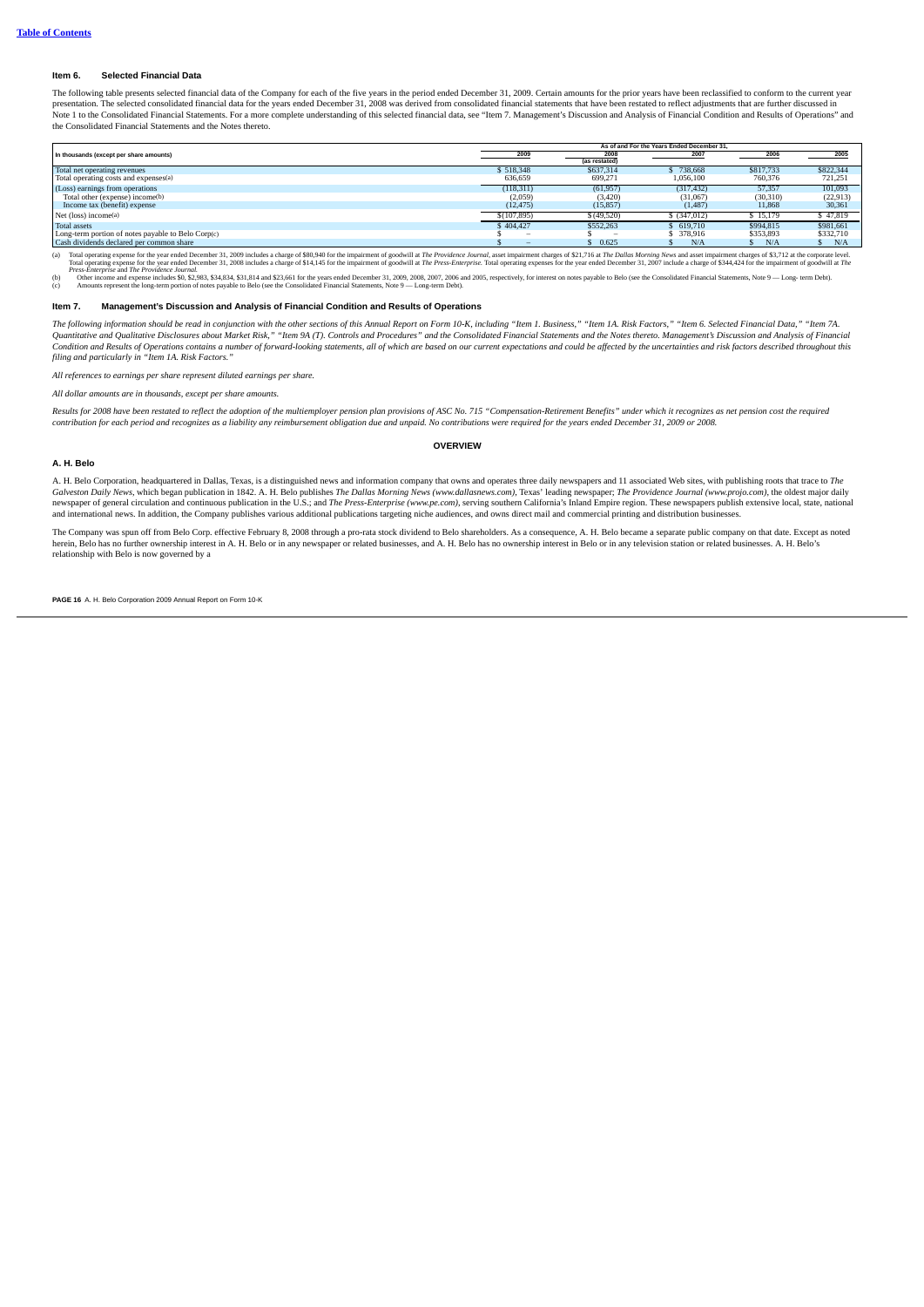separation and distribution agreement and several ancillary agreements governing various relationships between A. H. Belo and Belo. A. H. Belo and Belo also co-own certain downtown Dallas real estate and several investments associated with their respective businesses.

A. H. Belo intends for the discussion of its financial condition and results of operations that follows to provide information that will assist in understanding its financial statements, the changes in certain key items in statements from period to period, and the primary factors that accounted for those changes, as well as how certain accounting principles, policies, and estin

## **Basis of Presentation**

The consolidated financial statements in this Annual Report on Form 10-K include the accounts of A. H. Belo comprising its newspaper businesses and related assets. Operating expenses in the income statements prior to February 8, 2008 reflect all of the direct expenses of the business together with allocations of certain Belo Corp. corporate expenses that have been charged to the Company based on use or other methodologies which the<br>Com reasonable and appropriate basis under the circumstances. Certain A. H. Belo and Belo operating units currently share news and information content at no cost to the recipient.

The financial information for the periods prior to February 8, 2008 included in this Annual Report may not reflect what A. H. Belo's results of operations, financial position, and cash flows would have been had it been a separate public company during the periods presented or be indicative of what its results of operations, financial position, and cash flows may be in the future as a separate public company. A, H, Belo's financial informat separate periods prior to February 8, 2008 reflects allocations for services historically provided by Belo, and the Company expects these allocated costs to be different from the actual costs A. H. Belo will incur for thes in the future as a separate public company, including with respect to actual services. Subsequent to February 8, 2008, these services are being provided by Belo under a services agreement and other inter-company agreements for the periods prior to February 8, 2008 does not reflect the increased costs associated with being a separate public company, including expected changes in our cost structure, personnel needs, financing, and operations o business as a result of the Distribution.

#### **RESULTS OF OPERATIONS (Dollars in thousands, except per share amounts)**

## **Consolidated Results of Operations for the Years Ended December 31, 2009, 2008 (restated) and 2007**

| Twelve Months Ended December 31. | 2009       | Percentage<br>Change | 2008<br>(as restated) | Percentage<br>Change | 2007       |
|----------------------------------|------------|----------------------|-----------------------|----------------------|------------|
| Net operating revenues           | 518.348    | $(18.7)\%$           | 637,314               | $(13.7)\%$           | 738,668    |
| Operating costs and expenses     | 636,659    | (9.0)%               | 699.271               | $(33.8)\%$           | 1,056,100  |
| Other expense, net               | (2,059)    | 39.8%                | (3,420)               | 89.0%                | (31,067)   |
| Loss before income taxes         | (120, 370) | 84.1%                | (65, 377)             | $(81.2)\%$           | (348, 499) |
| Income tax benefit               | (12, 475)  | $(21.3)\%$           | (15, 857)             | 966.4%               | (1, 487)   |
| Net loss                         | (107, 895) | 117.9%               | (49, 520)             | $(85.7)\%$           | (347, 012) |

The following table summarizes the net operating revenues for each of A. H. Belo's three daily newspapers for the years ended December 31, 2009, 2008 and 2007:

| Twelve Months Ended December 31. | 2009    | Percentage<br>Change | 2008    | Percentage<br>Change | 2007    |
|----------------------------------|---------|----------------------|---------|----------------------|---------|
| The Dallas Morning News          | 332,183 | (17.8)%              | 404.214 | $(11.6)\%$           | 457,418 |
| The Providence Journal           | 105,555 | $(19.7)\%$           | 131,469 | $(13.3)\%$           | 151,575 |
| The Press-Enterprise             | 80,610  | (20.7)%              | 101.631 | $(21.6)\%$           | 129,675 |
| Total net operating revenues     | 518,348 | $(18.7)\%$           | 637.314 | $(13.7)\%$           | 738,668 |

Total revenues decreased approximately 18.7 percent in 2009 when compared to 2008 and 13.7 percent in 2008 when compared to 2007. Total newspaper advertising revenues were down approximately 27.3 percent in 2009 when compared to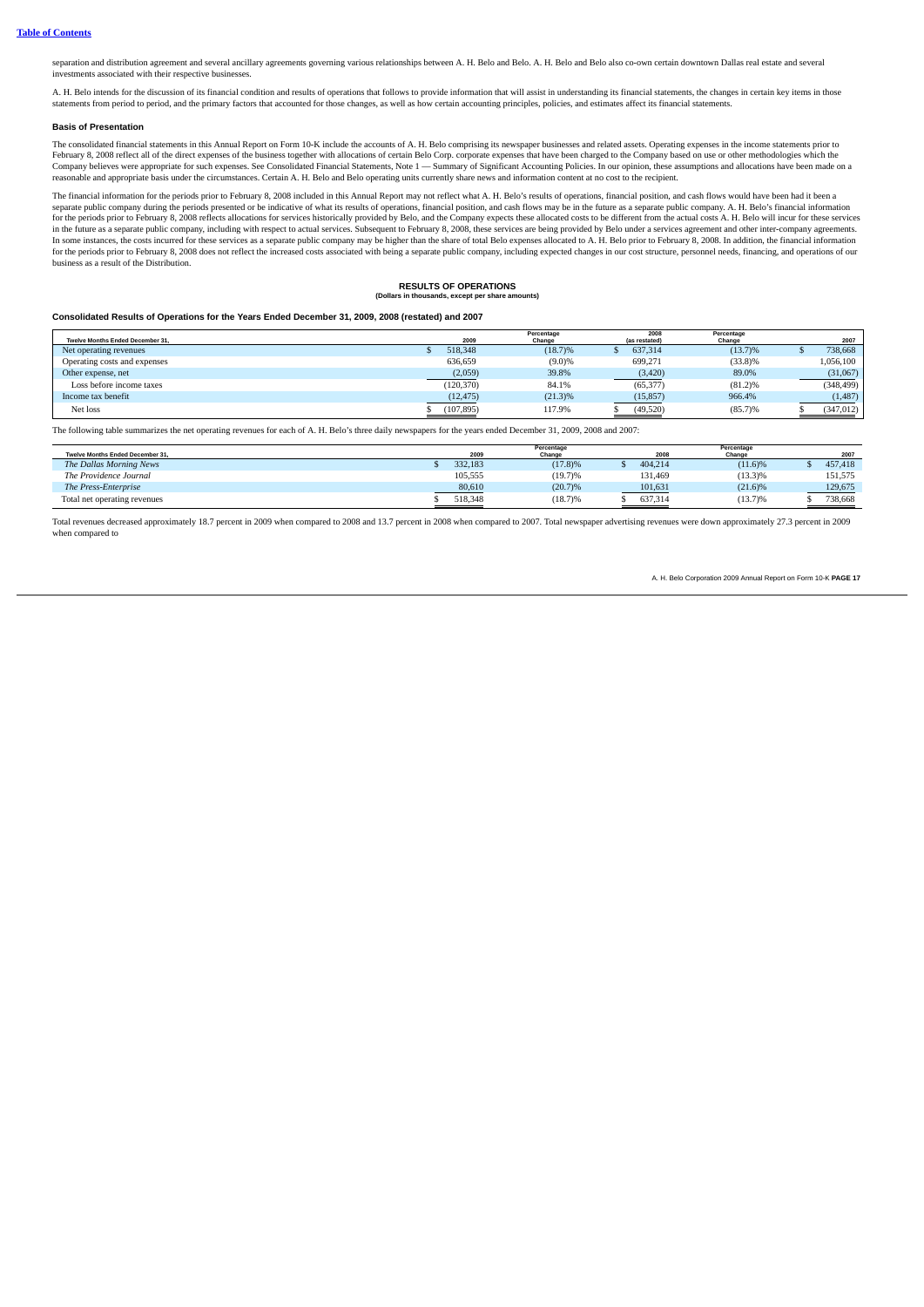2008 and 19.3 percent in 2008 when compared to 2007. Advertising revenues associated with the Company's Web sites decreased approximately 17.7 percent in 2009 when compared to 2008 and decreased 12.0 percent in<br>2008 when c

*Net Operating Revenues*

The table below presents the components of A. H. Belo's net operating revenues for the last three years:

| Twelve Months Ended December 31. | 2009    | Percentage<br>Change | 2008    | Percentage<br>Change | 2007               |
|----------------------------------|---------|----------------------|---------|----------------------|--------------------|
| Advertising                      | 352.368 | $(27.3)\%$           | 484.437 | $(19.3)\%$           | 600,335            |
| Circulation                      | 136,549 | 10.7%                | 123,381 | 9.5%                 | 112.635            |
| Other                            | 29,431  | (0.2)%               | 29,496  | 14.8%                | 25,698             |
| Net operating revenues           | 518,348 | $(18.7)\%$           | 637,314 | $(13.7)\%$           | 738,668<br>_______ |

In 2009, advertising revenue accounted for 68.0 percent of the Company's total revenues compared to 76.0 percent in 2008 and 81.3 percent in 2007. In 2009, circulation revenue accounted for 26.3 percent of the Company's<br>to printing and distribution made up most of the remainder of the Company's revenues.

The Company's revenues were adversely affected by economic and operating pressures. Advertising expense budgets tend to be reduced more than other expenses in times of economic uncertainty or recession. The continued economic slowdown adversely affected advertising demand and the Company's business, financial condition and results of operations. Total advertising revenue, including print and Internet revenue, was down 27.3 percent for the year ended December 31, 2009 when compared to the year ended December 31, 2008. Retail advertising revenue was down 27.4 percent, general advertising revenue was down 19.7 percent, and classified advertising<br>revenue (e

The table below presents the components of *The Dallas Morning News* net operating revenues for the last three years:

| Twelve Months Ended December 31. | 2009    | Percentage<br>Change | 2008    | Percentage<br>Change | 2007    |
|----------------------------------|---------|----------------------|---------|----------------------|---------|
| <b>Advertising</b>               | 220,972 | $(26.4)\%$           | 300,099 | $(18.1)\%$           | 366,516 |
| Circulation                      | 88,554  | 10.6%                | 80,097  | 14.0%                | 70,244  |
| Other                            | 22,657  | (5.7)%               | 24,018  | 16.3%                | 20,658  |
| Total net operating revenues     | 332,183 | (17.8)%              | 404,214 | $(11.6)\%$           | 457,418 |

Net operating revenues for *The Dallas Morning News* decreased by \$72,032, or 17.8 percent, in the year ended December 31, 2009, as compared to the year ended December 31, 2008. Advertising revenues decreased by \$79,128, or 26.4 percent, in the year ended December 31, 2009, compared to the year ended December 31, 2008, due to declines in substantially all categories included in retail, general and classified. Retail advertising re decreased \$16,129, or 23.2 percent, general advertising revenue decreased \$6,778, or 17.9 percent, and classified advertising revenue decreased \$27,125, or 45.4 percent. Circulation revenue increased \$8,457, or 10.6 percen for the year ended December 31, 2009, compared to the year ended December 31, 2008, primarily due to an increase in home delivery and single copy prices.

Net operating revenues for *The Dallas Morning News* decreased by \$53,204, or 11.6 percent, in the year ended December 31, 2008, as compared to the year ended December 31, 2007. Advertising revenues decreased by \$66,417, or 18.1 percent, in the year ended December 31, 2008, compared to the year ended December 31, 2007, due to declines in substantially all categories included in retail, general and classified. Retail advertising re for the year ended December 31, 2008, compared to the year ended December 31, 2007, primarily due to an increase in home delivery and single copy prices.

**PAGE 18** A. H. Belo Corporation 2009 Annual Report on Form 10-K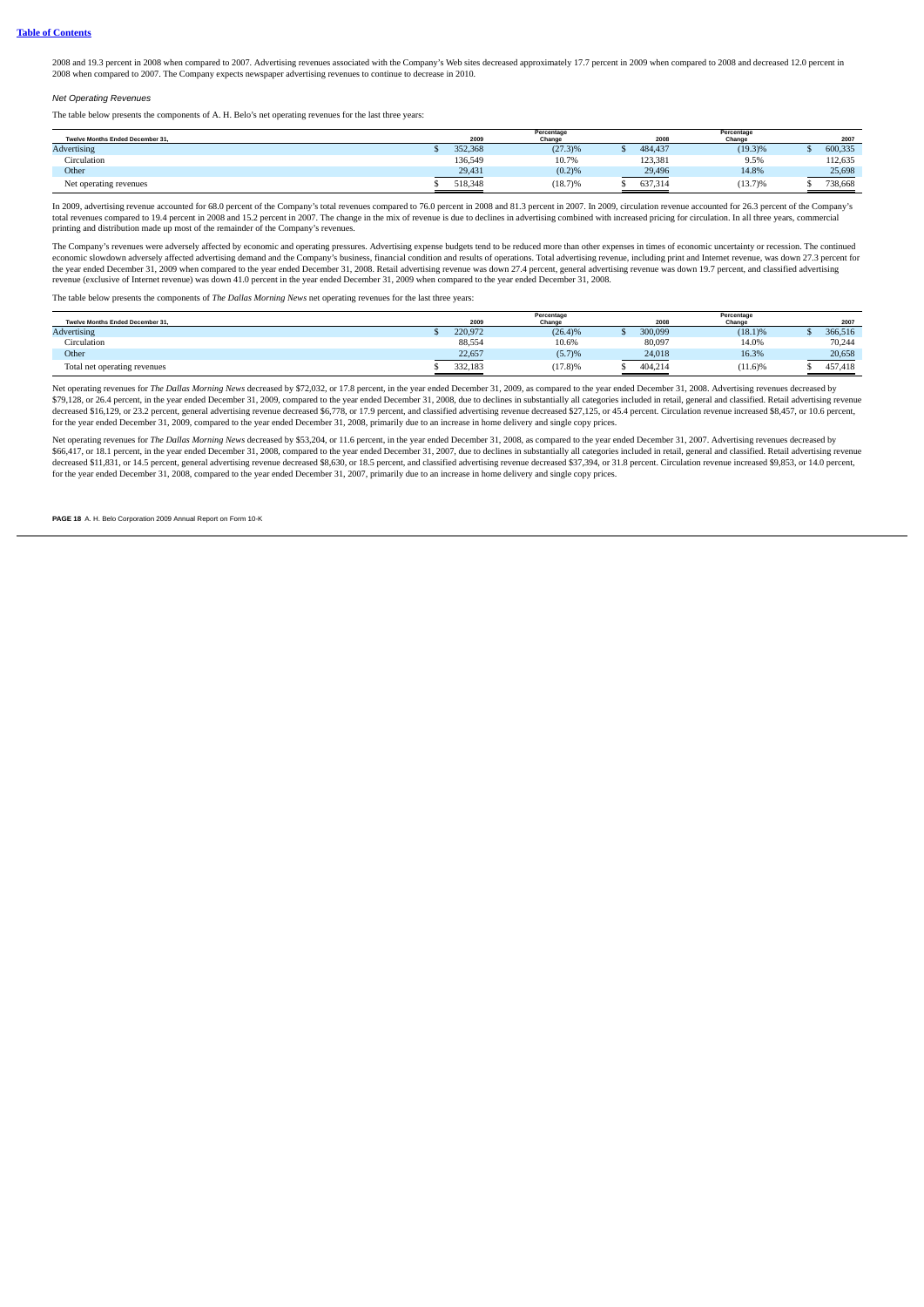The following table presents the components of *The Providence Journal* net operating revenues for the last three years:

| Twelve Months Ended December 31. | 2009    | Percentage<br>Change | 2008    | Percentage<br>Change | 2007    |
|----------------------------------|---------|----------------------|---------|----------------------|---------|
| Advertising                      | 71,014  | (30.9)%              | 102,704 | $(18.4)\%$           | 125.874 |
| Circulation                      | 32,953  | 18.7%                | 27,765  | 10.7%                | 25,072  |
| Other                            | 1,588   | 58.8%                | 1,000   | 59.0%                | 629     |
| Total net operating revenues     | 105.555 | (19.7)%              | 131,469 | $(13.3)\%$           | 151,575 |

Net operating revenues for *The Providence Journal decreased* by \$25,914, or 19.7 percent, in the year ended December 31, 2009, compared to the year ended December 31, 2008. Advertising revenues decreased \$31,690, or 30.9 percent, for the year ended December 31, 2009, compared to the year ended December 31, 2008, due to declines in substantially all categories included in retail and classified. Retail advertising revenues decreased<br>\$11 December 31, 2008, due to rate increases in home delivery and single copy prices.

Net operating revenues for *The Providence Journal decreased by* \$20,106, or 13.3 percent, in the year ended December 31, 2008, compared to the year ended December 31, 2007. Advertising revenues decreased \$23,170, or 18.4 percent, for the year ended December 31, 2008, compared to the year ended December 31, 2007, due to declines in substantially all categories included in retail, general and classified. Retail advertising revenues<br>decr the year ended December 31, 2008, compared to the year ended December 31, 2007, due to rate increases in home delivery and single copy prices.

The table below presents the components of *The Press-Enterprise* net operating revenues for the last three years:

| Twelve Months Ended December 31. | 2009             | Percentage<br>Change | 2008    | Percentage<br>Change | 2007    |
|----------------------------------|------------------|----------------------|---------|----------------------|---------|
| Advertising                      | 60,383           | $(26.0)\%$           | 81.634  | (24.4)%              | 107.945 |
| Circulation                      | 15,041           | $(3.1)\%$            | 15,519  | $(10.4)\%$           | 17,319  |
| Other                            | 5,186            | 15.8%                | 4,478   | 1.5%                 | 4.411   |
| Total net operating revenues     | 80,610<br>______ | (20.7)%              | 101,631 | $(21.6)\%$           | 129,675 |

Net operating revenues for *The Press-Enterprise* decreased \$21,021, or 20.7 percent, in the year ended December 31, 2009, compared to the year ended December 31, 2008. Advertising revenues decreased \$21,251, or 26.0 percent, in the year ended December 31, 2009, compared to the year ended December 31, 2008, due to declines in substantially all categories included in retail, general and classified. Retail advertising revenues decre \$3,961, or 29.2 percent, general advertising revenues decreased \$2,559, or 29.1 percent, and classified advertising revenues decreased \$8,954, or 42.3 percent. Circulation revenue decreased \$478, or 3.1 percent, for the ye ended December 31, 2009, compared to the year ended December 31, 2008, due to less discounting.

Net operating revenues for *The Press-Enterprise* decreased \$28,044, or 21.6 percent, in the year ended December 31, 2008, compared to the year ended December 31, 2007. Advertising revenues decreased \$26,311, or<br>24.4 perce \$3,698, or 21.4 percent, general advertising revenues decreased \$1,098, or 11.1 percent, and classified advertising revenues decreased \$18,886, or 47.1 percent. Circulation revenue decreased \$1,800, or 10.4 percent, for the year ended December 31, 2008, compared to the year ended December 31, 2007, primarily due to eliminating home delivery in certain geographic areas.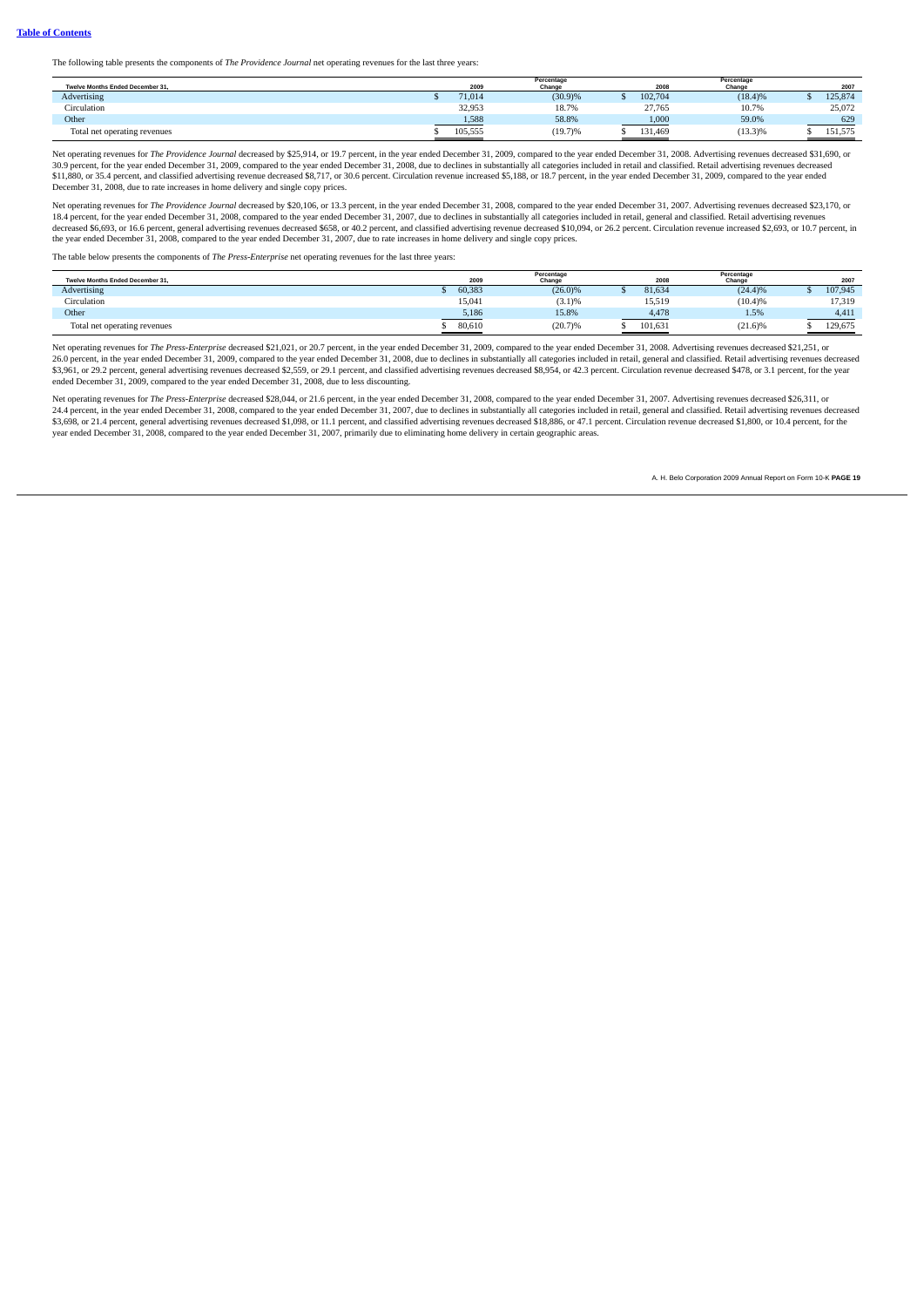### **Table of [Contents](#page-2-0)**

#### *Operating Costs and Expenses*

The table below presents the components of the Company's operating expenses for the last three years:

| Twelve Months Ended December 31.                   |         | Percentage<br>2009<br>Change | 2008<br>(as restated) | Percentage<br>Change | 2007      |
|----------------------------------------------------|---------|------------------------------|-----------------------|----------------------|-----------|
| Salaries, wages and employee benefits              | 214,600 | $(24.5)\%$                   | 284.285               | $(4.5)\%$            | 297.630   |
| Other production, distribution and operating costs | 209,327 | (15.7)%                      | 248.423               | $(4.2)\%$            | 259.231   |
| Newsprint, ink and other supplies                  | 60,987  | $(35.5)\%$                   | 94,608                | (7.7)%               | 102,501   |
| Asset impairments                                  | 106.389 | 469.5%                       | 18,680                | $(94.6)\%$           | 344,424   |
| Depreciation                                       | 38,857  | (16.9)                       | 46,776                | 2.1                  | 45,815    |
| Amortization                                       |         | 6,499<br>-                   | 6,499                 | -                    | 6.499     |
| Total operating costs and expenses                 | 636,659 | (9.0)                        | 699.271               | (33.8)               | 1,056,100 |

In the year ended December 31, 2009, the Company's operating costs and expenses decreased \$62,612 or 9.0 percent, as compared to the prior year period. This decrease was due to declines in all operating expense categories, except asset impairment expense. Salaries, wages and employee benefits decreased \$69,685, or 24.5 percent, for the year ended December 31, 2009, when compared to the same period in 2008, due to restructuring and cost reduction initiatives undertaken during 2008 and 2009 that included headcount reductions, benefit reductions and salary reductions. Other production, distribution and operation costs decreased \$39,096, or 15.7 percent, for year ended December 31, 2009, when compared to the same period in 2008. This decrease is related to decreases in distribution expense, outside services and outside solicitation expense from continuing cost controls and<br>red related to a decrease in newsprint consumed, due to a reduction in circulation footprint and a lower volume of printed pages, and a reduction in newsprint prices. During 2009, the Company's publishing operations used approximately 71,010 metric tons of newsprint at an average purchase price per ton of \$575 compared to 111,981 metric tons at an average purchase price per ton of \$702 in 2008. During 2009, the Company recorded a<br>goodwill software and computer hardware no longer being used. (See the Consolidated Financial Statements, Note 1 — Summary of Significant Accounting Policies, for additional information related to the goodwill impairment at The Providence Journal and for additional information related to the impairment of the South Plant.) Depreciation expense decreased \$7,919, or 16.9 percent, for the year ended December 31, 2009, compared to the same period in 2008. This decrease is primarily due to lower depreciable assets in service due to disposals and impairments.

Accounting guidance related to goodwill requires that goodwill be tested for impairment using the two-step method at least annually or between annual tests if an event occurs or circumstances change that would more likely than not reduce the fair value of a reporting unit below its carrying amount. The Company measures the fair value of its reporting units annually on December 31. The goodwill impairment test initially consists of the<br>compa impairment testing as of December 31, 2009 and December 31, 2008 and based on the results, recognized on additional impairment in 2009 and recognized impairment charges to write off the remaining goodwill attributable<br>to T charges resulted primarily from a decline in the estimated fair value of the individual businesses due to lower than estimated market growth rates and margins versus prior year estimates. (See the Consolidated Financial Statements, Note 3 — Goodwill and Intangible Assets, for more information). Goodwill impairment is a non-cash charge to earnings and, as such, does not affect the Company's liquidity, cash flows from operating activities or debt covenants, or have any impact on future operations.

In the year ended December 31, 2008, the Company's operating costs and expenses decreased \$356,829, or 33.8 percent, as compared to the prior year period, primarily due to goodwill impairment of \$14,145 recorded in 2008<br>as

The Company experienced decreases in other production, distribution and operating costs and a decrease in newsprint, ink and other supplies. Other production, distribution and operating costs decreased \$10,808, or<br>4.2 perc Newsprint, ink and other supplies decreased \$7,893, or 7.7 percent, for the year ended December 31, 2008, compared to the year ended December 31, 2007, due to a decrease in

**PAGE 20** A. H. Belo Corporation 2009 Annual Report on Form 10-K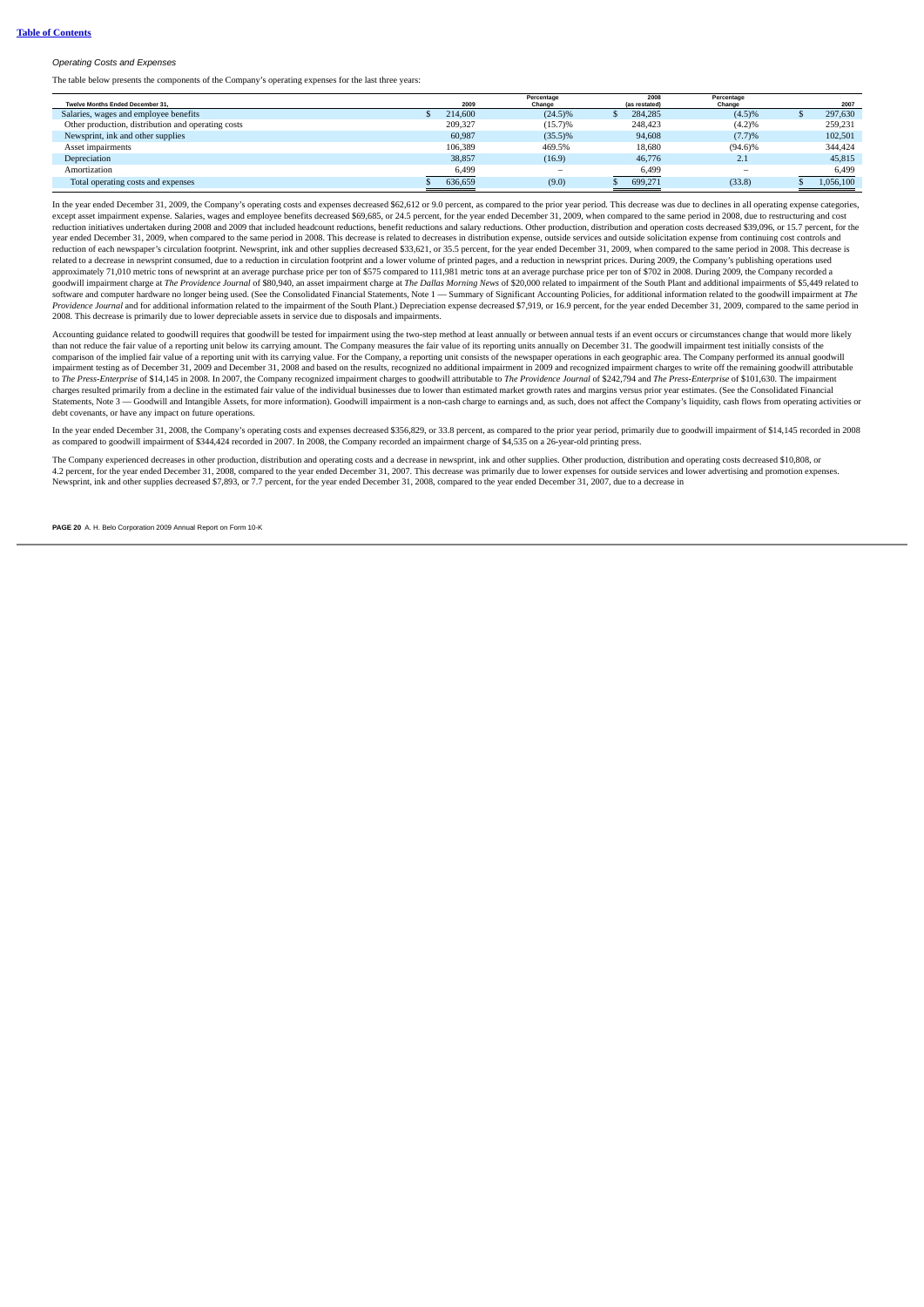newsprint consumption. During 2008, the Company's publishing operations consumed approximately 111,981 metric tons of newsprint at an average purchase price of \$702 per metric ton. Consumption of newsprint in 2007<br>was appr

Interest expense decreased \$2,646, or 65.7 percent, for the year ended December 31, 2009, compared to the year ended December 31, 2008. This decrease is related to the reduction in borrowings from Belo Corp. As of February 8, 2008, in connection with the Distribution of the Company, Belo Corp. contributed to the capital of A. H. Belo and its subsidiaries the net intercompany indebtedness owed to Belo by A. H. Belo and its subsidiari or assigned indebtedness to the Company. This effectively settled A. H. Belo's notes payable balances owed to Belo. As a result, no interest expense for these notes was accrued after February 8, 2008.

Interest expense decreased \$30,806, or 88.4 percent, for the year ended December 31, 2008, compared to the year ended December 31, 2007. The decrease in interest paid to Belo Corp., resulting from the elimination of debt t Belo in connection with the Distribution, was partially offset by interest expense of approximately \$121 related to the Company's credit facility entered into subsequent to February 8, 2008.

Other (expense) income, net, increased \$1,285, or 211.7 percent, in 2009 when compared to 2008. This is primarily due to the decision made by the Company to write off investments and/or loans previously made in startup companies. The Company had invested or loaned approximately \$2,334 for non-controlling ownership interests in these startup companies. As part of the Company's periodic review of its investments, the Company made the decision that these previously invested amounts were permanently impaired and no longer had value. This decision that the investments or loans were impaired was made due to the ongoing lack of success of the companies. These write offs were partially offset by a sales tax refund and the gain on the sale of a subsidiary.

Other (expense) income, net, decreased \$3,159, or 83.9 percent, in 2008 when compared to 2007. This is primarily due to a gain recognized on the disposal of land and a building in Dallas, Texas in 2007 that was not used in the ordinary course of busines

Income tax benefit decreased \$3,382 in 2009 when compared to 2008. This decrease in tax benefit was primarily attributable to lower taxable loss and adjustments made for the valuation allowance. The effective tax rates for 2009, 2008, and 2007 were 10.4 percent, 24.3 percent, and 0.4 percent, respectively.

As of December 31, 2009, the Company incurred prior year losses and projected current year federal and state net operating losses of \$4,003. These net operating losses can be carried back to prior taxable years and carried to file a claim to carry back a portion of these losses and recoup prior taxes paid.

Applicable accounting guidance related to income taxes places a threshold for recognition of deferred tax assets based on whether it is more likely than not that these assets will be realized. In making this determination, pany considers all positive and negative evidence, including future reversals of existing taxable temporary differences, tax planning strategies and recent financial results. Based on the criteria established in the accoun guidance, the Company established a valuation allowance in 2009 as it is more likely than not a portion of the benefits derived from certain deferred tax assets may not be realized.

Deferred tax assets and liabilities are recognized for the expected future tax consequences of events that have been recognized in the Company's financial statements or tax returns. At December 31, 2009 and 2008, the<br>Compa \$15,269 and \$25,909, respectively. The establishment of the valuation allowance is primarily due to the Company's determination that some of the deferred tax assets may not be realized. The Company will continue to evaluate the ability to realize its deferred tax assets in accordance with the applicable accounting guidance and will adjust the amount of such allowance if necessary.

The amended tax matters agreement between Belo and the Company addresses the carry back of tax losses. After the tax matters agreement was amended, Belo amended the previously filed 2007 consolidated tax return to generate an \$11,978 federal income tax refund. As discussed in Note 8 to the Consolidated Financial Statements, Belo and the Company agreed that the refund will be held by Belo on the Company's behalf and applied towards the Company's future obligations to reimburse Belo for a portion of its contributions to the Belo-sponsored pension plan. The Company intends to analyze the benefit of entering into a similar letter agreement to address the 2009 projected net operating loss.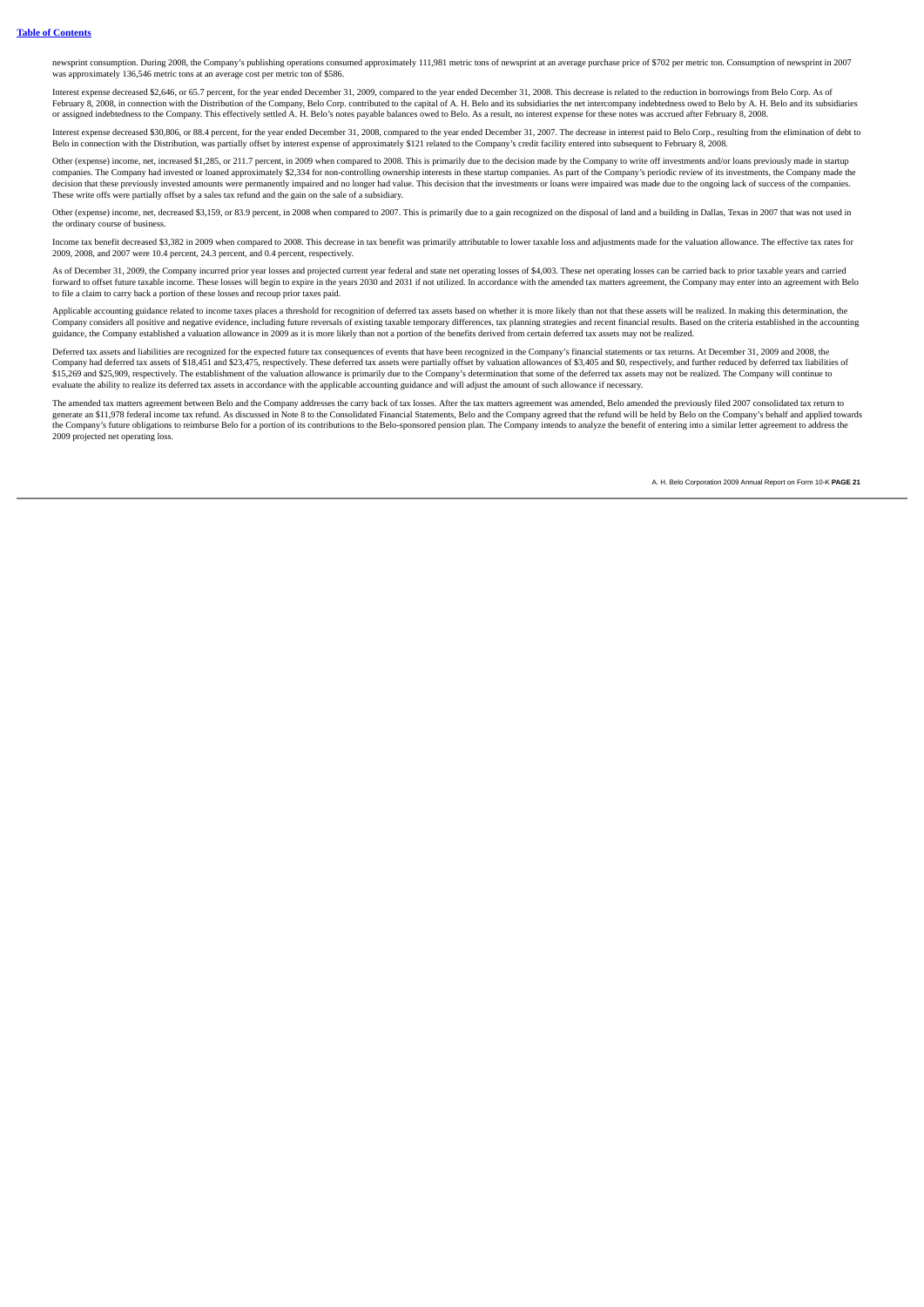On January 1, 2007, the Company adopted the applicable accounting for uncertainty in income taxes. This accounting guidance clarifies the accounting and disclosure requirements for uncertainty in tax positions as defined b The Company has identified as major tax jurisdictions, as defined, its federal income tax return and its state income tax returns in three states. The Company's federal income tax returns for the years subsequent to<br>Decemb December 31, 2001. The Company currently believes that all significant filing positions are highly certain and that, more likely than not, all of its significant income tax filing positions and deductions would be sustained. Therefore, the Company has no reserves required by the applicable accounting guidance.

### **Forward-Looking Statements**

Statements in this Annual Report on Form 10-K concerning A. H. Belo's business outlook or future economic performance, anticipated profitability, revenues, expenses, dividends, capital expenditures, investments, Pension Plan contributions, future financings, and other financial and non-financial items that are not historical facts, are "forward-looking statements" as the term is defined under applicable federal securities laws. Forward-lo ents are subject to risks, uncertainties and other factors that could cause actual results to differ materially from those statements.

Such risks, uncertainties and factors include, but are not limited to, changes in capital market conditions and prospects, and other factors such as changes in advertising demand, interest rates and newsprint prices; newsp circulation trends and other circulation matters, including changes in readership patterns and demography, and audits and related actions by the Audit Bureau of Circulations; challenges in achieving expense reduction goals, and on schedule, and the resulting potential effect on operations; technological changes; development of internet commerce; industry cycles; changes in pricing or other actions by competitors and suppliers; regulatory, tax legal changes; adoption of new accounting standards or changes in existing accounting standards by the Financial Accounting Standards Board or other accounting standard-setting bodies or authorities; the effects of Company elsewhere in this Annual Report on Form 10-K and in the Company's other public disclosures, and filings with the Securities and Exchange Commission.

### **Critical Accounting Policies and Estimates**

A. H. Belo's financial statements are based on the selection and application of accounting policies that require management to make significant estimates and assumptions. The Company believes that the following are some of the more critical accounting policies currently affecting A. H. Belo's financial position and results of operations. See the Consolidated Financial Statements, Note 1-Summary of Significant Accounting Policies, for additio information concerning significant accounting policies.

**Revenue Recognition.** Newspaper advertising revenue is recorded, net of agency commissions, when the advertisements are published in the newspaper. Advertising revenues for Web sites are recorded, net of agency<br>fees, rata under buy-sell arrangements with distributors are recorded based on the net amount received from the distributor, whereas subscription revenues under fee-based delivery arrangements with distributors are recorded based on the amount received from the subscriber. Commercial printing revenue is recorded when the product is shipped.

**Impairment of Property, Plant and Equipment, Goodwill and Intangible Assets.** In assessing the recoverability of the Company's property, plant and equipment, goodwill and intangible assets, the Company any be expective as required to record additional impairment charges for these assets.

The Company's intangible assets and goodwill result from its significant business acquisitions, which occurred prior to 1998. In connection with these acquisitions, the Company obtained appraisals of the significant assets purchased. The excess of the purchase price over the fair value of the assets acquired was recorded as goodwill. At December 31, 2009, A. H. Belo had net investments of \$203,329 in property, plant and equipment, \$24,582 in goodwill, and \$27,427 in intangible assets, which consist of subscriber lists.

**PAGE 22** A. H. Belo Corporation 2009 Annual Report on Form 10-K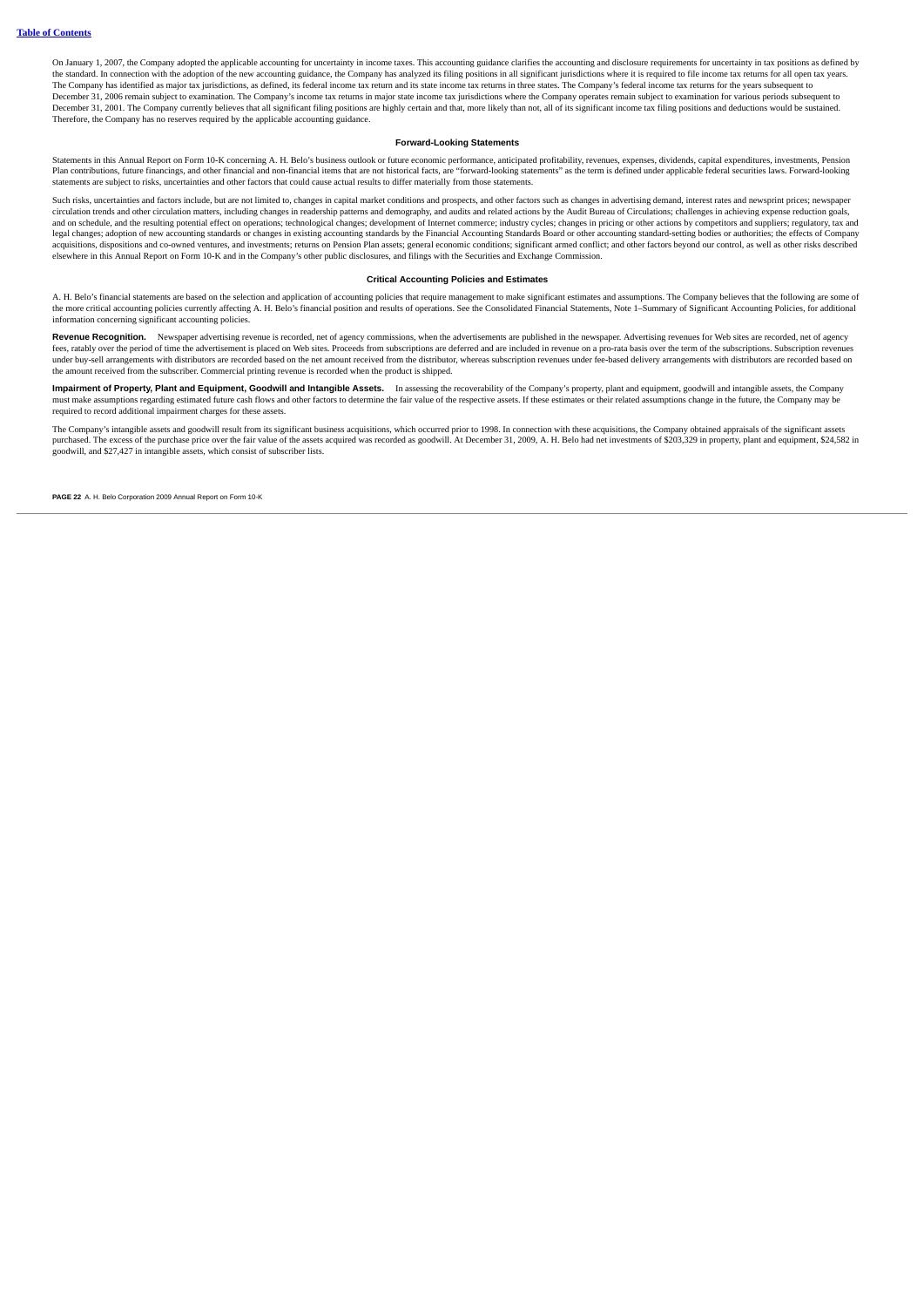As required by applicable accounting guidance, the Company assesses goodwill annually (at year-end) or whenever events occur or circumstances change that would more likely than not reduce the fair value of a reporting unit below its carrying amount. The required two-step approach uses accounting judgments and estimates of future operating results. Changes in estimates or the application of alternative assumptions could produce significantly different results. The Company performs the impairment testing at its three newspaper operating units. An impairment loss generally is recognized when the carrying amount of the reporting unit's net assets exceeds the<br>esti private and public market trading multiples for newspaper assets. See Consolidated Financial Statements, Note 3–Goodwill and Intangible Assets, for a discussion of the impairment charges taken.

During the three months ended March 31, 2009, primarily based upon the continued declining economic environment which resulted in a larger than anticipated decline in advertising demand during the first quarter of 2009 and potentially the remainder of the year, the Company determined that sufficient evidence existed to require it to perform an interim goodwill impairment analysis. During the first quarter of 2009, the Company performed t first step of its interim goodwill impairment test for both The Dallas Morning News and The Providence Journal. The Company uses the discounted cash flows method to determine fair value of its operating units. The use of discounted cash flows is based on assumptions requiring significant judgment regarding revenue growth rates, margins, discount factors and tax rates. The assumptions used in the step one analysis were consistent with the Company's then current estimates and projections, some of which differ from the assumptions used for the annual impairment testing in December 2008. The change in assumptions was driven by greater than anticipated company' declines in revenue in the first quarter of 2009, which resulted in lower margins despite significant cost reductions.

The step one analysis results indicated a potential goodwill impairment existed at The Providence Journal, but not at The Dallas Morning News. While the step one analysis for both reporting units reflected significant decl in forecasted advertising revenue based on the results from the first three months of 2009, when the analysis was performed, The Dallas Morning News expected to continue to produce sufficient margins such that the carrying amount of its goodwill was not impaired. In performing the step one analysis for The Dallas Morning News, management also considered the sensitivity of its assumptions to additional risk and concluded that the step one analysis would continue to not indicate impairment with more conservative inputs. However, due to the relative size of the carrying amount and estimated fair value of The Providence Journal, its margins were impacted such that the carrying amount of the reporting unit exceeded its estimated fair value. Therefore, the Company performed the second step of the goodwill impairment analysis, which involves calculating the implied impairment of goodwill for The Providence Journal. The second step involved allocating the estimated fair value of the operating unit to all of its assets and liabilities, except goodwill, and comparing the residual fair value to the ca amount of goodwill of The Providence Journal. During the first quarter of 2009, the Company determined the goodwill related to The Providence Journal was impaired and recorded a non-cash goodwill impairment charge of \$80,940. After recording the impairment charge, no goodwill remained related to *The Providence Journal.*

)<br>At December 31, 2009, the Company performed it annual goodwill impairment testing and determined there was no additional goodwill impairment

As a result of the annual goodwill assessment performed as of December 31, 2008, the Company incurred a non-cash charge to goodwill of approximately \$14,145 in the fourth quarter of 2008 related to impairment at *The* Press-Enterprise. As a result of the annual goodwill assessment performed as of December 31, 2007, the Company incurred a non-cash charge to goodwill of approximately \$344,424 in the fourth quarter of 2007 related to<br>goodw Company's liquidity, cash flows from operating activities, debt covenants, or have any effect on future operations.

The Company reviews the carrying value of property, plant and equipment for impairment whenever events and circumstances indicate that the carrying value of an asset may not be recoverable. Recoverability of property and equipment is measured by comparison of the carrying amount to the future net cash flows the property and equipment is expected to generate. During the three months ended September 30, 2009, in an additional step to reduce its cost structure, The Dallas Morning News elected to consolidate its production facilities and is in the process of relocating production equipment from the South Plant to its North Plant where the newspapers are printed South Plant was built in 2007 and is utilized by The Dallas Morning News for the collating and assembly of the preprint packages included in the Sunday paper. The Company, with the assistance of a third party, estimated th market value of the South Plant based on market information for comparable properties in the Dallas-Fort Worth area. The estimated market value was compared to carrying value and, as a result, the Company recorded<br>\$20,000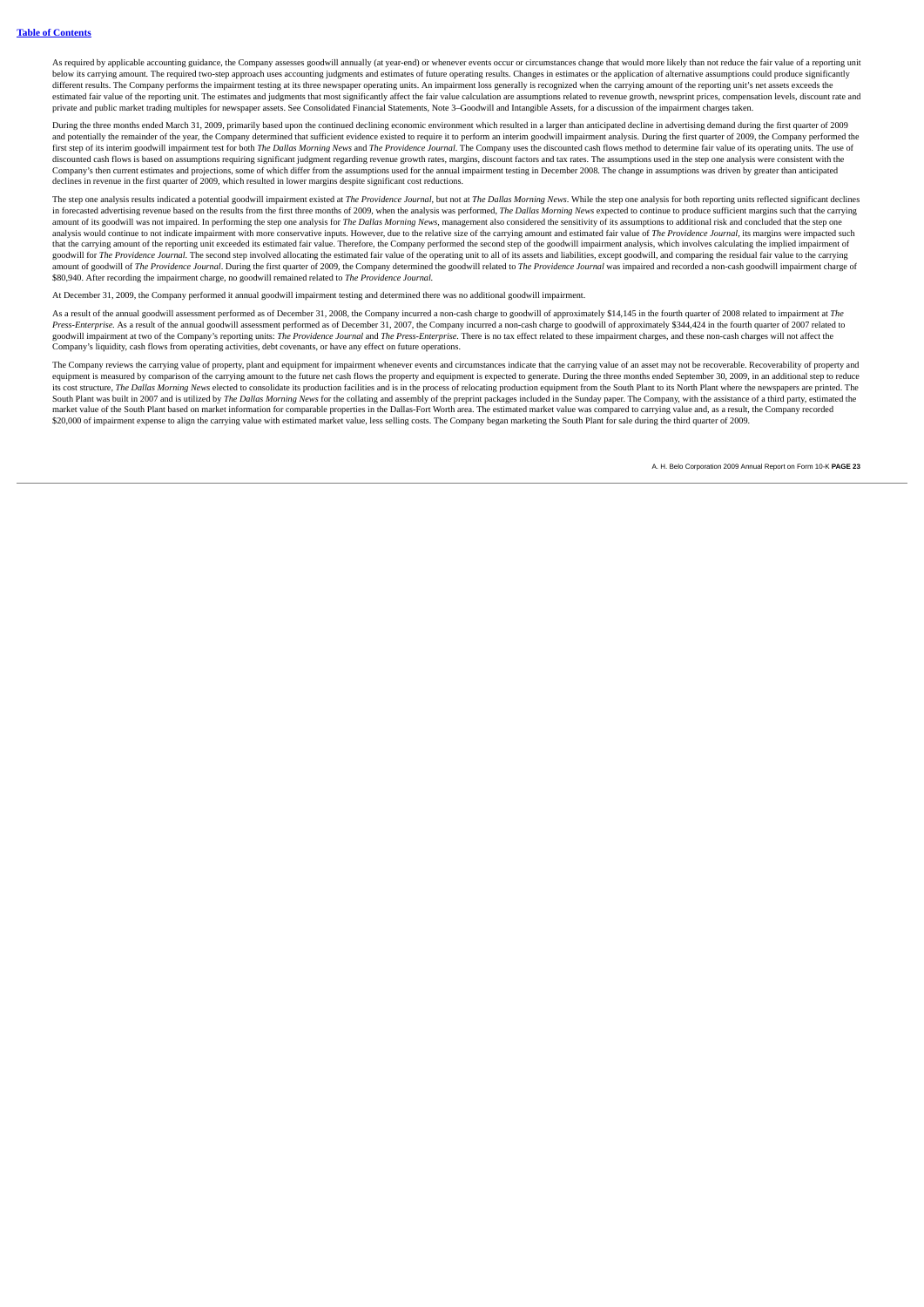Based on assessments done during the year ended December 31, 2008, the Company recorded an impairment loss related to a 26-year-old printing press of \$4,535. Based on assessments performed during the year ended<br>December 31

Pension Liability. Some of the Company's employees participated in the Pension Plan which covered employees who elected to continue participation in the Pension Plan when it was frozen to new participants in 2000 (for employees other than members of the Providence newspaper guild) and in 2004 (for members of the Providence newspaper guild). The benefits are based on years of service and the average of the employee's five consecutive years of highest annual compensation earned during the most recently completed ten years of employment. Certain information regarding the Pension Plan is included below.

Belo froze benefits under the Pension Plan effective March 31, 2007. As part of the curtailment of the Pension Plan, Belo and A. H. Belo provide transition benefits to affected employees, including the granting of five yea additional credited service under the Pension Plan and supplemental contributions for a period of up to five years to a defined contribution plan.

Subsequent to the Distribution, Belo retained sponsorship of the Pension Plan and, jointly with A. H. Belo, oversees the investments of the Pension Plan. Belo administers benefits for the Belo and A. H. Belo current and former employees who participate in the Pension Plan in accordance with the terms of the Pension Plan. As sponsor of the Pension Plan, Belo is solely responsible for satisfying the funding obligations with respect to the Pension Plan and retains sole discretion to determine the amount and timing of any contributions required to satisfy such funding obligations. By prior agreement, A. H. Belo is contractually obligated to reimburse Belo for 60 percent of each contribution Belo makes to the Pension Plan. As of the date of the Distribution, A. H. Belo had accrued \$3,096 for such future contributions related to future payments and as of December 31, 2008, A. H. Belo had accrued \$17,096, for such future contributions related to future payments, which were disclosed at December 31, 2008 to potentially range between \$17,100 and \$91,000.

During the Company's audit of its December 31, 2009 financial statements, a potential misapplication of U.S. generally accepted accounting principles ("GAAP") was identified in the selection of the accounting principle use to account for its contractual obligation to Belo under the employee matters agreement entered into in conjunction with Distribution. The Company re-evaluated the facts and circumstances and accounting literature related t this contractual obligation and as a result, concluded it incorrectly accounted for the contractual obligation. In substance, the obligation under the employee matters agreement is analogous to a multiemployer plan and the Company determined it should follow the multiemployer pension plan accounting principle.

As a result, A. H. Belo has adopted the multiemployer pension plan provisions of ASC No. 715 "Compensation-Retirement Benefits" under which it recognizes as net pension cost the required contribution for each period and recognizes as a liability any reimbursement obligation due and unpaid. No contributions were required for the years ended December 31, 2009 or 2008.

Accordingly, the Company has restated its consolidated financial statements to correct the error in the selection of the accounting principle. The restatement resulted in the Company reversing \$3,096 of Pension Plan liabil recorded on its books through additional paid-in capital at the time of the Distribution, reversing \$14,000 of Pension Plan expense and additional liability recorded at December 31, 2008 and the related \$1,217 tax effect d the reversal of a \$5,315 Pension Plan deferred tax asset off-set by a \$4,085 valuation allowance, and related \$(2,361) tax effect recorded at March 31, 2009, due to the ability to off-set a portion of first quarter losses December 31, 2008 restated deferred tax liability balance. The previously reported fiscal year 2008 net loss of \$62,203 or \$3.04 per share has been restated to a net loss of \$49,520 or \$2.42 per share. These adjustments ar non-cash and do not impact the Company's credit agreement. The nature and impact of these adjustments are described in the Notes to Consolidated Financial Statements, in Note 1 — Summary of Significant Accounting non-cash Policies — Restatement of 2008 Consolidated Financial Statements and Note 15 — Quarterly Results of Operations (unaudited).

A. H. Belo anticipates its portion of the 2010 contributions to the Pension Plan will be approximately \$0,600. Belo is holding approximately \$12,000 on deposit on behalf of A. H. Belo to apply to A. H. Belo's 2010 and othe required to make significant future contributions to the Pension Plan.

Contingencies. A. H. Belo is involved in certain claims and litigation related to its operations. In the opinion of management, liabilities, if any, arising from these claims and litigation would not have a material advers effect on A. H. Belo's consolidated financial position, liquidity, or results of operations. The Company is required to assess the likelihood of any adverse judgments or outcomes to these matters as well as potential range

**PAGE 24** A. H. Belo Corporation 2009 Annual Report on Form 10-K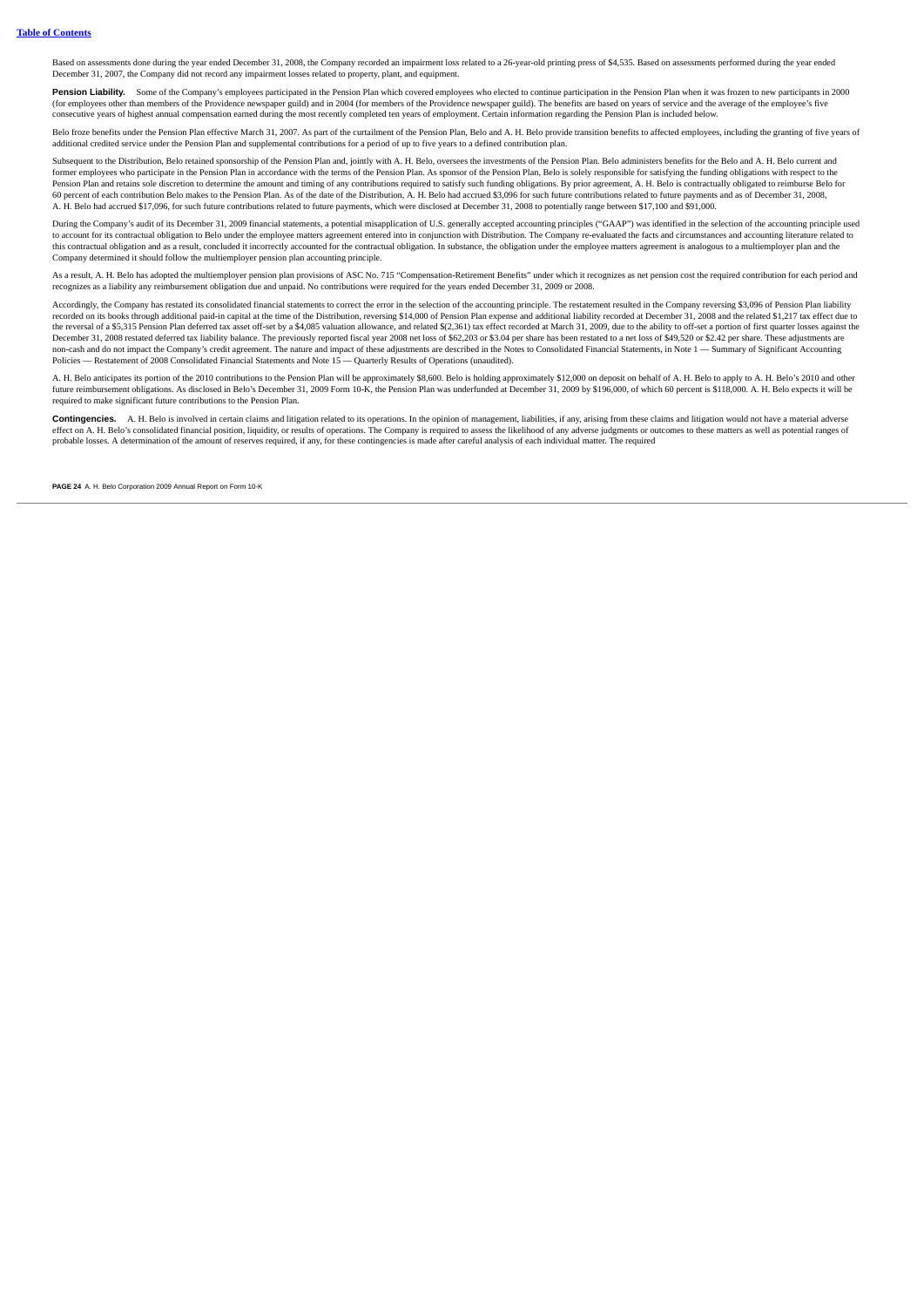reserves may change in the future due to new developments in each matter or changes in approach, such as a change in settlement strategy in dealing with these matters.

**Share-Based Compensation.** The Company records the compensation expense related to its stock options using the fair value as of the date of grant as calculated using the Black-Scholes-Merton method. Determining the fair value of share-based awards at the grant date requires judgment, including estimating the expected term of stock options, the expected volatility of our stock and expected dividends. In addition, judgment is requi estimating the amount of share-based awards that are expected to be forfeited. The Company records the compensation expense related to its restricted stock units using the fair value as of the date of grant.

Taxes. In accordance with the applicable accounting guidance relating to income taxes, the Company recognizes deferred tax assets and liabilities based on the difference between the financial statement and tax basis of accepts and liabilities using enarged to grates in effect for the vear in which the differences are expected to reverse. The Company also assesses the realizability of these deferred tax assets and establishes a valuation accounting guidance of the realizability threshold of more likely than not is not met. The factors used to assess the likelihood of realization of the deferred tax asset include reversal of other deferred tax liabilities, available tax planning strategies, and future taxable income.

## **Recent Accounting Pronouncements**

In June 2009, the Financial Accounting Standards Board ("FASB") issued "The FASB Accounting Standards Codification™ and the Hierarchy of Generally Accepted Accounting Principles," which establishes the FASB Accounting Standards Codification-m (the "Codification") as the source of authoritative U.S. GAAP recognized by the FASB to be applied to nongovernmental entities. Rules and interpretive releases of the SEC under<br>authority ending after September 15, 2009. The Company implemented the Codification in its Form 10-Q for the quarter ended September 30, 2009. The adoption of the Codification did not affect reported results of operations, financial condition or cash flows.

In December 2007, the FASB issued ASC 805, "Business Combinations." ASC 805 establishes principles and requirements for how the acquirer of a business recognizes and measures in its financial statements the identifiable assets acquired, the liabilities assumed, and any noncontrolling interest in the acquiree. The statement also provides guidance for recognizing and measuring the goodwill acquired in the business combination and determines after December 15, 2008. The Company expects ASC 805 will have an impact on our consolidated financial statements, but the nature and magnitude of the specific effects will depend upon the nature, terms and size of the acquisitions, if any, that are consummated after the effective date.

## **Liquidity and Capital Resources**

On February 4, 2008, the Company entered into a \$100,000 senior revolving credit facility (the "2008 Credit Agreement"), with JP Morgan Chase Bank, N.A., J.P. Morgan Securities, Inc., Banc of America Securities LLC, Bank of America, N.A. and certain other parties thereto. The 2008 Credit Agreement was effective as of the Distribution Date and may be used for future working capital needs and other general corporate purposes, including letters of credit.

As of September 30, 2008, the Company was not in compliance with the fixed charge coverage ratio as required by its credit facility. During the fourth quarter of 2008, the Company's bank group approved an amendment and waiver to its credit facility.

On January 30, 2009, the Company entered into an amendment and restatement of the 2008 Credit Agreement (the "Amended and Restated Credit Agreement"). The Amended and Restated Credit Agreement was effective as of January 30, 2009 with a maturity date of April 30, 2011. The Amended and Restated Credit Agreement provided for a \$50,000 working capital facility that is subject to a borrowing base and other covenants and restrictions Company and each of its specified subsidiaries entered into an Amended and Restated Pledge and Security Agreement granting a security interest in all personal property and other assets now owned or thereafter acquired.

On December 3, 2009, the Company entered into the Second Amendment ("Second Amendment") to the Amended and Restated Credit Agreement (the Amended and Restated Credit Agreement as so amended, the "Credit Agreement"). Among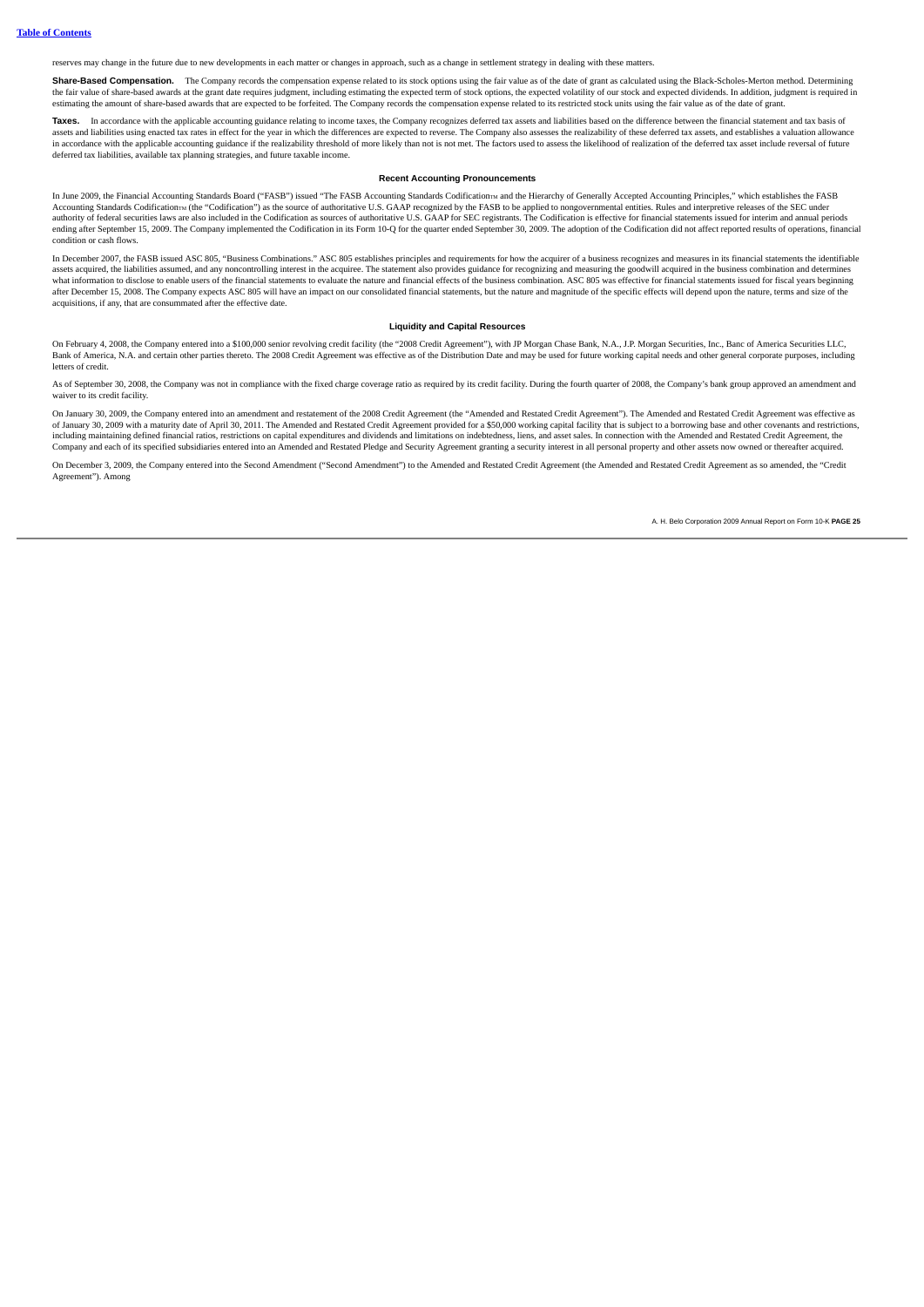other matters, the Second Amendment to the Credit Agreement extends the maturity date of the credit facility from April 30, 2011 to September 30, 2012, reduces the total commitment amount from \$50,000 to \$25,000, and releases certain real property securing the facility. The amended facility remains subject to a borrowing base. If borrowing capacity under the amended credit facility becomes less than \$17,500, then a fixed charge coverage ratio covenant of 1:1 will apply. The Second Amendment also makes certain minor administrative amendments to the Amended and Restated Pledge and Security Agreement dated as of January 30, 2009. The decrease in the ECOMPANY'S REVOLVING CREATION CONDUCTED TO A CONSULTED THE VALUATION OF THE CONSULTED TO A CONSULTED TO A CONSULTED TO A CONSULTED TO A CONSULTED TO A CONSULTED TO A CONSULTED TO A CONSULTED TO A CONSULTED TO A CONSULTED T borrowing base availability, \$25,000 was sufficient to meet the Company's borrowing needs. The borrowing base is calculated using eligible accounts receivable and inventory, as defined in the Credit Agreement. A decrease in the borrowing base could create a situation that would limit the Company's borrowing capacity. At December 31, 2009, the Company had eligible collateral to secure the Credit Agreement of \$44,202, resulting in a borrowing base of \$25,000. When letters of credit and other required reserves are deducted from the borrowing base, the Company had \$18,871 of borrowing capacity available under the Credit Agreement as of December 31, 2009.

By agreement with the banks party to the Company's Amended and Restated Credit Agreement dated as of January 30, 2009, the Company's and certain of its subsidiaries' obligations to deliver financial statements for the fiscal year ended December 31, 2009 and the related certification of a Financial Officer and the certification of the Company's accounting firm and financial statements for the fiscal months ended January 31,2010 and February 28, 2010 and the related certifications of a Financial Officer to the banks has been extended until April 30, 2010.

#### **Operating Cash Flows and Liquidity**

Net cash provided by operations was \$30,297, \$28,928 and \$62,147 in the years ended December 31, 2009, 2008, and 2007, respectively. The changes in cash flows from operations are caused primarily by changes in net earnings (loss) and normal changes in working capital requirements. The Company used net cash provided by operations to fund capital expenditures and to further invest in a joint venture.

At December 31, 2009, the Company's working capital was \$46,252 compared to \$4,172 at December 31, 2008, an improvement of \$42,080. This improvement resulted from an increase of \$2,642 in current assets and a decrease in current liabilities of \$39,438. This increase in working capital reflects higher cash levels and lower debt levels, lower accounts payable and lower other accrued expenses. Management expects that current worki

### **Investing Cash Flows**

Net cash flows used for investing activities were \$5,731, \$23,068 and \$43,002 in the years ended December 31, 2009, 2008, and 2007, respectively. These cash flows are primarily attributable to capital expenditures and investments in joint ventures. The investments made are long-term in nature and are not readily convertible into cash.

#### *Capital Expenditures*

Total capital expenditures were \$11,431, \$18,089 and \$41,117 in 2009, 2008 and 2007, respectively. These were primarily for the Company's facilities and equipment and corporate-driven technology initiatives. The Company expects to finance future capital expenditures, which are expected to total approximately \$10,000 in 2010, using cash generated from operations and, when necessary, borrowings under the Credit Agreement.

In the first quarter 2007, the Company took possession of a new distribution and collating facility for The Dallas Morning News in southern Dallas (the "South Plant"). The total cost of the South Plant land, improvement buildings and equipment was approximately \$50,000. Of the total estimated costs, approximately \$48,173 was incurred as of December 31, 2007. During the three months ended September 30, 2009, in an additional step to<br>reduce printed. The Company, with the assistance of a third party, estimated the market value of the South Plant based on market information for comparable properties in the Dallas-Fort Worth area. The estimated market value was compared to carrying value and, as a result, the Company recorded \$20,000 of impairment expense to align the carrying value with estimated market value, less selling costs. The Company began marketing the South Plant for sale during the third quarter of 2009.

**PAGE 26** A. H. Belo Corporation 2009 Annual Report on Form 10-K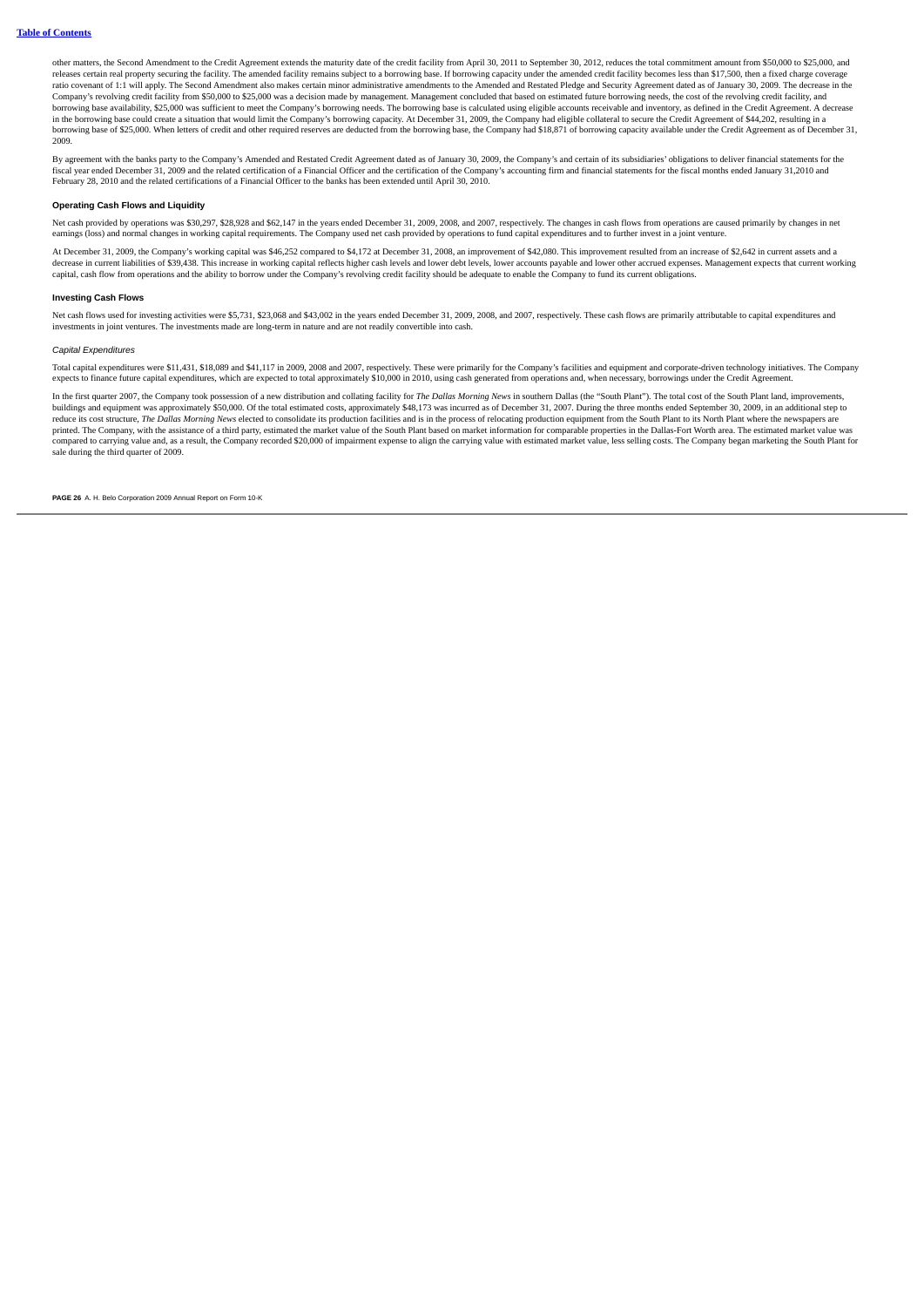In the first quarter 2007, *The Press-Enterprise* moved into its new 150,000-square foot, five-story office building to centralize all news, editorial, advertising, sales and marketing, technology, production support, and<br>

#### **Financing Cash Flows**

Net cash flows used in financing activities were \$9,997, \$2,800 and \$22,792 in the years ended December 31, 2009, 2008, and 2007, respectively. The cash used in 2009 was used to reduce the outstanding amount under the<br>Comp Distribution, Belo Corp. contributed to the capital of A. H. Belo and its subsidiaries the net inter-company indebtedness owed by A. H. Belo and its subsidiaries to Belo Corp. or assigned the indebtedness to A. H. Belo.

## **Contractual Obligations**

The table below summarizes the following commitments of the Company as of December 31, 2009. See also Consolidated Financial Statements, Note 11 — Commitments.

| <b>Nature of Commitment</b>                   | Tota                        | 2010                  | 2011           | 2012                   | 2013    | 2014                     | <b>Thereafter</b> |
|-----------------------------------------------|-----------------------------|-----------------------|----------------|------------------------|---------|--------------------------|-------------------|
| $\cdots$<br>Capital expenditures and licenses | $\sim$ $\sim$ $\sim$<br>21J | $250 -$               |                |                        |         | $\overline{\phantom{0}}$ |                   |
| Non-cancelable operating leases               | 19.586                      | $\mathbf{a}$<br>$+22$ | 2.547<br>3.54  | $\neg$ QRA<br>$\sim\,$ | 2.391   | 5.45<br>$-1$             | $4.19^{-}$        |
| Total                                         | \$19,861                    | <b>MA FA</b><br>34.J- | ----<br>0.3.37 | \$2,984                | \$2,391 | $-$<br>2.1/7             | \$4.197           |
|                                               |                             |                       |                |                        |         |                          |                   |

The contractual obligations table does not include the Company's contractual obligation to reimburse Belo for 60 percent of Belo's future contributions to the Pension Plan due to significant uncertainties regarding the assumptions involved in making such minimum funding projections, including (i) interest rate levels; (ii) asset returns, and (iii) what, if any, changes will occur to regulation requirements. While subject to change, the t contribution amounts to the Pension Plan for 2010 and 2011, under current regulations, are estimated to be \$14,277 and \$38,100, respectively, with A. H. Belo's obligation being \$8,566 and \$22,860, respectively. Further contributions are currently projected for 2012 through 2017 but amounts cannot be reasonably estimated due to the uncertainties listed above as disclosed in the Belo December 31, 2009 Form 10-K filed with the SEC on March 12, 2010, the Pension Plan was underfunded at December 31, 2009 by \$196,000 of which our 60 percent contractual obligation is \$118,000. See the Consolidated Financial Statements, Note 8 — Defined Benefit Pension and Other Post-Retirement Plans for additional information regarding the Pension Plan.

#### **Other**

A. H. Belo has various options available to meet its 2010 capital and operating commitments, including cash on hand, short-term investments, a revolving credit facility and internally generated funds. A. H. Belo believes its current financial condition and credit relationships are adequate to fund its current obligations.

## <span id="page-27-0"></span>**Item 7A. Quantitative and Qualitative Disclosures about Market Risk**

A. H. Belo has exposure to changes in the price of newsprint. The average price of newsprint in 2010 is expected to increase although specific price changes and the timing of price changes cannot be predicted. A. H. Belo believes the newsprint market for 2010, giving consideration to both cost and supply, to be manageable through existing relationships and sources.

The market risk inherent in the Credit Agreement entered into by A. H. Belo represents the potential loss arising from adverse changes in interest rates. See the Consolidated Financial Statements, Note 9–Long-term Debt, fo information concerning the contractual interest rates of A. H. Belo's debt.

With respect to the Company's variable rate debt, a 10 percent change in interest rates for the years ended December 31, 2009 and December 31, 2008, would have resulted in an immaterial annual change in A. H. Belo's pretax earnings and cash flows.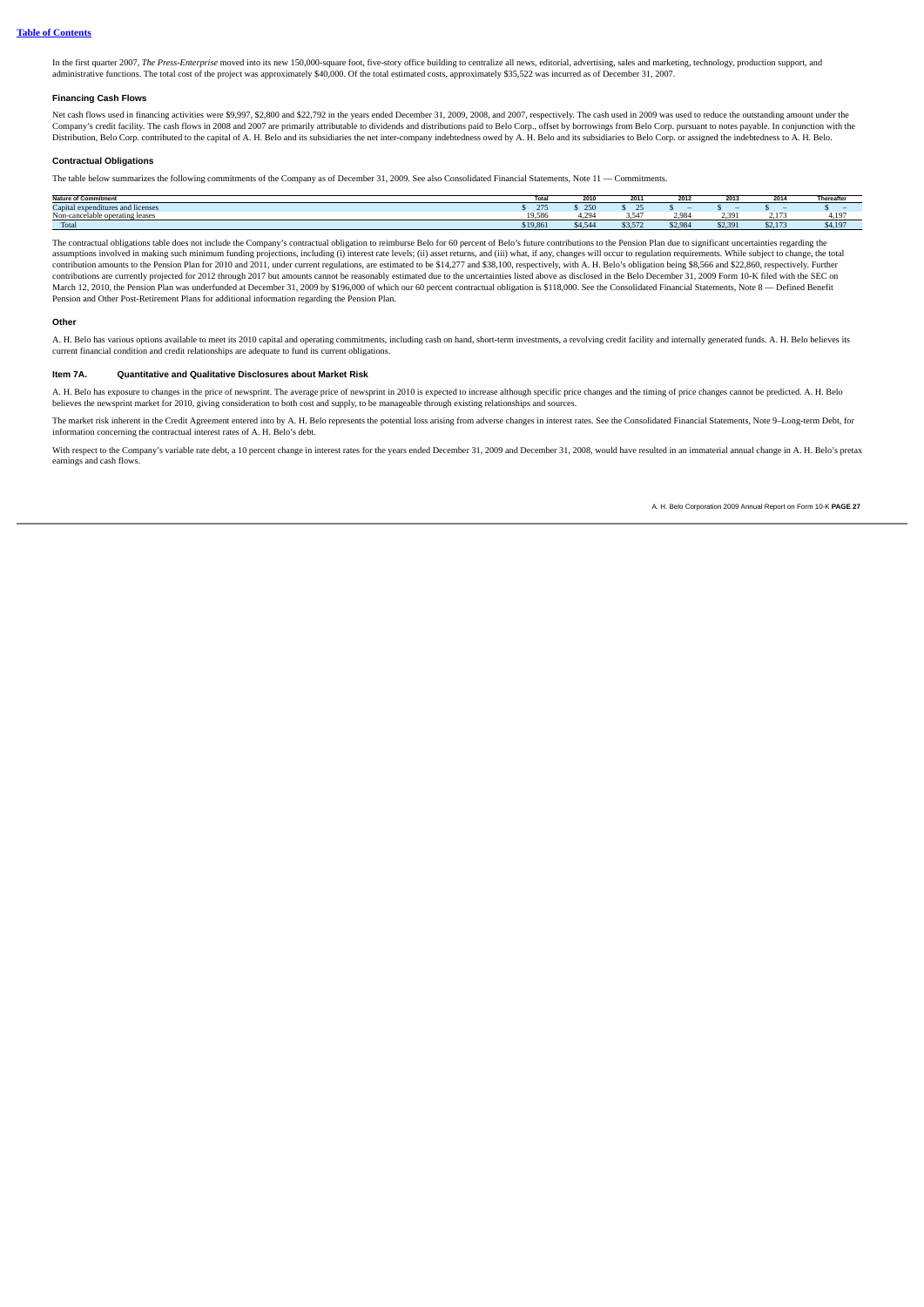### <span id="page-28-0"></span>**Item 8. Financial Statements and Supplementary Data**

The Consolidated Financial Statements, together with the Reports of Independent Registered Public Accounting Firms, are included elsewhere in this Annual Report on Form 10-K. Financial statement schedules have been<br>omitted

## <span id="page-28-1"></span>**Item 9. Changes in and Disagreements with Accountants on Accounting and Financial Disclosure**

On March 4, 2009, the Audit Committee of the Board of Directors of the Company approved the engagement of KPMG LLP as the Company's independent registered public accounting firm for the year ending December 31, 2009, subject to KPMG LLP's completion of its client acceptance process. On March 30, 2009, KPMG LLP informed the Company that it completed this process.

During the years ended December 31, 2007 and December 31, 2008 and through March 30, 2009, neither the Company nor anyone on its behalf has consulted KPMG LLP with respect to either (i) the application of accounting principles to a specified transaction, either completed or proposed, or the type of audit opinion that might be rendered on the Company's financial statements, and neither a written report nor oral advice was provided to t Company that KPMG LLP concluded was an important factor considered by the Company in reaching a decision as to any accounting, auditing or financial reporting issue; or (ii) any matter that was either the subject of a disagreement (as defined in Item 304(a)(1)(iv) of Regulation S-K and the related instructions to Item 304 of Regulation S-K) or a reportable event (as defined in Item 304(a)(1)(v) of Regulation S-K).

In connection with the selection of KPMG LLP, the Audit Committee released Emst & Young LLP as the Company's independent registered public accounting firm effective as of March 31, 2009. The reports of Ernst &<br>Young LLP (" modified as to uncertainty, audit scope or accounting principles.

In connection with the audits of the years ended December 31, 2007 and December 31, 2008 and through March 31, 2009, there were (1) no disagreements (as defined in Item 304(a)(1)(iv) of Regulation S-K and the related instructions to Item 304 of Regulation S-K) with Ernst & Young on any matter of accounting principles or practices, financial statement disclosure, or auditing scope or procedure, which disagreements, if not resolved to th paragraphs (A) through (D) of Item  $304(a)(1)(v)$  of Regulation S-K.

The Company has provided Ernst & Young with a copy of the above disclosures, and Ernst & Young furnished the Company with a letter addressed to the SEC stating that it agreed with the statements made above.

#### <span id="page-28-2"></span>**Item 9A (T). Controls and Procedures**

**(a)** A. H. Belo carried out an evaluation under the supervision and with the participation of the Company's management, including the Company's President and Chief Executive Officer and the Senior Vice President/Chief Financial Officer, of the effectiveness of the Company's disclosure controls and procedures, as of the end of the period covered by this Annual Report on Form 10-K. Disclosure controls and procedures are the controls and other procedures that are designed to ensure that information required to be disclosed in the reports that we file or submit under the Exchange Act is recorded, processed, summarized and reported within the time periods specified in the SEC's rules and forms. Disclosure controls and procedures include, without limitation, controls and procedures designed to ensure that information required to be disclosed in the reports that the Company f or submits under the Exchange Act is accumulated and communicated to management, including the principal executive officer and principal financial officer, as appropriate, to allow timely decisions regarding required disclosures.

Based on that evaluation, the President and Chief Executive Officer and the Senior Vice President/Chief Financial Officer concluded that as of December 31, 2009, due to a material weakness in internal control over financia reporting described below in Management's Report on Internal Control Over Financial Reporting, the Company's disclosure controls and procedures were not effective.

Notwithstanding the material weakness as described below, the Company's principal executive officer and the principal financial officer have certified that, based on their knowledge, the consolidated financial statements included in this Annual Report on Form 10-K fairly present in all material respects our financial position, results of operations and cash flows as of the period ends, and for each of the periods presented in this report.

**PAGE 28** A. H. Belo Corporation 2009 Annual Report on Form 10-K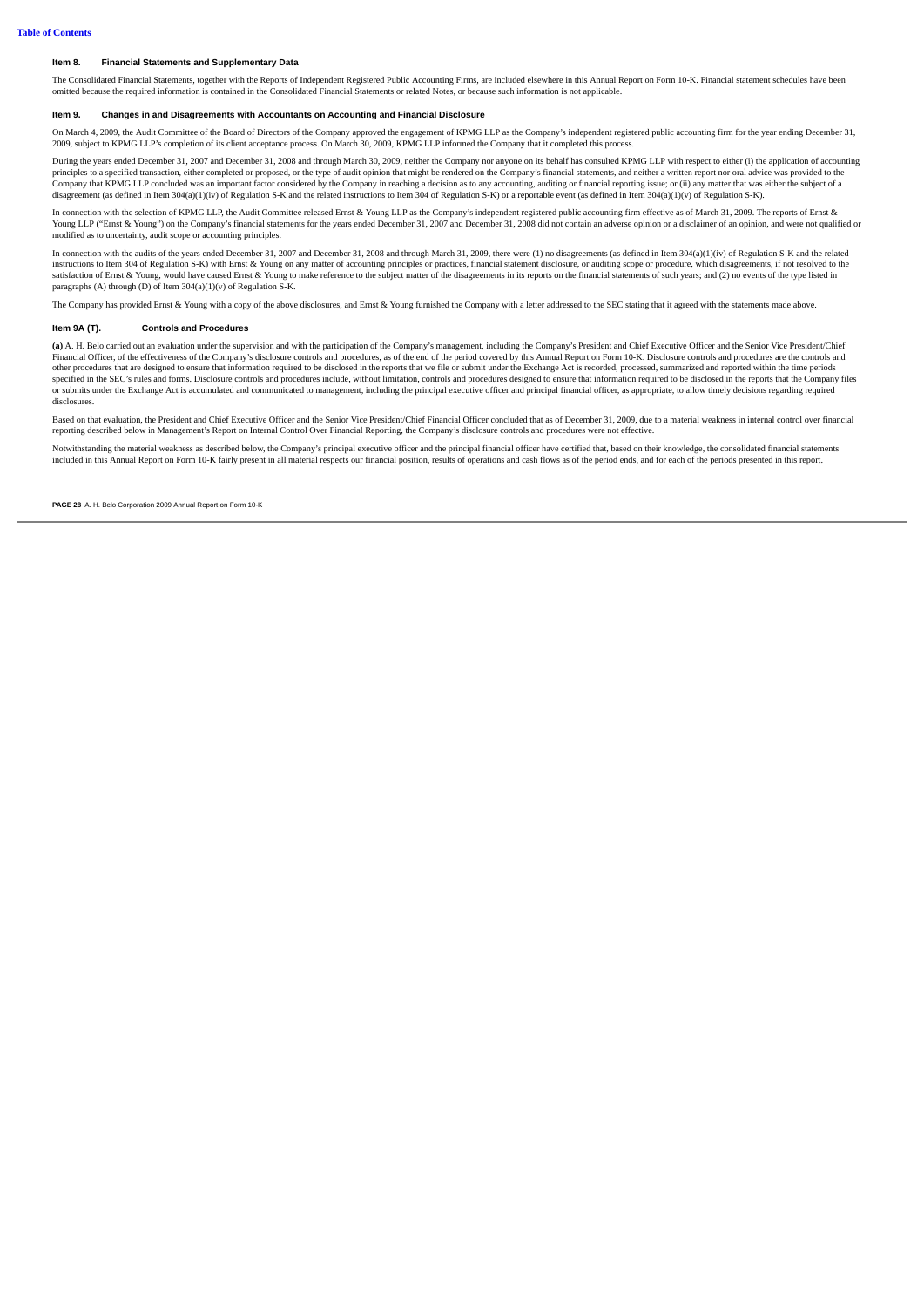### **(b) Management's Report on Internal Control Over Financial Reporting**

Management is responsible for establishing and maintaining effective intemal control over financial reporting control over financial reporting has inherent limitations. Internal control over financial reporting is a<br>proces prevented or detected on a timely basis by internal control over financial reporting. However, these inherent limitations are known features of the financial reporting process. Therefore, it is possible to design into the safeguards to reduce, though not eliminate, this risk.

Management, with the participation of our President and Chief Executive Officer and the Senior Vice President/Chief Financial Officer, has evaluated the Company's internal control over financial reporting as of December 31, 2009. This assessment was based on criteria for effective internal control over financial reporting using the framework set forth in the Internal Control — Integrated Framework issued by the Committee of Sponsoring Organizations of the Treadway Commission (COSO).

A material weakness is a deficiency, or a combination of deficiencies, in internal control over financial reporting, such that there is a reasonable possibility that a material misstatement of the Company's annual or inter consolidated financial statements will not be prevented or detected on a timely basis. As a result of management's evaluation of the Company's internal control over financial reporting, management identified a material weakness in internal control over financial reporting, as discussed below.

The Company's processes, procedures and controls related to financial reporting were not effective to ensure that there was comprehensive analysis, documentation, and review over the accounting for the Company's<br>contractua financial statements as well as unaudited quarterly financial data for 2008 and 2009, and the 2009 preliminary consolidated financial statements, resulting from this misapplication of U.S. GAAP. The 2008 consolidated financial statements and unaudited quarterly financial data for 2008 and 2009 have been restated as a result of the material error and the 2009 consolidated financial statements have been corrected prior to issuance.

As a result of the above material weakness, management has concluded that the Company's internal control over financial reporting was not effective as of December 31, 2009.

This Annual Report on Form 10-K does not include an attestation report of the Company's independent registered public accounting firm regarding internal control over financial reporting. Management's report was not<br>subject

### **(c) Changes in Internal Control Over Financial Reporting.**

During the Company's fourth fiscal quarter, there were no changes in internal control over financial reporting that have materially affected, or are reasonably likely to materially affect, the Company's internal control over financial reporting.

## **(d) Remediation Plan for Material Weakness in Internal Control Over Financial Reporting.**

In response to the identified material weakness, management has identified several enhancements to the Company's internal control over financial reporting to remediate the material weakness described above. These ongoing efforts include the following:

- Preparing more robust documentation over the Company's analysis and conclusions over the Company's critical accounting policies;
- Preparing more detailed analyses of conclusions reached in (a) the selection of new accounting policies and (b) the accounting for significant non-routine transactions.
- Enhancing management review controls over conclusions reached with regard to documentation of critical accounting policies, selection of new policies and accounting for significant non-routine transactions.

We anticipate that the actions described above and resulting improvements in controls will strengthen our internal control over financial reporting and will, over time, address the related material weakness that we identif As of December 31, 2009. As part of our 2010 assessment of internal control over financial reporting, our management will test and evaluate these additional controls to assess whether they are operating effectively.

#### <span id="page-29-0"></span>**Item 9B. Other Information**

None.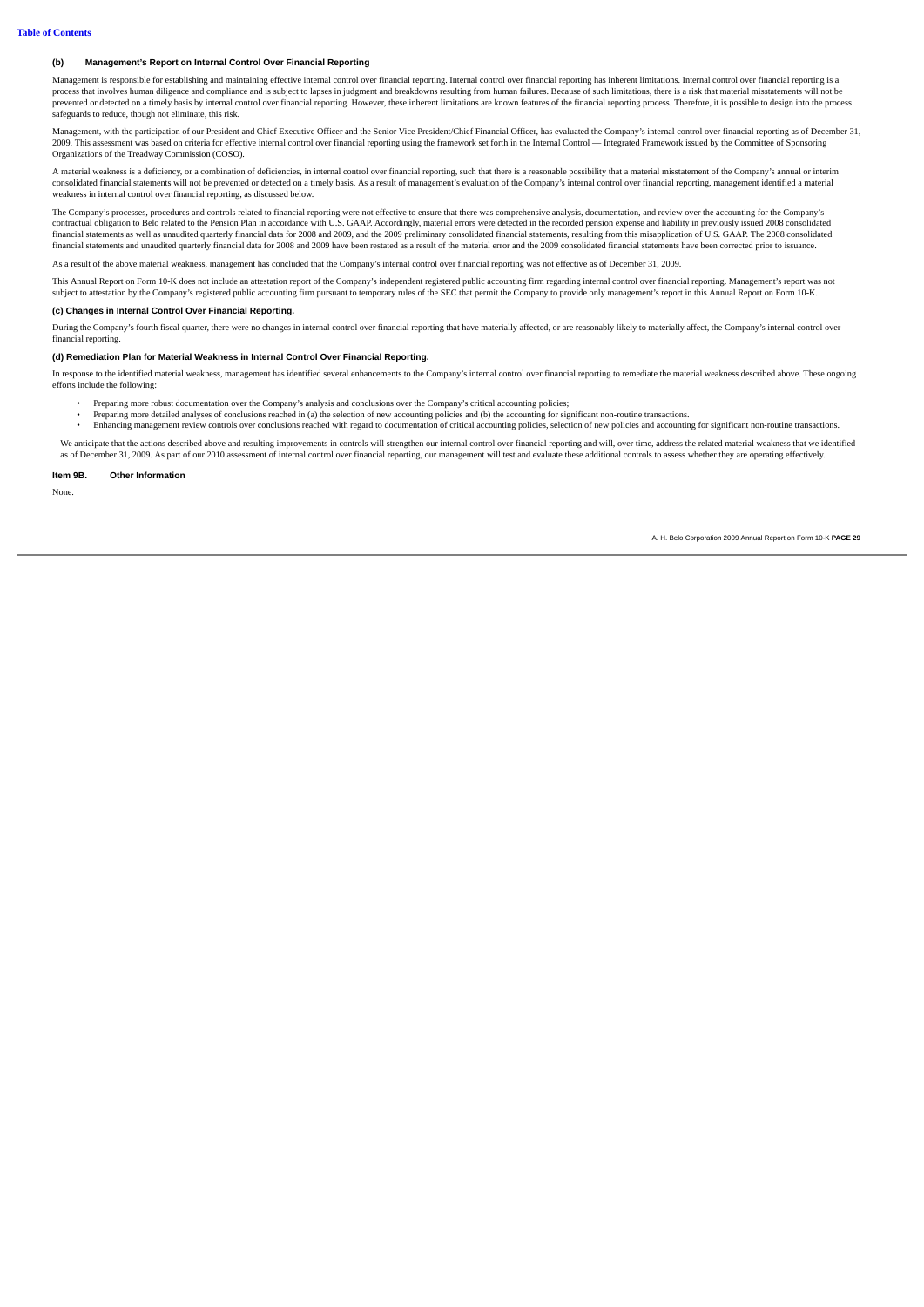## **PART III**

#### <span id="page-30-1"></span><span id="page-30-0"></span>**Item 10. Directors, Executive Officers and Corporate Governance**

The information set forth under the headings "A. H. Belo Corporation Stock Ownership-Section 16(a) Beneficial Ownership Reporting Compliance," "Proposal One: Election of Directors," "Corporate Governance–Audit<br>Committee," on June 10, 2010 is incorporated herein by reference.

A. H. Belo has a Code of Business Conduct and Ethics that applies to all directors, officers and employees, which can be found at the Company's Web site, <u>www.ahbelo.com.</u> The Company will post any amendments to the<br>Code o is not incorporated by reference into this Annual Report on Form 10-K.

The Company's Board of Directors has adopted Corporate Governance Guidelines and charters for the Audit, Compensation, and Nominating and Governance Committees of the Board of Directors. These documents can be found at the Company's Web site, www.ahbelo.com.

A shareholder can also obtain, without charge, a printed copy of any of the materials referred to above by contacting the Company at the following address:

A. H. Belo Corporation P.O. Box 224866 Dallas, Texas 75222-4866 Attn: Corporate Secretary Telephone: (214) 977-8200

#### <span id="page-30-2"></span>**Item 11. Executive Compensation**

The information set forth under the headings "Executive Compensation–Compensation Discussion and Analysis,–Compensation Committee Interlocks and Insider Participation,–Compensation Committee Report,–Summary Compensation Table,–Grants of Plan-Based Awards in 2009,–Outstanding A. H. Belo Corporation Equity Awards at Fiscal Year-End 2009,–A. H. Belo Option Exercises and Stock Vested in 2009,–Post-Employment Benefits,– Pension Benefits at December 31, 2009,–Non-Qualified Deferred Compensation,–Termination of Employment and Change in Control Arrangements,–Potential Payments on Termination of Employment or Change in Control at December 31, 2009, Director Compensation" and "Corporate Governance–Compensation Committee" contained in the definitive Proxy Statement for the Company's Annual Meeting of Shareholders to be held on June 10, 2010 is incorporated herein by reference.

## <span id="page-30-3"></span>**Item 12. Security Ownership of Certain Beneficial Owners and Management and Related Stockholder Matters**

The information set forth under the headings "A. H. Belo Corporation Stock Ownership" contained in the definitive Proxy Statement for the Company's Annual Meeting of Shareholders to be held on June 10, 2010 is incorporated herein by reference.

Information regarding the number of shares of common stock available under the Company's equity compensation plans is included in the Consolidated Financial Statements, Note 5–Long-Term Incentive Plan-Post-Distribution.

## <span id="page-30-4"></span>**Item 13. Certain Relationships and Related Transactions, and Director Independence**

The information set forth under the heading "Director Compensation–Certain Relationships" and "Corporate Governance–Director Independence" contained in the definitive Proxy Statement for the Company's Annual Meeting of Shareholders to be held on June 10, 2010 is incorporated herein by reference.

In connection with the Distribution, A. H. Belo entered into a services agreement with Belo Corp. This agreement provides that A. H. Belo and Belo will furnish services to each other. If the agreement is terminated for any reason, A. H. Belo would need to obtain these services from another provider or decide to perform these services itself. Payments made or other

**PAGE 30** A. H. Belo Corporation 2009 Annual Report on Form 10-K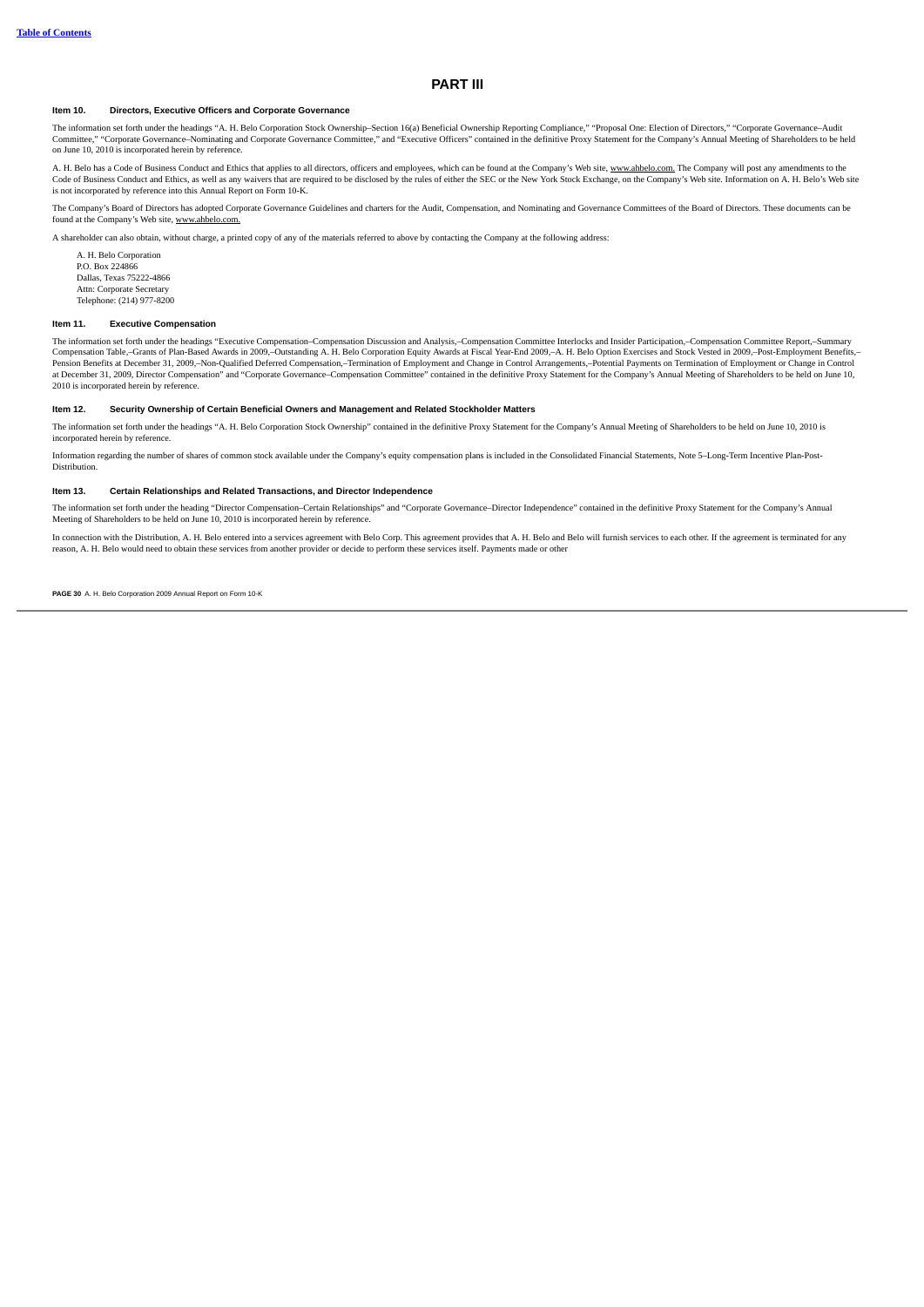consideration provided in connection with all continuing transactions between the Company and Belo will be on an arm's-length basis.

In connection with the Distribution and an assessment of their respective downtown Dallas real estate needs, A. H. Belo and Belo Corp. agreed to co-own, through the creation of a limited liability company (LLC), The Belo<br>B

## <span id="page-31-0"></span>**Item 14. Principal Accountant Fees and Services**

The information set forth under the heading "Proposal Two: Ratification of the Appointment of Independent Registered Public Accounting Firm" contained in the definitive Proxy Statement for the Company's Annual Meeting<br>of S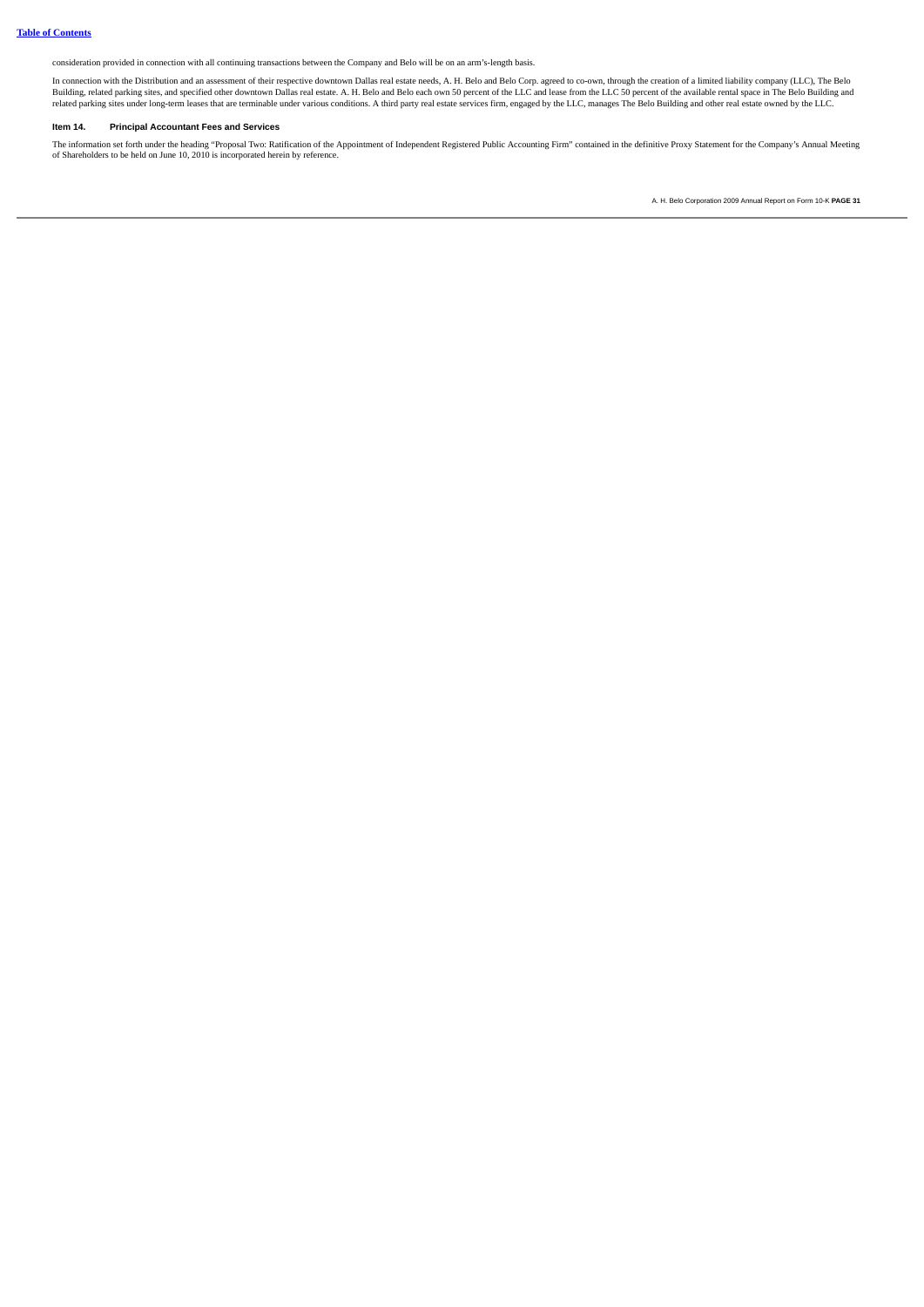## **PART IV**

## <span id="page-32-0"></span>**Item 15. Exhibits and Financial Statement Schedules**

- <span id="page-32-1"></span>(a) (1) The financial statements listed in the Index to Financial Statements included in the table of contents are filed as part of this report.
- (2) The financial schedules required by Regulation S-X are either not applicable or are included in the information provided in the Consolidated Financial Statements or related Notes, which are filed as part of this report.

(3) Exhibits

Exhibits marked with an asterisk (\*) are incorporated by reference to documents previously filed by the Company with the Securities and Exchange Commission, as indicated. All other documents are filed with<br>this report. Exh

|         | <b>Exhibit Number</b> |                                                                                                                                                                                                                                                                                                                                                        | <b>Description</b>                                                                                                                                                                                                                                                                                                                                                                                                                                                                                                                                         |  |  |  |  |  |  |
|---------|-----------------------|--------------------------------------------------------------------------------------------------------------------------------------------------------------------------------------------------------------------------------------------------------------------------------------------------------------------------------------------------------|------------------------------------------------------------------------------------------------------------------------------------------------------------------------------------------------------------------------------------------------------------------------------------------------------------------------------------------------------------------------------------------------------------------------------------------------------------------------------------------------------------------------------------------------------------|--|--|--|--|--|--|
| $2.1$ * |                       | Separation and Distribution Agreement by and between Belo Corp. and A. H. Belo Corporation dated as of February 8, 2008 (Exhibit 2.1 to the Company's Current Report on Form 8-K filed with the<br>Securities and Exchange Commission on February 12, 2008 (Securities and Exchange Commission File No. 001-33741) (the "February 12, 2008 Form 8-K")) |                                                                                                                                                                                                                                                                                                                                                                                                                                                                                                                                                            |  |  |  |  |  |  |
| $3.1$ * |                       | Amended and Restated Certificate of Incorporation of the Company (Exhibit 3.1 to Amendment No. 3 to the Company's Form 10 dated January 18, 2008 (Securities and Exchange Commission File<br>No. 001-33741) (the "Third Amendment to Form 10"))                                                                                                        |                                                                                                                                                                                                                                                                                                                                                                                                                                                                                                                                                            |  |  |  |  |  |  |
| $3.2$ * |                       | Certificate of Designations of Series A Junior Participating Preferred Stock of the Company dated January 11, 2008 (Exhibit 3.2 to Post-Effective Amendment No. 1 to Form 10 dated January 31, 2008<br>(Securities and Exchange Commission File No. 001-33741))                                                                                        |                                                                                                                                                                                                                                                                                                                                                                                                                                                                                                                                                            |  |  |  |  |  |  |
| 3.3     | $\ast$                | Amended and Restated Bylaws of the Company, effective January 11, 2008 (Exhibit 3.3 to the Third Amendment to Form 10)                                                                                                                                                                                                                                 |                                                                                                                                                                                                                                                                                                                                                                                                                                                                                                                                                            |  |  |  |  |  |  |
| 4.1     |                       | Certain rights of the holders of the Company's Common Stock are set forth in Exhibits 3.1-3.3 above                                                                                                                                                                                                                                                    |                                                                                                                                                                                                                                                                                                                                                                                                                                                                                                                                                            |  |  |  |  |  |  |
| 4.2     | $\ast$                | Specimen Form of Certificate representing shares of the Company's Series A Common Stock (Exhibit 4.2 to the Third Amendment to Form 10)                                                                                                                                                                                                                |                                                                                                                                                                                                                                                                                                                                                                                                                                                                                                                                                            |  |  |  |  |  |  |
| 4.3     | $\ast$                | Specimen Form of Certificate representing shares of the Company's Series B Common Stock (Exhibit 4.3 to the Third Amendment to Form 10)                                                                                                                                                                                                                |                                                                                                                                                                                                                                                                                                                                                                                                                                                                                                                                                            |  |  |  |  |  |  |
| 4.4     | $\ast$                | Rights Agreement dated as of January 11, 2008 between the Company and Mellon Investor Services LLC (Exhibit 4.4 to the Third Amendment to Form 10)                                                                                                                                                                                                     |                                                                                                                                                                                                                                                                                                                                                                                                                                                                                                                                                            |  |  |  |  |  |  |
| 10.1    |                       | Financing agreements:                                                                                                                                                                                                                                                                                                                                  |                                                                                                                                                                                                                                                                                                                                                                                                                                                                                                                                                            |  |  |  |  |  |  |
|         |                       | (1)                                                                                                                                                                                                                                                                                                                                                    | Credit Agreement dated as of February 4, 2008 among the Company, as Borrower, JPMorgan Chase, N.A., as Administrative Agent, JPMorgan Securities Inc. and Banc of America<br>*<br>Securities LLC, as Joint Lead Arrangers and Bookrunners, Bank of America, N.A., as Syndication Agent, SunTrust Bank and Capital One Bank, N.A. as Co-Documentation Agents<br>(Exhibit 99.1 to the Company's Current Report on Form 8-K filed with the Securities and Exchange Commission on February 5, 2008 (Securities and Exchange Commission File<br>No. 001-33741)) |  |  |  |  |  |  |
|         |                       | (2)                                                                                                                                                                                                                                                                                                                                                    | First Amendment and Waiver to the Credit Agreement dated as of October 23, 2008 (Exhibit 10.1 to the Company's Current Report on Form 8-K filed with the Securities and Exchange<br>$*$<br>Commission on October 24, 2008 (Securities and Exchange Commission File No. 001-33741))                                                                                                                                                                                                                                                                         |  |  |  |  |  |  |
|         |                       | (3)                                                                                                                                                                                                                                                                                                                                                    | Amended and Restated Credit Agreement dated as of January 30, 2009 (Exhibit 10.1 to the Company's Current Report on Form 8-K filed with the Securities and Exchange Commission<br>∗<br>on February 2, 2009 (Securities and Exchange Commission File No. 001-33741) (the "February 2, 2009 Form 8-K"))                                                                                                                                                                                                                                                      |  |  |  |  |  |  |
|         |                       | (4)                                                                                                                                                                                                                                                                                                                                                    | Amended and Restated Pledge and Security Agreement dated as of January 30, 2009 (Exhibit 10.2 to the February 2, 2009 From 8-K)<br>*                                                                                                                                                                                                                                                                                                                                                                                                                       |  |  |  |  |  |  |
|         |                       | (5)                                                                                                                                                                                                                                                                                                                                                    | First Amendment to the Amended and Restated Credit Agreement dated as of August 18, 2009 (Exhibit 10.1 to the Company's Quarterly Report on Form 10-Q filed with the Securities<br>*<br>and Exchange Commission on November 13, 2009 (Securities and Exchange Commission File No. 001-33741))                                                                                                                                                                                                                                                              |  |  |  |  |  |  |
|         |                       | (6)                                                                                                                                                                                                                                                                                                                                                    | Second Amendment to the Amended and Restated Credit Agreement dated as of December 3, 2009, 2009 (Exhibit 10.1 to the Company's Quarterly Report on Form 10-Q filed with the<br>*<br>Securities and Exchange Commission on December 3, 2009 (Securities and Exchange Commission File No. 001-33741))                                                                                                                                                                                                                                                       |  |  |  |  |  |  |

**PAGE 32** A. H. Belo Corporation 2009 Annual Report on Form 10-K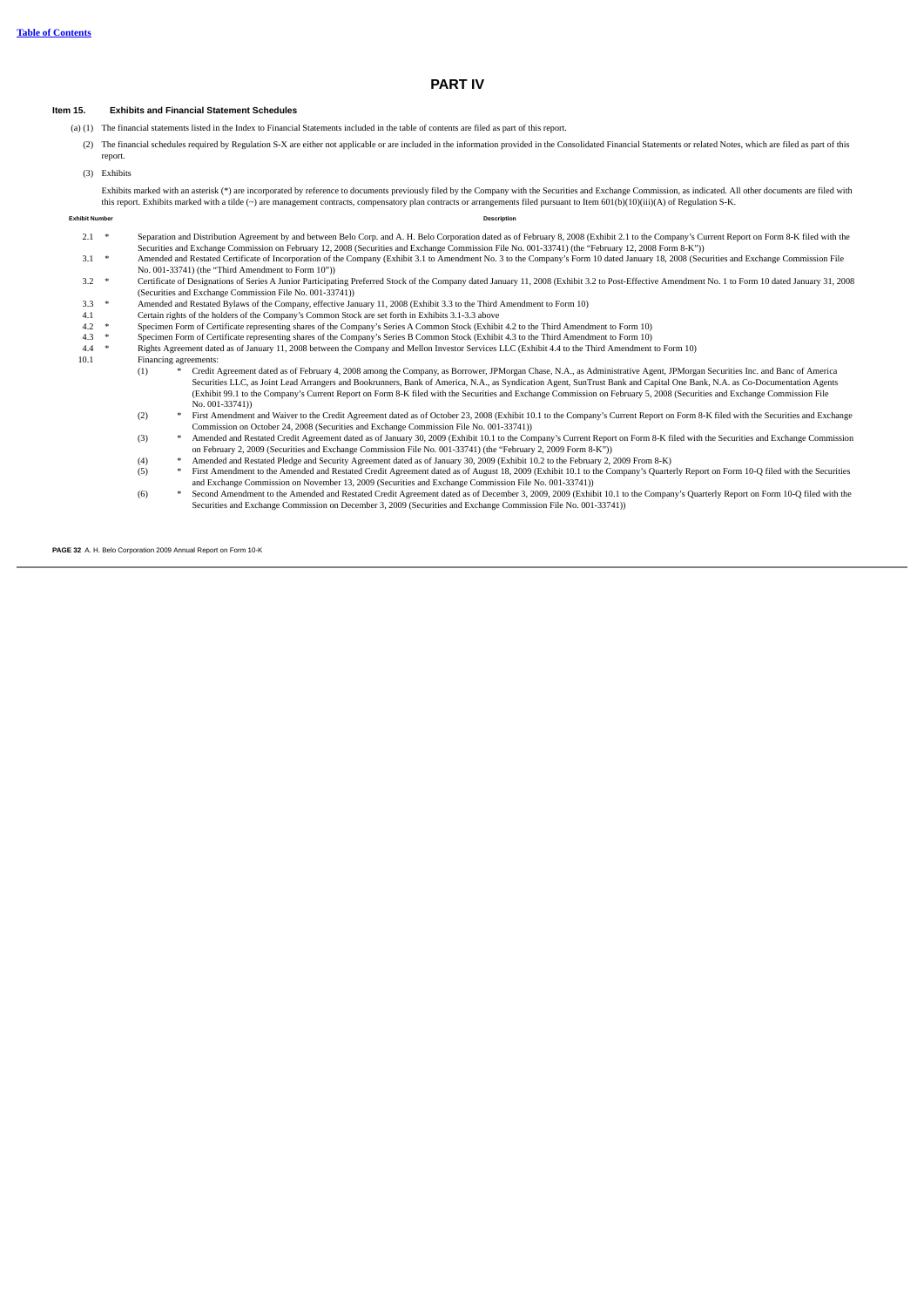## **Table of [Contents](#page-2-0)**

| <b>Exhibit Number</b> | <b>Description</b>                                                                                                                                                                               |  |  |
|-----------------------|--------------------------------------------------------------------------------------------------------------------------------------------------------------------------------------------------|--|--|
| 10.2                  | Compensatory plans:                                                                                                                                                                              |  |  |
|                       | A. H. Belo Corporation Savings Plan (Exhibit 10.4 to the February 12, 2008 Form 8-K)<br>$\sim$ (1)<br>*                                                                                          |  |  |
|                       | First Amendment to the A. H. Belo Savings Plan dated September 23, 2008 (Exhibit 10.2(1)(A) to the Company's Quarterly Report on Form 10-Q filed with the Securities and<br>$\ast$<br>(a)        |  |  |
|                       | Exchange Commission on November 14, 2008 (Securities and Exchange Commission File No. 001-33741))                                                                                                |  |  |
|                       | Second Amendment to the A. H. Belo Savings Plan effective March 27, 2009 (Exhibit 10.1 to the Company's Current Report on From 8-K filed with the Securities and Exchange<br>$*$<br>(b)          |  |  |
|                       | Commission on April 2, 2009 (Securities and Exchange Commission File No. 001-33741) (the "April 2, 2009 Form 8-K"))                                                                              |  |  |
|                       | Third Amendment to the A. H. Belo Savings Plan effective March 31, 2009 (Exhibit 10.2 to the April 2, 2009 Form 8-K)<br>$\ast$<br>(c)                                                            |  |  |
|                       | Fourth Amendment to the A. H. Belo Savings Plan dated September 10, 2009, (Exhibit 10.1 to the Company's Current Report on Form 8-K filed with the Securities and Exchange<br>$*$<br>(d)         |  |  |
|                       | Commission on September 10, 2009 (Securities and Exchange Commission File No. 001-33741))                                                                                                        |  |  |
|                       | A. H. Belo Corporation 2008 Incentive Compensation Plan (Exhibit 10.5 to the February 12, 2008 Form 8-K)<br>$\sim$ (2)                                                                           |  |  |
|                       | First Amendment to A. H. Belo 2008 Incentive Compensation Plan effective July 23, 2008 (Exhibit 10.2(2)(A) to the Company's Quarterly Report on Form 10-Q filed with the<br>$\ast$<br>(a)        |  |  |
|                       | Securities and Exchange Commission on August 14, 2008 (Securities and Exchange Commission File No. 001-33741))                                                                                   |  |  |
|                       | Form of A. H. Belo 2008 Incentive Compensation Plan Non-Employee Director Evidence of Award (Exhibit 10.2(2)(A) to the Company's Quarterly Report on Form 10-Q filed<br>$\ast$<br>(b)            |  |  |
|                       | with the Securities and Exchange Commission on May 15, 2008 (Securities and Exchange Commission File No. 001-33741) (the "First Quarter 2008 Form 10-Q"))                                        |  |  |
|                       | Form of A. H. Belo 2008 Incentive Compensation Plan Evidence of Award (for Employee Awards) (Exhibit 10.2(2)(B) to the First Quarter 2008 Form 10-Q)<br>$\ast$<br>(c)                            |  |  |
|                       | A. H. Belo Pension Transition Supplement Restoration Plan effective January 1, 2008 (Exhibit 10.6 to the February 12, 2008 Form 8-K)<br>$\sim$ (3)                                               |  |  |
|                       | First Amendment to the A. H. Belo Pension Transition Supplement Restoration Plan dated March 31, 2009 (Exhibit 10.4 to the April 2, 2009 Form 8-K)<br>*<br>(a)                                   |  |  |
|                       | A. H. Belo Corporation Change In Control Severance Plan (Exhibit 10.7 to the February 12, 2008 Form 8-K)<br>$\sim$ (4)                                                                           |  |  |
|                       | Amendment to the A. H. Belo Change in Control Severance Plan dated March 31, 2009 (Exhibit 10.3 to the April 2, 2009 Form 8-K)<br>$\ast$<br>(a)                                                  |  |  |
| 10.3                  | Agreements relating to the Distribution of A. H. Belo:                                                                                                                                           |  |  |
|                       | Tax Matters Agreement by and between Belo Corp. and A. H. Belo Corporation dated as of February 8, 2008 (Exhibit 10.1 to the February 12, 2008 Form 8-K)<br>(1)                                  |  |  |
|                       | First Amendment to Tax Matters Agreement by and between Belo Corp. and A. H. Belo Corporation dated September 14, 2009 (Exhibit 10.1 to the Company's Current Report on<br>$\ast$<br>(a)         |  |  |
|                       | Form 8-K filed with the Securities and Exchange Commission on September 15, 2009 (Securities and Exchange Commission File No. 00-00741))                                                         |  |  |
|                       | Employee Matters Agreement by and between Belo Corp. and A. H. Belo Corporation dated as of February 8, 2008 (Exhibit 10.2 to the February 12, 2008 Form 8-K)<br>(2)<br>$\ast$<br>$\ast$         |  |  |
|                       | Services Agreement by and between Belo Corp. and A. H. Belo Corporation dated as of February 8, 2008 (Exhibit 10.3 to the February 12, 2008 Form 8-K)<br>(3)<br>$\ast$                           |  |  |
|                       | Separation and Distribution Agreement by and between Belo Corp. and A. H. Belo Corporation dated as of February 8, 2008 (Exhibit 2.1 to the February 12, 2008 Form 8-K)<br>(4)                   |  |  |
| 12<br>16.<br>$\ast$   | Statements re: Computation of Ratios                                                                                                                                                             |  |  |
|                       | Letter from Ernst and Young LLP, dated April 7, 2009, to the Securities and Exchange Commission related to A. H. Belo's change in independent accounting firm (Exhibit 16.1 to the April 7, 2009 |  |  |
| 21                    | Form $8-K$ ).<br>Subsidiaries of the Company                                                                                                                                                     |  |  |
| 23.1                  | Consent of KPMG, LLP                                                                                                                                                                             |  |  |
| 23.2                  | Consent of Ernst & Young LLP                                                                                                                                                                     |  |  |
| 24                    | Power of Attorney (set forth on the signature page(s) hereof)                                                                                                                                    |  |  |
| 31.1                  | Certification of Chief Executive Officer pursuant to Section 302 of the Sarbanes-Oxley Act of 2002                                                                                               |  |  |
| 31.2                  | Certification of Chief Financial Officer pursuant to Section 302 of the Sarbanes-Oxley Act of 2002                                                                                               |  |  |
| 32                    | Certification of Chief Executive Officer and Chief Financial Officer pursuant to 18 U.S.C. Section 1350, as adopted pursuant to Section 906 of the Sarbanes-Oxley Act of 2002                    |  |  |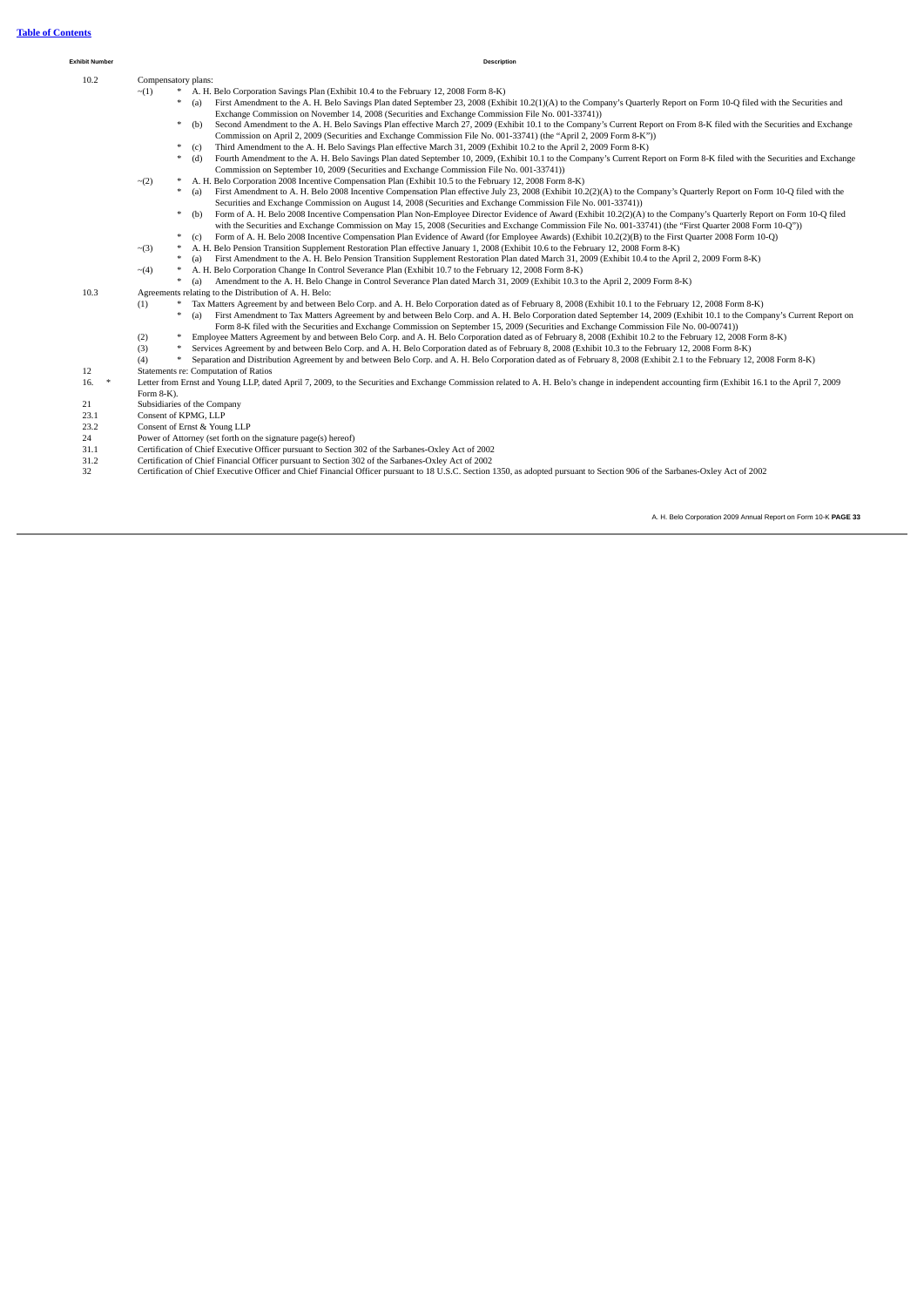**SIGNATURES**

<span id="page-34-0"></span>Pursuant to the requirements of Section 13 or 15(d) of the Securities Exchange Act of 1934, the Company has duly caused this report to be signed on its behalf by the undersigned, thereunto duly authorized.

A. H. BELO CORPORATION

By: /s/ Robert W. Decherd

Robert W. Decherd

Chairman of the Board, President and Chief Executive Officer

Dated: April 15, 2010

## **POWER OF ATTORNEY**

The undersigned hereby constitute and appoint Robert W. Decherd, Alison K. Engel, and Daniel J. Blizzard, and each of them and their substitutes, our true and lawful attorneys-in-fact with full power to execute in our name

Pursuant to the requirements of the Securities Exchange Act of 1934, this report has been signed below by the following persons on behalf of the Company and in the capacities and on the dates indicated:

| Signature                                        | <b>Title</b>                                                    | Date           |
|--------------------------------------------------|-----------------------------------------------------------------|----------------|
| /s/ Robert W. Decherd<br>Robert W. Decherd       | Chairman of the Board, President and<br>Chief Executive Officer | April 15, 2010 |
| /s/ Douglas G. Carlston<br>Douglas G. Carlston   | Director                                                        | April 15, 2010 |
| /s/ Dealey D. Herndon<br>Dealey D. Herndon       | Director                                                        | April 15, 2010 |
| /s/ Laurence E. Hirsch<br>Laurence E. Hirsch     | Director                                                        | April 15, 2010 |
| /s/ Tyree B. Miller<br>Tyree B. Miller           | Director                                                        | April 15, 2010 |
| /s/ David R. Morgan<br>David R. Morgan           | Director                                                        | April 15, 2010 |
| /s/ John P. Puerner<br>John P. Puerner           | Director                                                        | April 15, 2010 |
| /s/ J. McDonald Williams<br>J. McDonald Williams | Director                                                        | April 15, 2010 |

**PAGE 34** A. H. Belo Corporation 2009 Annual Report on Form 10-K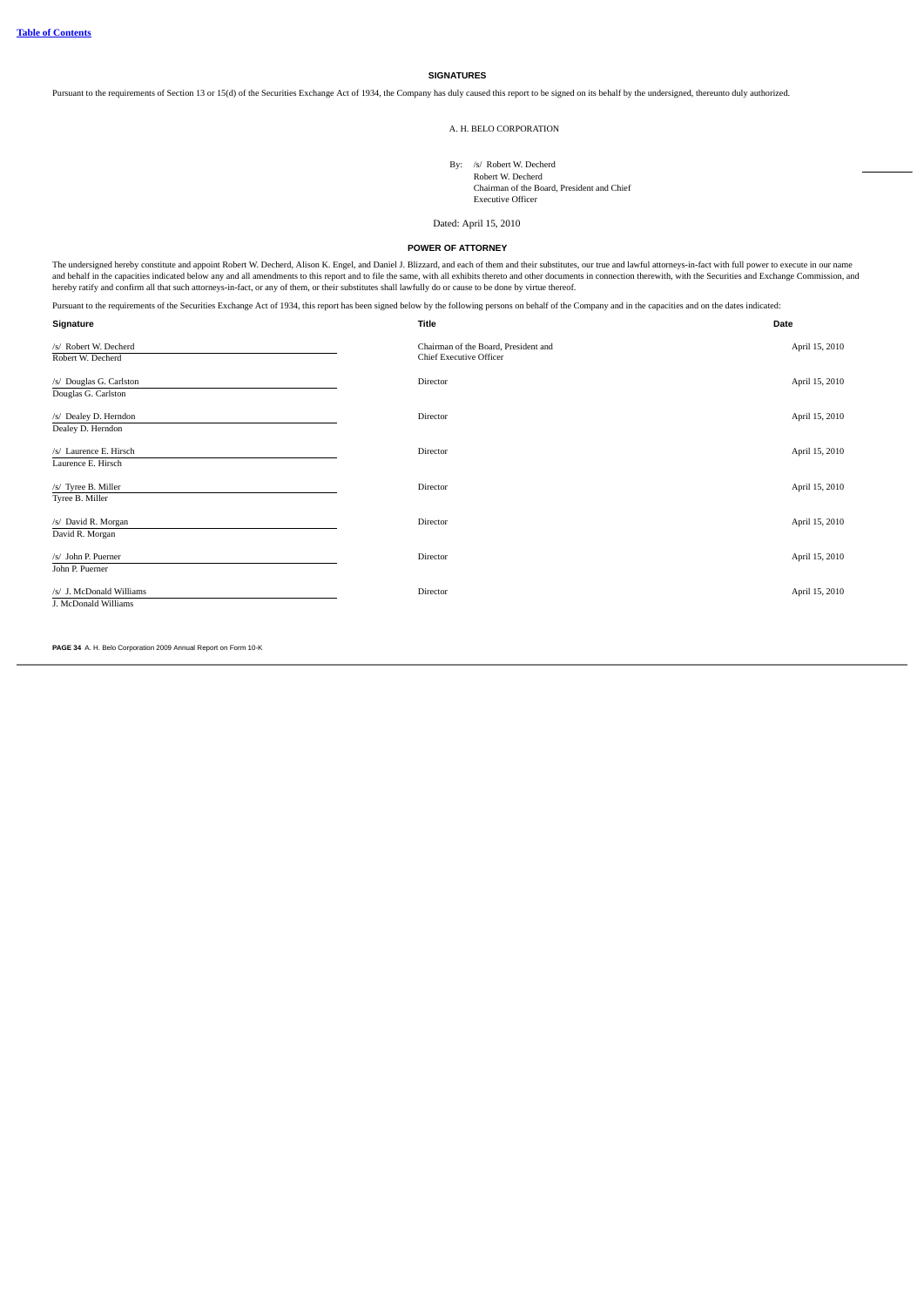# **Table of [Contents](#page-2-0)**

#### **Signature Title Date**

/s/ Alison K. Engel Alison K. Engel

/s/ Michael N. Lavey Michael N. Lavey

Senior Vice President/ Chief Financial Officer and Treasurer (Principal Financial Officer)

Vice President/ Corporate Controller (Principal Accounting Officer)

April 15, 2010

April 15, 2010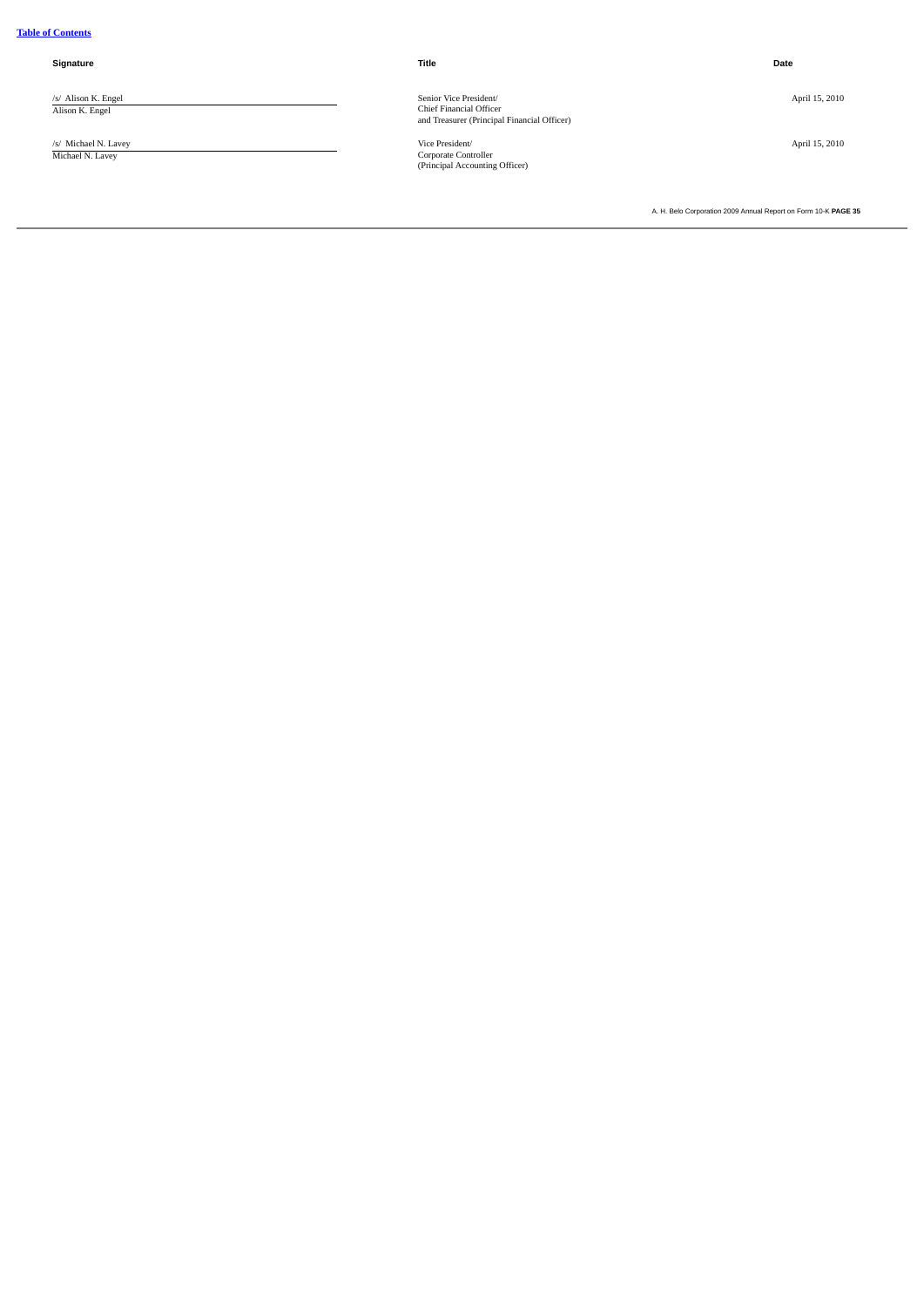### **Reports of Independent Registered Public Accounting Firms**

The Board of Directors and Shareholders A. H. Belo Corporation:

We have audited the accompanying consolidated balance sheet of A. H. Belo Corporation and subsidiaries as of December 31, 2009, and the related consolidated statements of operations, shareholders' equity, and cash flows<br>fo on our audit.

We conducted our audit in accordance with the standards of the Public Company Accounting Oversight Board (United States). Those standards require that we plan and perform the audit to obtain reasonable assurance about whether the financial statements are free of material misstatement. An audit includes examining, on a test basis, evidence supporting the amounts and disclosures in the financial statements. An audit also includes assessin

In our opinion, the consolidated financial statements referred to above present fairly, in all material respects, the financial position of A. H. Belo Corporation and subsidiaries as of December 31, 2009, and the results o operations and their cash flows for the year ended December 31, 2009, in conformity with U.S. generally accepted accounting principles.

/s/ KPMG LLP

Dallas, Texas April 15, 2010

**PAGE 36** A. H. Belo Corporation 2009 Annual Report on Form 10-K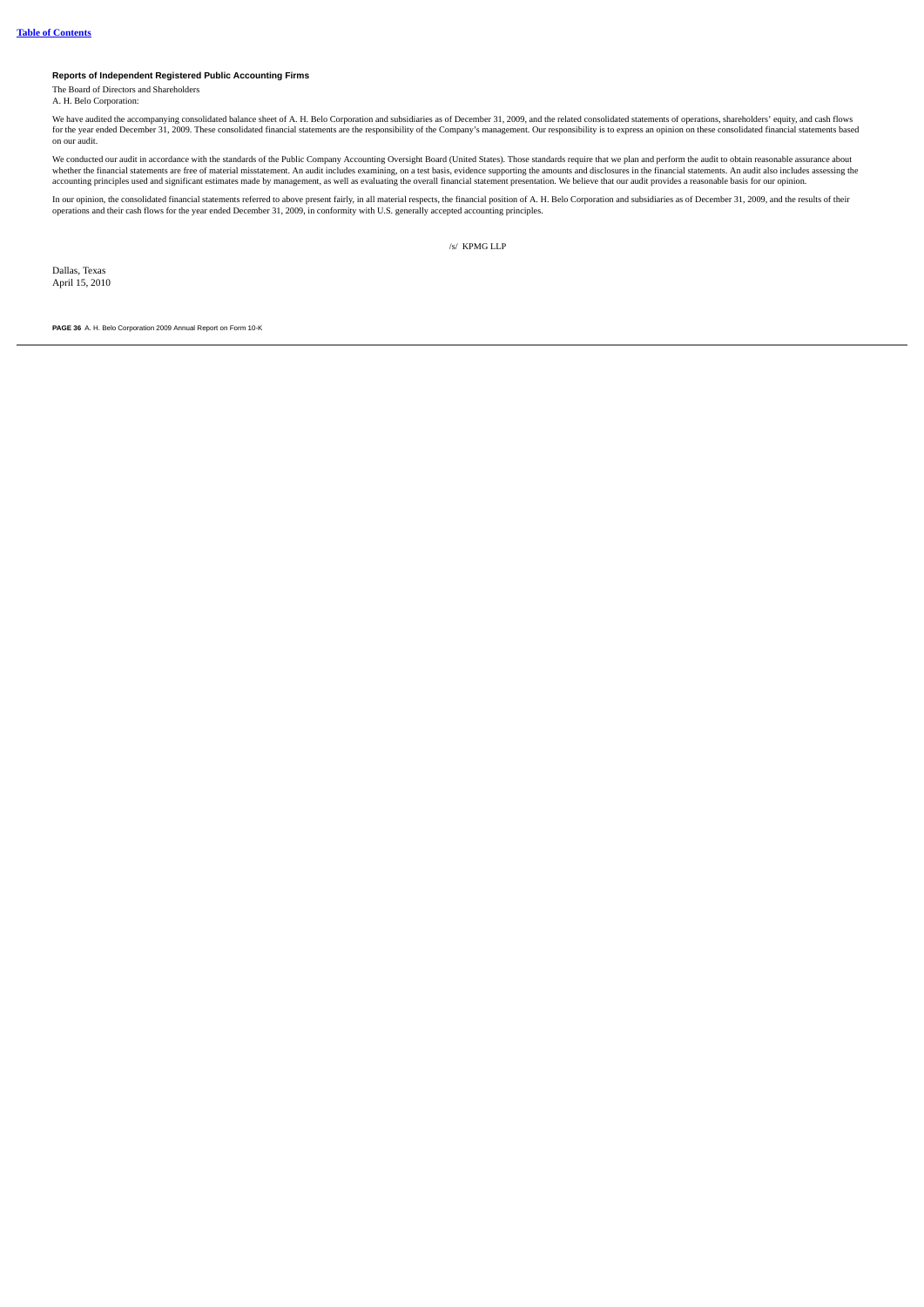The Board of Directors and Shareholders A. H. Belo Corporation

We have audited the accompanying consolidated balance sheets of A. H. Belo Corporation and subsidiaries (the Company) as of December 31, 2008 and 2007, and the related consolidated statements of operations, shareholders' equity, and cash flows for each of the three years in the period ended December 31, 2008. These financial statements are the responsibility of the Company's management. Our responsibility is to express an opinion on these financial statements based on our audits.

We conducted our audits in accordance with the standards of the Public Company Accounting Oversight Board (United States). Those standards require that we plan and perform the audit to obtain reasonable assurance about No consider the financial statements are free of material misstatement. We were not engaged to perform an audit of the Company's internal control over financial reporting. Our audits included consideration of internal cont financial reporting as a basis for designing audit procedures that are appropriate in the circumstances, but not for the purpose of expressing an opinion on the effectiveness of the Company's internal control over financia significant estimates made by management, and evaluating the overall financial statement presentation. We believe that our audits provide a reasonable basis for our opinion.

As discussed in Note 1, the accompanying consolidated financial statements have been restated for the correction of an error in the Company's accounting for its contractual obligation to reimburse Belo Corp. for contributi to the Pension Plan.

In our opinion, the financial statements referred to above present fairly, in all material respects, the consolidated financial position of A. H. Belo Corporation and subsidiaries at December 31, 2008 and 2007, and the consolidated results of their operations and their cash flows for each of the three years in the period ended December 31, 2008, in conformity with U.S. generally accepted accounting principles.

ERNST & YOUNG LLP

Dallas, Texas March 16, 2009,

Except for the effects on the consolidated financial statements of the restatement discussed in Note 1, as to which the date is April 15, 2010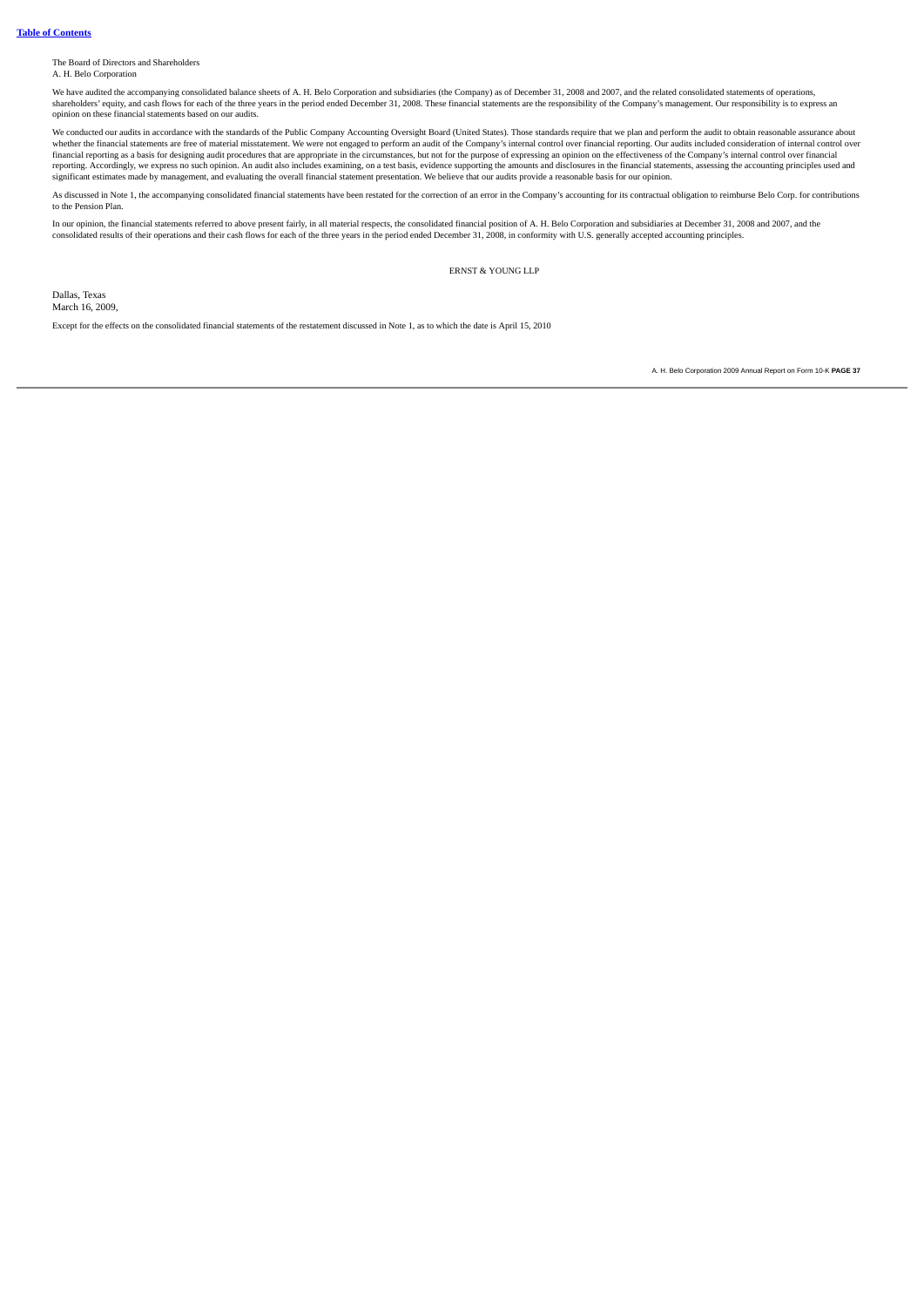# **A. H. Belo Corporation and Subsidiaries Consolidated Statements of Operations**

| Twelve months ended December 31,                   |    |            |              |           |                               |            |  |  |
|----------------------------------------------------|----|------------|--------------|-----------|-------------------------------|------------|--|--|
| In thousands, except per share amounts             |    | 2009       |              |           | 2008<br>2007<br>(as restated) |            |  |  |
| <b>Net Operating Revenues</b>                      |    |            |              |           |                               |            |  |  |
| Advertising                                        | \$ | 352,368    | s.           | 484,437   | \$                            | 600,335    |  |  |
| Circulation                                        |    | 136,549    |              | 123,381   |                               | 112,635    |  |  |
| Other                                              |    | 29,431     |              | 29,496    |                               | 25,698     |  |  |
| Total net operating revenues                       |    | 518,348    |              | 637,314   |                               | 738,668    |  |  |
| <b>Operating Costs and Expenses</b>                |    |            |              |           |                               |            |  |  |
| Salaries, wages and employee benefits              |    | 214,600    |              | 284,285   |                               | 297,630    |  |  |
| Other production, distribution and operating costs |    | 209,327    |              | 248,423   |                               | 259,231    |  |  |
| Newsprint, ink and other supplies                  |    | 60,987     |              | 94,608    |                               | 102,501    |  |  |
| Asset impairments                                  |    | 106,389    |              | 18,680    |                               | 344,424    |  |  |
| Depreciation                                       |    | 38,857     |              | 46,776    |                               | 45,815     |  |  |
| Amortization                                       |    | 6,499      |              | 6,499     |                               | 6,499      |  |  |
| Total operating costs and expenses                 |    | 636,659    |              | 699,271   |                               | 1,056,100  |  |  |
| Loss from operations                               |    | (118, 311) |              | (61, 957) |                               | (317, 432) |  |  |
| Other (Expense) Income, Net                        |    |            |              |           |                               |            |  |  |
| Interest expense                                   |    | (1, 382)   |              | (4,028)   |                               | (34, 834)  |  |  |
| Other (expense) income, net                        |    | (677)      |              | 608       |                               | 3,767      |  |  |
| Total other (expense) income, net                  |    | (2,059)    |              | (3, 420)  |                               | (31,067)   |  |  |
| Loss before income taxes                           |    | (120, 370) |              | (65, 377) |                               | (348, 499) |  |  |
| Income tax benefit                                 |    | (12, 475)  |              | (15, 857) |                               | (1,487)    |  |  |
| Net loss                                           | \$ | (107, 895) | $\mathbb{S}$ | (49,520)  | \$                            | (347, 012) |  |  |
| Net loss per share:                                |    |            |              |           |                               |            |  |  |
| <b>Basic and diluted</b>                           | \$ | (5.25)     | \$           | (2.42)    | \$                            | (16.97)    |  |  |
| Weighted average shares outstanding:               |    |            |              |           |                               |            |  |  |
| <b>Basic and diluted</b>                           |    | 20,548     |              | 20,478    |                               | 20,452     |  |  |

See accompanying Notes to Consolidated Financial Statements.

**PAGE 38** A. H. Belo Corporation 2009 Annual Report on Form 10-K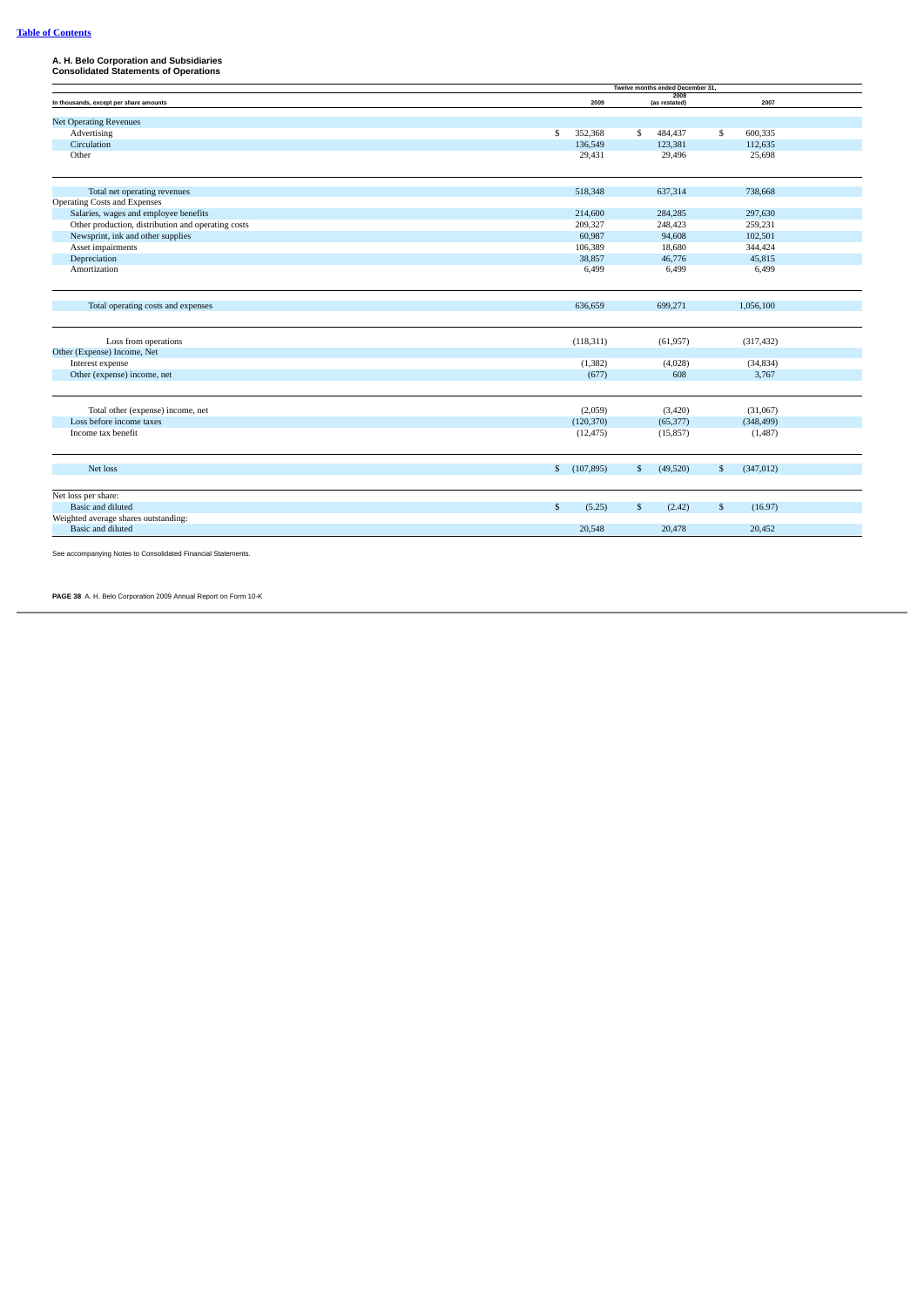# **A. H. Belo Corporation and Subsidiaries Consolidated Balance Sheets**

| Assets                                                                                                                 |           | December 31,          |  |
|------------------------------------------------------------------------------------------------------------------------|-----------|-----------------------|--|
| In thousands, except share and share amounts                                                                           | 2009      | 2008<br>(as restated) |  |
| Current assets:                                                                                                        |           |                       |  |
| Cash and cash equivalents                                                                                              | 24,503    | \$<br>9,934           |  |
| Accounts receivable (net of allowance of \$6,505 and \$5,332 at December 31, 2009 and December 31, 2008, respectively) | 62,977    | 77,383                |  |
| Funds held by Belo Corp. for future pension payments                                                                   | 11,978    |                       |  |
| Inventories                                                                                                            | 10,460    | 22,641                |  |
| Assets held for sale                                                                                                   | 5,268     |                       |  |
| Prepaids and other current assets                                                                                      | 6,758     | 9,344                 |  |
| Total current assets                                                                                                   | 121,944   | 119,302               |  |
| Property, plant and equipment at cost:                                                                                 |           |                       |  |
| Land                                                                                                                   | 27,844    | 30,895                |  |
| Buildings and improvements                                                                                             | 211,793   | 232,120               |  |
| Publishing equipment                                                                                                   | 348,089   | 358,413               |  |
| Other                                                                                                                  | 146,174   | 150,065               |  |
| Advance payments on property, plant and equipment                                                                      | 12,996    | 9,358                 |  |
| Total property, plant and equipment                                                                                    | 746,896   | 780,851               |  |
| Less accumulated depreciation                                                                                          | 543,567   | 517,107               |  |
| Property, plant and equipment, net                                                                                     | 203,329   | 263,744               |  |
| Intangible assets, net                                                                                                 | 27,427    | 33,927                |  |
| Goodwill                                                                                                               | 24,582    | 105,522               |  |
| Investments                                                                                                            | 21,314    | 23,016                |  |
| Other assets                                                                                                           | 5,831     | 6,752                 |  |
| Total assets                                                                                                           | \$404,427 | 552,263<br>\$         |  |

See accompanying Notes to Consolidated Financial Statements.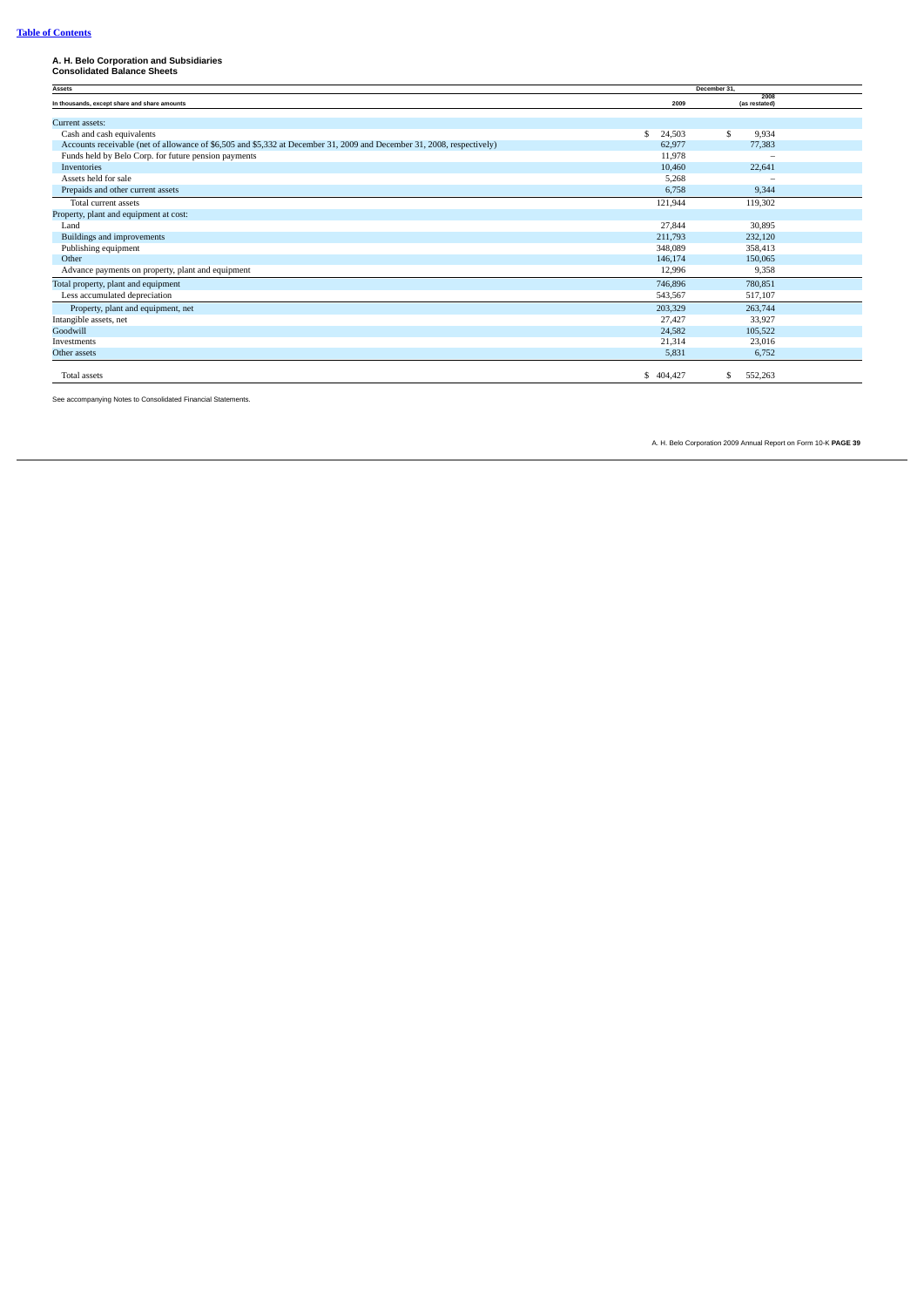# **Table of [Contents](#page-2-0)**

# **A. H. Belo Corporation and Subsidiaries Consolidated Balance Sheets (continued)**

| <b>Liabilities and Shareholders' Equity</b><br>December 31.                                                |                               |                          |     |           |  |
|------------------------------------------------------------------------------------------------------------|-------------------------------|--------------------------|-----|-----------|--|
| In thousands, except share and share amounts                                                               | 2008<br>2009<br>(as restated) |                          |     |           |  |
| <b>Current liabilities:</b>                                                                                |                               |                          |     |           |  |
| Current portion of notes payable                                                                           | Ŝ.                            | $\overline{\phantom{0}}$ | \$. | 10,000    |  |
| Accounts payable                                                                                           |                               | 19,191                   |     | 32,950    |  |
| Accrued compensation and benefits                                                                          |                               | 11,692                   |     | 27,020    |  |
| Accrued interest on notes payable                                                                          |                               |                          |     | 11        |  |
| Other accrued expenses                                                                                     |                               | 18.096                   |     | 18,814    |  |
| Advance subscription payments                                                                              |                               | 26,713                   |     | 26,335    |  |
| Total current liabilities                                                                                  |                               | 75,692                   |     | 115,130   |  |
| Other post employment benefits                                                                             |                               | 3,876                    |     | 7,738     |  |
| Deferred income taxes, net                                                                                 |                               | 223                      |     | 2,434     |  |
| <b>Other liabilities</b>                                                                                   |                               | 3.039                    |     | 2.430     |  |
| Commitments and contingent liabilities                                                                     |                               |                          |     |           |  |
| Shareholders' equity:                                                                                      |                               |                          |     |           |  |
| Preferred stock, \$.01 par value. Authorized 2,000,000 shares; none issued                                 |                               |                          |     |           |  |
| Common stock, \$.01 par value. Authorized 125,000,000 shares                                               |                               |                          |     |           |  |
| Series A: issued 18,248,970 and 18,035,003 shares at December 31, 2009 and December 31, 2008, respectively |                               | 182                      |     | 176       |  |
| Series B: issued 2,507,590 and 2,443,962 shares at December 31, 2009 and December 31, 2008, respectively   |                               | 25                       |     | 28        |  |
| Additional paid-in capital                                                                                 |                               | 488,241                  |     | 487,105   |  |
| Accumulated other comprehensive income (loss)                                                              |                               | 3,364                    |     | (458)     |  |
| <b>Accumulated deficit</b>                                                                                 |                               | (170, 215)               |     | (62, 320) |  |
| Total shareholders' equity                                                                                 |                               | 321,597                  |     | 424,531   |  |
| Total liabilities and shareholders' equity                                                                 |                               | 404.427                  | s   | 552,263   |  |

See accompanying Notes to Consolidated Financial Statements.

**PAGE 40** A. H. Belo Corporation 2009 Annual Report on Form 10-K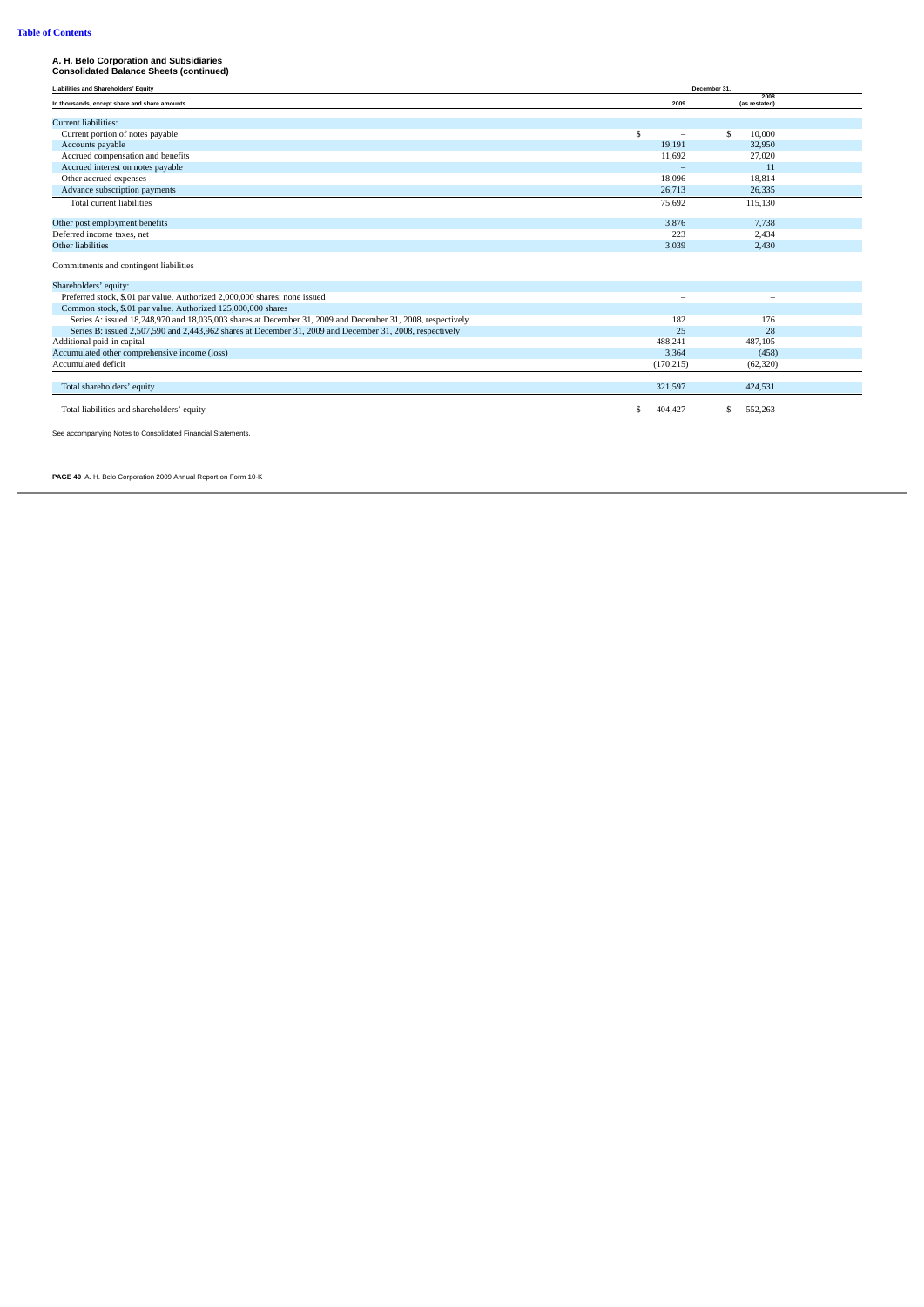# **Table of [Contents](#page-2-0)**

# **A. H. Belo Corporation and Subsidiaries Consolidated Statements of Equity**

| In thousands, except share amounts            |                                  |                                                                                                                                                                                                                     |                          |                                         |                                                             |                          |                          |              |
|-----------------------------------------------|----------------------------------|---------------------------------------------------------------------------------------------------------------------------------------------------------------------------------------------------------------------|--------------------------|-----------------------------------------|-------------------------------------------------------------|--------------------------|--------------------------|--------------|
|                                               | <b>COMMON STOCK</b>              |                                                                                                                                                                                                                     |                          |                                         |                                                             |                          |                          |              |
|                                               | <b>Shares</b><br><b>Series A</b> | <b>Shares</b><br>Series B                                                                                                                                                                                           | Amount                   | <b>Additional</b><br>Paid-in<br>Capital | <b>Accumulated</b><br>Other<br>Comprehensive<br>Gain/(Loss) | Accumulated<br>Deficit   | Belo Corp.<br>Equity     | <b>Total</b> |
| Balance at December 31, 2006                  |                                  |                                                                                                                                                                                                                     |                          |                                         |                                                             | $-$                      | 481,227                  | 481,227      |
| Dividends and other distributions             | -                                | -                                                                                                                                                                                                                   | $\overline{\phantom{a}}$ | -                                       | -                                                           | $\overline{\phantom{0}}$ | (47, 275)                | (47, 275)    |
| Net loss                                      | $\qquad \qquad =$                | $\hspace{0.1cm} \hspace{0.1cm} \hspace{0.1cm} \hspace{0.1cm} \hspace{0.1cm} \hspace{0.1cm} \hspace{0.1cm} \hspace{0.1cm} \hspace{0.1cm} \hspace{0.1cm} \hspace{0.1cm} \hspace{0.1cm} \hspace{0.1cm} \hspace{0.1cm}$ | -                        | $\overline{\phantom{a}}$                | $\overline{\phantom{0}}$                                    | $-$                      | (347, 012)               | (347, 012)   |
| Balance at December 31, 2007                  | ۰                                | $\overline{\phantom{a}}$                                                                                                                                                                                            | ۰                        | -                                       | $\overline{\phantom{m}}$                                    | -                        | 86,940                   | 86,940       |
| Contribution by Belo Corp. (as restated)      | $\qquad \qquad =$                | -                                                                                                                                                                                                                   | $\qquad \qquad =$        | 484,007                                 | $\overline{\phantom{0}}$                                    | $-$                      | (86,940)                 | 397,067      |
| Issuance of stock in the Distribution         | 17,603,499                       | 2,848,496                                                                                                                                                                                                           | 204                      | (204)                                   | -                                                           | -                        | -                        |              |
| Issuance of shares for restricted stock units | 26,970                           | ۰                                                                                                                                                                                                                   | $\qquad \qquad -$        | $\overline{\phantom{m}}$                | -                                                           | -                        | $-$                      |              |
| Conversion of Series B to Series A            | 144,080                          | (144,080)                                                                                                                                                                                                           | $\sim$                   | <u>. .</u>                              | -                                                           | -                        | -                        |              |
| Share-based compensation                      | $\qquad \qquad -$                | $\overline{\phantom{m}}$                                                                                                                                                                                            | $\equiv$                 | 3,302                                   | $\qquad \qquad =$                                           | $-$                      | $-$                      | 3,302        |
| Other post-employment liabilities             | ۰                                | $\overline{\phantom{a}}$                                                                                                                                                                                            | $\overline{\phantom{a}}$ | -                                       | (458)                                                       | -                        | -                        | (458)        |
| Dividends                                     | -                                | -                                                                                                                                                                                                                   | ۰                        | -                                       | $\qquad \qquad =$                                           | (12,800)                 | $-$                      | (12,800)     |
| Net loss (as restated)                        | ۰                                | $\overline{\phantom{a}}$                                                                                                                                                                                            | $\overline{\phantom{m}}$ | -                                       | $\overline{\phantom{a}}$                                    | (49,520)                 | $\overline{\phantom{0}}$ | (49, 520)    |
| Balance at December 31, 2008 (as restated)    | 17,774,549                       | 2,704,416                                                                                                                                                                                                           | 204                      | 487,105                                 | (458)                                                       | (62, 320)                | $-$                      | 424,531      |
| Contribution to Belo Corp.                    | -                                | -                                                                                                                                                                                                                   | -                        | (1, 453)                                | -                                                           | ۰                        | -                        | (1, 453)     |
| Issuance of shares for restricted stock units | 65,595                           | $\equiv$                                                                                                                                                                                                            |                          | (1)                                     | $\qquad \qquad -$                                           | $-$                      | $-$                      |              |
| Issuance of shares for stock option exercises | 148,000                          | 64,000                                                                                                                                                                                                              | $\overline{2}$           | 616                                     | -                                                           | -                        | -                        | 618          |
| Conversion of Series B to Series A            | 260,826                          | (260, 826)                                                                                                                                                                                                          | $\overline{\phantom{m}}$ | $\qquad \qquad -$                       | $\overline{\phantom{a}}$                                    | $\overline{\phantom{0}}$ | $\overline{\phantom{0}}$ |              |
| Share-based compensation                      | $\overline{\phantom{a}}$         | $\overline{\phantom{a}}$                                                                                                                                                                                            | $\overline{\phantom{m}}$ | 1,974                                   | -                                                           | -                        | -                        | 1,974        |
| Other post-employment liabilities             | $\qquad \qquad =$                | $\equiv$                                                                                                                                                                                                            | $\equiv$                 | ۰                                       | 3,822                                                       | $\qquad \qquad =$        | $-$                      | 3,822        |
| Net loss                                      | $\overline{\phantom{a}}$         | $\overline{\phantom{a}}$                                                                                                                                                                                            | $\overline{\phantom{a}}$ | <u>. .</u>                              | $\overline{\phantom{a}}$                                    | (107, 895)               | $-$                      | (107, 895)   |
| Balance at December 31, 2009                  | 18,248,970                       | 2,507,590                                                                                                                                                                                                           | 207                      | 488,241                                 | 3,364                                                       | (170, 215)               | -                        | 321,597      |

See accompanying Notes to Consolidated Financial Statements.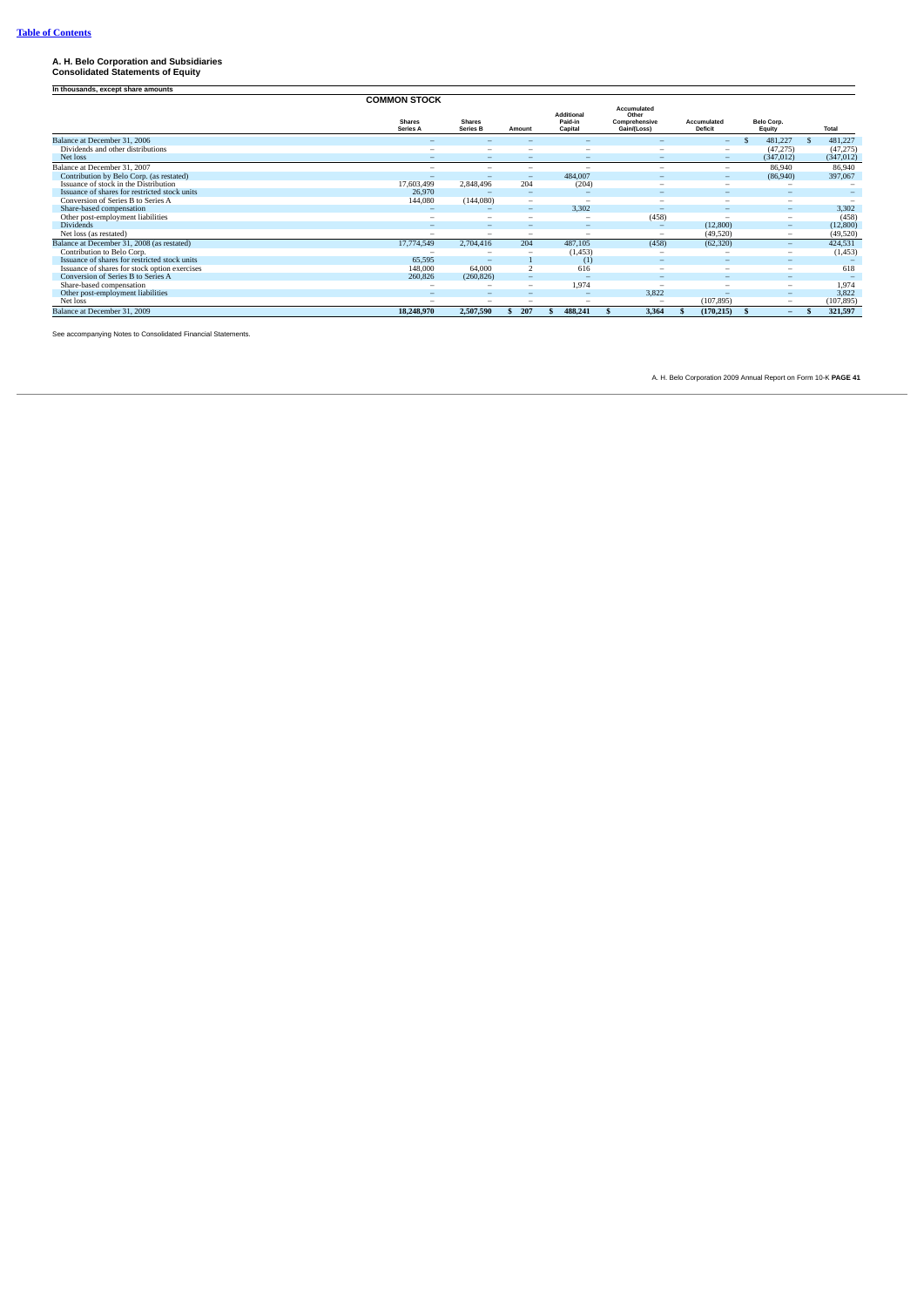# **A. H. Belo Coporation and Subsidiaries Consolidated Statements of Cash Flows**

| In thousands                                                                                | Twelve Months Ended December 31. |            |              |                       |              |                          |  |
|---------------------------------------------------------------------------------------------|----------------------------------|------------|--------------|-----------------------|--------------|--------------------------|--|
|                                                                                             |                                  | 2009       |              | 2008<br>(as restated) |              | 2007                     |  |
| <b>Operations</b>                                                                           |                                  |            |              |                       |              |                          |  |
| Net loss                                                                                    | \$                               | (107, 896) | \$           | (49,520)              |              | \$ (347,012)             |  |
| Adjustments to reconcile net loss to net cash provided by operations:                       |                                  |            |              |                       |              |                          |  |
| Depreciation and amortization                                                               |                                  | 45,356     |              | 53,275                |              | 52,314                   |  |
| (Gain)/loss on asset disposal                                                               |                                  | (284)      |              | (936)                 |              | 2,515                    |  |
| Asset impairments                                                                           |                                  | 106,389    |              | 18,680                |              | 344,424                  |  |
| Deferred income taxes                                                                       |                                  | (1,079)    |              | (16, 280)             |              | (12, 196)                |  |
| Employee retirement benefit expense                                                         |                                  |            |              | (674)                 |              | (115)                    |  |
| Share-based compensation                                                                    |                                  | 2,350      |              | 1,832                 |              | 2,316                    |  |
| Future pension obligation                                                                   |                                  |            |              |                       |              | 431                      |  |
| Other non-cash items                                                                        |                                  | 2.932      |              | 3.975                 |              | (2, 145)                 |  |
| Net changes in operating assets and liabilities, excluding the effects of the Distribution: |                                  |            |              |                       |              |                          |  |
| Accounts receivable                                                                         |                                  | 13,233     |              | 13,230                |              | 9,810                    |  |
| Inventories                                                                                 |                                  | 12,181     |              | (11, 234)             |              | 9,360                    |  |
| Prepaids and other current assets                                                           |                                  | (14,660)   |              | 1,879                 |              |                          |  |
| Other, net                                                                                  |                                  | 1,177      |              | 4,003                 |              | 263                      |  |
| Accounts payable                                                                            |                                  | (13,759)   |              | 6,746                 |              | (3,657)                  |  |
| Accrued compensation and benefits                                                           |                                  | (15, 451)  |              | (990)                 |              | (101)                    |  |
| Accrued interest on notes payable                                                           |                                  | (11)       |              | 11                    |              |                          |  |
| Other accrued expenses                                                                      |                                  | (559)      |              | 4,034                 |              | 5,921                    |  |
| Advance subscription payments                                                               |                                  | 378        |              | 897                   |              | 19                       |  |
| Net cash provided by operations                                                             |                                  | 30,297     |              | 28,928                |              | 62,147                   |  |
| <b>Investments</b>                                                                          |                                  |            |              |                       |              |                          |  |
| Capital expenditures                                                                        |                                  | (11, 431)  |              | (18,089)              |              | (41, 117)                |  |
| Other, net                                                                                  |                                  | 5,700      |              | (4,979)               |              | (1,885)                  |  |
| Net cash used for investments                                                               |                                  | (5,731)    |              | (23,068)              |              | (43,002)                 |  |
| Financing                                                                                   |                                  |            |              |                       |              |                          |  |
| Dividends and distributions                                                                 |                                  |            |              | (12,800)              |              | (47, 275)                |  |
| Net borrowings from Belo Corp.                                                              |                                  |            |              | $\equiv$              |              | 24,483                   |  |
| Proceeds from issuance of stock options                                                     |                                  | 3          |              | $\equiv$              |              | ÷                        |  |
| Proceeds (payments) on credit facility                                                      |                                  | (10,000)   |              | 10,000                |              | $\overline{\phantom{a}}$ |  |
| Net cash used for financing activities                                                      |                                  | (9,997)    |              | (2,800)               |              | (22, 792)                |  |
| Net increase in cash and temporary cash investments                                         |                                  | 14,569     |              | 3.060                 |              | (3,647)                  |  |
| Cash and cash equivalents at beginning of period                                            |                                  | 9,934      |              | 6,874                 |              | 10,521                   |  |
| Cash and cash equivalents at end of period                                                  | $\mathbf{s}$                     | 24,503     | $\mathbb{S}$ | 9.934                 | $\mathbb{S}$ | 6.874                    |  |
| <b>Supplemental Disclosures</b>                                                             |                                  |            |              |                       |              |                          |  |
| Interest paid, net of amounts capitalized                                                   | $\mathfrak{F}$                   | 232        | $\mathbb{S}$ | 110                   | $\mathbf{s}$ | 31,488                   |  |
| Income taxes paid, net of refunds                                                           | \$                               | 2,930      | \$           | 1,380                 | \$           | 8,964                    |  |

See accompanying Notes to Consolidated Financial Statements.

**PAGE 42** A. H. Belo Corporation 2009 Annual Report on Form 10-K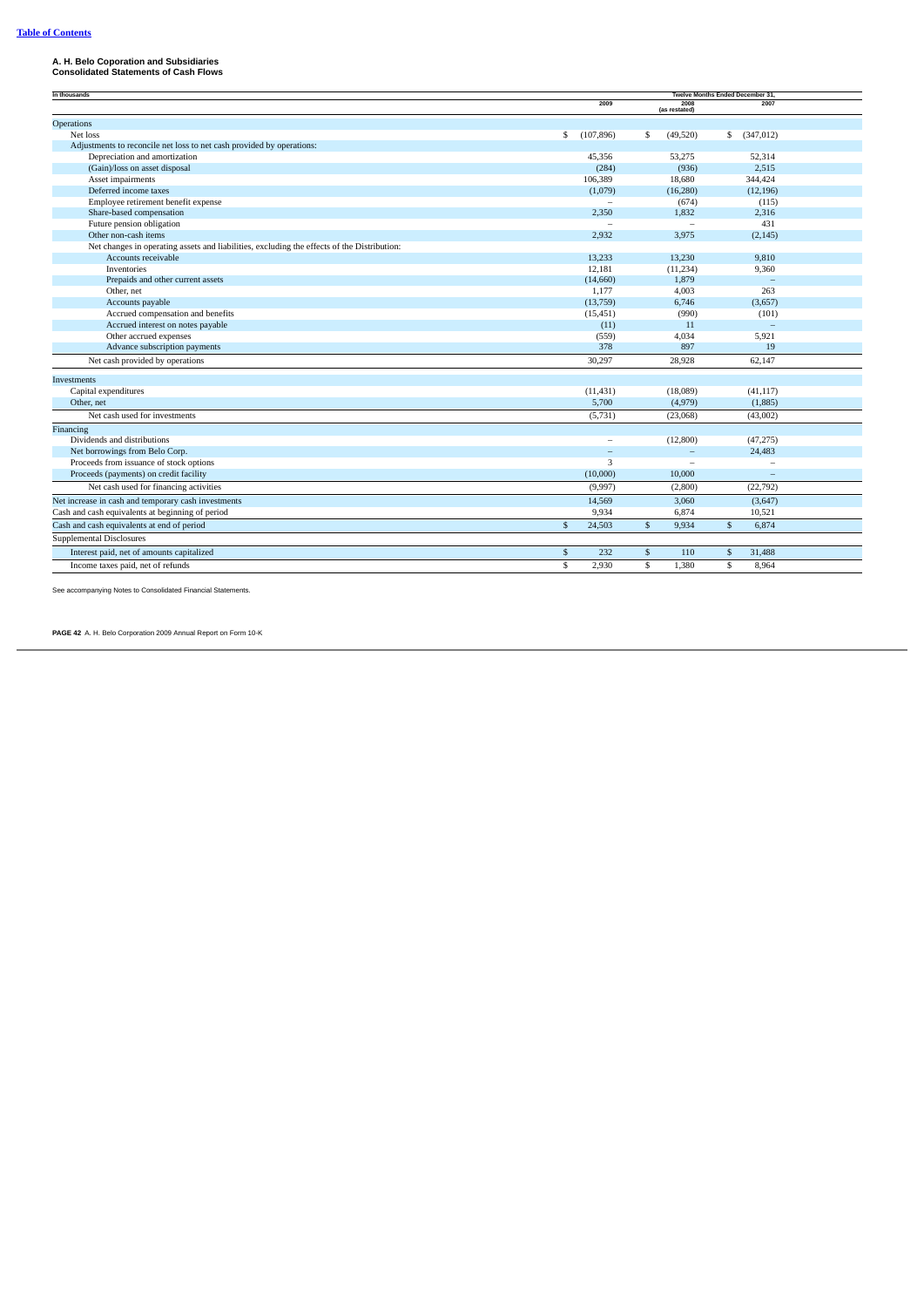# **Note 1: Summary of Significant Accounting Policies**

**A) Restatement of 2008 Consolidated Financial Statements** This annual report on Form 10-K as of and for the years ended December 31, 2009 and 2008 includes the effects of a restatement on the following previously issued consolidated financial statements, data and related disclosures: (i) our audited consolidated financial statements as of December 31, 2008 and for the year then ended; (ii) our<br>selected financia September 30, 2008 and 2009.

Prior to the Distribution, some of the Company's employees participated in the Pension Plan, see Note 8 — Defined Benefit Pension and Other Post-Retirement Plans, to the Consolidated Financial Statements for additional information related to the Pension Plan. Subsequent to the Distribution, Belo Corp. retained sponsorship of the Pension Plan (which was frozen in March 2007) and, jointly with A. H. Belo, oversees the investments of the Pension Plan. Belo administers benefits for the Belo and A. H. Belo current and former employees who participate in the Pension Plan in accordance with the terms of the Pension Plan. As sponsor of the Pension Plan, Belo is solely responsible for satisfying the funding obligations with respect to the Pension Plan and retains sole discretion to determine the amount and<br>timing of any Pension Plan. As of the date of the Distribution, A. H. Belo had accrued \$3,096 for such future contributions related to future payments and as of December 31, 2008, A. H. Belo had accrued \$17,096, for such future contributions related to future payments, which were disclosed at December 31, 2008 to potentially range between \$17,100 and \$91,000.

During the Company's audit of its December 31, 2009 financial statements, a potential misapplication of U.S. generally accepted accounting principles ("GAAP") was identified in the selection of the accounting principle used to account for its contractual obligation to Belo under the employee matters agreement entered into in conjunction with Distribution. The Company re-evaluated the facts and circumstances and accounting literature related to this contractual obligation and as a result, concluded it incorrectly accounted for the contractual obligation. In substance, the obligation under the employee<br>matters agr

As a result, A. H. Belo has adopted the multiemployer pension plan provisions of ASC No. 715 "Compensation-Retirement Benefits" under which it recognizes as net pension cost the required contribution<br>for each period and re

Accordingly, the Company has restated its consolidated financial statements to correct the error in the selection of the accounting principle.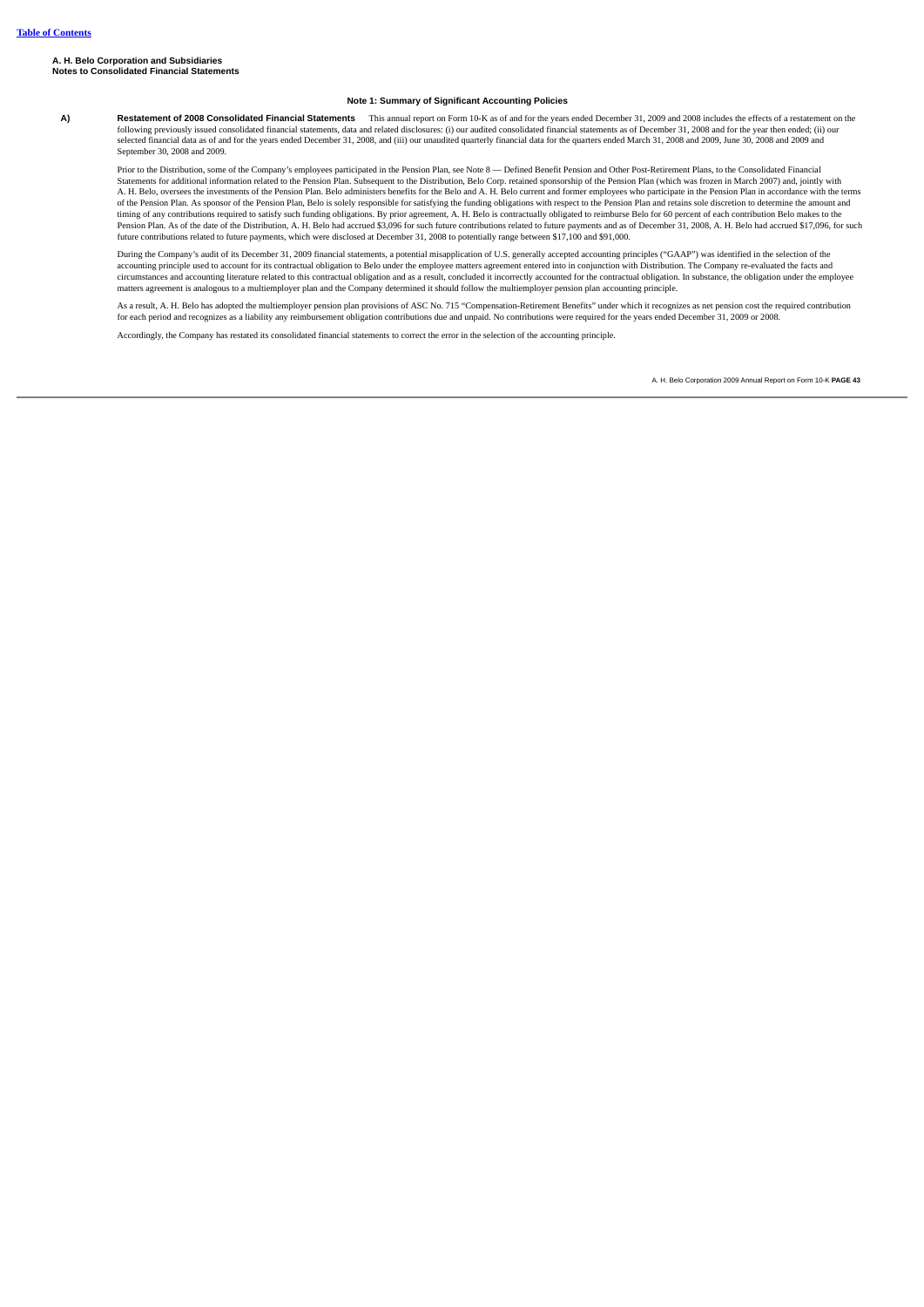As a result of the restatement described above, certain previously reported amounts in the consolidated statement of operations have been restated as follows:

# **A.H. Belo Corporation Consolidated Statements of Operations (restated)**

| Consolidated Statements of Operations (restated) |  |  |  |
|--------------------------------------------------|--|--|--|
|--------------------------------------------------|--|--|--|

|                                        |                 | Twelve Months Ended December 31, 2008 |             |        |
|----------------------------------------|-----------------|---------------------------------------|-------------|--------|
| In thousands, except per share amounts | as reported     | adjustments                           | as restated |        |
| <b>Operating Costs and Expenses</b>    |                 |                                       |             |        |
| Salaries, wages and employee benefits  | 298,285         | (14,000)(a)                           | 284,285     |        |
| Total operating costs and expenses     | 713.271         | (14,000)(a)                           | 699,271     |        |
| (Loss) earnings from operations        | (75, 957)       | $14,000_{(a)}$                        | (61, 957)   |        |
| Loss before income taxes               | (79, 377)       | $14,000_{(a)}$                        | (65, 377)   |        |
| Income tax (benefit) expense           | (17,074)        | $1,217_{(b)}$                         | (15, 857)   |        |
| Net loss                               | \$<br>(62, 303) | 12,783 <sub>(a)(b)</sub><br>ж         | (49, 520)   |        |
| Net loss per share:                    |                 |                                       |             |        |
| Basic and diluted                      | \$<br>(3.04)    | $0.62_{(a)(b)}$<br>\$                 |             | (2.42) |
| Weighted average shares outstanding:   |                 |                                       |             |        |
| Basic and diluted                      | 20,478          | 20,478                                | 20,478      |        |
| .<br>$\sim$ $\sim$ $\sim$<br>.         |                 |                                       |             |        |

(a) Reversal of pension expense originally recorded in December 2008. (b) Tax effect of reversal of pension expense.

As a result of the restatement described above, certain previously reported amounts in the consolidated balance sheet have been restated as follows:

# **A.H. Belo Corporation Consolidated Balance Sheet (restated)**

|                                                  | December 31, 2008 | <b>December 31, 2008</b> | <b>December 31, 2008</b> |
|--------------------------------------------------|-------------------|--------------------------|--------------------------|
| In thousands, except share and per share amounts | as reported       | adjustments              | as restated              |
| Assets                                           |                   |                          |                          |
| Deferred income taxes                            | 5,415             | (5,415)(c)               |                          |
| Total current assets                             | 124,717           | (5, 415)                 | 119,302                  |
| Total assets                                     | 557,678           | (5, 415)                 | 552,263                  |
| <b>Liabilities and Shareholders' Equity</b>      |                   |                          |                          |
| Current liabilities:                             |                   |                          |                          |
| Other accrued expenses                           | 18,826            | (12)(b)                  | 18,814                   |
| Total current liabilities                        | 115,142           | (12)(b)                  | 115,130                  |
| <b>Pension liabilities</b>                       | 17,096            | (17,096)(a)              |                          |
| Deferred income taxes                            | 6,620             | (4,186)(b)(c)            | 2,434                    |
| Shareholders' equity:                            |                   |                          |                          |
| Additional paid-in capital                       | 483,551           | 3,096(a)                 | 486,647                  |
| Retained deficit                                 | (75, 103)         | 12,783(a)(b)             | (62, 320)                |
| Total shareholders' equity                       | 408,652           | 15,879(a)(b)             | 424,531                  |
| Total liabilities and shareholders' equity       | 557,678           | (5, 415)                 | 552,263                  |
|                                                  |                   |                          |                          |

(a) Reversal of total pension liability of \$1.7.096, consisting of:<br>
(1) \$3,096 pension liability established at Discribution.<br>
(2) \$14,000 additional pension liability recorded at December 31, 2008.<br>
(b) Tax effect of rev

**PAGE 44** A. H. Belo Corporation 2009 Annual Report on Form 10-K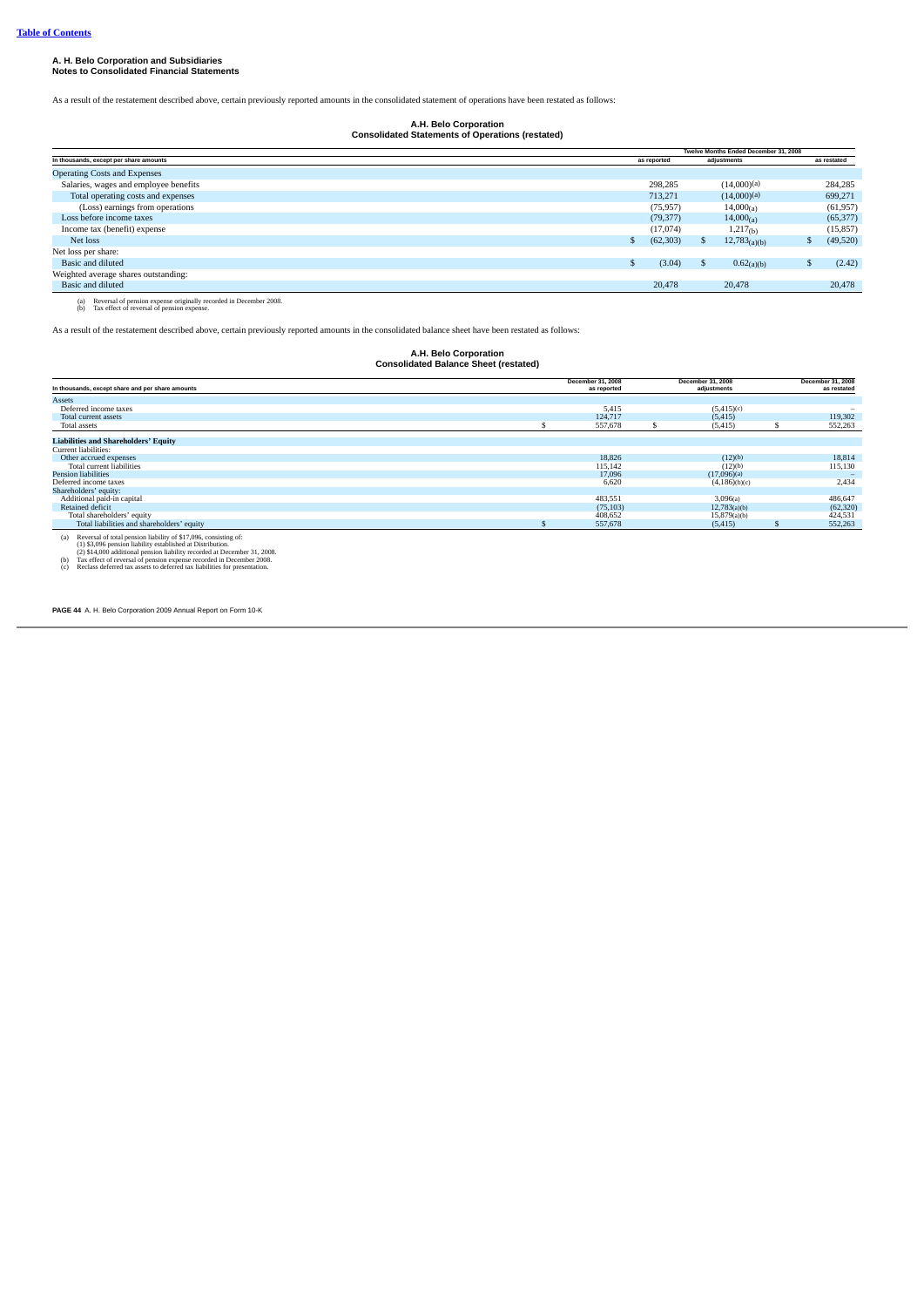As a result of the restatement described above, certain previously reported amounts in the consolidated statement of shareholders' equity have been restated as follows:

# **A. H. Belo Corporation Consolidated Statement of Shareholders' Equity (restated)**

|                                            |                           |                                  |                          |                                                                                                                                                                                                                     | Twelve Months Ended December 31, 2008 |                          |                      |           |
|--------------------------------------------|---------------------------|----------------------------------|--------------------------|---------------------------------------------------------------------------------------------------------------------------------------------------------------------------------------------------------------------|---------------------------------------|--------------------------|----------------------|-----------|
|                                            |                           | <b>Common Stock</b>              |                          | <b>Additional</b>                                                                                                                                                                                                   | Other                                 |                          |                      |           |
| In thousands, except share amounts         | <b>Shares</b><br>Series A | <b>Shares</b><br><b>Series B</b> | Amount                   | Paid-in<br>Capital                                                                                                                                                                                                  | Comprehensive<br>Income               | Retained<br>Deficit      | Belo Corp.<br>Equity | Total     |
| Balance at December 31, 2007               |                           |                                  |                          |                                                                                                                                                                                                                     | -                                     | -                        | 86,940               | 86,940    |
| Contribution by Belo Corp.                 | -                         | -                                | $\overline{\phantom{a}}$ | 480,911                                                                                                                                                                                                             | -                                     | -                        | (86,940)             | 393,971   |
| Issuance of stock in the Distribution      | 17,603,499                | 2,848,496                        | 204                      | (204)                                                                                                                                                                                                               | $-$                                   | -                        |                      |           |
| Other post employment liabilities          |                           |                                  |                          |                                                                                                                                                                                                                     | (458)                                 |                          |                      | (458)     |
| Share-based compensation                   | -                         |                                  | $\overline{\phantom{m}}$ | 3,302                                                                                                                                                                                                               | $-$                                   | -                        | $-$                  | 3,302     |
| Conversion of Series B to Series A         | 144,080                   | (144,080)                        | -                        | -                                                                                                                                                                                                                   | -                                     | -                        | -                    |           |
| Issuance of shares for                     | 26,970                    | -                                | $\overline{\phantom{a}}$ | $\hspace{0.1cm} \hspace{0.1cm} \hspace{0.1cm} \hspace{0.1cm} \hspace{0.1cm} \hspace{0.1cm} \hspace{0.1cm} \hspace{0.1cm} \hspace{0.1cm} \hspace{0.1cm} \hspace{0.1cm} \hspace{0.1cm} \hspace{0.1cm} \hspace{0.1cm}$ | $-$                                   | $\overline{\phantom{0}}$ | $-$                  |           |
| restricted stock units                     |                           |                                  |                          |                                                                                                                                                                                                                     |                                       |                          |                      |           |
| <b>Dividends</b>                           | $\overline{\phantom{0}}$  | $\overline{\phantom{a}}$         |                          | -                                                                                                                                                                                                                   | $-$                                   | (12,800)                 | -                    | (12,800)  |
| Net loss                                   | $\overline{\phantom{a}}$  | $\overline{\phantom{a}}$         | -                        | -                                                                                                                                                                                                                   | -                                     | (62, 303)                | -                    | (62, 303) |
| Balance at December 31, 2008 (as reported) | 17,774,549                | 2,704,416                        | 204                      | 484,009                                                                                                                                                                                                             | (458)                                 | (75, 103)                | $\qquad \qquad -$    | 408,652   |
| Restatement adjustments                    |                           |                                  |                          |                                                                                                                                                                                                                     |                                       |                          |                      |           |
| Reversal of original pension               |                           | $\qquad \qquad -$                | -                        | 3.096                                                                                                                                                                                                               | $-$                                   | -                        | -                    | 3,096     |
| liability established at Distribution      |                           |                                  |                          |                                                                                                                                                                                                                     |                                       |                          |                      |           |
| Reversal of previously recorded            |                           | -                                |                          | -                                                                                                                                                                                                                   | $-$                                   | 14,000                   | -                    | 14,000    |
| pension expense (pretax)                   |                           |                                  |                          |                                                                                                                                                                                                                     |                                       |                          |                      |           |
| Tax effect of pension expense reversal     | $\overline{\phantom{a}}$  | -                                | -                        | -                                                                                                                                                                                                                   | $-$                                   | (1,217)                  | -                    | (1, 217)  |
| Balance at December 31, 2008 (as restated) | 17,774,549                | 2,704,416                        | 204                      | 487,105                                                                                                                                                                                                             | (458)                                 | (62, 320)                | -                    | 424,531   |

As a result of the restatement described above, certain previously reported amounts in the consolidated statement of cash flows have been restated as follows:

# **A. H. Belo Corporation Consolidated Statement of Cash Flows (restated)**

|                           |             | Twelve Months Ended December 31. |                   |
|---------------------------|-------------|----------------------------------|-------------------|
|                           | 2008        | 2008                             | 2008              |
| In thousands (unaudited)  | as reported | adjustments                      | as restated       |
| <b>Operations</b>         |             |                                  |                   |
| Net loss                  | (62,303)    | $12,783_{(a)(b)}$                | 6(49,520)         |
| Deferred income taxes     | (17,509)    | 1,229 <sub>(b)</sub>             | (16, 280)         |
| Future pension obligation | 14,000      | (14,000)(a)                      | $\qquad \qquad -$ |
| Other accrued expenses    | 4,057       | (12)(b)                          | 4,045             |

(a) Reversal of pension expense recorded in December 2008. (b) Tax effect of reversal of pension expense recorded in December 2008.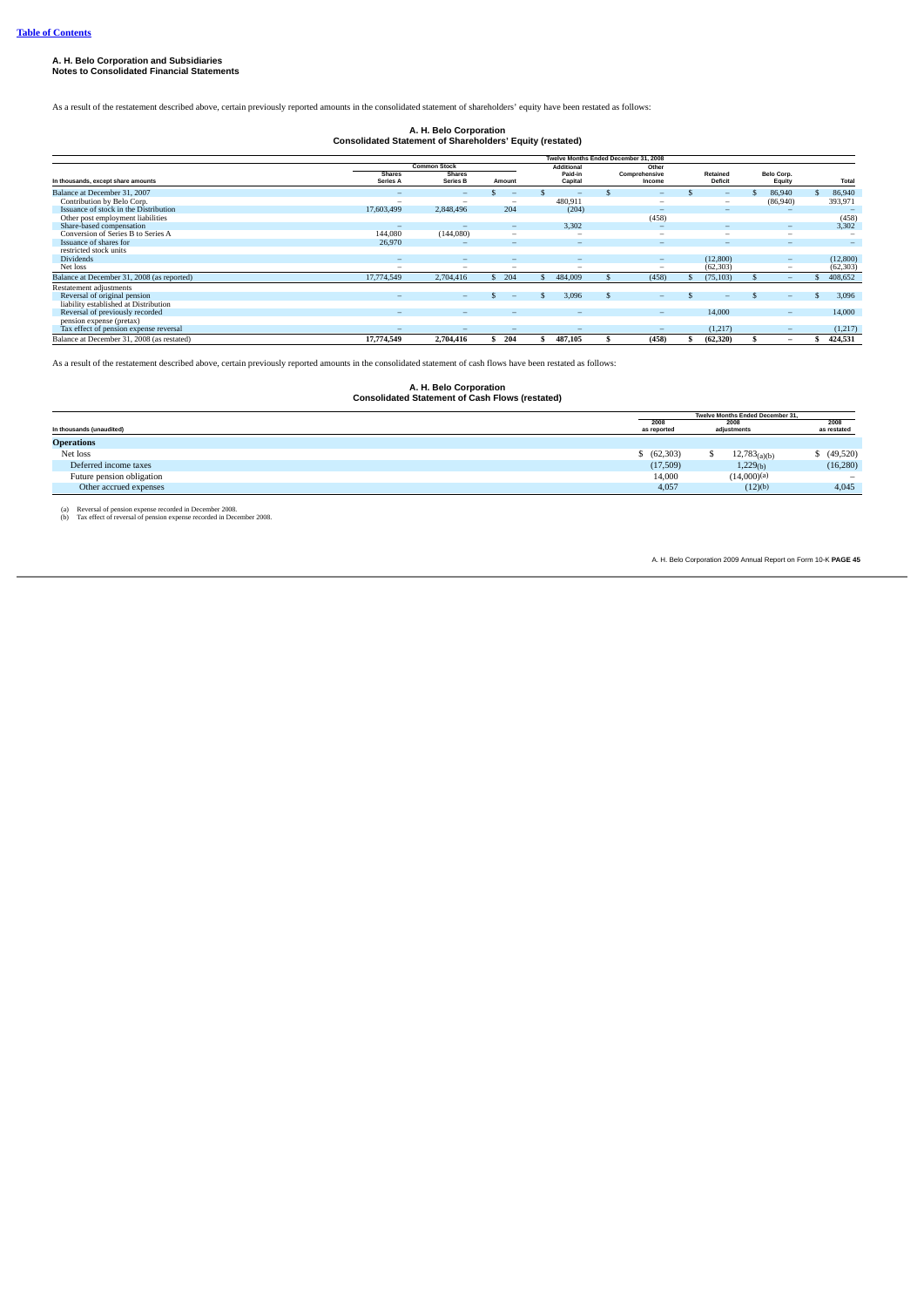As a result of the restatement described above, certain amounts in the previously filed 2008 and 2009 quarterly unaudited condensed consolidated financial statements have been restated as follows:

### **Condensed Consolidated Balance Sheet Changes (unaudited)**

|                            | 2008<br>as reported |   | 2008<br>adjustments | 2008<br>as restated |
|----------------------------|---------------------|---|---------------------|---------------------|
| March 31                   |                     |   |                     |                     |
| Other liabilities          | \$16,553            | s | (3,096)(a)          | \$13,457            |
| Additional paid in capital | 495.217             |   | 3,096(a)            | \$498,313           |
| Total shareholders' equity | 481,583             |   | $3,096_{(a)}$       | 484,679             |
| June 30                    |                     |   |                     |                     |
| Other liabilities          | \$ 13.916           | S | (3,096)(a)          | \$10,820            |
| Additional paid in capital | 482,813             |   | 3,096(a)            | 485,909             |
| Total shareholders' equity | 465,982             |   | 3,096(a)            | 469,078             |
| September 30               |                     |   |                     |                     |
| Other liabilities          | \$ 13,511           | S | (3,096)(a)          | \$10,415            |
| Additional paid in capital | 483,362             |   | 3,096(a)            | 486,458             |
| Total shareholders' equity | 441,593             |   | 3,096(a)            | 444,689             |

(a) Reversal of Pension Plan liability established at the Distribution Date.

### **Condensed Consolidated Statement of Shareholders' Equity Changes (unaudited)**

|                            | 2008<br>as reported |    | 2008<br>adjustments | 2008<br>as restated |
|----------------------------|---------------------|----|---------------------|---------------------|
| March 31                   |                     |    |                     |                     |
| Additional paid in capital | \$495,217           |    | 3,096(a)            | \$498,313           |
| Total shareholders' equity | 481,583             |    | $3,096_{(a)}$       | 484,679             |
| June 30                    |                     |    |                     |                     |
| Additional paid in capital | \$482,813           | .S | $3,096_{(a)}$       | \$485,909           |
| Total shareholders' equity | 465,982             |    | 3,096(a)            | 469,078             |
| September 30               |                     |    |                     |                     |
| Additional paid in capital | \$483,362           | S  | $3,096_{(a)}$       | \$486,458           |
| Total shareholders' equity | 441,593             |    | $3,096_{(a)}$       | 444,689             |

(a) Reversal of Pension Plan liability established at the Distribution Date.

**Condensed Consolidated Statement of Operations Changes (unaudited)**

|                              | 2009<br>as reported | 2009<br>adjustments      | 2009<br>as restated |
|------------------------------|---------------------|--------------------------|---------------------|
| March 31                     |                     |                          |                     |
| Income tax expense (benefit) | 605                 | $(2,361)$ (a)            | (1,756)             |
| June 30 (Year to date)       |                     |                          |                     |
| Income tax expense (benefit) | 2,139               | $(2,361)$ <sup>(a)</sup> | (222)               |
| September 30 (Year to date)  |                     |                          |                     |
| Income tax expense (benefit) | (8,970)             | (2,361)(a)               | (11, 331)           |
|                              |                     |                          |                     |

(a) Reduction in deferred tax valuation allowance due to removal of pension deferred tax asset.

**PAGE 46** A. H. Belo Corporation 2009 Annual Report on Form 10-K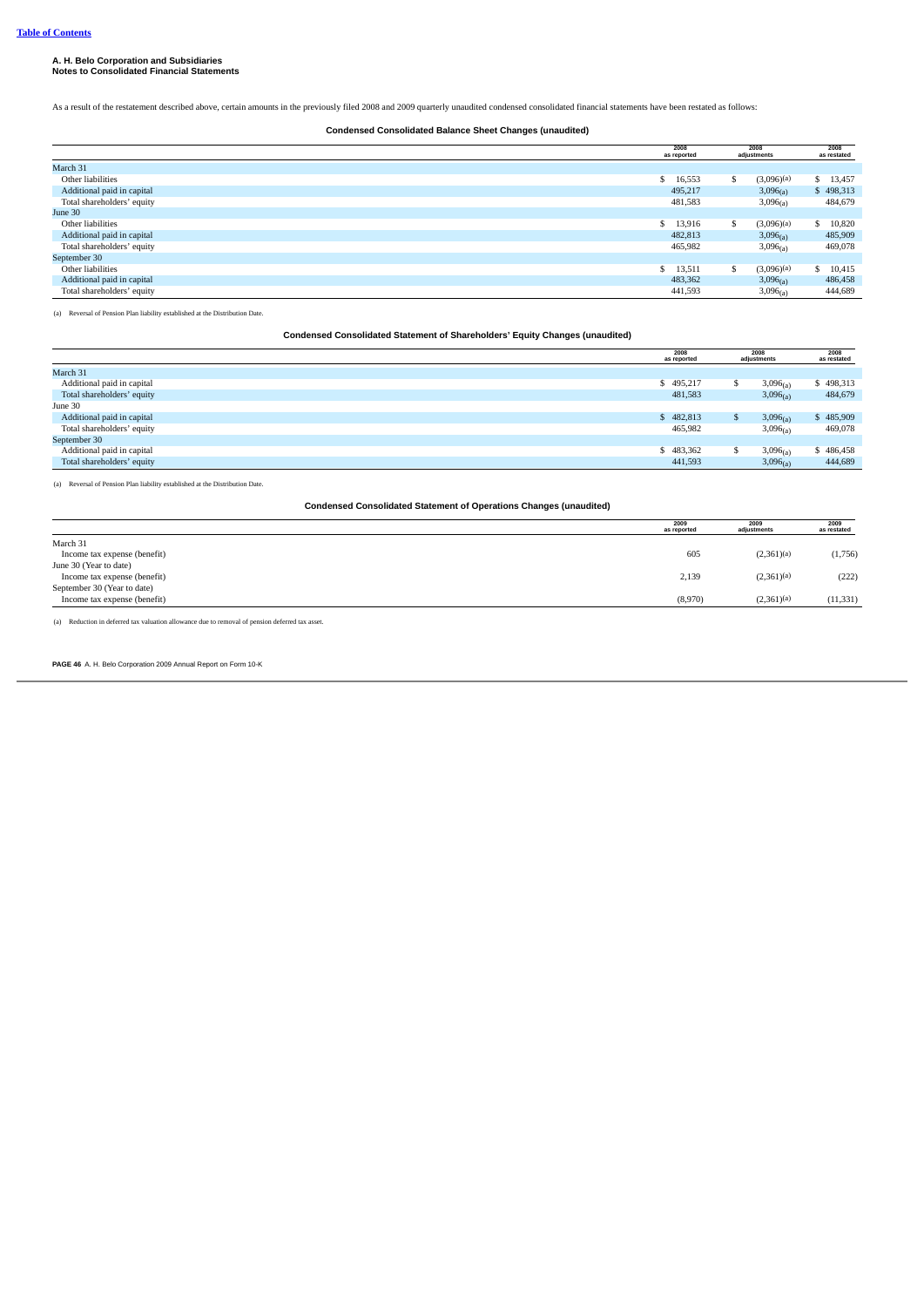## **Condensed Consolidated Balance Sheet Changes (unaudited)**

|                            | 2009<br>as reported |    | 2009<br>adjustments      | 2009<br>as restated |            |
|----------------------------|---------------------|----|--------------------------|---------------------|------------|
| March 31                   |                     |    |                          |                     |            |
| Other accrued expenses     | \$<br>19,849        | \$ | (12)(a)                  | S                   | 19,837     |
| Total current liabilities  | 100,872             |    | (12)(a)                  |                     | 100,860    |
| Pension liabilities        | 17,096              |    | (17,096)(a)              |                     |            |
| Additional paid in capital | 483,819             |    | $1,964_{(a)}$            |                     | 485,783    |
| Retained deficit           | (178, 171)          |    | $15,144_{(a)}$           |                     | (163, 027) |
| Total shareholders' equity | 305,853             |    | 17,108(a)                |                     | 322,961    |
| June 30                    |                     |    |                          |                     |            |
| Other accrued expenses     | \$<br>20,674        | \$ | $(2,892)$ (a)            | S.                  | 17,782     |
| Total current liabilities  | 93,270              |    | $(2,892)$ <sup>(a)</sup> |                     | 90,378     |
| Pension liabilities        | 14,216              |    | (14,216)(a)              |                     |            |
| Additional paid in capital | 484,726             |    | $1,964_{(a)}$            |                     | 486,690    |
| Retained deficit           | (185, 242)          |    | $15,144_{(a)}$           |                     | (170,098)  |
| Total shareholders' equity | 299,231             |    | $17,108_{(a)}$           |                     | 316,339    |
| September 30               |                     |    |                          |                     |            |
| Other accrued expenses     | \$<br>27,708        | \$ | $(5,772)$ <sup>(a)</sup> | s                   | 21,936     |
| Total current liabilities  | 83,646              |    | $(5,772)$ (a)            |                     | 77,874     |
| Pension liabilities        | 11,336              |    | (11,336)(a)              |                     |            |
| Additional paid in capital | 485,193             |    | $1,964_{(a)}$            |                     | 487,157    |
| Retained deficit           | (191,007)           |    | $15,144_{(a)}$           |                     | (175, 863) |
| Total shareholders' equity | 293,933             |    | $17,108_{(a)}$           |                     | 311,041    |

(a) Reversal of pension liability and related tax effect.

## **Condensed Consolidated Statement of Shareholders' Equity Change (unaudited)**

|                            | 2009<br>as reported |     | 2009<br>adjustments     |    | 2009<br>as restated |
|----------------------------|---------------------|-----|-------------------------|----|---------------------|
| March 31                   |                     |     |                         |    |                     |
| Additional paid in capital | 484,277             | \$. | $1,964_{(a)}$           | S. | 486,241             |
| <b>Retained deficit</b>    | (178, 171)          |     | $15,144_{(a)}$          |    | (163, 027)          |
| Total shareholders' equity | 305,853             |     | $17,108_{(a)}$          |    | 322,961             |
| June 30                    |                     |     |                         |    |                     |
| Additional paid in capital | \$<br>484,726       | S   | $1,964_{(a)}$           |    | 486,690             |
| Retained deficit           | (185, 242)          |     | $15,144_{(a)}$          |    | (170,098)           |
| Total shareholders' equity | 299,231             |     | $17,108_{(a)}$          |    | 316,339             |
| September 30               |                     |     |                         |    |                     |
| Additional paid in capital | 485,193             | \$  | $1,964_{(a)}$           | S. | 487,157             |
| Retained deficit           | (191,007)           |     | $15,144_{(a)}$          |    | (175, 863)          |
| Total shareholders' equity | 293,933             |     | $17,108$ <sub>(a)</sub> |    | 311,041             |

(a) Reversal of pension liability and related tax effect.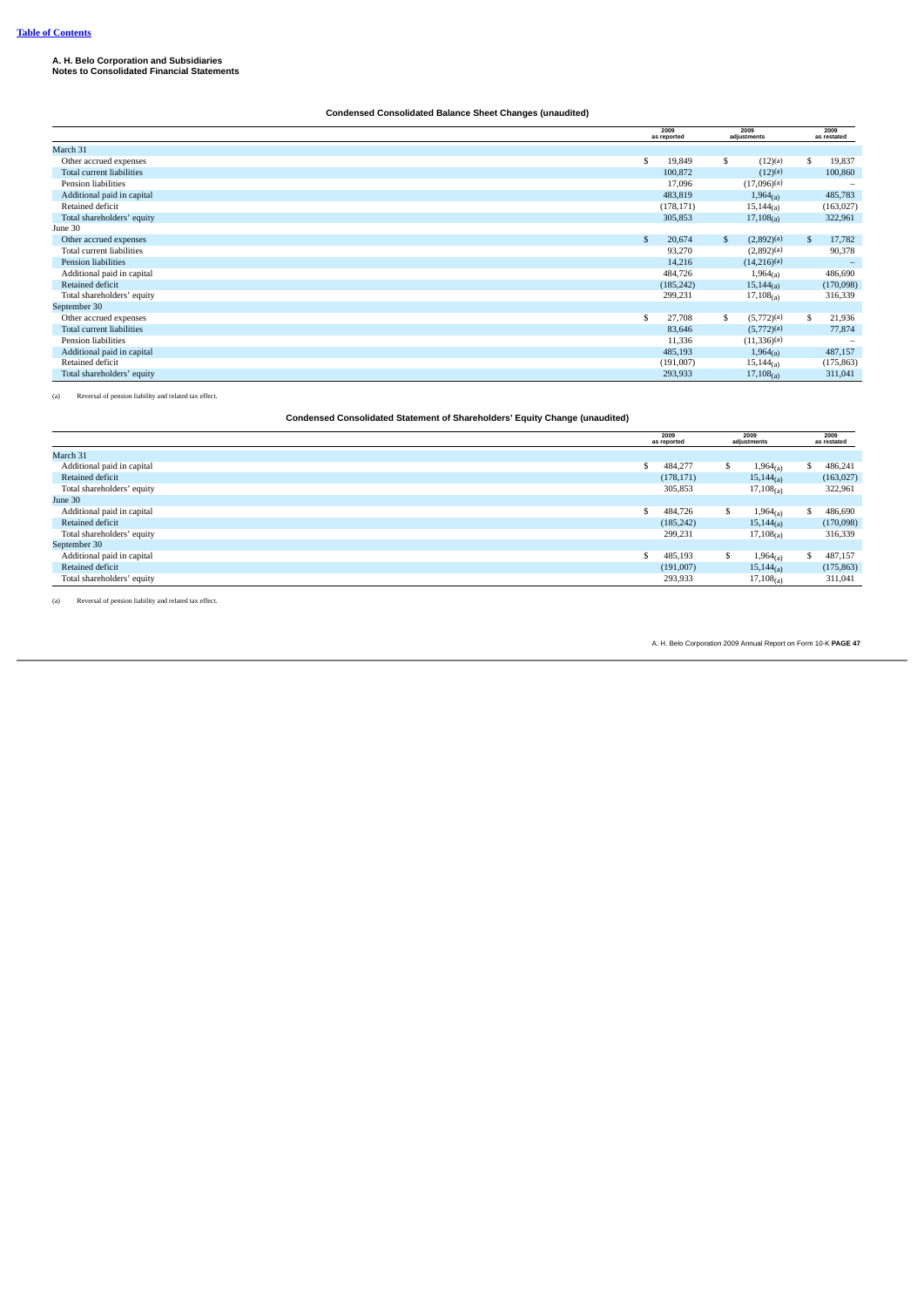### **Condensed Consolidated Statement of Cash Flows Change (unaudited)**

|                        | 2009<br>as reported |    | 2009<br>adjustments |     |    | 2009<br>as restated |
|------------------------|---------------------|----|---------------------|-----|----|---------------------|
| March 31               |                     |    |                     |     |    |                     |
| Net loss               | \$<br>(103,068)     | S  | 2,361               | (b) | ъ  | (100, 707)          |
| Deferred income taxes  | (73)                |    | (1,229)             | (b) |    | (1, 302)            |
| Other non-cash items   | (60)                |    | (1, 132)            | (b) |    | (1, 192)            |
| June 30                |                     |    |                     |     |    |                     |
| Net loss               | \$<br>(110, 139)    | -S | 2,361               | (b) | D. | (107, 778)          |
| Deferred income taxes  | (73)                |    | (1,229)             | (b) |    | (1, 302)            |
| Other non-cash items   | 54                  |    | (1, 132)            | (b) |    | (1,078)             |
| September 30           |                     |    |                     |     |    |                     |
| Net loss               | \$<br>(115,904)     | S. | 2,361               | (b) | D. | (113, 543)          |
| Deferred income taxes  | (73)                |    | (1,229)             | (b) |    | (1, 302)            |
| Other non-cash items   | (5,518)             |    | 4,628               | (b) |    | (890)               |
| Other accrued expenses | 9.039               |    | (5,760)             | (a) |    | 3,279               |

(a) Reversal of total pension liability of \$17,096, consisting of:<br>(1) \$3,096 pension liability established at the Distribution Date.<br>(2) \$14,000 additional pension liability recorded at December 31, 2008.<br>(b) Tax effect o

**B)** Description of Business and Basis of Presentation A. H. Belo Corporation (A. H. Belo or the Company), headquartered in Dallas, Texas, is a distinguished news and information company that owns and operates three daily newspapers and 11 associated Web sites, with publishing roots that trace to *The Galveston Daily News*, which began publication in 1842. A. H. Belo publishes *The Dallas Morning News (www.dallasnews.com)*, Texas' leading newspaper; *The Providence Journal (www.projo.com)*, the oldest major daily newspaper of general circulation and continuous publication in the U.S.; and, *The Press-Enterprise (www.pe.com)*, serving southern California's Inland Empire region. These newspapers publish extensive local, state, national and international news. In addition, the Company<br>publishes various spe

The Company was spun off from Belo Corp. (Belo) effective February 8, 2008 through a pro-rata stock dividend to Belo shareholders. As a consequence, A. H. Belo became a separate public company on that date. Except as noted herein, Belo has no further ownership interest in A. H. Belo or in any newspaper or related businesses, and A. H. Belo has no ownership interest in Belo or in any television station or related businesses. A. H. Belo's relationship with Belo is now governed by a separation and distribution agreement and several ancillary agreements governing various relationships between A. H. Belo and<br>Belo. A. H. Belo an

The consolidated financial statements include the accounts of A. H. Belo and its wholly-owned subsidiaries after elimination of all significant intercompany accounts and transactions. The Company accounts for its interests in partnerships using the equity method of accounting, with A. H. Belo's share of the results of operations being reported in Other Income and Expense in the accompanying consolidated<br>statements of operat include certain costs associated with Belo's corporate facilities, information systems, legal, internal audit, finance (including public company accounting and reporting), employee compensation and benefits administration, risk management, treasury administration and tax functions and were based on actual costs incurred by Belo. Costs allocated to the Company totaled \$6,428 and \$57,350 for the years ended December 31, 2008 and 2007, respectively. Allocations of corporate facility costs were based on the actual space utilized. Information technology costs and employee compensation and benefits administration were allocated based on headcount. Other costs were allocated based on size relative to the Belo subsidiaries. The Company believes that these cost allocations are reasonable for the services provided. Certain Belo and A. H. Belo operating units currently share content at no cost. Transactions between the companies comprising the Company have been eliminated in the consolidated financial statements.

All dollar amounts are in thousands, unless otherwise indicated. Certain prior period amounts have been reclassified to conform to current year presentation.

**PAGE 48** A. H. Belo Corporation 2009 Annual Report on Form 10-K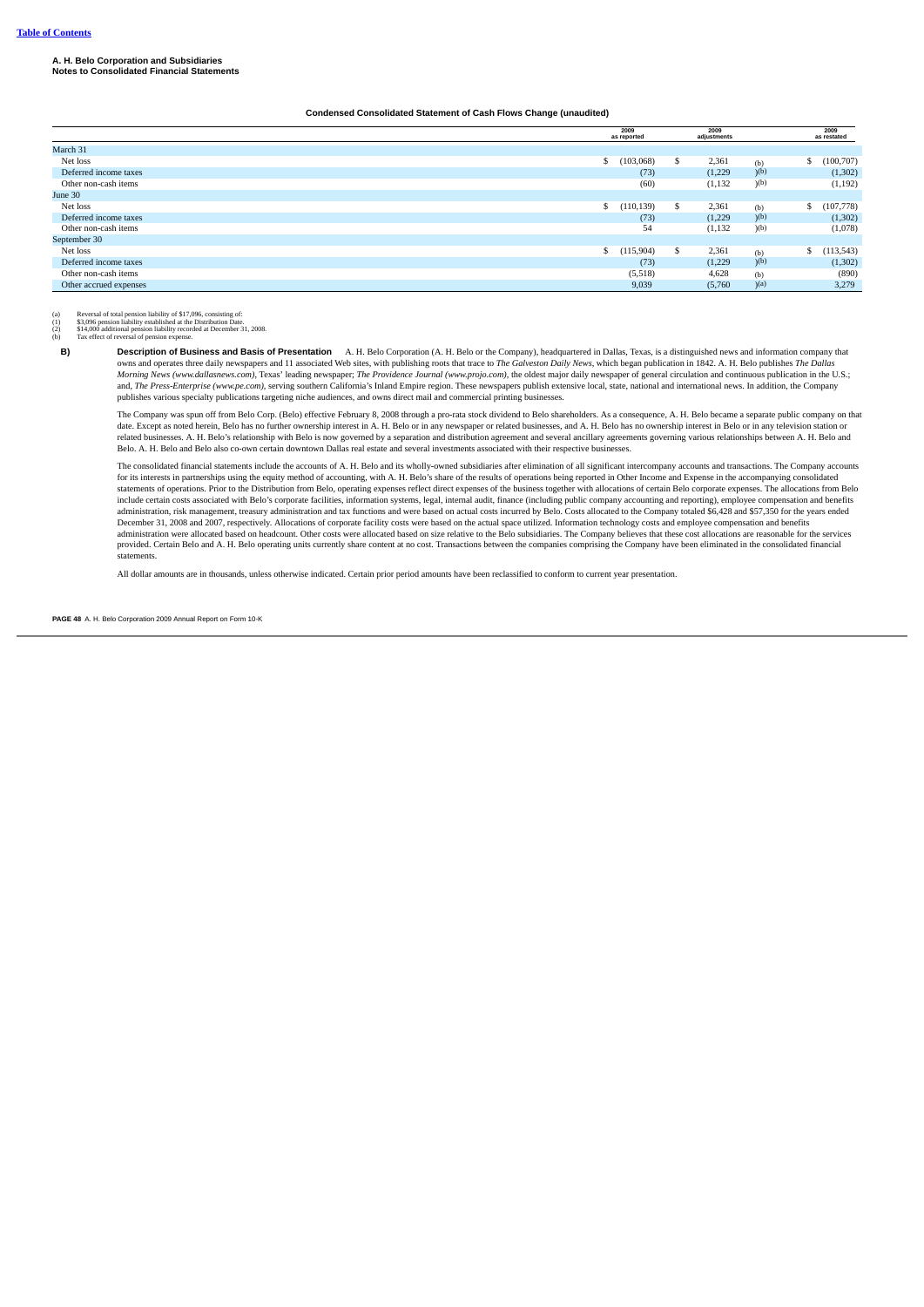| <b>Cash and Temporary Cash Investments</b>                                                     | The Company considers all highly liquid instruments purchased with a remaining maturity of three months or less to be temporary cash investments. Such |
|------------------------------------------------------------------------------------------------|--------------------------------------------------------------------------------------------------------------------------------------------------------|
| temporary cash investments are classified as available-for-sale and are carried at fair value. |                                                                                                                                                        |

**D) Accounts Receivable** Accounts receivable are net of a valuation reserve that represents an estimate of amounts considered uncollectible. The Company has estimated the allowance for doubtful accounts using historical net write-offs of uncollectible accounts. The Company analyzed the historical collectability of the accounts receivable after one year, using a regression analysis of the historical net<br>write-offs such uncollectible amounts is included in other production, distribution and operating costs. The carrying value of accounts receivable approximates fair value. The following table shows the expense for<br>uncollectible accou

|      | <b>Expense for</b><br>Uncollectible<br><b>Accounts</b> | <b>Accounts</b><br>Written Off |
|------|--------------------------------------------------------|--------------------------------|
| 2009 | \$8,333                                                | \$6,459                        |
| 2008 | \$7,707                                                | \$6,971                        |
| 2007 | \$5,982                                                | \$5,767                        |

| E) | <b>Risk Concentration</b> | Financial instruments that potentially subject the Company to concentrations of credit risk are primarily accounts receivable. The Company maintains an allowance for losses based                         |
|----|---------------------------|------------------------------------------------------------------------------------------------------------------------------------------------------------------------------------------------------------|
|    |                           | upon the expected collectibility of accounts receivable. A significant portion of the Company's customer base is concentrated within the local geographical area of each newspaper. The Company generally  |
|    |                           | extends credit to customers, and the ultimate collection of accounts receivable could be affected by the local economy. Management performs continuous credit evaluations of its customers and may require |
|    |                           | cash in advance or other special arrangements from certain customers. Management does not believe that there is any significant credit risk that could have a material adverse effect on the Company's     |
|    |                           | consolidated financial condition, liquidity or results of operations.                                                                                                                                      |
|    |                           |                                                                                                                                                                                                            |

**F) Inventories** Inventories consisting primarily of newsprint, ink and other supplies used in printing newspapers, are stated at the lower of average cost or market value (first-in, first-out method). Newsprint is premall full credit. Obsolete inventory has historically not been material.

**G) Property, Plant and Equipment** Depreciation of property, plant and equipment is provided on a straight-line basis over the estimated useful lives of the assets as follows:

|                                | <b>Estimated</b><br><b>Useful Lives</b> |
|--------------------------------|-----------------------------------------|
| Buildings and improvements     | 5-30 years                              |
| Newspaper publishing equipment | 3-20 years                              |
| Other                          | 3-10 years                              |

The Company had approximately \$746,896 of property, plant and equipment as of December 31, 2009, including approximately \$348,089 related to publishing equipment and other fixed assets. In addition to the original cost of these assets, their recorded value is determined by a number of estimates made by the Company, including estimated useful lives. In accordance with applicable accounting guidance, the<br>Company records i by those asset groups are less than the carrying amount of those assets and the net book value of the assets exceeds their estimated fair value. In making these determinations, the Company uses certain<br>assumptions, includi assumptions such as asset utilization, length of service and estimated salvage values.

During 2009, the Company elected to abandon a web content management software system that is being replaced. The impairment charge recognized during 2009 related to the web content management system was approximately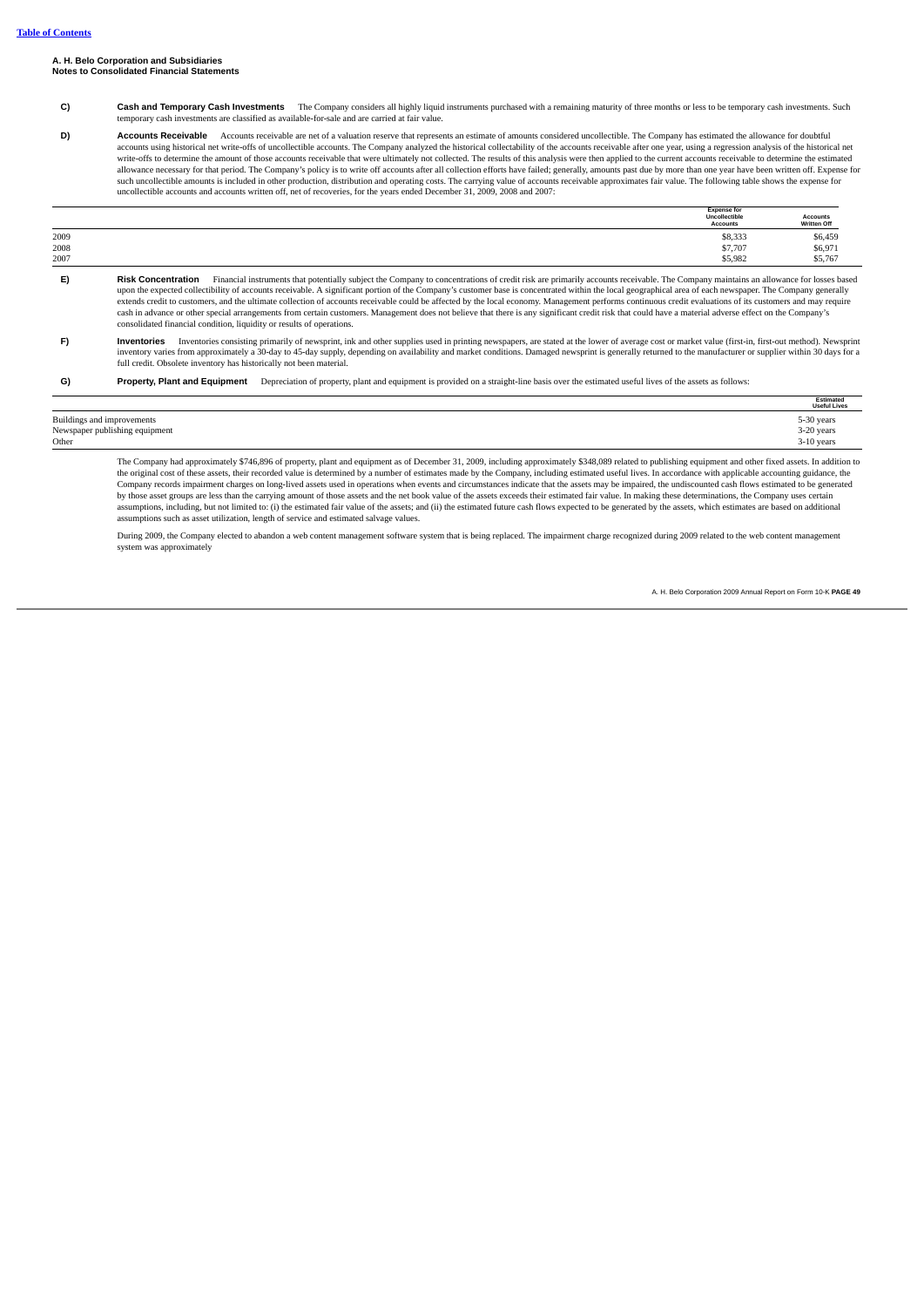\$3,712. In addition to the web content management system, during 2009, the Company also elected to abandon a circulation value management software system. The impairment charge related to the abandonment of this system was \$1,749.

During 2008, the Company abandoned a 26-year-old printing press. Management determined not to include this printing press in its web width reduction plan and this decision was the primary indicator of<br>impairment to this pr include this press in the web width reduction plans. The impairment charge recognized during 2008 was approximately \$4,535. When and if the printing press is sold, the actual loss may differ from the recorded impairment.

### H) **Assets Held for Sale** Assets held for sale consist of land and buildings and improvements related to the decision to market for sale a 133,390 square foot warehouse-assembly facility located on 49.85 acres in Dallas near Interstate 20 and Interstate 45 (the "South Plant"). During the third quarter of 2009, in an additional step to reduce its cost structure, *The Dallas Morning News* elected to consolidate its production facilities and is in the process of relocating production equipment from the South Plant to its plant in Plano where the newspapers are printed (the "North Plant"). The South Plant was built in<br>2007 and is u value of the South Plant based on market information for comparable properties in the Dallas-Fort Worth area. The estimated market value was compared to carrying value and, as a result, during the third value of 2009, the Company recorded \$20,000 of impairment expense to align the carrying value with estimated market value, less selling costs. The Company began marketing the South Plant for sale during the third quarter of 2009. The property remains for sale.

**I)** Intangible Assets and Goodwill The Company's intangible assets and goodwill result from its business acquisitions, which occurred prior to 1998. In connection with these acquisitions, the Company obtained appraisals of the significant assets purchased. The excess of the purchase price over the fair value of the assets acquired was recorded as goodwill. Subscriber lists are the only significant intangible asset separately identifiable other than goodwill.

Goodwill is tested at least annually by reporting unit for impairment. A reporting unit consists of the newspaper operations in each geographic area. The impairment test for goodwill is a two-step process. The first step of the goodwill impairment test, used to identify potential impairment, compares the fair value of the reporting unit with its carrying amount, including goodwill. If the fair value exceeds the carrying amount, the goodwill is not impaired. If the carrying amount exceeds the fair value, a second step is performed to calculate the implied fair value of the goodwill of the individual reporting unit by deducting the fair value of all of the individual assets and liabilities of the reporting unit from the respective fair values of the reporting unit as a whole. To the extent the calculated implied fair value of the goodwill is less than the recorded goodwill, an impairment charge is recorded for the difference. See Note 3 for further discussion of the goodwill impairment testing procedures and results.

The Company must make assumptions regarding estimated future cash flows and other factors to determine the fair value of the respective assets in assessing the fair value of its goodwill and other intangible<br>assets. The es impairment test or require additional impairment.

The Company's separable intangible assets that have finite useful lives consist of subscriber lists, which continue to be amortized on a straight-line basis over their estimated useful lives of 18 years. The Company reviews the carrying value of intangible assets for impairment at least annually or whenever events and circumstances indicate that the carrying value of these may not be recoverable. Recoverability<br>of the carrying lists was recorded in any of the periods presented. See Note 3 for additional information related to subscriber lists.

**J) Revenue Recognition** The Company's principal sources of revenue are the advertising space in published issues of its newspapers and on the Company's Web sites, the sale of newspapers to distributors and individual subscribers, and amounts charged to customers for direct mail and commercial printing and distribution. Newspaper advertising revenue is recorded, net of agency commissions, when the advertisements are published in the newspaper. Advertising revenues for Web sites are recorded, net of agency commissions, ratably over the period of time the advertisement is placed on Web sites. Subscription proceeds are deferred and are included in revenue

**PAGE 50** A. H. Belo Corporation 2009 Annual Report on Form 10-K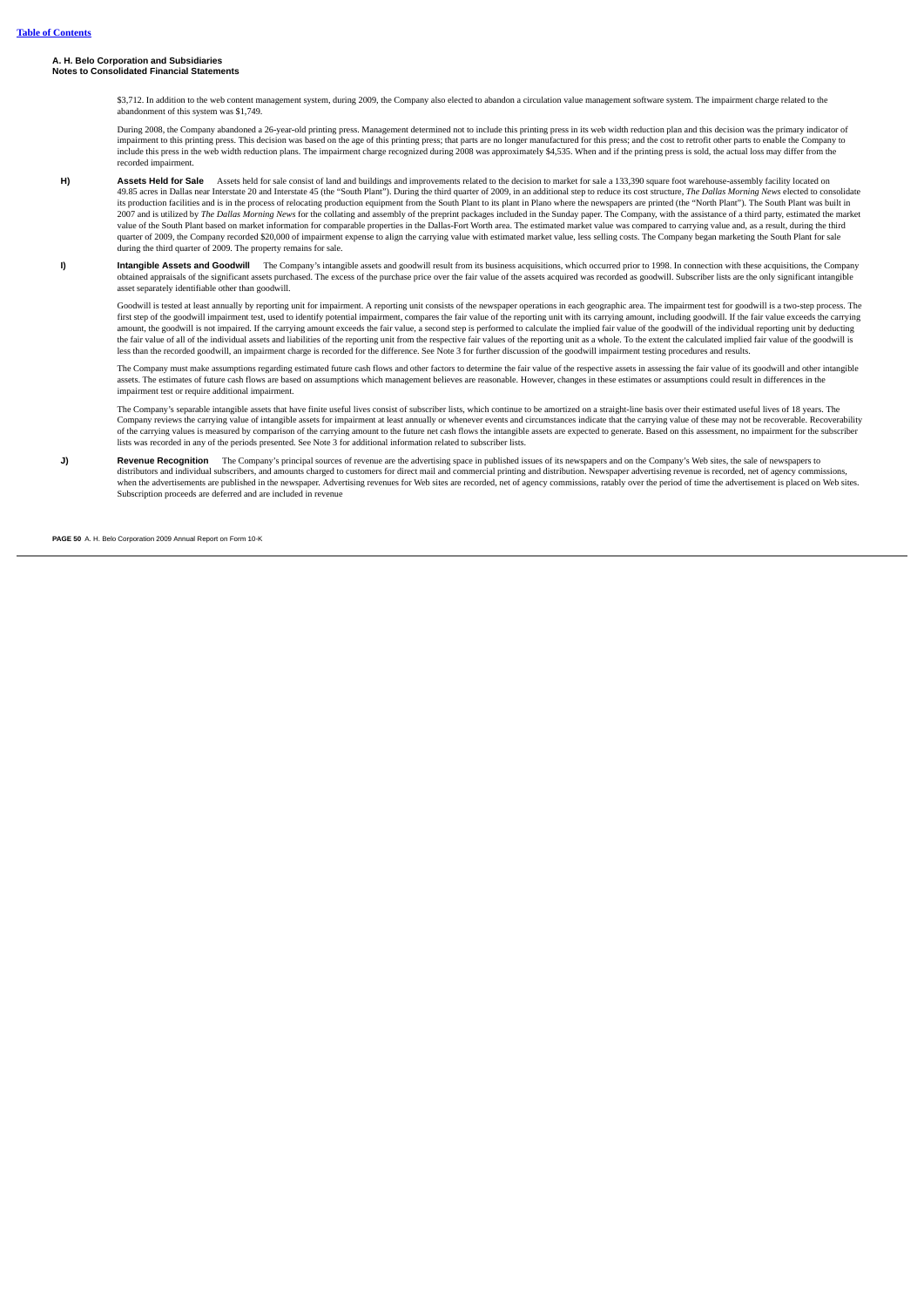on a pro-rata basis over the term of the subscriptions. Subscription revenues under buy-sell arrangements with distributors are recorded based on the net amount received from the distributor, whereas subscription revenues under fee-based delivery arrangements with distributors are recorded based on the amount received from the subscriber. Direct mail and commercial printing and distribution revenues are recorded when the products are distributed or shipped.

- **K) Advertising Expense** The cost of advertising is expensed as incurred. The Company incurred \$7,473, \$13,948 and \$19,184 in advertising and promotion costs during 2009, 2008 and 2007, respectively.
- **L)** Employee Benefits A. H. Belo is in effect self-insured for employee-related health care benefits. A third-party administrator is used to process all claims. A. H. Belo's employee health insurance<br>liabilities are based management for adequacy. However, actual amounts could vary significantly from such estimates. Prior to the Distribution, the Company participated in certain Belo benefit plans. Under these plans, the Company's portion of the cost of benefits earned by its employees during the year was expensed as incurred.
- **M)** Share-based Compensation The Company records compensation expense related to its stock options using the fair value as of the date of grant as calculated using the Black-Scholes-Merton method. The Company records the compensation expense related to its restricted stock units using the fair value as of the date of grant. See Notes 5 and 6 for further information related to share-based<br>compensation. Prior by Belo related to its employees. Compensation expenses for Belo corporate employees that have been allocated to the Company include related share-based compensation, where applicable.
- **N)** Income Taxes The Company uses the asset and liability method of accounting for income taxes. In accordance with applicable accounting guidance, the Company recognizes deferred tax assets and liabilities based on the difference between the financial statement and tax basis of assets and liabilities using enacted tax rates in effect for the year in which the differences are expected to reverse. The<br>Company also not is not met. The factors used to assess the likelihood of realization of the deferred tax asset include reversal of future deferred tax liabilities, available tax planning strategies, and future taxable income. For the periods prior to the Distribution, the Company's results were included in the combined income tax returns of Belo. However, the provision for income taxes for the periods presented has been determined as if the Company had filed separate tax returns.
- O) Use of Estimates The preparation of consolidated financial statements in conformity with United States generally accepted accounting principles requires management to make estimates and assumptions that affect the amounts reported in the consolidated financial statements and accompanying notes. Actual results could differ from those estimates.
- **P) Segments** The Company's operating segments are defined as its newspapers within a given geographic area. The Company has determined that all of its operating segments meet the criteria as defined in the applicable accounting guidance to be aggregated into one reporting segment.
- **Q) Contingencies** A. H. Belo is involved in certain claims and litigation related to its operations. In the opinion of management, liabilities, if any, arising from these claims and litigation would not have a material adverse effect on A. H. Belo's consolidated financial position, liquidity, or results of operations. The Company is required to assess the likelihood of any adverse judgments or outcomes to these matters as well as potential ranges of probable losses. A determination of the amount of reserves required, if any, for these contingencies is made after careful analysis of each individual matter. The required reserves may change in the future due to new developments in each matter or changes in approach, such as a change in settlement strategy in dealing with these matters.
- **R) Accumulated Other Comprehensive Gain/(Loss)** Accumulated Other Comprehensive Gain/(Loss) contains the minimum liability related to other post-employment benefits and deferral of the gain resulting from a negative plan amendment to The *Press*-*Enterprise* post-employment benefit plan. The gain will be recognized over six years, the average life expectancy of the remaining plan participants.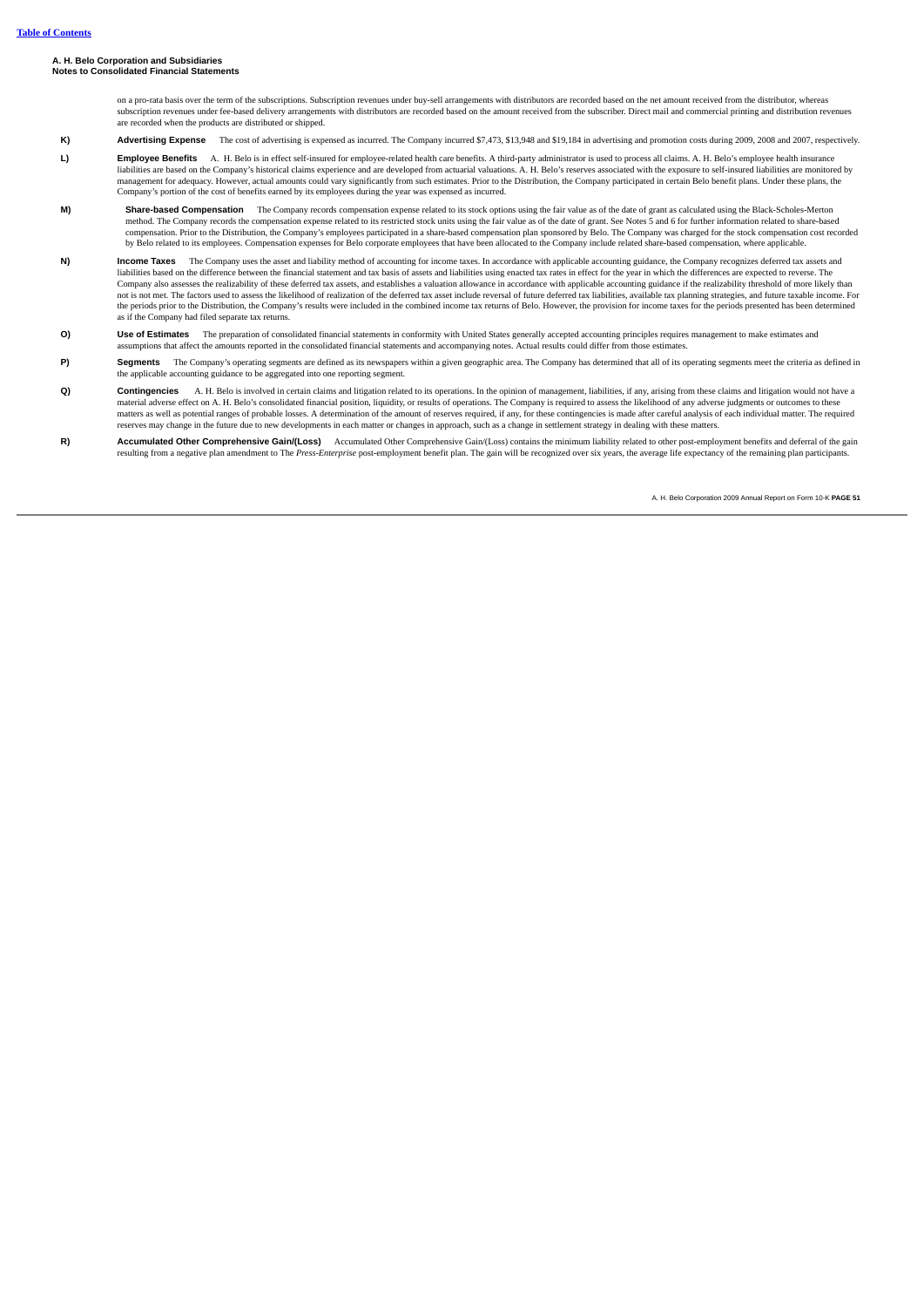#### **Note 2: Recently Issued Accounting Standards**

In June 2009, the Financial Accounting Standards Board ("FASB") issued "The FASB Accounting Standards Codification™ and the Hierarchy of Generally Accepted Accounting Principles," which establishes the FASB Accounting Standards Codification» (the "Codification") as the source of authoritative U.S. GAAP recognized by the FASB to be applied to nongovernmental entities. Rules and interpretive releases of the Securities and<br>Excha issued for interim and annual periods ending after September 15, 2009. The Company implemented the Codification in the quarter ended September 30, 2009. The adoption of the Codification did not affect reported results of operations, financial condition or cash flows.

In December 2007, the Company adopted accounting guidance related to business combinations. The guidance establishes principles and requirements for how the acquirer of a business recognizes and measures in its financial statements the identifiable assets acquired, the liabilities assumed, and any noncontrolling interest in the acquiree. The statement also provides guidance for recognizing and measuring the goodwill acquired in the busines combination and determines what information to disclose to enable users of the financial statements to evaluate the nature and financial effects of the business combination. This accounting guidance for business combinatio principles until January 1, 2009. The Company expects the new accounting guidance related to business combinations will have an impact on our consolidated financial statements, but the nature and magnitude of the specific<br>

### **Note 3: Goodwill and Intangible Assets**

Accounting guidance related to goodwill requires that goodwill be tested for impairment using the two-step method at least annually or between annual tests if an event occurs or circumstances change that would more likely<br> impaired. Changes in general market conditions may affect the fair value of a reporting unit at the December 31 measurement date, which could lead to an impairment when the Company completes its annual impairment test. However, any such impairment would not impact the Company's liquidity.

During the first quarter of 2009, primarily based upon the continued declining economic environment which resulted in a larger than anticipated decline in advertising demand during the first quarter of 2009 and potentially remainder of the year, the Company determined that sufficient evidence existed to require it to perform an interim goodwill impairment analysis. During the first stuarter of 2009, the Company performed the first step of it flows is based on assumptions requiring significant judgment regarding revenue growth rates, margins, discount factors and tax rates. The assumptions used in the step one analysis were consistent with the Company's then current estimates and projections, some of which differ from the assumptions used for the annual impairment testing in December 2008. The change in assumptions was driven by greater than anticipated declines in revenue in<br>

The step one analysis results indicated a potential goodwill impairment existed at The Providence Journal, but not at The Dallas Morning News. While the step one analysis for both reporting units reflected significant decl in forecasted advertising revenue based on the results from the first three months of 2009, when the analysis was performed, The Dallas Morning News expected to continue to produce sufficient margins such that the carrying amount of its goodwill was not impaired. In performing the step one analysis for *The Dallas Morning News,* management also considered the sensitivity of its assumptions to additional risk and concluded that the step one<br>a that the carrying amount of the reporting unit exceeded its estimated fair value. Therefore, the Company performed the second step of the goodwill impairment analysis, which involves calculating the implied fair value of<br>g carrying amount of goodwill of The Providence Journal. During the first quarter of 2009, the Company determined the goodwill related to The Providence Journal was impaired and recorded a non-cash goodwill impairment charge of \$80,940. After recording the impairment charge, no goodwill remained related to *The Providence Journal.*

**PAGE 52** A. H. Belo Corporation 2009 Annual Report on Form 10-K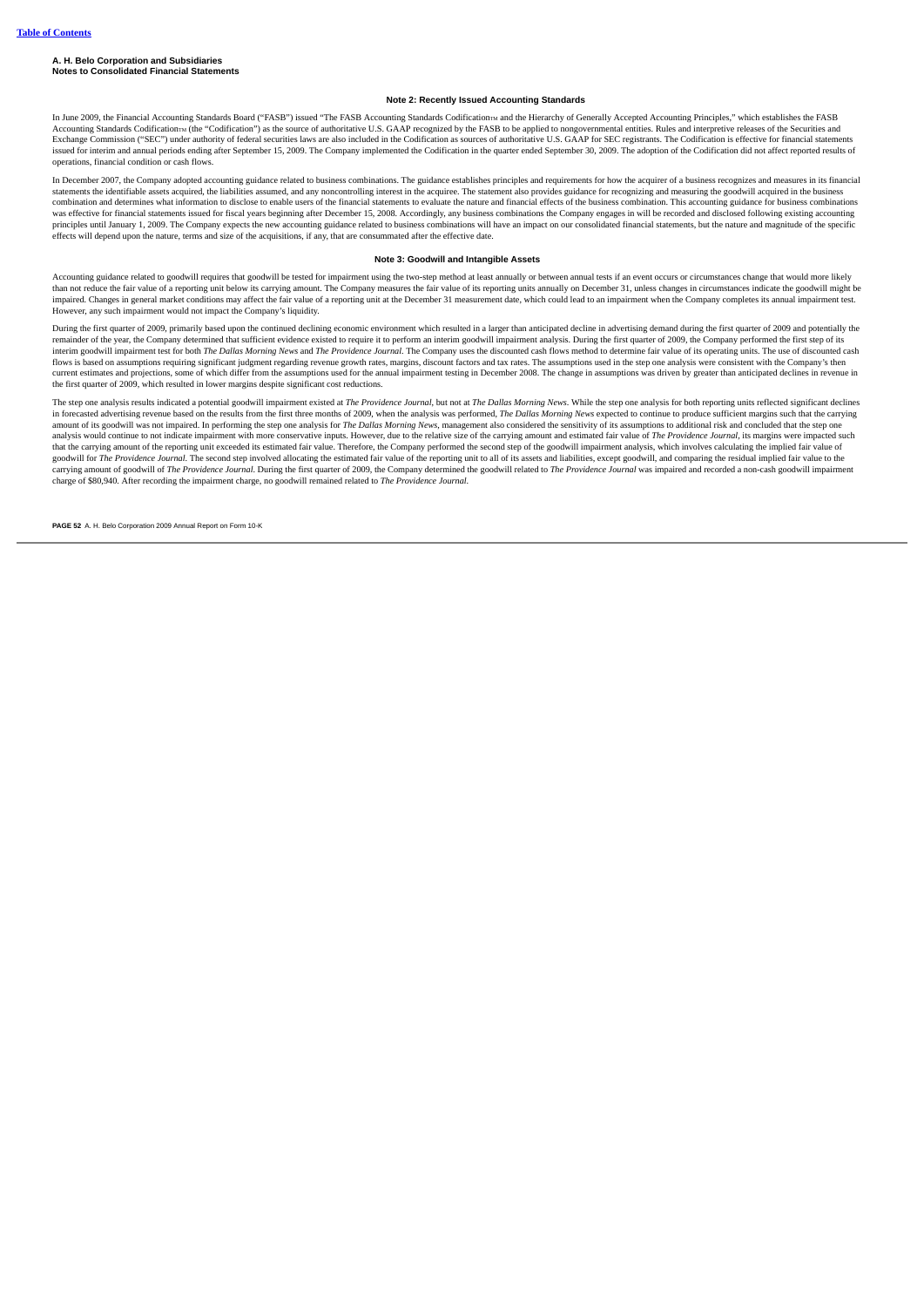At December 31, 2009, the Company performed its annual goodwill impairment testing and determined there was no additional goodwill impairment.

The Company performed its annual goodwill impairment testing as of December 31, 2008 and based on the results, recognized impairment charges to write off the remaining goodwill attributable to *The Press-Enterprise* by \$14,145. In 2007, the Company recognized impairment charges to goodwill attributable to *The Providence Journal* by \$242,794 and The *Press-Enterprise* by \$101,630. The impairment charges resulted primarily from a<br>decline not affect the Company's liquidity, cash flows from operating activities or debt covenants, or have any impact on future operations.

A summary of the changes in the Company's recorded goodwill is below:

|                                              |  | <b>Total Goodwill</b> |  |                          |                          | <b>The Dallas</b><br><b>Morning News</b> | <b>The Providence</b><br>Journal | <b>The Press</b><br>Enterprise |
|----------------------------------------------|--|-----------------------|--|--------------------------|--------------------------|------------------------------------------|----------------------------------|--------------------------------|
| Gross goodwill balance at January 1, 2008    |  | 526,248               |  | 26,076                   | 370,155                  | 130,017                                  |                                  |                                |
| Accumulated amortization                     |  | (62, 157)             |  | (1,494)                  | (46, 421)                | (14, 242)                                |                                  |                                |
| Accumulated impairment                       |  | (344, 424)            |  | $\qquad \qquad -$        | (242, 794)               | (101, 630)                               |                                  |                                |
| Impairment recorded in 2008                  |  | (14, 145)             |  | -                        | $\overline{\phantom{0}}$ | (14, 145)                                |                                  |                                |
| Net goodwill balance at December 31, 2008    |  | 105,522               |  | 24,582                   | 80,940                   |                                          |                                  |                                |
| Gross goodwill balance as of January 1, 2009 |  | 526,248               |  | 26,076                   | 370.155                  | 130,017                                  |                                  |                                |
| Accumulated amortization                     |  | (62, 157)             |  | (1, 494)                 | (46, 421)                | (14,242)                                 |                                  |                                |
| Accumulated impairment                       |  | (358, 569)            |  | $\overline{\phantom{0}}$ | (242, 794)               | (115, 775)                               |                                  |                                |
| Impairment recorded in 2009                  |  | (80, 940)             |  | $\qquad \qquad -$        | (80, 940)                |                                          |                                  |                                |
| Net goodwill balance at December 31, 2009    |  | 24.582                |  | 24,582                   | $-$                      | $\qquad \qquad$                          |                                  |                                |

The following table sets forth the Company's identifiable intangible assets, consisting of subscriber lists that are subject to amortization:

|                                    | Total<br><b>Subscriber Lists</b> | <b>The Dallas</b><br><b>Morning News</b> | <b>The Providence</b><br>Journal | The Press-<br>Enterprise |
|------------------------------------|----------------------------------|------------------------------------------|----------------------------------|--------------------------|
| Gross balance at December 31, 2008 | 114,824                          | 22.896                                   | 78,698                           | \$13,230                 |
| Accumulated amortization           | (80, 897)                        | (21, 635)                                | (51,736)                         | (7,526)                  |
| Net balance at December 31, 2008   | 33.927                           | 1.261                                    | 26.962                           | 5,704                    |
| Gross balance at December 31, 2009 | 114,824                          | 22.896                                   | 78.698                           | 13.230                   |
| <b>Accumulated Amortization</b>    | (87.397)                         | (22.896)                                 | (56, 109)                        | (8, 392)                 |
| Net balance at December 31, 2009   | 27,427                           | $\overline{\phantom{a}}$                 | 22,589                           | 4.838                    |

The amortization expense for intangible assets subject to amortization for the years ended December 31, 2009, 2008 and 2007 was \$6,499 per year.

The amortization expense for each of the next five years related to intangible assets subject to amortization at December 31, 2009 is expected to be \$5,238 per year.

### **Note 4: Investments**

In connection with the February 2008 Distribution and after an assessment of their respective downtown Dallas real estate needs, A. H. Belo and Belo Corp. agreed to co-own, through the creation of a limited liability company (LLC), The Belo Building, related parking sites, and other real estate. A. H. Belo and Belo each own 50 percent of the LLC and each lease from the LLC 50 percent of the available rental space in The Belo Building and related parking sites under long-term leases. These leases are terminable under various conditions. A third party real estate services firm, engaged by the LLC, manages The Belo Building and other real estate owned by the LLC. Thi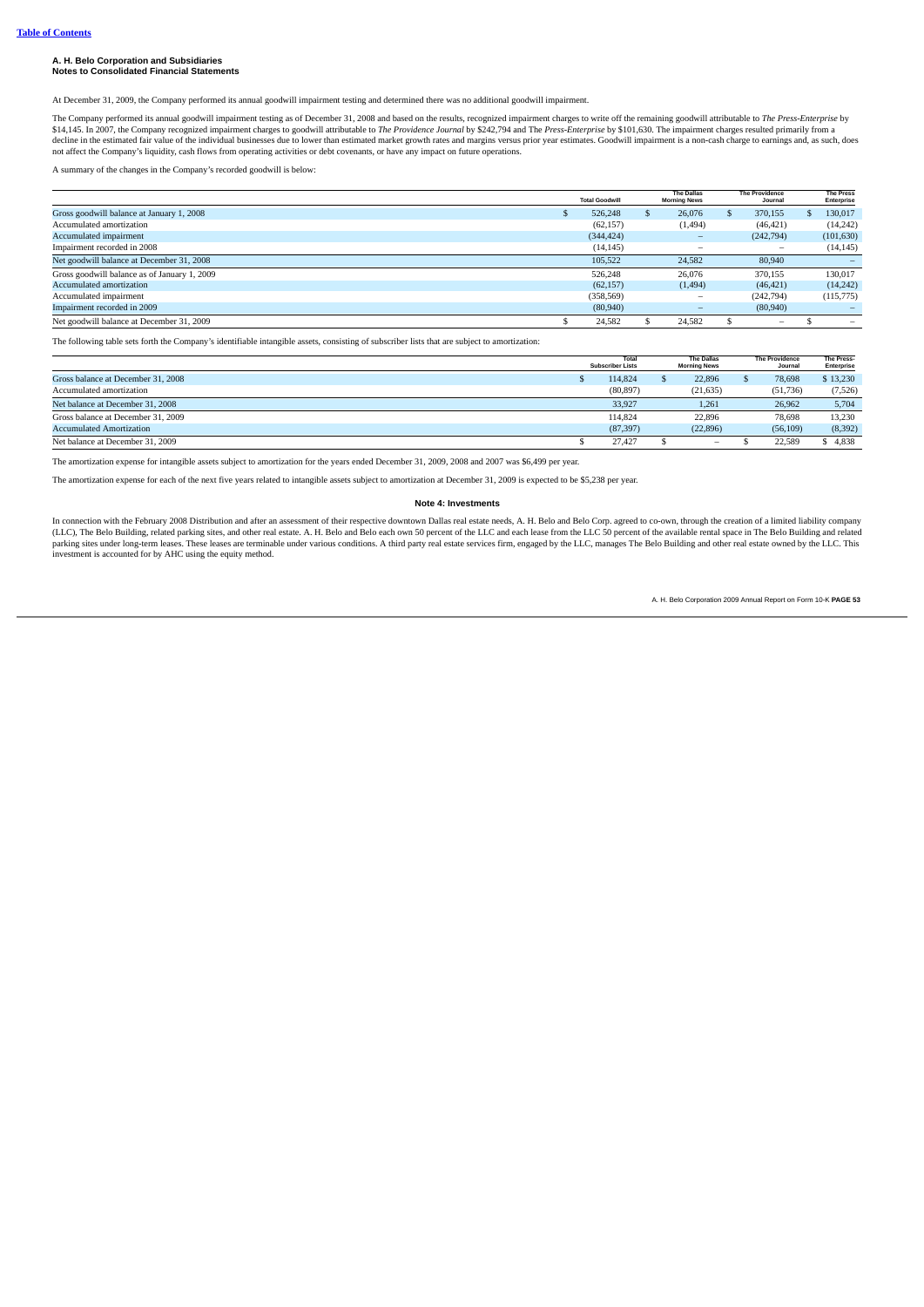In addition to the LLC, A. H. Belo has invested in other startup companies that are related to the news and information industry. Details of the investment amounts are in the table below:

|                                 | 2009   | 2008   |
|---------------------------------|--------|--------|
| Entity owning The Belo Building | 16,344 | 17,183 |
| Other investments               | 4.970  | 5,833  |
| Total investments               | 21,314 | 23,016 |

While some of the real estate owned by the LLC is currently being marketed for sale, management considers all of the investments long-term in nature. The ability to readily convert these investments into cash is limited.

### **Note 5: Long-Term Incentive Plan — Post-Distribution**

The Company's employees participate in A. H. Belo's long-term incentive plan under which awards may be granted to employees and outside directors in the form of non-qualified stock options, incentive stock options, restricted shares, restricted stock units (RSUs), performance shares, performance units or stock appreciation rights. In addition, stock options may be accompanied by stock appreciation rights and limited stock appreciatio

Prior to the Distribution, the Company's employees participated in Belo's long-term incentive plan. See Note 6, for further information regarding the long-term incentive plan prior to the Distribution.

#### **Stock Options**

The non-qualified stock options granted to employees under A. H. Belo's long-term incentive plans become exercisable in cumulative installments over periods of one to three years and expire after ten years. The fair value volatility. The Company believes that the historical volatility of A. H. Belo's stock is the best method for estimating future volatility. The expected lives of stock options are determined based on the Company's employees' historical stock option exercise experience. The Company believes the historical experience method is the best estimate of future exercise patterns currently available. The risk-free interest rates are determined using the implied yield currently available for zero-coupon United States government issues with a remaining term equal to the expected life of the stock options. The expected dividend yields are based on the approved annual dividend rate in effect and current market price of the underlying common stock at the time of grant.

|                                        | 2009                     | 2008   |  |
|----------------------------------------|--------------------------|--------|--|
| Weighted-average grant date fair value | \$1.08                   | \$1.36 |  |
| Weighted-average assumptions used:     |                          |        |  |
| Expected volatility                    | 126.5%                   | 85.8%  |  |
| Expected life (years)                  | 5.0                      | 5.4    |  |
| Risk-free interest rate                | 3.57%                    | 3.09%  |  |
| Expected dividend vield                | $\overline{\phantom{0}}$ | 5.34%  |  |

**PAGE 54** A. H. Belo Corporation 2009 Annual Report on Form 10-K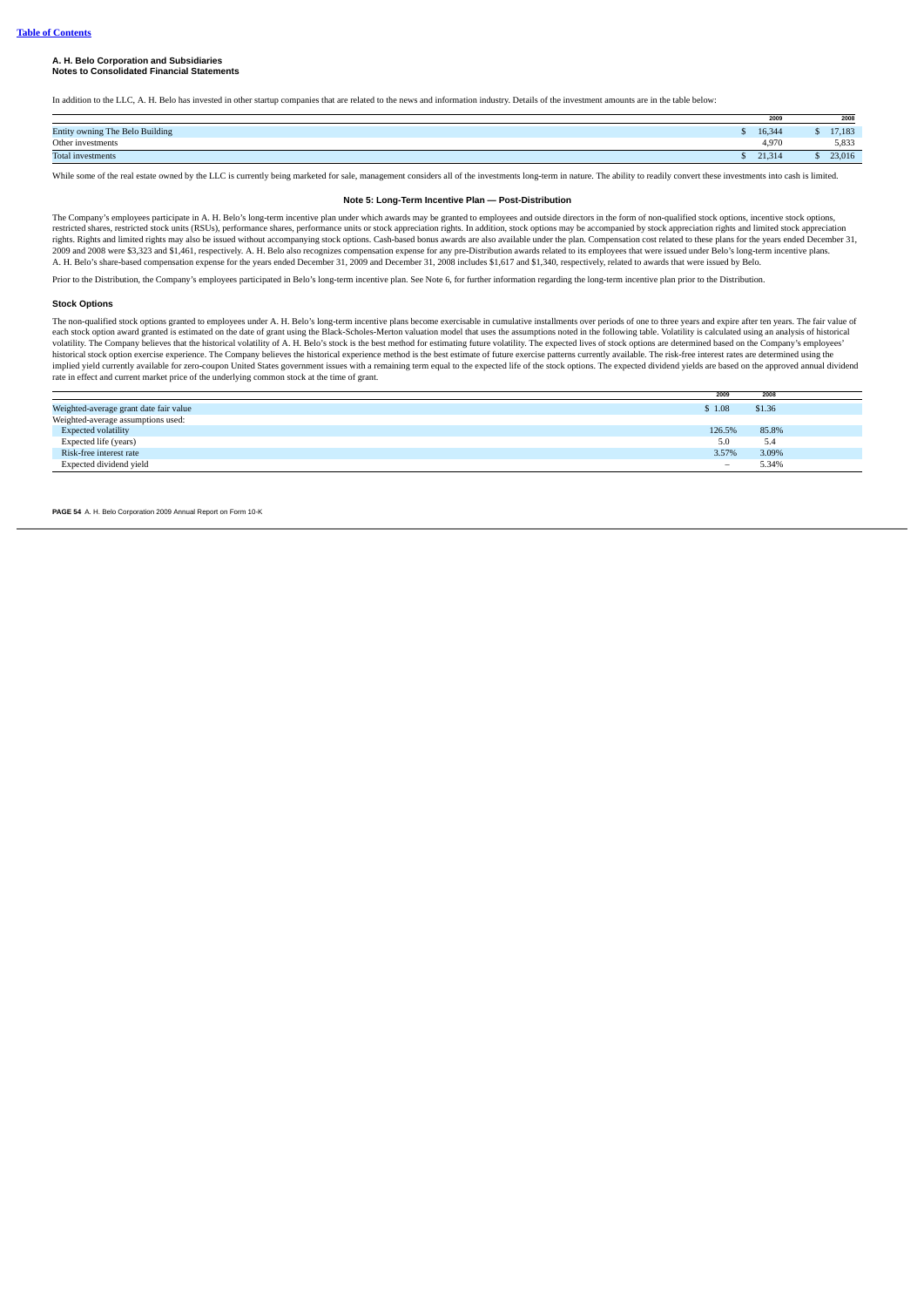A summary of stock option activity under the A. H. Belo long-term incentive plan for the years ended December 31, 2009 and 2008 are set forth in the following table:

|                                                                | Number of<br>Options                                                         | <b>Weighted-Average</b><br><b>Exercise Price</b> |       |
|----------------------------------------------------------------|------------------------------------------------------------------------------|--------------------------------------------------|-------|
| Issued in connection with the Distribution on February 8, 2008 | 2,496,728                                                                    |                                                  | 21.09 |
| Granted                                                        | 1,493,500                                                                    |                                                  | 3.66  |
| Exercised                                                      | $\hspace{0.1in} \hspace{0.1in} \hspace{0.1in} \hspace{0.1in} \hspace{0.1in}$ |                                                  |       |
| Canceled                                                       | (205, 840)                                                                   |                                                  | 18.93 |
| Outstanding at December 31, 2008                               | 3,784,388                                                                    |                                                  | 14.32 |
| Vested and Exercisable at December 31, 2008                    | 2,261,507                                                                    |                                                  | 21.31 |
| Weighted average remaining contractual terms (in years)        | 6.1                                                                          |                                                  |       |
| Granted                                                        | 181,482                                                                      |                                                  | 1.26  |
| Exercised                                                      | (212,000)                                                                    |                                                  | 2.05  |
| Canceled                                                       | (626, 446)                                                                   |                                                  | 15.32 |
| Outstanding at December 31, 2009                               | 3,127,424                                                                    |                                                  | 13.12 |
| Vested and Exercisable at December 31, 2009                    | 2,230,235                                                                    |                                                  | 18.75 |
| Weighted average remaining contractual terms (in years)        | 4.1                                                                          |                                                  |       |

Stock options granted under the A. H. Belo long-term incentive plan are granted where the exercise price equals the closing stock price on the day of grant; therefore the stock options outstanding have no intrinsic value.

The following table summarizes information (net of estimated forfeitures) related to A. H. Belo stock options outstanding at December 31, 2009:

|                   | Number of<br>Options Outstanding(a) | <b>Weghted-Average</b><br><b>Remaining Life (years)</b> |  | <b>Average Exercise</b><br>Price | Number of<br>Options<br>Exercisable | <b>Average Exercise</b><br>Price |
|-------------------|-------------------------------------|---------------------------------------------------------|--|----------------------------------|-------------------------------------|----------------------------------|
|                   |                                     |                                                         |  |                                  |                                     |                                  |
| $$1.00 - $6.60$   | 1,283,000                           | 8.71                                                    |  | 3.10                             | 386,192                             | 4.99                             |
| $$6.61 - $17.99$  | 652.492                             | 1.46                                                    |  | 17.63                            | 652.111                             | 17.63                            |
| $$18.00 - $22.99$ | 583,979                             | 3.98                                                    |  | 21.12                            | 583,979                             | 21.12                            |
| $$23.00 - $29.00$ | 607,953                             | 4.41                                                    |  | 26.43                            | 607,953                             | 26.43                            |
| $$1.00 - $29.00$  | 3,127,424                           | 5.80                                                    |  | 13.12                            | 2,230,235                           | 18.75                            |

### (a) Comprised of Series B shares.

A. H. Belo recognized share-based compensation expense related to awards of stock options under its plan for the years ended December 31, 2009 and December 31, 2008 of \$837 and \$1,325, respectively.

Of the total A. H. Belo stock options outstanding at December 31, 2009, 2,056,990 stock options with a weighted average exercise price of \$10.27 are held by A. H. Belo employees and non-employee directors. The remaining 1,070,434 stock options are held by Belo employees.

In connection with the Distribution of A. H. Belo on February 8, 2008, holders of outstanding Belo stock options received an adjusted Belo stock option for the same number of shares of Belo common stock as held before but with a reduced exercise price based on the closing price on February 8, 2008. Holders also received one new A. H. Belo stock option for every five Belo stock options held as of the Distribution Date (the distribution ratio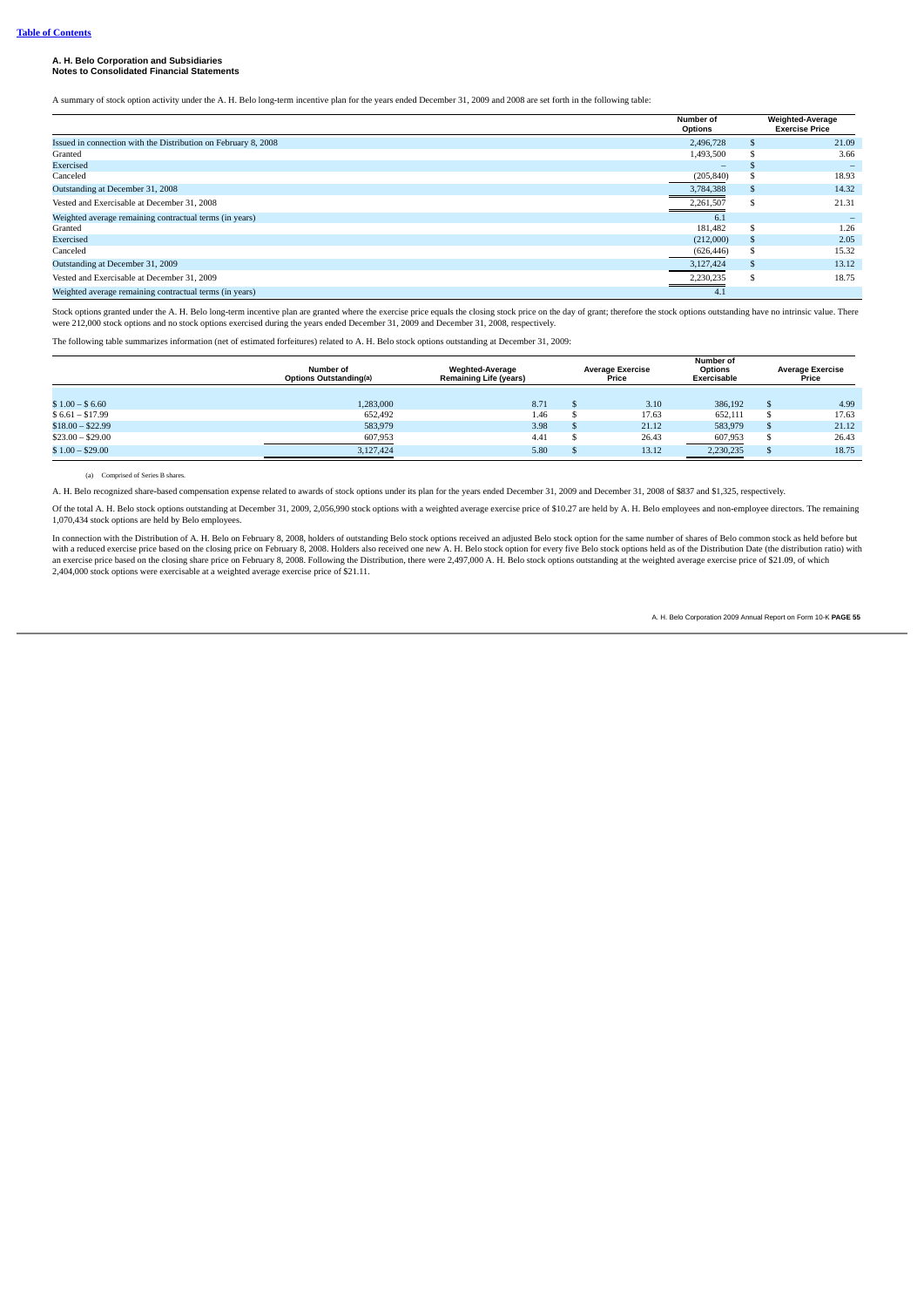### **Restricted Stock Units**

Under A. H. Belo's long-term incentive plan, its Board of Directors has awarded restricted stock units (RSUs). The RSUs have service and/or performance conditions and vest over a period of one to three years. Upon vesting, the RSUs will be redeemed with 60 percent in A. H. Belo Series A common stock and 40 percent in cash. A liability has been established for the cash portion of the redemption. During the vesting period, holders of servicebased RSUs and RSUs with performance conditions where the performance conditions have been met participate in A. H. Belo dividends declared by receiving payments for dividend equivalents. Such dividend equivalents are recorded as components of share-based compensation. The RSUs do not have voting rights.

A summary of RSU activity under the A. H. Belo long-term incentive plan for the years ended December 31, 2009 and December 31, 2008 are set forth in the following table:

|                                  | Number of<br>Options | <b>Weighted-Average</b><br>Price on Date of<br>Grant |
|----------------------------------|----------------------|------------------------------------------------------|
| Outstanding at February 8, 2008  | 391,297              | 18.35                                                |
| Granted                          | 61,398               | 7.65                                                 |
| Vested                           | (45,050)             | 19.10                                                |
| Canceled                         | (4,694)              | 19.09                                                |
| Outstanding at December 31, 2008 | 402,951              | 16.63                                                |
| Granted                          | 155,540              | 1.26                                                 |
| Vested                           | (109, 415)           | 19.78                                                |
| Canceled                         | (10, 494)            | 16.71                                                |
| Outstanding at December 31, 2009 | 438,582              | 10.35                                                |
|                                  |                      |                                                      |

The fair value of the RSUs granted is determined using the closing trading price of A. H. Belo's shares on the grant date. The Company recognized expense of \$2,487 and a credit for share-based compensation related to awards of RSUs of \$238 for the years ended December 31, 2009 and December 31, 2008, respectively. The weighted-average grant-date fair value of the RSUs granted during the years ended December 31, 2009 was \$1.26 and \$7.65, compensation cost related to non-vested RSUs. The compensation cost is expected to be recognized over a weighted-average period of less than one year. At December 31, 2009 and December 31, 2008 and Secember 31, 2008, respe recorded as a liability at December 31, 2009 and December 31, 2008, respectively.

In connection with the Distribution, the Belo RSUs were treated as if they were issued and outstanding shares. As a result, the Belo RSUs and the A. H. Belo RSUs taken together, had the same aggregate value based on the closing prices of the Belo stock and the A. H. Belo stock on the Distribution Date, as the Belo RSUs immediately prior to the Distribution.

Each stock option and RSU (of A. H. Belo and of Belo) otherwise have the same terms as the current award. The awards continue to vest as under the existing vesting schedule based on continued employment with Belo or A. H. Belo, as applicable. Following the Distribution, A. H. Belo and Belo recognizes compensation expense for any pre-Distribution awards related to their respective employees, regardless of which company ultimately issues the awards.

### **Note 6: Long-Term Incentive Plan-Prior to the Distribution**

Prior to the Distribution, the Company's employees participated in Belo's long-term incentive plan under which awards may be granted to employees and outside directors in the form of non-qualified stock options, incentive stock options, restricted shares, RSUs performance shares, performance units or stock appreciation rights. In addition, stock options may be accompanied by stock appreciation rights and limited stock appreciation rights.<br>R

Compensation cost charged to the Company under Belo's long-term incentive plan for the year ended December 31, 2007 was \$9,085.

**PAGE 56** A. H. Belo Corporation 2009 Annual Report on Form 10-K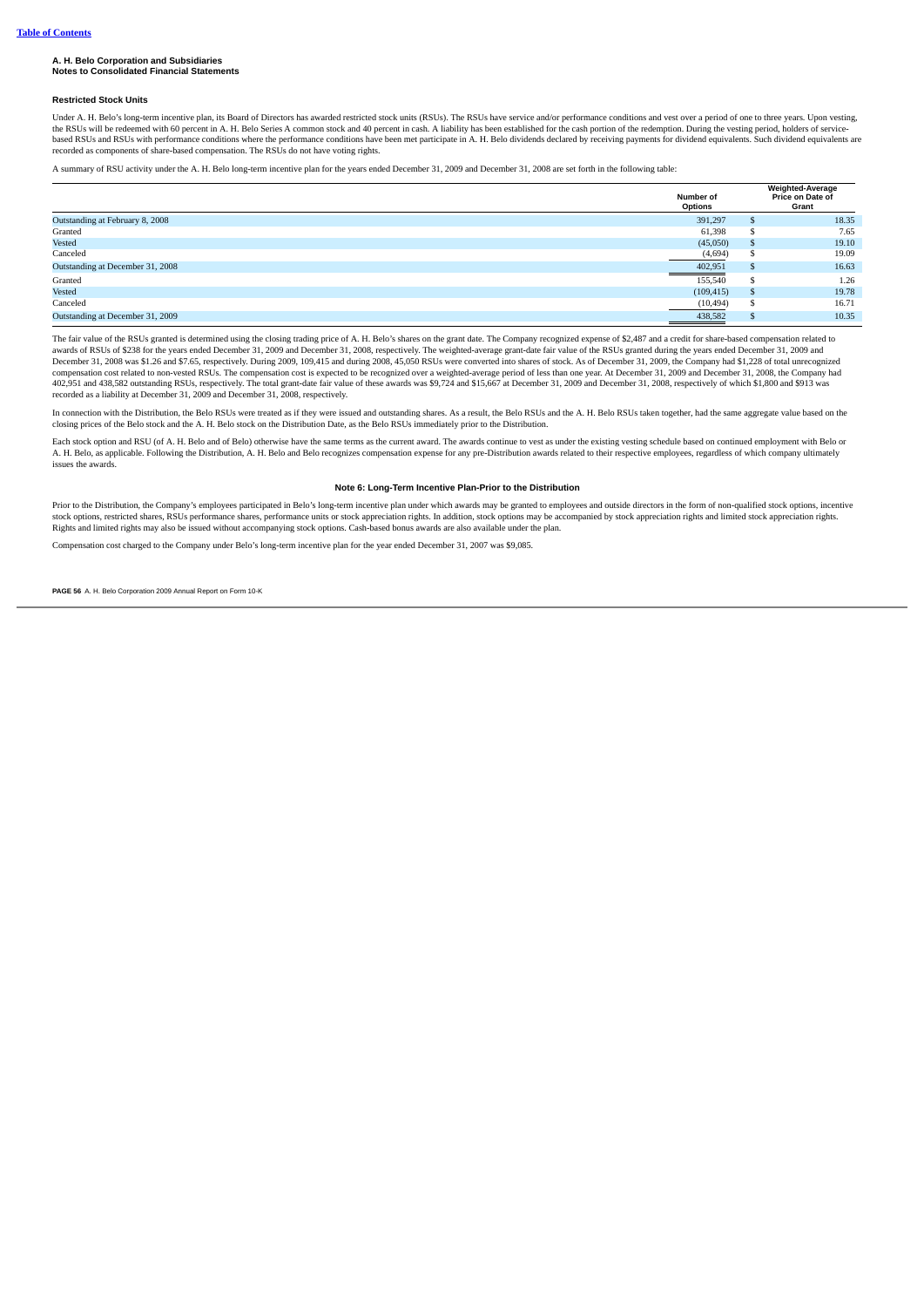#### *Stock Options*

The non-qualified stock options granted to employees under Belo's long-term incentive plan become exercisable in cumulative installments over periods of one to three years and expire after 10 years. The fair value of each experience using a rolling one-year average. Belo believes the historical experience method is the best estimate of future exercise patterns currently available. The risk-free interest rates are determined using the implie and current market price of the underlying common stock at the time of grant.

|                                        | 2007     |
|----------------------------------------|----------|
| Weighted-average grant date fair value | 6.01     |
| Weighted-average assumptions used:     |          |
| <b>Expected volatility</b>             | 27.2%    |
| Expected lives (years)                 | $\alpha$ |
| Risk-free interest rate                | 4.66%    |
| Expected dividend yields               | 2.51%    |
|                                        |          |

A summary of stock option activity under the Belo long-term incentive plan for the year ended December 31, 2007, is set forth in the following table:

|                                       | 2007                                            |                                           |
|---------------------------------------|-------------------------------------------------|-------------------------------------------|
|                                       | Number of<br>Options                            | Weighted-<br>Average<br>Exercise<br>Price |
| Outstanding at January 1              | 14,757,498                                      | \$21.43                                   |
| Granted                               | 85,237                                          | \$19.91                                   |
| Exercised                             | (709, 214)                                      | \$17.79                                   |
| Canceled                              | (1,648,873)                                     | \$25.70                                   |
| Outstanding at December 31            | 12,484,648<br>and the control of the control of | \$21.04                                   |
| Vested and Exercisable at December 31 | 12,021,912                                      | \$21.05                                   |

Stock options granted under the Belo long-term incentive plan are granted where the exercise price equals the closing stock price on the day of grant; therefore the stock options outstanding have no intrinsic value. The to intrinsic value of stock options exercised during the year ended December 31, 2007 was \$2,085.

The following table summarizes information (net of estimated forfeitures) related to Belo stock options outstanding at December 31, 2007:

| Range of<br><b>Exercise Prices</b> | Number of<br>Options<br>Outstanding(a) | Weighted-Average<br>Remaining<br>Life (years) | Average<br>Exercise<br>Price | Number of<br>Options<br>Exercisable | Average<br>Exercise<br>Price |  |
|------------------------------------|----------------------------------------|-----------------------------------------------|------------------------------|-------------------------------------|------------------------------|--|
| $15 - 18$                          | 4,608,569                              | 3.28                                          | 17.66                        | 4.442.704                           | 17.65                        |  |
| $19 - 21$                          | 4,223,222                              | 4.21                                          | 20.40                        | 3,900,970                           | 520.34                       |  |
| $22 - 29$                          | 3,638,284                              | 6.13                                          | 26.05                        | 3,566,660                           | 26.09                        |  |
| $15 - 29$                          | 12,470,075                             | 4.43                                          | 21.04                        | 11,910,334                          | 21.06                        |  |

(a) Comprised of Series B shares.

Belo recognized share-based compensation expense related to awards of stock options for the year ended December 31, 2007 of approximately \$3,958, of which \$1,798 was charged to the Company. As of December 31, 2007, employees of the Company held stock options to purchase 4,613,000 shares of Belo Series B shares with a weighted-average exercise price of \$20.96, of which 4,099,000 of these stock options with a weighted-average<br>exercise be recognized over a weighted-average period of 1.2 years.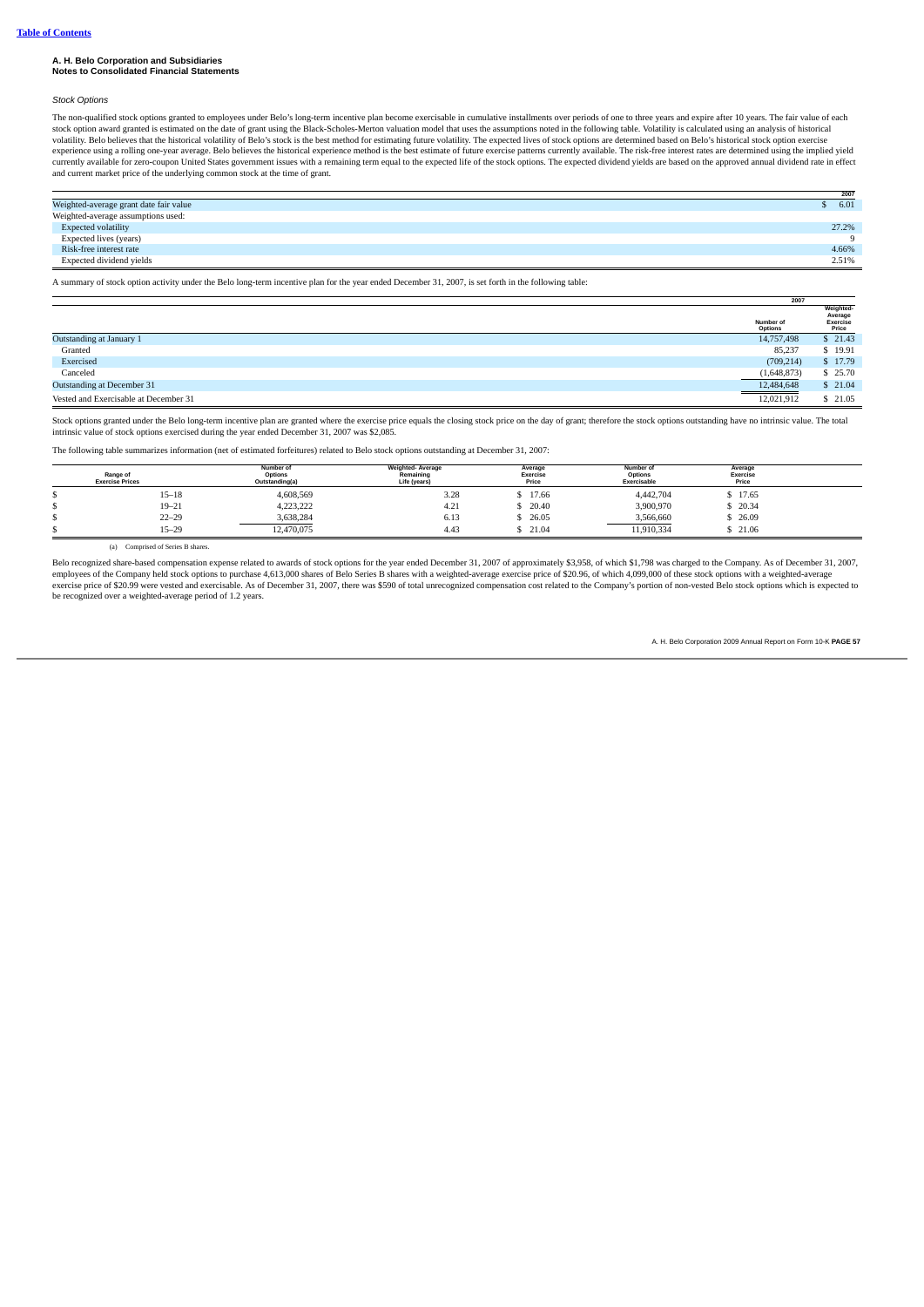In connection with the Distribution of A. H. Belo on February 8, 2008, holders of outstanding Belo stock options received an adjusted Belo stock option for the same number of shares of Belo common stock as held before but with a reduced exercise price based on the closing price on February 8, 2008. Holders also received one new A. H. Belo stock option for every five Belo stock options held as of the Distribution Date (the distribution ratio an exercise price based on the closing share price on February 8, 2008. Following the Distribution, there were 2,497,000 A. H. Belo stock options outstanding at the weighted-average exercise price of \$21.09, of which 2,404,000 stock options were exercisable at a weighted-average exercise price of \$21.11.

### **Restricted Stock Units**

Under Belo's long-term incentive plan, its Board of Directors has awarded restricted stock units. The RSUs have service and/or performance conditions and vest over a period of one to three years. Upon vesting, the RSUs wil be redeemed with 60 percent in Belo Series A common stock and 40 percent in cash. A liability has been established for the cash portion of the redemption. During the vesting period, holders of service-based RSUs and RSUs<br>w share-based compensation. The RSUs do not have voting rights.

A summary of RSU activity under the Belo long-term incentive plan for the year ended December 31, 2007, is set forth in the following table.

|                            | 2007                                                         |                                           |
|----------------------------|--------------------------------------------------------------|-------------------------------------------|
|                            | Number of<br>Options                                         | Weighted-<br>Average<br>Exercise<br>Price |
| Outstanding at January 1   | 1,388,206                                                    | \$19.53                                   |
| Granted                    | 813,583                                                      | \$17.18                                   |
| Exercised                  | (127, 863)                                                   | \$21.36                                   |
| Canceled                   | (125,066)                                                    | \$19.22                                   |
| Outstanding at December 31 | 1,948,860<br>the contract of the contract of the contract of | \$18.45                                   |
| Vested at December 31,     | $\overline{\phantom{0}}$                                     | $\overline{\phantom{a}}$                  |

The fair value of the RSUs granted is determined using the closing trading price of Belo's shares on the grant date. Belo recognized share-based compensation expense related to awards of RSUs of \$16,239 for the year ended December 31, 2007, of which \$7,287 was charged to the Company. The weighted-average grant-date fair value of the RSUs granted during the year ended December 31, 2007 was \$17.18. During 2007, 127,863 RSUs were converted into shares of stock. As of December 31, 2007, Belo had \$15,215 of total unrecognized compensation cost related to non-vested RSUs, of which the Company's portion was \$5,333. The compensation cost is expected to be recognized over a weighted-average period of 2.09 years for Belo and 2.36 years for the Company.

In connection with the Distribution, the Belo RSUs were treated as if they were issued and outstanding shares. As a result, the Belo RSUs and the A. H. Belo RSUs taken together, had the same aggregate value based on the cl

Each stock option and RSU (of A. H. Belo and of Belo) will otherwise have the same terms as the current award. The awards will continue to vest as under the existing vesting schedule based on continued employment with Belo or A. H. Belo, as applicable. Following the Distribution, A. H. Belo and Belo recognizes compensation expense for any pre-Distribution awards related to their respective employees, regardless of which company ultimately issued the awards. A liability of \$1,800 and \$913 was recorded at December 31, 2009 and December 31, 2008, respectively, for all RSUs granted by the Company.

### **Note 7: Defined Contribution Plans**

Effective as of February 8, 2008, Belo transferred the vested and non-vested account balances of A. H. Belo employees and former employees from the Belo defined contribution plan to a defined contribution plan established and sponsored by A. H. Belo. Effective with this transfer, A. H. Belo assumed and became solely responsible for all liabilities of Belo's defined contribution plan with respect to A. H. Belo's employees and former employee

**PAGE 58** A. H. Belo Corporation 2009 Annual Report on Form 10-K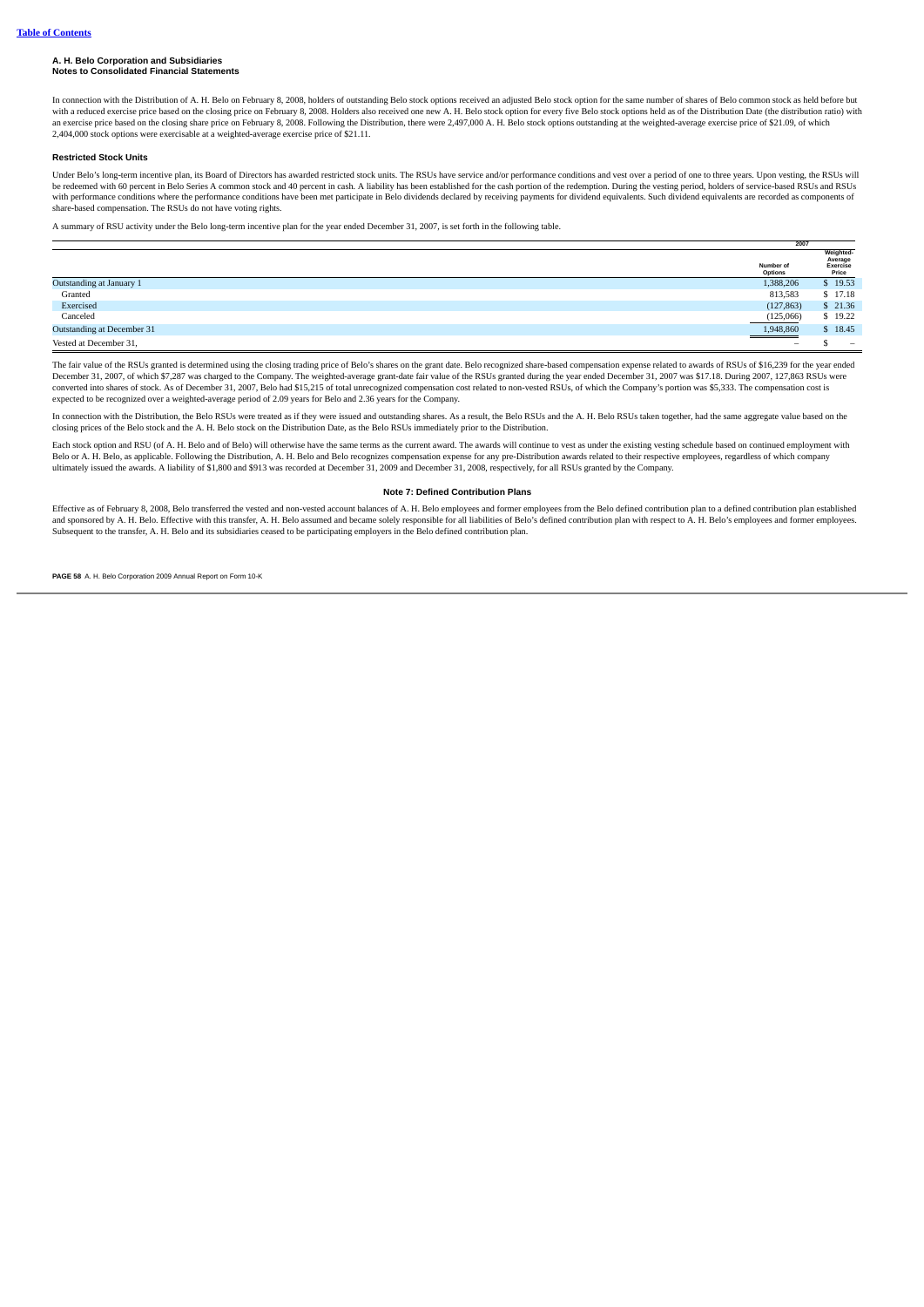The defined contribution plan covers substantially all employees of A. H. Belo. Participants may elect to contribute a portion of their pretax compensation as provided by the plan and Internal Revenue Service regulations. maximum pretax contribution an employee can make is 100 percent of his or her annual eligible compensation (less required withholdings and deductions) up to statutory limits. Employees participate in the defined<br>contributi Providence newspaper guild, and in 2004, for members of the Providence newspaper guild); or under the Classic Plan (for employees who elected to continue participation in Belo's defined benefit pension plan). See Note 8<br>fo employees' contributions under the Star Plan. Under the Classic Plan, Belo matches a percentage of the employees' contribution but does not make the two percent contribution of the participant's compensation. On January 1, 2009, the Company suspended the two percent Company contribution and suspended the remaining Company matching contribution on April 1, 2009.

Prior to the Distribution, the Company's employees participated in a Belo-sponsored defined contribution plan established effective October 1, 1989. The Company was charged \$1,640, \$10,571 and \$9,881 in 2009, 2008 and<br>2007 **Company** 

In March 2007, Belo froze benefits under the Pension Plan. See Note 8 for further discussion. As part of the curtailment of the Pension Plan, the Company is providing transition benefits to affected A. H. Belo employees, including supplemental contributions to the A. H. Belo Pension Transition Supplement Plan, a defined contribution plan, for a period of up to five years. Prior to February 8, 2008, A. H. Belo established the A. H. Belo Pen Transition Supplement Plan, a defined contribution plan. Concurrent with the date that Belo made its contribution to its pension transition supplement defined contribution plan for the 2007 plan year, Belo caused the vested and non-vested account balances of A. H. Belo employees and former employees to be transferred to the A. H. Belo Pension Transition Supplement Plan. At this time, A. H. Belo assumed sole responsibility for all liabilities for plan benefits of Belo's pension transition supplement defined contribution plan with respect to A. H. Belo's employees and former employees. A. H. Belo reimbursed Belo for the aggregate contribution made by Belo to its pension transition supplement defined contribution plan for the 2007 plan year for the accounts of A. H. Belo employees and former employees. As a result, during 2008, the Company accrued supplemental pension transition<br>co A. H. Belo.

Belo also sponsors non-qualified defined contribution retirement plans for certain employees. Expense recognized by the Company in 2007 for these plans was \$1,806. Subsequent to December 31, 2007, the plans were discontinued and balances were transferred to the respective participants prior to the Distribution of A. H. Belo.

#### **Note 8: Defined Benefit Pension and Other Post-Retirement Plans**

Prior to the Distribution, some of the Company's employees participated in Belo's Pension Plan, which covers employees who elected to continue participation in the plan when it was frozen to new participants in 2000 (for employees other than members of the Providence newspaper guild) and in 2004 (for members of the Providence newspaper guild). The benefits are based on years of service and the average of the employee's five consecutive<br>yea

Belo froze benefits under the Pension Plan effective March 31, 2007. As part of this curtailment of the Pension Plan, Belo and A. H. Belo are providing transition benefits to affected employees, including the granting of f years of additional credited service under the Pension Plan and supplemental contributions for a period of up to five years to a defined contribution plan.

Company was charged \$(2,772) for the year ended December 31, 2007 for pension costs for its employees, excluding corporate employees whose compensation and benefits are partially allocated to the Company.

Subsequent to the Distribution of A. H. Belo, Belo retained sponsorship of the Pension Plan and, jointly with A. H. Belo, oversees the investments of the Pension Plan. Belo administers benefits for the Belo and A. H. Belo current and former employees who participate in the Pension Plan in accordance with the terms of the Pension Plan. The Distribution caused each A. H. Belo employee to have a separation from service for purposes of<br>commenci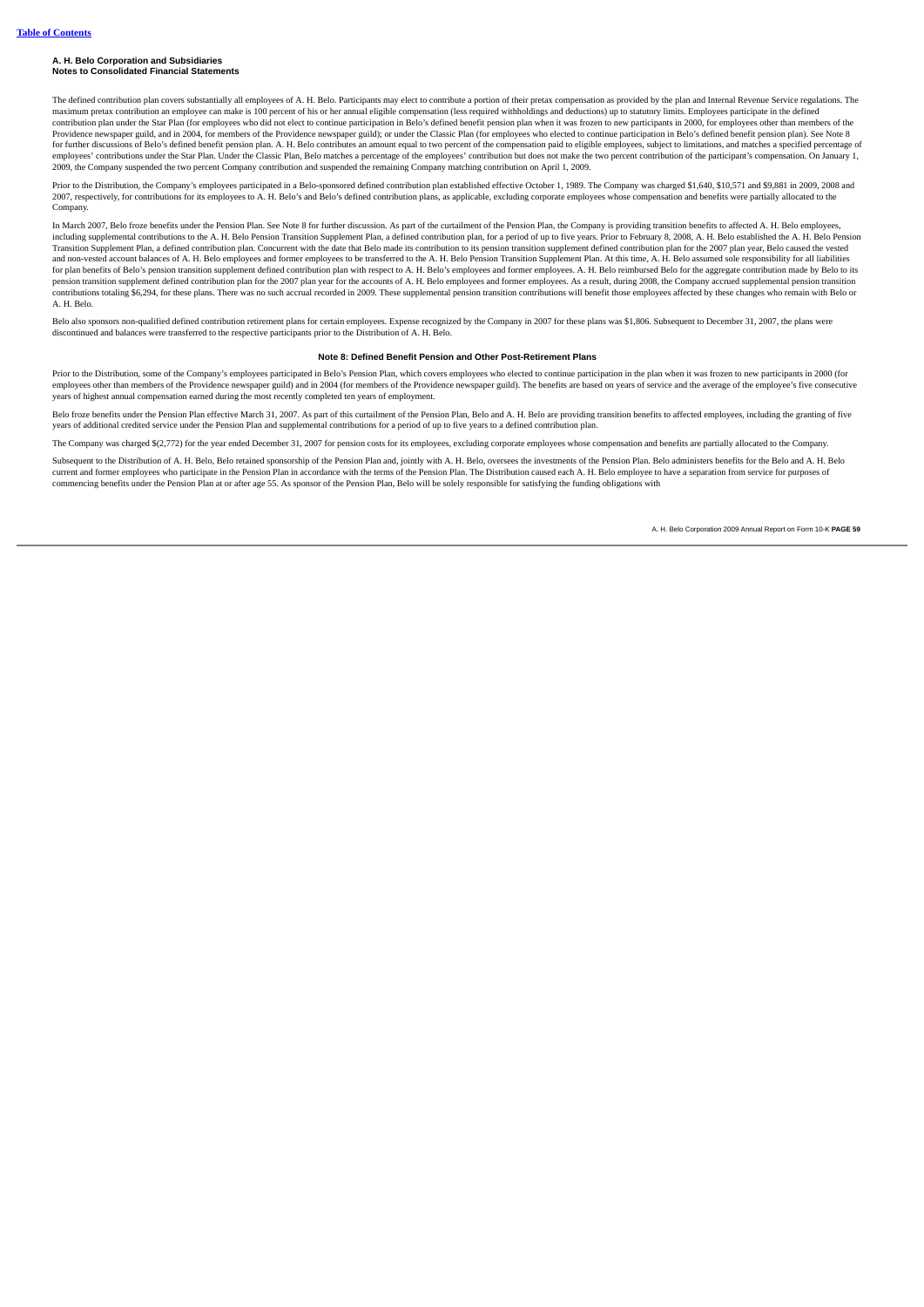respect to the Pension Plan and retains sole discretion to determine the amount and timing of any contributions required to satisfy such funding obligations. Belo also retains the right, in its sole discretion, to terminat Pension Plan.

By prior agreement, A. H. Belo is contractually obligated to reimburse Belo for 60 percent of each contribution Belo makes to the Pension Plan

With respect to the Pension Plan, the reconciliation of the beginning and ending balances of the projected benefit obligation and the fair value of plans assets for the years ended December 31, 2009 and 2008, and the accumulated benefit obligation at December 31, 2009 and 2008, as determined and reported by Belo are as follows (unaudited):

|                                           |     | 2009       | 2008          |
|-------------------------------------------|-----|------------|---------------|
| <b>Funded Status</b>                      |     |            |               |
| Projected benefit obligation              |     |            |               |
| As of January 1                           | \$. | 495,421    | \$<br>451,058 |
| Actuarial (gains) losses                  |     | 36,753     | 31,958        |
| Interest cost                             |     | 32,909     | 32,603        |
| Benefits paid                             |     | (23,502)   | (20, 198)     |
| As of December 31                         |     | 541,581    | 495,421       |
| Fair Value of Plan Assets As of January 1 |     | 302,880    | 453,646       |
| Actual return on plan assets              |     | 65,856     | (130, 568)    |
| Benefits paid                             |     | (23,502)   | (20, 198)     |
| As of December 31                         |     | 345,234    | 302,880       |
| Funded status as of December 31           |     | (196, 347) | (192, 541)    |
| <b>Accumulated Benefit Obligation</b>     |     | 541,581    | 495,421       |
|                                           |     |            |               |

The expected benefit payments to participants, net of administrative expenses, under the Pension Plan are as follows (unaudited):

|              | <b>Total Plan</b> |
|--------------|-------------------|
| 2010         | 26,460            |
| 2011<br>2012 | 27,608            |
|              | 28,605            |
| 2013         | 30,130            |
| 2014         | 31,700            |

Belo's current funding policy is to contribute annually to the Pension Plan amounts sufficient to meet minimum funding requirements as set forth in employee benefit and tax laws, but not in excess of the maximum tax-<br>deduc Belo in 2009 or 2008. Belo has informed the Company it expects to make contributions totaling \$14,277 to the Pension Plan in 2010. As described more fully above, if contributions of \$14,277 are made to the Pension Plan in<br> future years. No plan assets are expected to be returned to Belo during the fiscal year ending December 31, 2010.

As discussed in Note 10, in the third quarter 2009, Belo and the Company amended the tax matters agreement to allow the Company's tax loss for the year ended December 31, 2008, to be carried back against Belo's 2007 consolidated tax return which generated an \$11,978 federal income tax refund. Belo and the Company areed that the refund will be held by Belo on the Company's behalf and applied towards the Company's future obligations<br>to to the Pension Plan in 2010, the amount of reimbursement Belo will receive from the Company will be \$8,566. Funds held by Belo on behalf of the Company as of December 31, 2009, are recorded in "Funds held by Belo<br>Corp. for

A. H. Belo also sponsors post-retirement benefit plans for certain employees. Expense for these plans recognized in 2009, 2008 and 2007 was \$217, \$388, and \$517, respectively.

**PAGE 60** A. H. Belo Corporation 2009 Annual Report on Form 10-K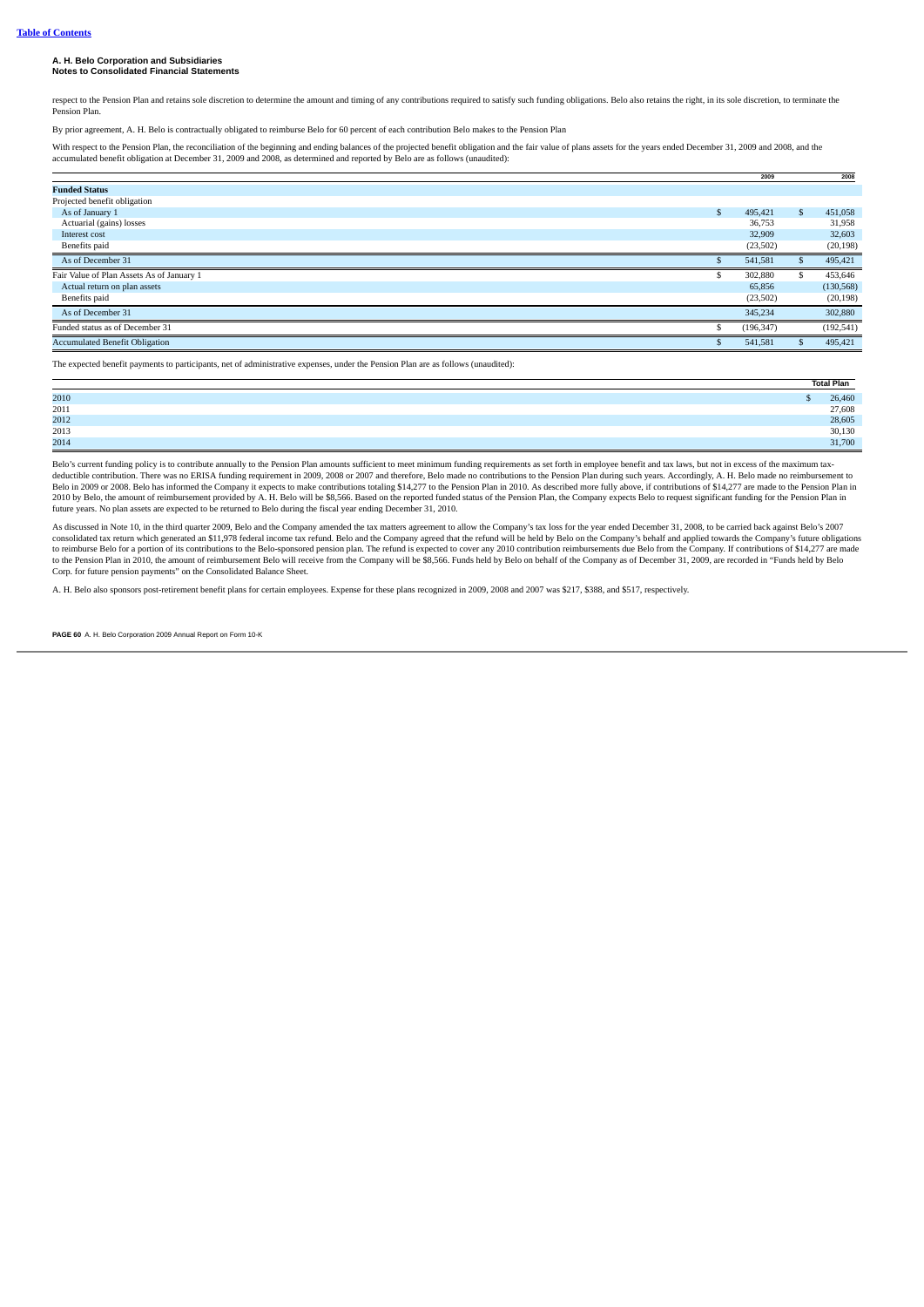#### **Note 9: Long-term Debt**

On February 4, 2008, the Company entered into a \$100,000 senior revolving credit facility (the "2008 Credit Agreement"), with JP Morgan Chase Bank, N.A., J.P. Morgan Securities, Inc., Banc of America Securities LLC, Bank of America, N.A. and certain other parties thereto. The 2008 Credit Agreement was effective as of the Distribution Date and may be used for future working capital needs and other general corporate purposes, including letters of credit.

As of September 30, 2008, the Company was not in compliance with the fixed charge coverage ratio as required by its credit facility. During the fourth quarter of 2008, the Company's bank group approved an amendment and waiver to its credit facility.

On January 30, 2009, the Company entered into an amendment and restatement of the 2008 Credit Agreement (the "Amended and Restated Credit Agreement"). The Amended and Restated Credit Agreement was effective as of January 30, 2009 with a maturity date of April 30, 2011. The Amended and Restated Credit Agreement provided for a \$50,000 working capital facility that is subject to a borrowing base and other covenants and restrictions Company and each of its specified subsidiaries entered into an Amended and Restated Pledge and Security Agreement granting a security interest in all personal property and other assets now owned or thereafter acquired.

On December 3, 2009, the Company entered into the Second Amendment ("Second Amendment") to the Amended and Restated Credit Agreement (the Amended and Restated Credit Agreement as so amended, the "Credit" Agreement"). Among other matters, the Second Amendment to the Credit Agreement extends the maturity date of the credit facility from April 30, 2011 to September 30, 2012, reduces the total commitment amount from \$50,000 to \$25,000, and releases certain real property securing the facility. The amended facility remains subject to a borrowing base. If borrowing capacity under the amended credit facility becomes less than \$17,500, the fixed charge coverage ratio covenant of 1:1 will apply. The Second Amendment also makes certain minor administrative amendments to the Amended and Restated Pledge and Security Agreement dated as of January 30, 2009. The decrease in the Company's revolving credit facility from \$50,000 to \$25,000 was a decision made by management. Management concluded that based on estimated future borrowing needs, the cost of the revolving credit credi facility, and borrowing base availability, \$25,000 was sufficient to meet the Company's borrowing needs. The borrowing base is calculated using eligible accounts receivable and inventory, as defined in the Credit Agreement. A decrease in the borrowing base could create a situation that would limit the Company's borrowing capacity. At December 31, 2009, the Company had eligible collateral to secure the Credit Agreement of \$44,202, resulting in a borrowing base of \$25,000. When letters of credit and other required reserves are deducted from the borrowing base, the Company had \$18,871 of borrowing capacity available under the Credit Agreement as of<br>December 31, 20

Prior to the Distribution, A. H. Belo and its subsidiaries had notes payable arrangements with Belo, primarily to facilitate tax planning and cash management strategies. These notes accrued interest at prime plus one perce to Belo by the Company and its subsidiaries or assigned indebtedness to the Company. This effectively settled the notes payable balances.

Notes payable at December 31, 2009 and 2008 consist of the following:

|                                     | .<br>™empe.<br>.<br>     | <b>Production</b> |
|-------------------------------------|--------------------------|-------------------|
|                                     | 2009                     | 2008              |
| Current maturity of revolving notes | $\overline{\phantom{a}}$ | \$10,000          |

The average effective interest rate on the notes payable was 3.7 percent at December 31, 2008.

By agreement with the banks party to the Company's Amended and Restated Credit Agreement dated as of January 30, 2009, the Company's and certain of its subsidiaries' obligations to deliver financial statements for the fiscal year ended December 31, 2009 and the related certification of a Financial Officer and the certification of the Company's accounting firm and financial statements for the fiscal months ended January 31,2010 and<br>Febru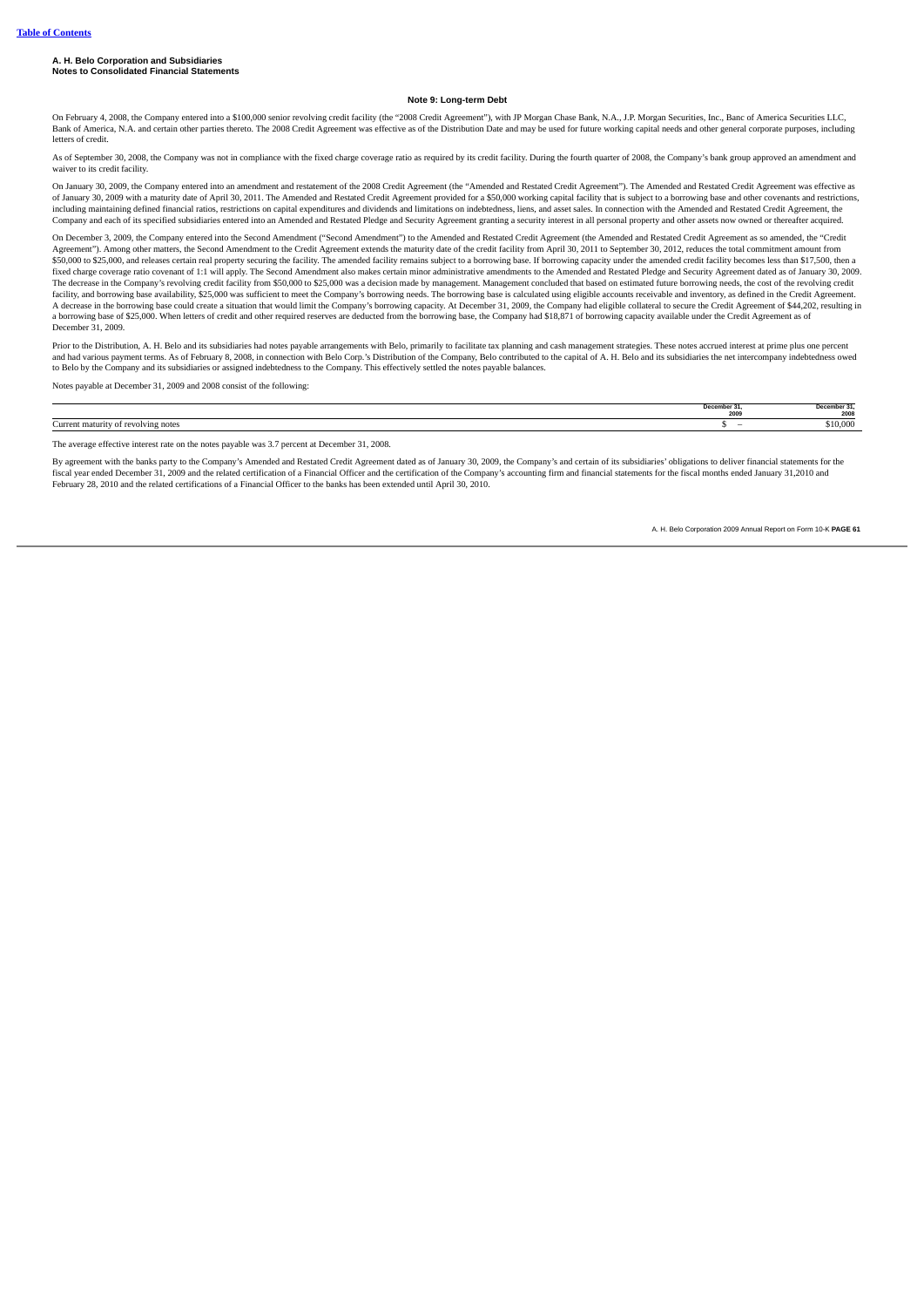### **Note 10: Income Taxes**

Income tax benefit for the years ended December 31, 2009, 2008 and 2007 consists of the following:

|                          | 2009                     | 2008<br>as restated      | 2007      |
|--------------------------|--------------------------|--------------------------|-----------|
| Current                  |                          |                          |           |
| Federal                  | $\overline{\phantom{a}}$ | $\overline{\phantom{a}}$ | 4,527     |
| State                    | 1,531                    | 4,092                    | 5,678     |
| Total current            | 1,531                    | 4,092                    | 10,205    |
| Deferred                 |                          |                          |           |
| Federal                  | (15,793)                 | (18, 776)                | (8,259)   |
| State                    | 1,787                    | (1, 173)                 | (3, 433)  |
| Total deferred           | (14,006)                 | (19, 949)                | (11, 692) |
| Total income tax benefit | (12, 475)                | (15, 857)                | (1, 487)  |
|                          |                          |                          |           |

Income tax benefit for the years ended December 31, 2009, 2008, and 2007 differs from amounts computed by applying the applicable United States federal income tax rate as follows:

|                                                    |   | 2009      | 2008<br>as restated      | 2007            |
|----------------------------------------------------|---|-----------|--------------------------|-----------------|
| Computed expected income tax expense               | ъ | (42, 130) | (22, 882)                | (121, 975)      |
| Texas margin tax adjustment                        |   |           |                          | (1,896)         |
| State Income Tax (net of federal benefit)          |   | 863       | 1,650                    | 3,380           |
| 2008 State Provision to Return True Up             |   | (1,712)   | -                        |                 |
| Impairment                                         |   | 25,584    | 4,951                    | 120,548         |
| Valuation Allowance                                |   | 15,383    | -                        | $\qquad \qquad$ |
| Valuation Allowance Reduction due to NOL Carryback |   | (11,978)  |                          |                 |
| Deferred Tax True Up                               |   | 881       | $\overline{\phantom{a}}$ | $\qquad \qquad$ |
| Other Items                                        |   | 634       | 424                      | (1, 544)        |
| Income Tax Benefit                                 |   | (12, 475) | (15, 857)                | (1,487)         |
| Effective income tax benefit rate                  |   | 10.4%     | 24.3%                    | 0.4%            |

As of December 31, 2009, the Company expects to incur federal and state net operating tax losses of \$4,003 that can be carried back to prior taxable years and forward to future years. These losses will begin to expire in 2 and 2031 if not utilized.

In the third quarter 2009, Belo and the Company amended the tax matters agreement to allow the Company's tax loss for the year ended December 31, 2008, to be carried back against Belo's 2007 consolidated tax return. After the tax matters agreement was amended, Belo amended the previously filed 2007 consolidated tax return to generate an \$11,978 federal income tax refund. As discussed in Note 8, Belo and the Company agreed that the refund<br>wi benefit of entering into a similar letter agreement to address the 2009 projected net operating loss.

In May 2006, the Texas legislature enacted a new law that reforms the Texas franchise tax system and replaces it with a new tax system referred to as the Texas margin tax. The Texas margin tax was a significant change in t Texas tax law because it makes all legal entities subject to tax, including pass-through entities such as partnerships. The previous law only applied to corporations and limited liability companies. The Company conducts so

In accordance with provisions of the applicable accounting guidance, which requires that deferred tax assets and liabilities be adjusted to reflect the effect of the new legislation in the period of enactment, the Company<br>

**PAGE 62** A. H. Belo Corporation 2009 Annual Report on Form 10-K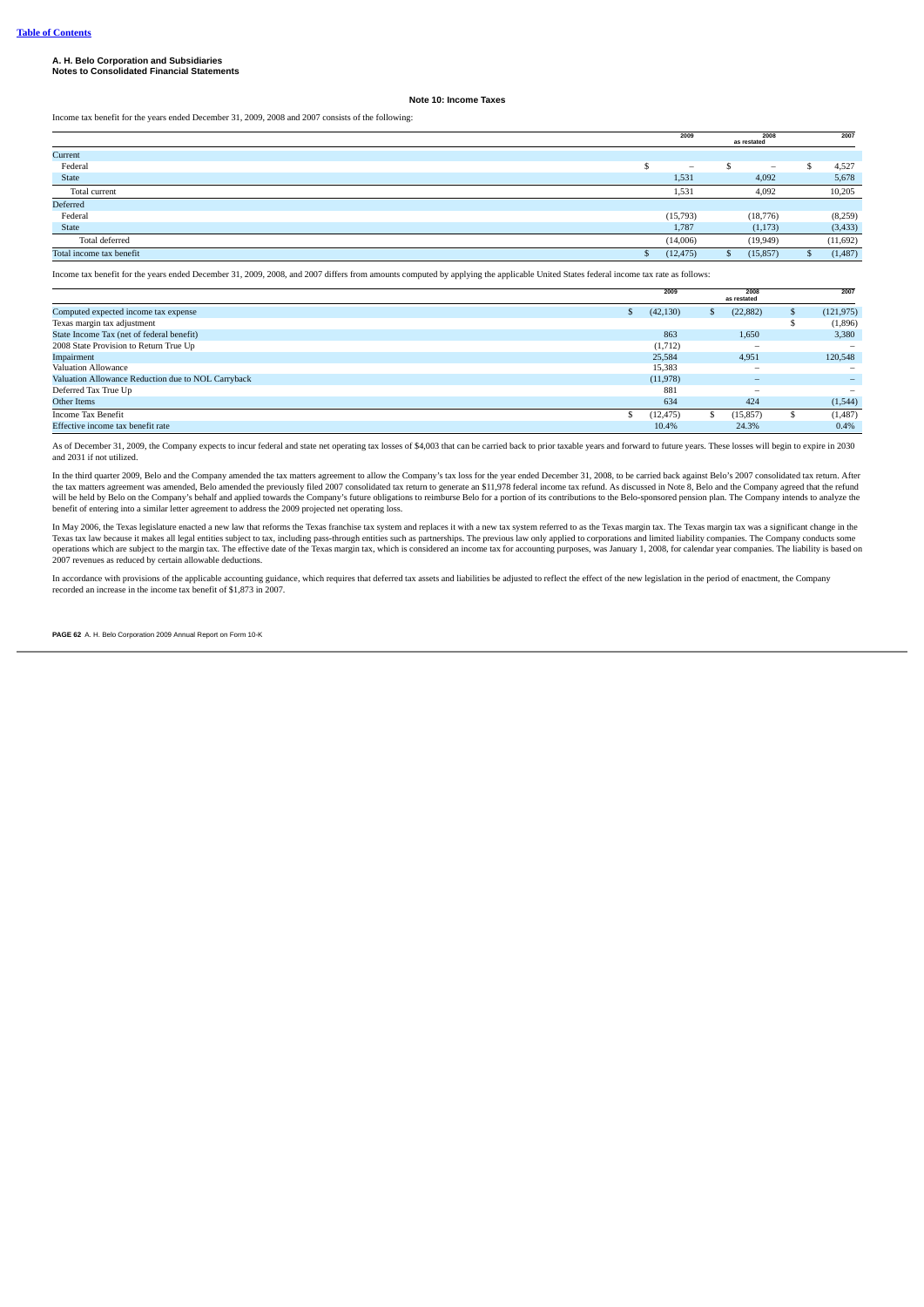Significant components of the Company's deferred tax liabilities and assets as of December 31, 2009 and 2008 are as follows:

|                                                                                | 2009        | 2008<br>as restated |
|--------------------------------------------------------------------------------|-------------|---------------------|
| Deferred tax assets                                                            |             |                     |
| Deferred compensation and benefits                                             | \$<br>4,901 | \$<br>4,688         |
| Expenses deductible for tax purposes in a year different from the year accrued | 6,996       | 8,336               |
| Net operating loss                                                             | 4,003       | 8,080               |
| Minimum pension                                                                | 246         | 246                 |
| Other                                                                          | 2,305       | 2,125               |
| Total deferred tax assets                                                      | 18,451      | 23,475              |
| Valuation allowance for deferred tax assets                                    | (3,405)     |                     |
| Deferred tax assets, net                                                       | 15,046      | 23,475              |
| Deferred tax liabilities                                                       |             |                     |
| Tax amortization in excess of book amortization                                | 11,980      | 14,118              |
| Tax depreciation in excess of book depreciation                                | 2,688       | 9,567               |
| Expenses deductible for tax purposes in a year different from the year accrued | 1,284       | 1,981               |
| State taxes                                                                    | (683)       | 243                 |
| Total deferred tax liabilities                                                 | 15,269      | 25,909              |
| Net deferred tax liabilities                                                   | 223         | 2,434<br>S          |

Deferred taxes are classified as current deferred assets or liabilities due to the classification of the related assets or liabilities as current in the Company's consolidated financial statements as of December 31, 2009 a generating sufficient future taxable income prior to the expiration of the loss carry forwards. Applicable accounting guidance places a threshold for recognition of net deferred tax assets. Based on the criteria establishe from these net operating loss carry forwards will not be realized. The factors used to assess the likelihood of realization of the deferred tax asset include reversal of future deferred tax liabilities, available tax plann and future taxable income. Any reversal relating to the valuation allowance will be recorded as a reduction of income tax expense.

On January 1, 2007 the Company adopted the applicable accounting for uncertainty in income taxes. This accounting guidance clarifies the accounting and disclosure requirements for uncertainty in tax positions as defined by the standard. In connection with the adoption of the new accounting guidance, the Company has analyzed its filing positions in all significant jurisdictions where it is required to file income tax returns for all open tax December 31, 2006 remain subject to examination. The Company's income tax returns in major state income tax jurisdictions where the Company operates remain subject to examination for various periods subsequent to December 31, 2001. The Company currently believes that all significant filing positions are highly certain and that, more likely than not, all of its significant income tax filing positions and deductions would be sustaine

### **Note 11: Commitments**

As of December 31, 2009, the Company had contractual obligations for capital expenditures that primarily relate to newspaper production equipment and leases. The table below summarizes the following commitments of the Company as of December 31, 2009:

| <b>Nature of Commitment</b>         | ---<br>Total    | 201                      | 2011              | 2012            | $\overline{\phantom{a}}$<br>ZUI | 201/                    | Thereafter |
|-------------------------------------|-----------------|--------------------------|-------------------|-----------------|---------------------------------|-------------------------|------------|
| expenditures and licenses<br>сариаг | $n =$<br>$\sim$ | $- - -$<br>. .           | $ -$<br>$\sim$    |                 |                                 | -                       |            |
| Non-cancelable operating leases     | 10.59<br>12.300 | $-$<br>$\cdots$<br>+.∠.י | $-47$<br>-3.34    | 0.98<br>---     | 220<br><b>4.JJ</b>              | $\sim$<br>2.11          | 4.197      |
| Total                               | \$19,861        |                          | $mn - m$<br>3.5/2 | \$2.98<br>94,30 | mn<br>.<br>04,03                | $\overline{a}$<br>32,17 | \$4,197    |

Total lease expense for property and equipment was \$6,912, \$7,773 and \$7,534 in 2009, 2008 and 2007, respectively.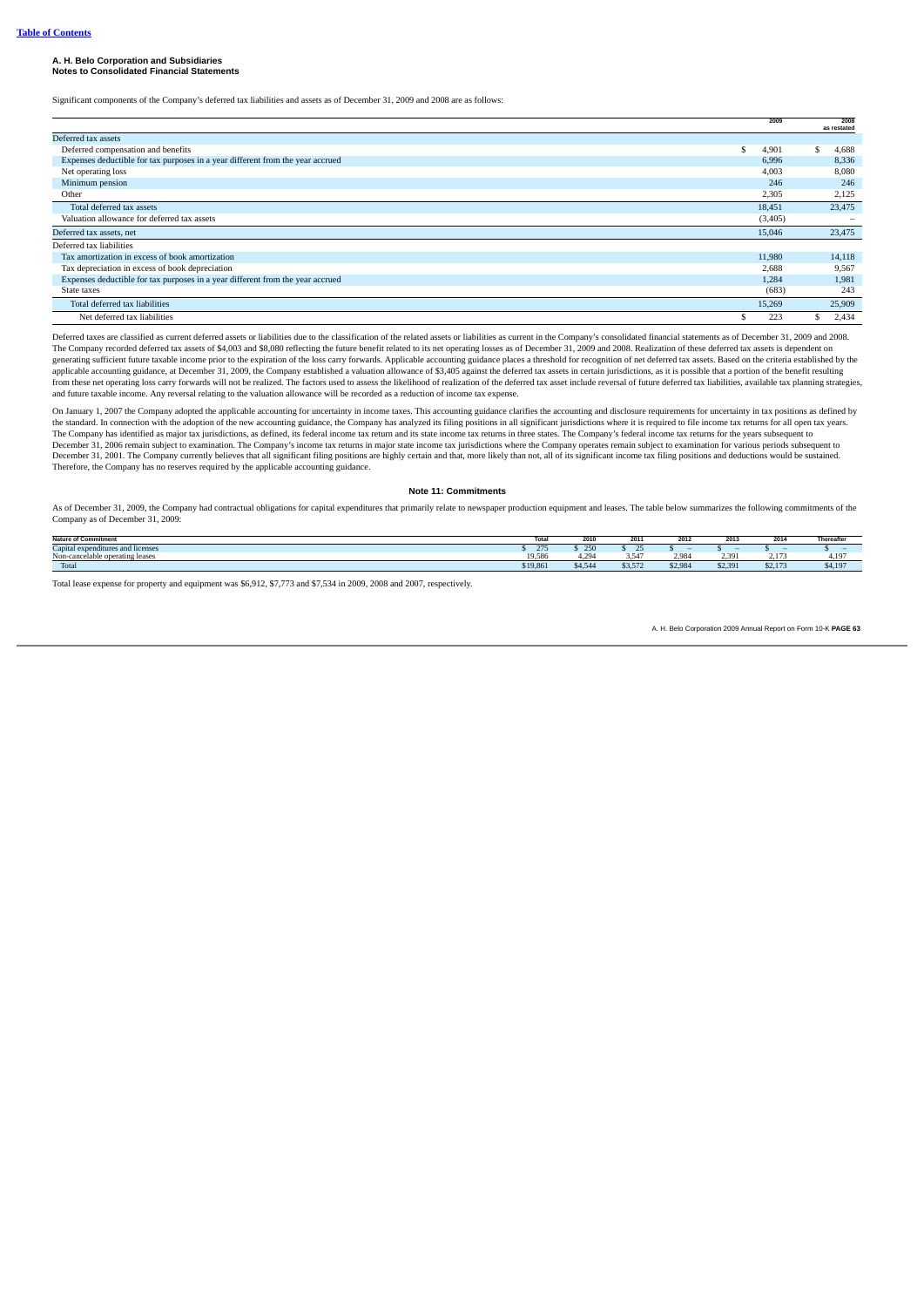#### **Note 12: Contingencies**

On August 23, 2004, August 26, 2004 and October 5, 2004, three related lawsuits, later consolidated, were filed by purported shareholders of Belo Corp. in the United States District Court for the Northern District of Texas against Belo, Robert W. Decherd, and Barry T. Peckham, a former executive officer of The Dallas Morning News, arising out of the circulation overstatement at The Dallas Morning News. James M. Moroney III was added later as a defendant. The plaintiffs sought to represent a purported class of shareholders who purchased Belo common stock between May 12, 2003 and August 6, 2004, and alleged violations of Sections 10(b) and 20(a) of the Securities Exchange Act of 1934. On April 2, 2008, the District Court denied plaintiffs' motion for class certification. On August 12, 2009, the United States Court of Appeals for the Fifth Circuit affirmed the District Co denial of class certification. On November 9, 2009, Belo and other parties to the consolidated lawsuit settled the lawsuit on terms that the Company considers favorable, without payment of any settlement amount that is material to the Company.

On October 24, 2006, 18 former employees of The Dallas Morning News filed a lawsuit against various A. H. Belo-related parties in the United States District Court for the Northern District of Texas. The plaintiffs' lawsuit mainly consists of claims of unlawful discrimination and ERISA violations. In June 2007, the court issued a memorandum order granting in part and denying in part defendants' motion to dismiss. In August 2007 and in March<br>2

On April 13, 2009, four former independent contractor newspaper carriers of The Press-Enterprise, on behalf of themselves and other similarly situated individuals, filed a purported class-action lawsuit against A. H. Belo, Belo, Press Enterprise Company, and as yet unidentified defendants in the Superior Court of the State of California, County of Riverside. The complaint alleges that the defendants violated California laws by allegedly improperly categorizing the plaintiffs and the purported class members as independent contractors rather than employees, and in doing so, allegedly failed to pay minimum, hourly and overtime wages to the purported class members and allegedly failed to comply with other laws and regulations applicable to an employer-employee relationship. Plaintiffs and purported class members are seeking minimum wages, unpaid regular and overtime wages, unpaid rest break and meal period compensation, reimbursement of expenses and losses incurred by them in discharging their duties, payment of minimum wage to all employees who failed to receive minimum wage for all hours worked in each payroll period, penalties, injunctive and other equitable relief, and reasonable attorneys' fees and costs. The Company believes the lawsuit is without merit and is vigorously defending against claim

In addition to the proceedings disclosed above, a number of other legal proceedings are pending against A. H. Belo, including several actions for alleged libel and/or defamation. In the opinion of management, liabilities,

#### **Note 13: Reduction in Force**

During 2009, the Company completed a reduction-in-force to continue to reduce operating expenses. The reduction-in-force affected approximately 597 employees and cost \$4,242, which was recorded and paid in 2009.

On October 24, 2008, the Company completed a reduction-in-force in order to achieve savings. The reduction-in-force affected approximately 90 employees and cost \$1,536, which was recorded and paid in the fourth quarter of 2008.

On September 12, 2008, the Company completed a voluntary severance offer for newspaper employees. The voluntary severance affected approximately 410 positions. The Company recorded charges in the third quarter of 2008 for severance costs and other expenses related to this reduction in workforce of approximately \$11,784, all of which was paid in 2008.

#### **Note 14: Related Party Transactions**

In connection with the Distribution, A. H. Belo entered into a services agreement with Belo Corp. This agreement provides that A. H. Belo and Belo will furnish services to each other. If the agreement is terminated for any reason, A. H. Belo would need to obtain these services from another provider or decide to perform these services itself. Payments made or other consideration provided in connection with all continuing transactions between the Company and Belo will be on an arm's-length basis. During 2009 and 2008, the Company provided \$16,339 and \$18,579, respectively, in information technology and web-related services to Belo and Belo provided \$1,493 and \$1,817, respectively, in services to the Company. At December 31, 2009 and 2008, A. H. Belo had a receivable from Belo of \$1,024 and \$1,705, respectively.

**PAGE 64** A. H. Belo Corporation 2009 Annual Report on Form 10-K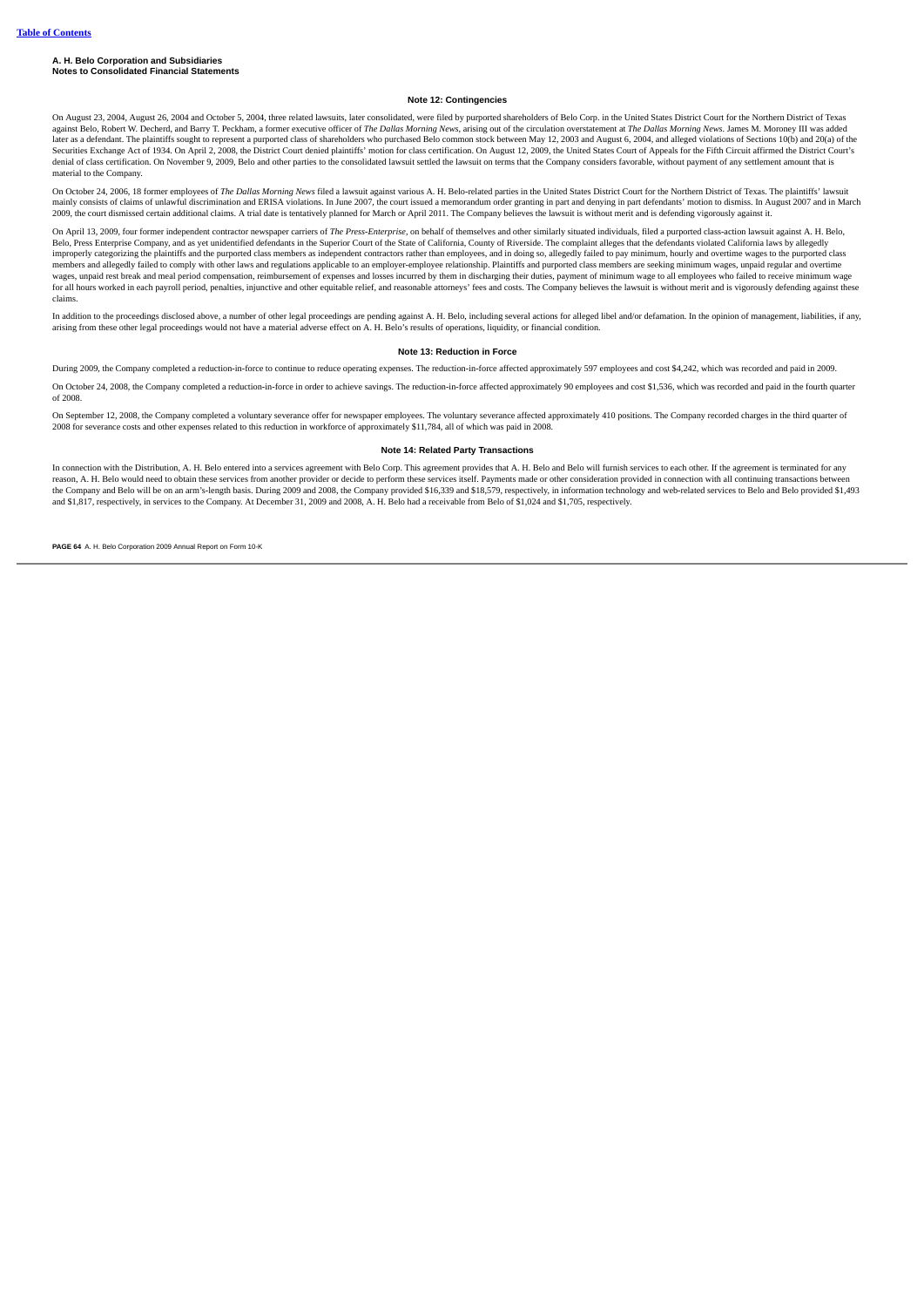In connection with the Distribution and an assessment of their respective downtown Dallas real estate needs, A. H. Belo and Belo Corp. agreed to co-own, through the creation of a limited liability company (LLC), The Belo Building, related parking sites, and specified other downtown Dallas real estate. A. H. Belo and Belo each own 50 percent of the LLC and lease from the LLC 50 percent of the available rental space in The Belo Building and related parking sites under long-term leases that are terminable under various conditions. A third party real estate services firm, engaged by the LLC, manages The Belo Building and other real estate owned by the LLC.

The Company includes the investment in the LLC in the Investments line of the balance sheet and is accounted for using the equity method of accounting. Typically, the only activity in the LLC is receiving rent payments fro the Company and Belo and the payment of operating expenses for the building. During the periods ended December 31, 2009 and December 31, 2008, the Company recorded losses attributable to the LLC of \$169 and \$133, respectively.

As discussed in Note 8, prior to the Distribution, some of the Company's employees participated in the Pension Plan. Subsequent to the Distribution of A. H. Belo, Belo retained sponsorship of the Pension Plan and, jointly with A. H. Belo, oversees the investments of the Pension Plan. Belo administers benefits for the Belo and A. H. Belo current and former employees who participate in the Pension Plan in accordance with the terms of the Pension Plan. As sponsor of the Pension Plan, Belo will be solely responsible for satisfying the funding obligations with respect to the Pension Plan fund as determined using actuarial assumptions. A. H. Belo is contractua

As discussed in Note 10, in the third quarter 2009, Belo and the Company amended the tax matters agreement to allow the Company's tax loss for the year ended December 31, 2008, to be carried back against Belo's 2007 consolidated tax return which generated an \$11,978 federal income tax refund. Belo and the Company areed that the refund will be held by Belo on the Company's behalf and applied towards the Company's future obligations<br>to to the Pension Plan in 2010, the amount of reimbursement Belo will receive from the Company will be \$8,566. Funds held by Belo on behalf of the Company as of December 31, 2009, are recorded in "Funds held by Belo Corp. for future pension payments" on the Consolidated Balance Sheet.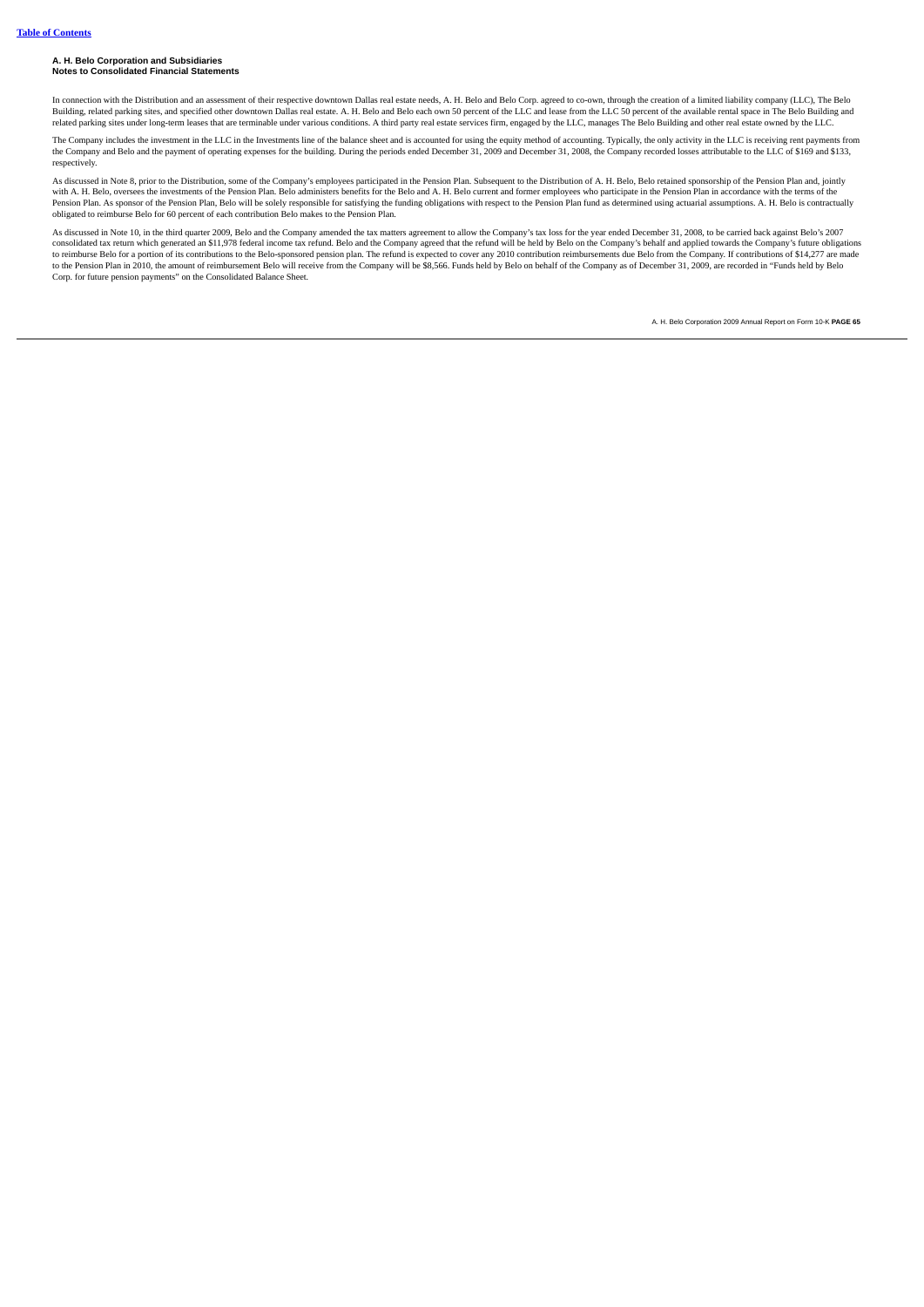### **Note 15: Quarterly Results of Operations (unaudited)**

Following is a summary of the unaudited quarterly results of operations for the years ended December 31, 2009 and 2008. The amounts for the fourth quarter of 2008 and the first three quarters of 2009 have been restated to<br>

| 2009                                               | 1st Quarter<br>(as restated) | 2nd Quarter              | 3rd Quarter               | 4th Quarter           |
|----------------------------------------------------|------------------------------|--------------------------|---------------------------|-----------------------|
| <b>Net Operating Revenues</b>                      |                              |                          |                           |                       |
| Advertising                                        | 89,331<br>s.                 | \$.<br>87,492            | 83,816<br>S.              | 91,729<br>\$.         |
| Circulation                                        | 31,714                       | 33,266                   | 35,228                    | 36,341                |
| Other                                              | 7,449                        | 6,746                    | 7,823                     | 7,413                 |
| Total net operating revenues                       | 128,494                      | 127.504                  | 126,867                   | 135,483               |
| <b>Operating Costs and Expenses</b>                |                              |                          |                           |                       |
| Salaries, wages and employee benefits              | 62,894                       | 51,720                   | 51,668                    | 48,318                |
| Other production, distribution and operating costs | 55,866                       | 50,867                   | 48,920                    | 53.674                |
| Newsprint, ink and other supplies                  | 19,619                       | 16.425                   | 12,302                    | 12.641                |
| Asset impairments                                  | 80,940                       | 1,749                    | 20,000                    | 3,700                 |
| Depreciation                                       | 10,536                       | 9,662                    | 9,257                     | 9,402                 |
| Amortization                                       | 1.624                        | 1.625                    | 1.625                     | 1.625                 |
| Total operating costs and expenses                 | 231,479                      | 132,048                  | 143,772                   | 129,360               |
| Loss from operations                               | (102, 985)                   | (4,544)                  | (16, 905)                 | 6.123                 |
| Other (Expense) and Income                         |                              |                          |                           |                       |
| Interest expense                                   | (300)                        | (291)                    | (211)                     | (580)                 |
| Other income (expense), net                        | 822                          | (702)                    | 240                       | (1,037)               |
| Total other (expense) and income                   | 522                          | (993)                    | 29                        | (1,617)               |
| Loss before income taxes                           | (102, 463)                   | (5,537)                  | (16, 876)                 | 4,506                 |
| Income tax benefit                                 | (1,756)                      | 1,534                    | (11, 110)                 | (1, 143)              |
| Net (loss) income                                  | \$(100,707)                  | $\mathbf{s}$<br>(7,071)  | $\mathbf{s}$<br>(5,766)   | 5.649<br>$\mathbf{s}$ |
|                                                    |                              |                          |                           | 4th Quarter           |
| 2008                                               | 1st Quarter                  | 2 <sup>nd</sup> Quarter  | 3rd Quarter               | (as restated)         |
| <b>Net Operating Revenues</b>                      |                              |                          |                           |                       |
| Advertising                                        | 124,423<br>S.                | 125,341<br>S.            | \$114,811                 | 119,862<br>\$.        |
| Circulation                                        | 29,105                       | 30,275                   | 31,563                    | 32,438                |
| Other                                              | 6,659                        | 7,639                    | 7,459                     | 7,739                 |
| Total net operating revenues                       | 160,187                      | 163,255                  | 153,833                   | 160,039               |
| <b>Operating Costs and Expenses</b>                |                              |                          |                           |                       |
| Salaries, wages and employee benefits              | 74,265                       | 68,840                   | 77,804                    | 63,376                |
| Other production, distribution and operating costs | 60,966                       | 60,948                   | 60,768                    | 65,741                |
| Newsprint, ink and other supplies                  | 22,969                       | 23,738                   | 23,523                    | 24,378                |
| Goodwill impairment                                | ÷                            | $\overline{\phantom{a}}$ |                           | 14,145                |
| Impairment on printing press                       |                              |                          | 4,535                     |                       |
| Depreciation                                       | 12,241                       | 12,211                   | 10.962                    | 11.362                |
| Amortization                                       | 1,625                        | 1,625                    | 1,625                     | 1,624                 |
| Total operating costs and expenses                 | 172,066                      | 167,362                  | 179,217                   | 180,626               |
| Loss from operations                               | (11, 879)                    | (4, 107)                 | (25, 384)                 | (20, 587)             |
| Other (Expense) and Income                         |                              |                          |                           |                       |
| Interest expense                                   | (3,066)                      | (165)                    | (52)                      | (745)                 |
| Other income (expense), net                        | 957                          | 305                      | (25)                      | (629)                 |
| Total other (expense) and income                   | (2, 109)                     | 140                      | (77)                      | (1, 374)              |
| Loss before income taxes                           | (13,988)                     | (3,967)                  | (25, 461)                 | (21,961)              |
| Income tax benefit                                 | (5,270)<br>(8,718)           | (770)<br>(3, 197)        | (8,203)<br>\$<br>(17,258) | (1,614)<br>(20, 347)  |

**PAGE 66** A. H. Belo Corporation 2009 Annual Report on Form 10-K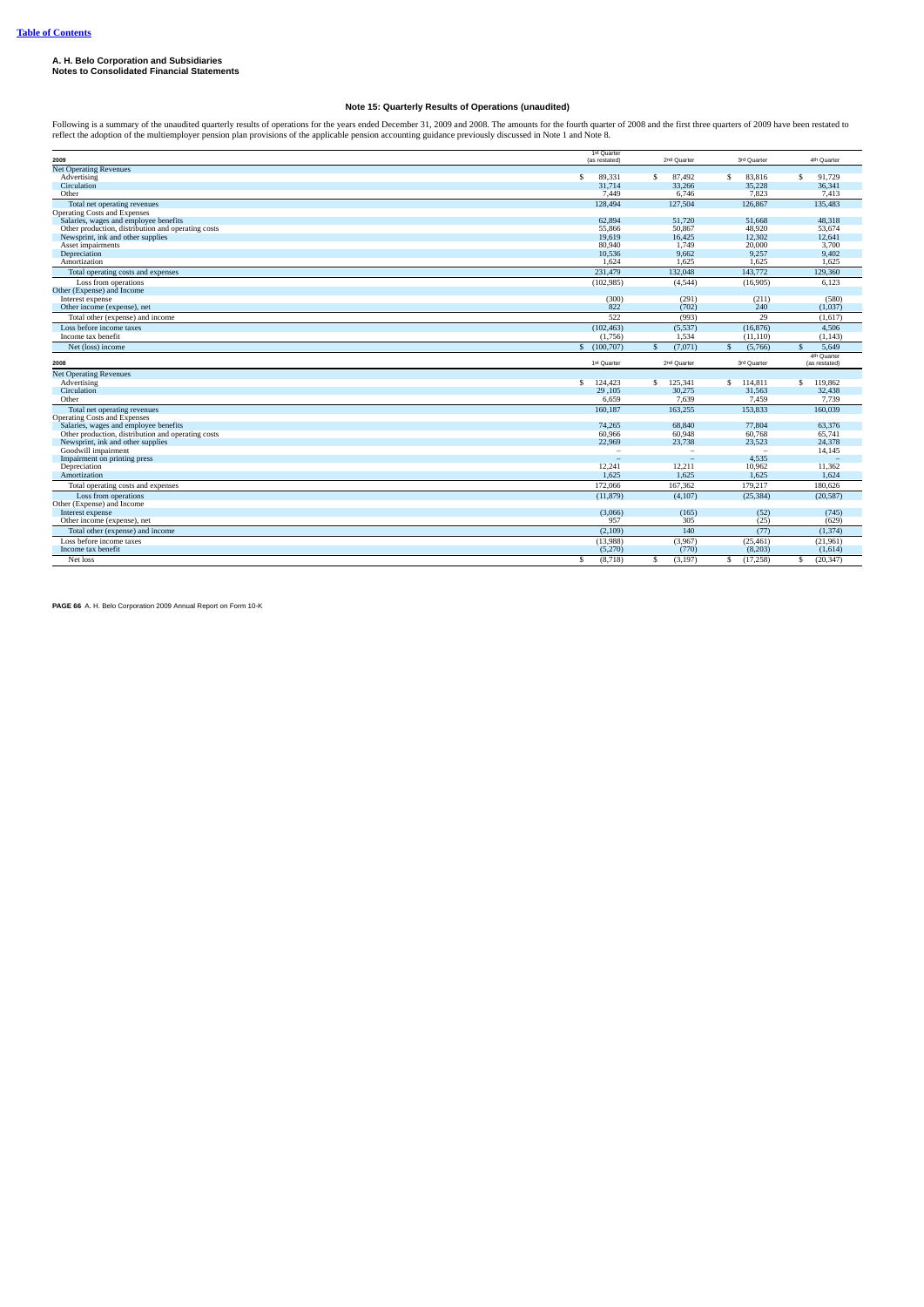# **A. H. Belo Corporation** Computation of Ratio of Earnings to Fixed Charges (Dollars in thousands)

|                                                                     |            | For the Years Ended December 31, |           |                          |     |         |  |        |  |  |
|---------------------------------------------------------------------|------------|----------------------------------|-----------|--------------------------|-----|---------|--|--------|--|--|
|                                                                     | 2009       | 2008<br>(as restated)            |           | 2007                     |     | 2005    |  | 2004   |  |  |
| Earnings (loss)                                                     |            |                                  |           |                          |     |         |  |        |  |  |
| Earnings (loss)                                                     | (120, 370) |                                  | (65, 377) | (348, 499)               | J.  | 78,180  |  | 74,034 |  |  |
| Add: Total fixed charges                                            | 3,453      |                                  | 6,289     | 36,331                   |     | 25,206  |  | 18,258 |  |  |
| Less: Capitalized interest                                          |            |                                  | 69        | 451                      |     | 84      |  | 82     |  |  |
| <b>Adjusted Earnings</b>                                            | (116, 917) |                                  | (59, 157) | (312, 619)               |     | 103,302 |  | 92,210 |  |  |
| Fixed Charges:                                                      |            |                                  |           |                          |     |         |  |        |  |  |
| Interest                                                            | 1,382      |                                  | 4,028     | 34,834                   | \$. | 23,661  |  | 16,510 |  |  |
| Portion of rental expense representative of the interest factor (1) | 2,071      |                                  | 2,261     | 1,497                    |     | 1,545   |  | 1,748  |  |  |
| <b>Total Fixed Charges</b>                                          | 3,453      |                                  | 6,289     | 36,331                   |     | 25,206  |  | 18,258 |  |  |
| Ratio of Earnings to Fixed Charges                                  |            | $-(2)(3)$                        | $-(2)(4)$ | $\overline{\phantom{a}}$ |     | 4.10    |  | 5.05   |  |  |

**1.** For purposes of calculating fixed charges, an interest factor of one third was applied to total rental expense for the periods indicated.

**2.** Adjusted earning are not sufficient to provide for fixed charges.

3. Adjusted earnings are not sufficient to provide for fixed charges. For purposes of calculating the ratio of earnings to fixed charges, adjusted earnings includes a non-cash charge for asset impairments of \$106,389.<br>Excl

**4.** Adjusted earning are not sufficient to provide for fixed charges. For purposes of calculating the ratio of earnings to fixed charges, adjusted earnings includes a non-cash charge for goodwill impairment of \$14,145 and as asset impairment of \$4,535. Excluding the non-cash charges, the adjusted earnings would be \$(40,477) and the ratio of earnings to fixed charges would be -6.44.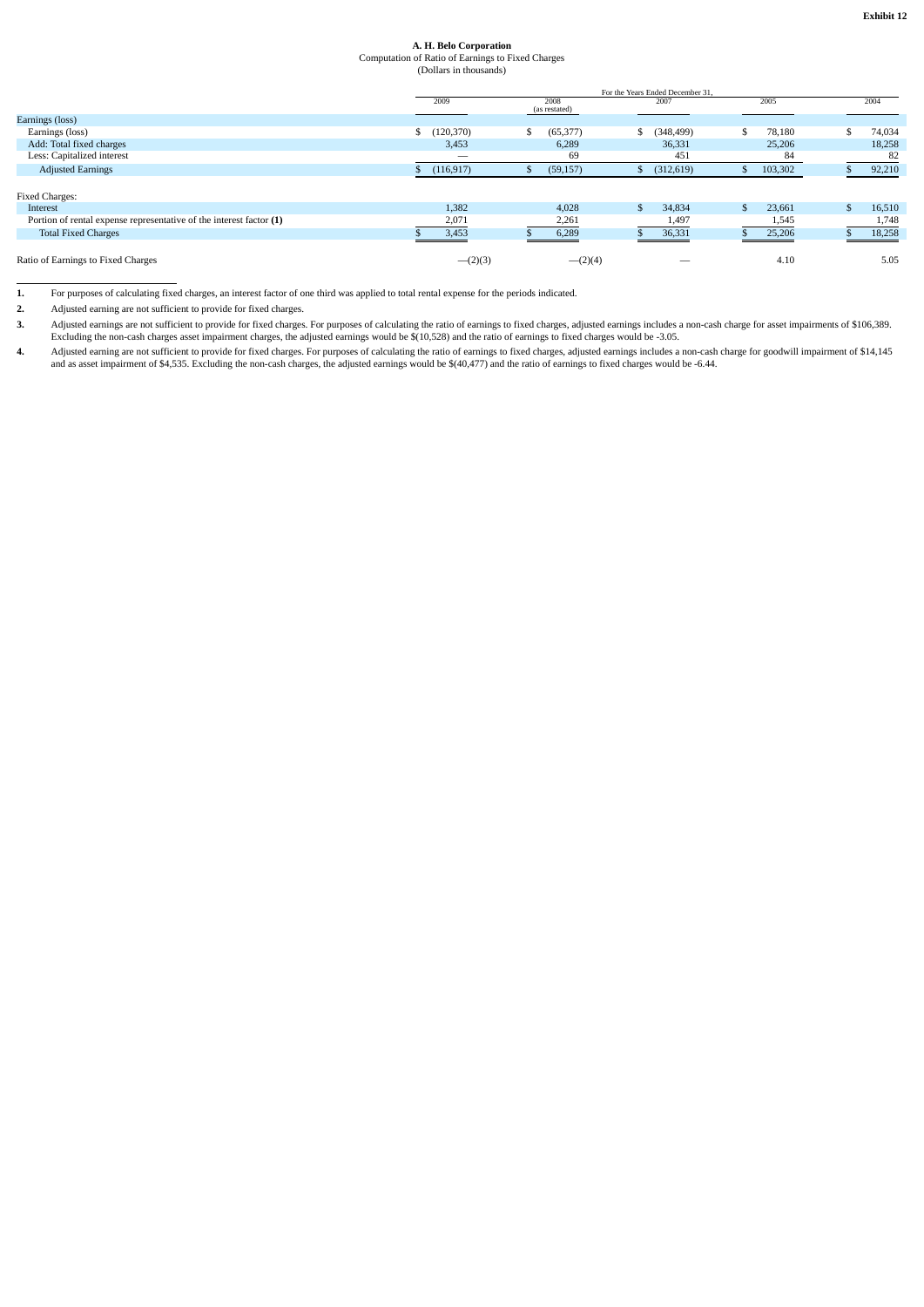**S U B S I D IA RY** A. H. Belo Corporation II<br>A. H. Belo Management Services, Inc. c. Del Belo Company (The) Belo Enterprises, Inc. c. Del and the contract of the contract of the contract of the contract of the contract of the contract of the contract of the contract of the contract of the contract of the contract of the contract of the contract of the Belo Havana Bureau, Inc.<br>Belo Interactive, Inc. c. Del and the contract of the contract of the contract of the contract of the contract of the contract of the contract of the contract of the contract of the contract of the contract of the contract of the contract of the c. Del and the contract of the contract of the contract of the contract of the contract of the contract of the contract of the contract of the contract of the contract of the contract of the contract of the contract of the Belo Investment, LLC Belo Investments II, Inc c. Del and the contract of the contract of the contract of the contract of the contract of the contract of the contract of the contract of the contract of the contract of the contract of the contract of the contract of the Belo Technology Assets, Inc<br>Colony Cable Networks, Inc. c. Del c. Rhome and the contract of the contract of the contract of the contract of the contract of the contract of the contract of the contract of the contract of the contract of the contract of the contract of the contract of t Colony /PCS, Inc. c. The contract of the contract of the contract of the contract of the contract of the contract of the contract of the contract of the contract of the contract of the contract of the contract of the contract of the contrac Dallas Morning News, Inc. (The) Al Dia, Inc. c. Del and the contract of the contract of the contract of the contract of the contract of the contract of the contract of the contract of the contract of the contract of the contract of the contract of the contract of the Belo Mexico, Inc c. Del and the contract of the contract of the contract of the contract of the contract of the contract of the contract of the contract of the contract of the contract of the contract of the contract of the contract of the Belocorp de Mexico, S. de R.L. de 0 Belo Mexico, LLC<br>DFW Printing Company, Inc.<br>TDMN News Products, Inc. c. Del c. Del Denton Publishing Company News-Texan, Inc. Text<br>DMI Acquisition Sub, Inc. The compact of the compact of the compact of the compact of the compact of the compa<br>DMI Acquisition Sub, Inc. c. Del se estableceu de la proponent de la proponent de la proponent de la proponent de la proponent de la pro Fountain Street Corporation PJ Health Programming, Inc. c. Rhome and the contract of the contract of the contract of the contract of the contract of the contract of the contract of the contract of the contract of the contract of the contract of the contract of the contract of t PJ Programming, Inc. c. The contract of the contract of the contract of the contract of the contract of the contract of the contract of the contract of the contract of the contract of the contract of the contract of the contract of the contrac Press-Enterprise Company<br>Providence Journal Company (The) Providence Holdings, Inc c. Del Providence Journal Satellite Services, Inc<br>Washington Street Garage Corporation c. Rho

STATE OR<br>JURISDICTION OF<br>INCORPORATION Delaware<br>Delaware Delaware elaware elaware elaware Delaware elaware elaware h o d e I s l a n d h o d e I s l a n d Delaware elaware elaware C.V. Mex e x ic o Delaware elaware elaware Te x a s Texas<br>elaware Rhode Island h o d e I s l a n d hode Island<br>California Delaware elaware Rhode Island<br>Rhode Island

**TRADE NAME** 

Quick (Texas)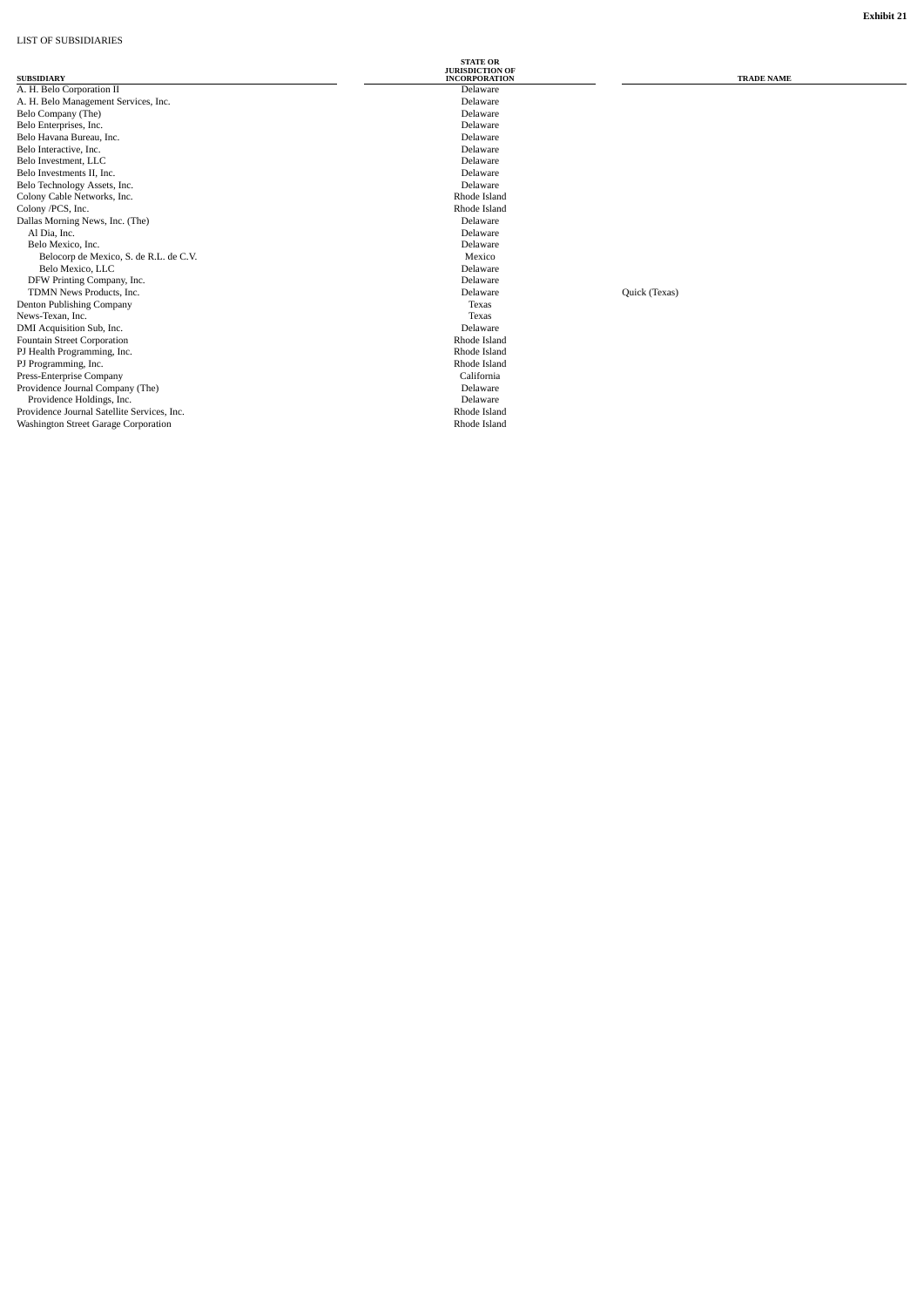### **Consent of Independent Registered Public Accounting Firm**

# The Board of Directors A. H. Belo Corporation:

We consent to the incorporation by reference in the registration statement (No. 333-148811) on Form S-8 of A. H. Belo Corporation of our report dated April 15, 2010, with respect to the consolidated balance sheet of A. H.<br>

Dallas, Texas April 15, 2010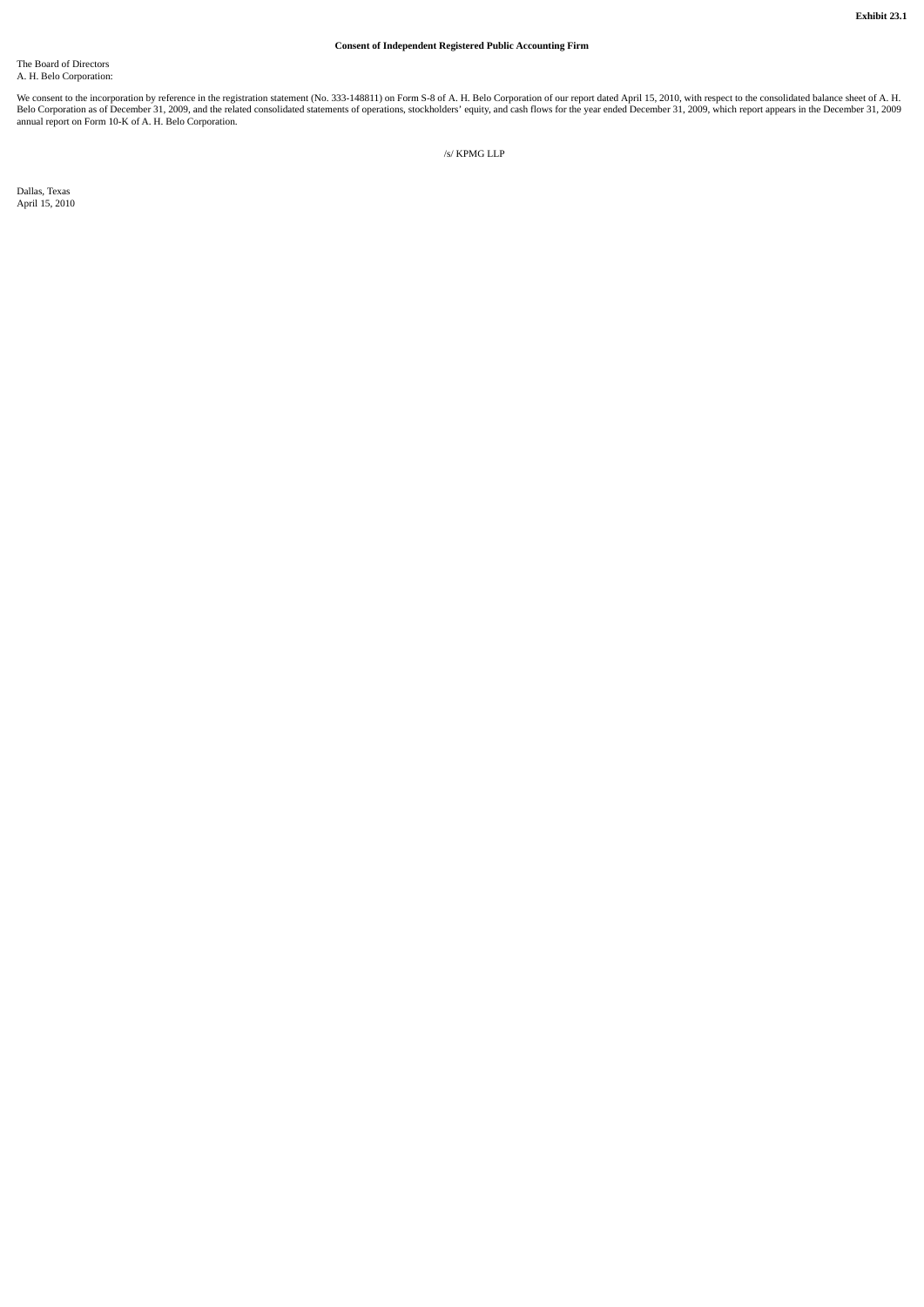### **Consent of Independent Registered Public Accounting Firm**

We consent to the incorporation by reference in the Registration Statement (Form S-8 No. 333-148811) pertaining to the A. H. Belo Corporation 2008 Incentive Compensation Plan of our report dated March 16, 2009, except for

/s/ ERNST & YOUNG LLP

Dallas, Texas April 15, 2010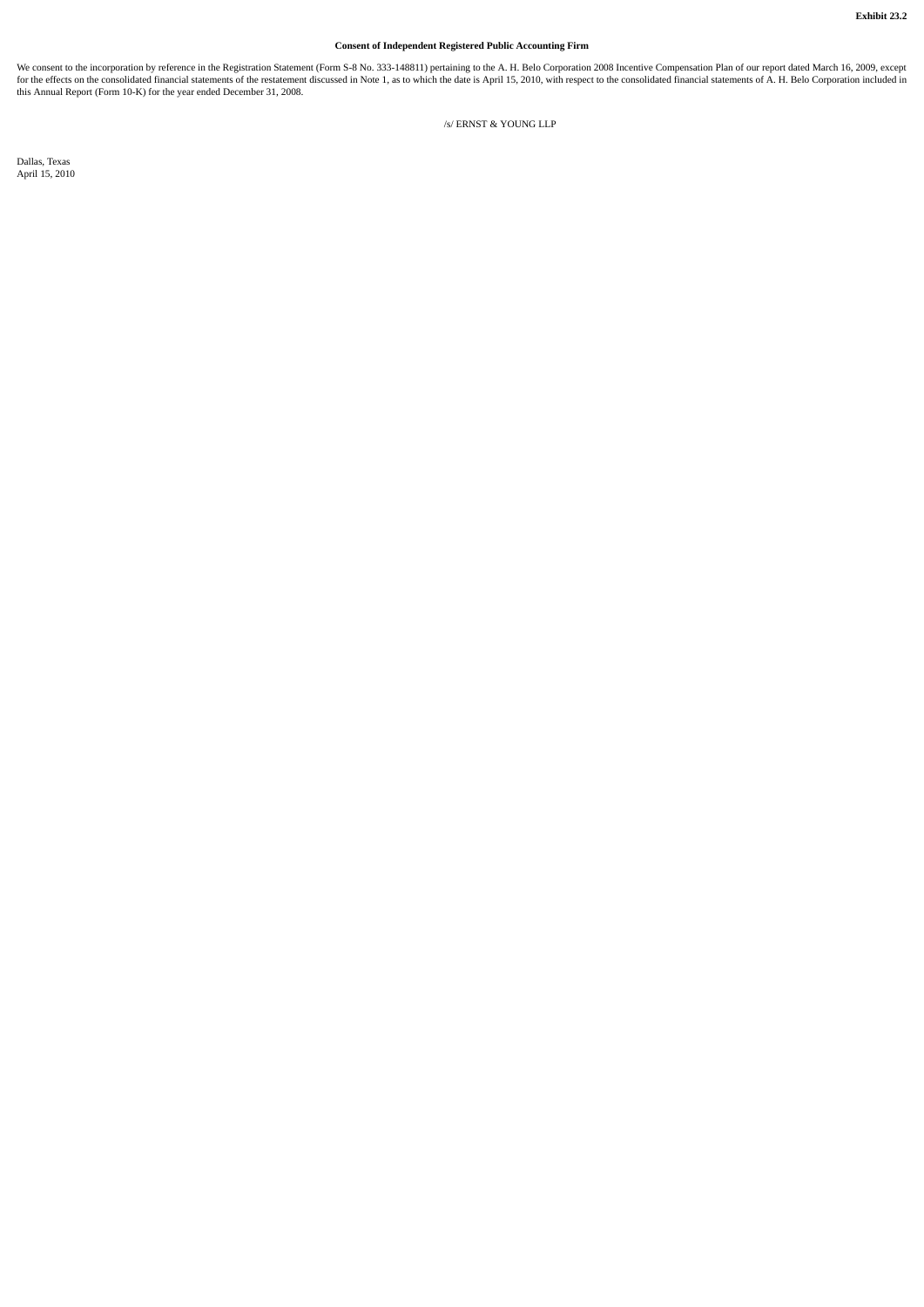I, Robert W. Decherd, Chairman of the Board, President and Chief Executive Officer of A. H. Belo Corporation, certify that:

- 1. I have reviewed this annual report on Form 10-K of A. H. Belo Corporation;
- 2. Based on my knowledge, this report does not contain any untrue statement of a material fact or omit to state a material fact necessary to make the statements made, in light of the circumstances under which such statements were made, not misleading with respect to the period covered by this report;
- 3. Based on my knowledge, the financial statements, and other financial information included in this report, fairly present in all material respects the financial condition, results of operations and cash flows of the registrant as of, and for, the periods presented in this report;
- 4. The registrant's other certifying officer(s) and I are responsible for establishing and maintaining disclosure controls and procedures (as defined in Exchange Act Rules 13a-15(e) and 15d-15(e)) and internal control over
	- a) designed such disclosure controls and procedures, or caused such disclosure controls and procedures to be designed under our supervision, to ensure that material information relating to the registrant, including its consolidated subsidiaries, is made known to us by others within those entities, particularly during the period in which this report is being prepared;
	- b) designed such internal control over financial reporting, or caused such internal control over financial reporting to be designed under our supervision, to provide reasonable assurance regarding the reliability of financial reporting and the preparation of financial statements for external purposes in accordance with generally accepted accounting principles;
	- c) evaluated the effectiveness of the registrant's disclosure controls and procedures and presented in this report our conclusions about the effectiveness of the disclosure controls and procedures, as<br>of the end of the per
	- d) disclosed in this report any change in the registrant's internal control over financial reporting that occurred during the registrant's most recent fiscal quarter (the registrant's fourth fiscal quarter in<br>the case of a
- 5. The registrant's other certifying officer(s) and I have disclosed, based on our most recent evaluation of internal control over financial reporting, to the registrant's auditors and the audit committee of the registrant's board of directors (or persons performing the equivalent functions):
	- a) all significant deficiencies and material weaknesses in the design or operation of internal control over financial reporting which are reasonably likely to adversely affect the registrant's ability to record, process, summarize and report financial information; and
	- b) any fraud, whether or not material, that involves management or other employees who have a significant role in the registrant's internal control over financial reporting.

Date: April 15, 2010

/s/ Robert W. Decherd Robert W. Decherd Chairman of the Board, President and Chief Executive Officer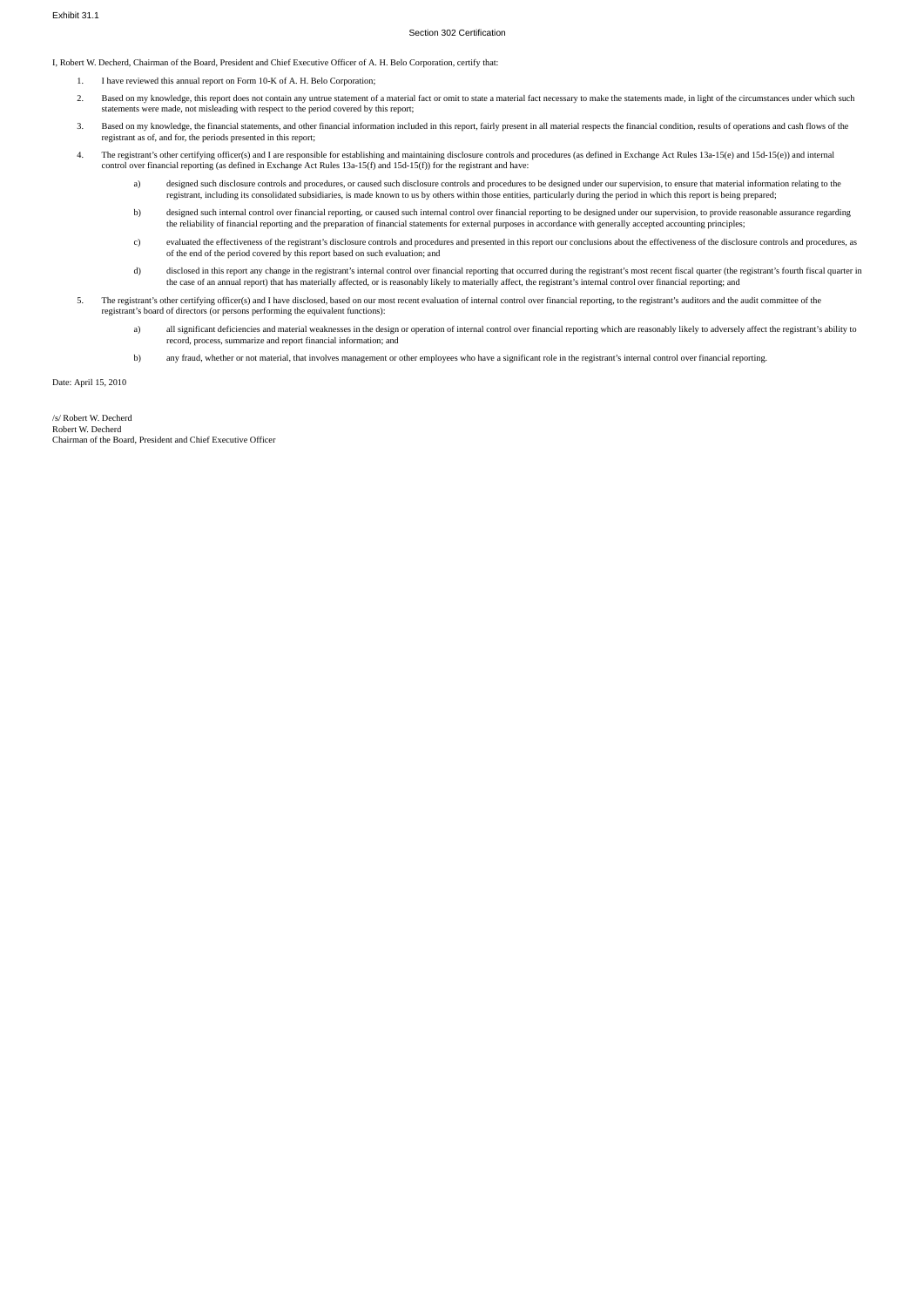## Section 302 Certification

I, Alison K. Engel, Senior Vice President/Chief Financial Officer of A. H. Belo Corporation, certify that:

- 1. I have reviewed this annual report on Form 10-K of A. H. Belo Corporation;
- 2. Based on my knowledge, this report does not contain any untrue statement of a material fact or omit to state a material fact necessary to make the statements made, in light of the circumstances under which such statements were made, not misleading with respect to the period covered by this report;
- 3. Based on my knowledge, the financial statements, and other financial information included in this report, fairly present in all material respects the financial condition, results of operations and cash flows of the registrant as of, and for, the periods presented in this report;
- 4. The registrant's other certifying officer(s) and I are responsible for establishing and maintaining disclosure controls and procedures (as defined in Exchange Act Rules 13a-15(e) and 15d-15(e)) and internal control over financial reporting (as defined in Exchange Act Rules 13a-15(f) and 15d-15(f)) for the registrant and have:
	- a) designed such disclosure controls and procedures, or caused such disclosure controls and procedures to be designed under our supervision, to ensure that material information relating to the<br>registrant, including its con
	- b) designed such internal control over financial reporting, or caused such internal control over financial reporting to be designed under our supervision, to provide reasonable assurance regarding<br>the reliability of financ
	- c) evaluated the effectiveness of the registrant's disclosure controls and procedures and presented in this report our conclusions about the effectiveness of the disclosure controls and procedures, as of the end of the period covered by this report based on such evaluation; and
	- d) disclosed in this report any change in the registrant's internal control over financial reporting that occurred during the registrant's most recent fiscal quarter (the registrant's fourth fiscal quarter in<br>the case of a
- 5. The registrant's other certifying officer(s) and I have disclosed, based on our most recent evaluation of internal control over financial reporting, to the registrant's auditors and the audit committee of the registrant's board of directors (or persons performing the equivalent functions):
	- a) all significant deficiencies and material weaknesses in the design or operation of internal control over financial reporting which are reasonably likely to adversely affect the registrant's ability to record, process, summarize and report financial information; and
	- b) any fraud, whether or not material, that involves management or other employees who have a significant role in the registrant's internal control over financial reporting.

Date: April 15, 2010

/s/ Alison K. Engel Alison K. Engel Senior Vice President/Chief Financial Officer